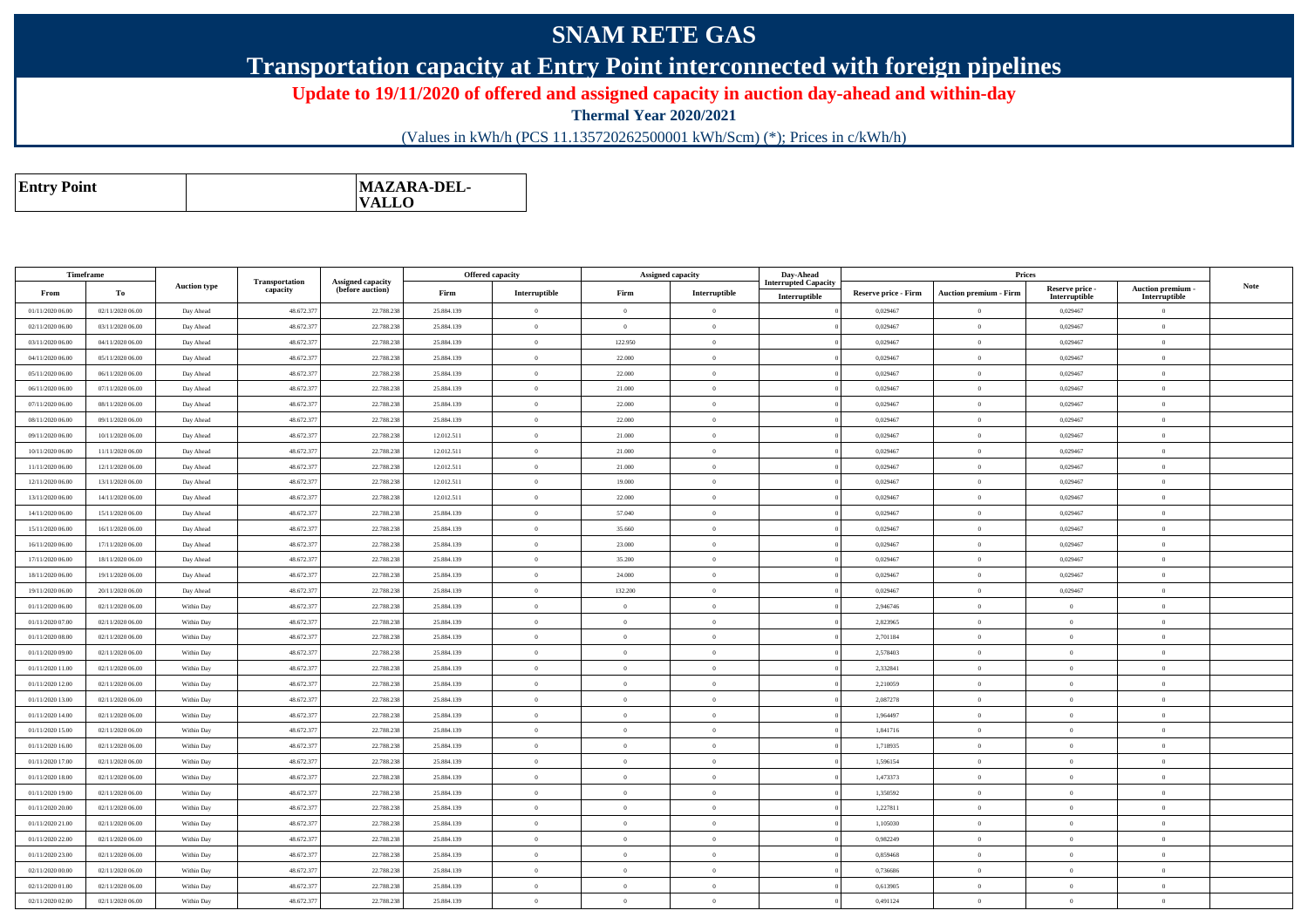| 02/11/2020 03.00<br>02/11/2020 06:00 | Within Day | 48.672.377 | 22.788.238 | 25.884.139 | $\,$ 0         | $\bf{0}$       | $\theta$       |          | 0,368343 | $\bf{0}$                 | $\overline{0}$ | $\,0\,$        |  |
|--------------------------------------|------------|------------|------------|------------|----------------|----------------|----------------|----------|----------|--------------------------|----------------|----------------|--|
| 02/11/2020 04:00<br>02/11/2020 06:00 | Within Day | 48.672.377 | 22.788.238 | 25.884.139 | $\theta$       | $\overline{0}$ | $\overline{0}$ |          | 0,245562 | $\overline{0}$           | $\overline{0}$ | $\theta$       |  |
| 02/11/2020 05:00<br>02/11/2020 06:00 | Within Dav | 48.672.377 | 22.788.238 | 25.884.139 | $\mathbf{0}$   | $\overline{0}$ | $\overline{0}$ |          | 0,122781 | $\mathbf{0}$             | $\overline{0}$ | $\overline{0}$ |  |
| 02/11/2020 06.00<br>03/11/2020 06:00 | Within Day | 48.672.377 | 22.788.238 | 25.884.139 | $\bf{0}$       | $\overline{0}$ | $\bf{0}$       |          | 2,946746 | $\bf{0}$                 | $\overline{0}$ | $\bf{0}$       |  |
| 02/11/2020 07.00<br>03/11/2020 06:00 | Within Day | 48.672.377 | 22.788.238 | 25.884.139 | $\bf{0}$       | $\bf{0}$       | $\overline{0}$ |          | 2,823965 | $\bf{0}$                 | $\theta$       | $\,0\,$        |  |
| 02/11/2020 08:00<br>03/11/2020 06:00 | Within Dav | 48.672.377 | 22.788.238 | 25.884.139 | $\mathbf{0}$   | $\overline{0}$ | $\overline{0}$ |          | 2,701184 | $\mathbf{0}$             | $\overline{0}$ | $\overline{0}$ |  |
|                                      |            |            |            |            |                |                |                |          |          |                          |                |                |  |
| 02/11/2020 09:00<br>03/11/2020 06:00 | Within Day | 48.672.377 | 22.788.238 | 25.884.139 | $\bf{0}$       | $\bf{0}$       | $\overline{0}$ |          | 2,578403 | $\bf{0}$                 | $\overline{0}$ | $\,0\,$        |  |
| 02/11/2020 10:00<br>03/11/2020 06:00 | Within Day | 48.672.377 | 22.788.238 | 25.884.139 | $\theta$       | $\overline{0}$ | $\overline{0}$ |          | 2,455622 | $\,$ 0 $\,$              | $\overline{0}$ | $\theta$       |  |
| 02/11/2020 11:00<br>03/11/2020 06:00 | Within Dav | 48.672.377 | 22.788.238 | 25.884.139 | $\mathbf{0}$   | $\overline{0}$ | $\overline{0}$ |          | 2,332841 | $\mathbf{0}$             | $\bf{0}$       | $\overline{0}$ |  |
| 02/11/2020 12.00<br>03/11/2020 06:00 | Within Day | 48.672.377 | 22.788.238 | 25.884.139 | $\bf{0}$       | $\overline{0}$ | $\theta$       |          | 2,210059 | $\bf{0}$                 | $\overline{0}$ | $\,0\,$        |  |
| 02/11/2020 13.00<br>03/11/2020 06:00 | Within Day | 48.672.377 | 22.788.238 | 25.884.139 | $\bf{0}$       | $\overline{0}$ | $\overline{0}$ |          | 2,087278 | $\bf{0}$                 | $\mathbf{0}$   | $\theta$       |  |
| 02/11/2020 14:00<br>03/11/2020 06:00 | Within Dav | 48.672.377 | 22.788.238 | 25.884.139 | $\mathbf{0}$   | $\overline{0}$ | $\overline{0}$ |          | 1,964497 | $\mathbf{0}$             | $\overline{0}$ | $\overline{0}$ |  |
| 02/11/2020 15.00<br>03/11/2020 06:00 | Within Day | 48.672.377 | 22.788.238 | 25.884.139 | $\bf{0}$       | 7.000          | $\bf{0}$       |          | 1,841716 | $\bf{0}$                 | $\overline{0}$ | $\bf{0}$       |  |
| 02/11/2020 16:00<br>03/11/2020 06:00 | Within Day | 48.672.377 | 22.795.238 | 25.877.139 | $\bf{0}$       | $\overline{0}$ | $\overline{0}$ |          | 1,718935 | $\bf{0}$                 | $\theta$       | $\,0\,$        |  |
| 02/11/2020 17:00<br>03/11/2020 06:00 | Within Dav | 48.672.377 | 22.795.238 | 25.877.139 | $\mathbf{0}$   | $\overline{0}$ | $\overline{0}$ |          | 1,596154 | $\mathbf{0}$             | $\overline{0}$ | $\overline{0}$ |  |
| 02/11/2020 18.00<br>03/11/2020 06:00 | Within Day | 48.672.377 | 22.795.238 | 25.877.139 | $\bf{0}$       | $\overline{0}$ | $\overline{0}$ |          | 1,473373 | $\bf{0}$                 | $\overline{0}$ | $\,0\,$        |  |
| 02/11/2020 19:00<br>03/11/2020 06:00 | Within Day | 48.672.377 | 22.795.238 | 25.877.139 | $\overline{0}$ | $\overline{0}$ | $\overline{0}$ |          | 1,350592 | $\bf{0}$                 | $\overline{0}$ | $\theta$       |  |
| 02/11/2020 20:00<br>03/11/2020 06:00 | Within Day | 48.672.377 | 22.795.238 | 25.877.139 | $\mathbf{0}$   | $\overline{0}$ | $\overline{0}$ |          | 1,227811 | $\mathbf{0}$             | $\overline{0}$ | $\overline{0}$ |  |
| 02/11/2020 21.00<br>03/11/2020 06:00 | Within Day | 48.672.377 | 22.795.238 | 25.877.139 | $\,$ 0         | $\overline{0}$ | $\overline{0}$ |          | 1,105030 | $\bf{0}$                 | $\overline{0}$ | $\,0\,$        |  |
| 02/11/2020 22.00<br>03/11/2020 06:00 | Within Day | 48.672.377 | 22.795.238 | 25.877.139 | $\bf{0}$       | $\overline{0}$ | $\overline{0}$ |          | 0,982249 | $\bf{0}$                 | $\mathbf{0}$   | $\overline{0}$ |  |
| 02/11/2020 23.00<br>03/11/2020 06:00 | Within Dav | 48.672.377 | 22.795.238 | 25.877.139 | $\mathbf{0}$   | $\overline{0}$ | $\overline{0}$ |          | 0,859468 | $\mathbf{0}$             | $\overline{0}$ | $\overline{0}$ |  |
| 03/11/2020 00:00<br>03/11/2020 06:00 | Within Day | 48.672.377 | 22.795.238 | 25.877.139 | $\bf{0}$       | $\overline{0}$ | $\bf{0}$       |          | 0,736686 | $\bf{0}$                 | $\overline{0}$ | $\bf{0}$       |  |
| 03/11/2020 01:00<br>03/11/2020 06:00 | Within Day | 48.672.377 | 22.795.238 | 25.877.139 | $\bf{0}$       | $\overline{0}$ | $\overline{0}$ |          | 0,613905 | $\bf{0}$                 | $\bf{0}$       | $\,0\,$        |  |
| 03/11/2020 02:00<br>03/11/2020 06:00 | Within Dav | 48.672.377 | 22.795.238 | 25.877.139 | $\mathbf{0}$   | $\overline{0}$ | $\overline{0}$ |          | 0,491124 | $\mathbf{0}$             | $\overline{0}$ | $\overline{0}$ |  |
| 03/11/2020 03.00<br>03/11/2020 06:00 | Within Day | 48.672.377 | 22.795.238 | 25.877.139 | $\bf{0}$       | $\overline{0}$ | $\overline{0}$ |          | 0,368343 | $\bf{0}$                 | $\overline{0}$ | $\,0\,$        |  |
| 03/11/2020 04:00<br>03/11/2020 06:00 | Within Day | 48.672.377 | 22.795.238 | 25.877.139 | $\overline{0}$ | $\overline{0}$ | $\overline{0}$ |          | 0,245562 | $\bf{0}$                 | $\overline{0}$ | $\theta$       |  |
| 03/11/2020 05:00<br>03/11/2020 06:00 | Within Dav | 48.672.377 | 22.795.238 | 25.877.139 | $\mathbf{0}$   | $\overline{0}$ | $\overline{0}$ |          | 0,122781 | $\mathbf{0}$             | $\overline{0}$ | $\overline{0}$ |  |
| 03/11/2020 06.00<br>04/11/2020 06.00 | Within Day | 48.672.377 | 22.911.188 | 25.761.189 | $\bf{0}$       | $\overline{0}$ | $\overline{0}$ |          | 2,946746 | $\bf{0}$                 | $\overline{0}$ | $\,0\,$        |  |
| 03/11/2020 07:00<br>04/11/2020 06.00 | Within Day | 48.672.377 | 22.911.188 | 25.761.189 | $\bf{0}$       | $\overline{0}$ | $\overline{0}$ |          | 2,823965 | $\bf{0}$                 | $\mathbf{0}$   | $\overline{0}$ |  |
| 03/11/2020 08:00<br>04/11/2020 06:00 | Within Dav | 48.672.377 | 22.911.188 | 25.761.189 | $\mathbf{0}$   | $\overline{0}$ | $\overline{0}$ |          | 2,701184 | $\mathbf{0}$             | $\overline{0}$ | $\overline{0}$ |  |
| 03/11/2020 09:00<br>04/11/2020 06:00 | Within Day | 48.672.377 | 22.911.188 | 25.761.189 | $\bf{0}$       | $\overline{0}$ | $\theta$       |          | 2,578403 | $\,$ 0                   | $\overline{0}$ | $\theta$       |  |
| 03/11/2020 10:00<br>04/11/2020 06.00 | Within Day | 48.672.377 | 22.911.188 | 25.761.189 | $\bf{0}$       | $\bf{0}$       | $\overline{0}$ |          | 2,455622 | $\bf{0}$                 | $\mathbf{0}$   | $\bf{0}$       |  |
| 03/11/2020 11:00<br>04/11/2020 06:00 | Within Dav | 48.672.377 | 22.911.188 | 25.761.189 | $\mathbf{0}$   | $\overline{0}$ | $\overline{0}$ |          | 2,332841 | $\mathbf{0}$             | $\overline{0}$ | $\overline{0}$ |  |
| 04/11/2020 06:00<br>03/11/2020 12:00 | Within Day | 48.672.377 | 22.911.188 | 25.761.189 | $\bf{0}$       | $\overline{0}$ | $\theta$       |          | 2,210059 | $\,$ 0                   | $\overline{0}$ | $\theta$       |  |
|                                      |            | 48.672.377 |            |            | $\bf{0}$       | $\overline{0}$ | $\overline{0}$ |          |          |                          | $\overline{0}$ | $\overline{0}$ |  |
| 03/11/2020 13:00<br>04/11/2020 06.00 | Within Day |            | 22.911.188 | 25.761.189 | $\mathbf{0}$   |                |                |          | 2,087278 | $\bf{0}$<br>$\mathbf{0}$ |                | $\overline{0}$ |  |
| 03/11/2020 14:00<br>04/11/2020 06:00 | Within Day | 48.672.377 | 22.911.188 | 25.761.189 |                | $\overline{0}$ | $\overline{0}$ |          | 1,964497 |                          | $\overline{0}$ |                |  |
| 03/11/2020 15:00<br>04/11/2020 06:00 | Within Day | 48.672.377 | 22.911.188 | 25.761.189 | $\bf{0}$       | $\overline{0}$ | $\theta$       |          | 1,841716 | $\,$ 0                   | $\overline{0}$ | $\theta$       |  |
| 03/11/2020 16:00<br>04/11/2020 06.00 | Within Day | 48.672.377 | 22.911.188 | 25.761.189 | $\bf{0}$       | $\bf{0}$       | $\overline{0}$ |          | 1,718935 | $\bf{0}$                 | $\mathbf{0}$   | $\bf{0}$       |  |
| 03/11/2020 17:00<br>04/11/2020 06:00 | Within Dav | 48.672.377 | 22.911.188 | 25.761.189 | $\mathbf{0}$   | $\overline{0}$ | $\overline{0}$ |          | 1,596154 | $\mathbf{0}$             | $\overline{0}$ | $\overline{0}$ |  |
| 03/11/2020 18:00<br>04/11/2020 06:00 | Within Day | 48.672.377 | 22.911.188 | 25.761.189 | $\bf{0}$       | $\overline{0}$ | $\theta$       |          | 1,473373 | $\,$ 0                   | $\overline{0}$ | $\theta$       |  |
| 03/11/2020 19:00<br>04/11/2020 06.00 | Within Day | 48.672.377 | 22.911.188 | 25.761.189 | $\bf{0}$       | $\bf{0}$       | $\overline{0}$ |          | 1,350592 | $\bf{0}$                 | $\overline{0}$ | $\bf{0}$       |  |
| 03/11/2020 20:00<br>04/11/2020 06:00 | Within Dav | 48.672.377 | 22.911.188 | 25.761.189 | $\mathbf{0}$   | $\overline{0}$ | $\overline{0}$ |          | 1,227811 | $\mathbf{0}$             | $\overline{0}$ | $\overline{0}$ |  |
| 03/11/2020 21:00<br>04/11/2020 06.00 | Within Day | 48.672.377 | 22.911.188 | 25.761.189 | $\bf{0}$       | $\overline{0}$ | $\theta$       |          | 1,105030 | $\,$ 0                   | $\overline{0}$ | $\theta$       |  |
| 03/11/2020 22.00<br>04/11/2020 06.00 | Within Day | 48.672.377 | 22.911.188 | 25.761.189 | $\bf{0}$       | $\overline{0}$ | $\overline{0}$ |          | 0,982249 | $\bf{0}$                 | $\overline{0}$ | $\bf{0}$       |  |
| 03/11/2020 23:00<br>04/11/2020 06:00 | Within Day | 48.672.377 | 22.911.188 | 25.761.189 | $\bf{0}$       | $\overline{0}$ |                |          | 0,859468 | $\overline{0}$           | $\theta$       | $\theta$       |  |
| 04/11/2020 00:00<br>04/11/2020 06.00 | Within Day | 48.672.377 | 22.911.188 | 25.761.189 | $\,0\,$        | $\overline{0}$ | $\theta$       |          | 0,736686 | $\,$ 0 $\,$              | $\overline{0}$ | $\theta$       |  |
| 04/11/2020 01:00<br>04/11/2020 06:00 | Within Day | 48.672.377 | 22.911.188 | 25.761.189 | $\overline{0}$ | $\overline{0}$ | $\overline{0}$ |          | 0,613905 | $\overline{0}$           | $\overline{0}$ | $\overline{0}$ |  |
| 04/11/2020 02:00<br>04/11/2020 06:00 | Within Day | 48.672.377 | 22.911.188 | 25.761.189 | $\bf{0}$       | $\overline{0}$ | $\overline{0}$ |          | 0,491124 | $\overline{0}$           | $\bf{0}$       | $\mathbf{0}$   |  |
| 04/11/2020 03.00<br>04/11/2020 06:00 | Within Day | 48.672.377 | 22.911.188 | 25.761.189 | $\bf{0}$       | $\overline{0}$ | $\overline{0}$ | $\theta$ | 0,368343 | $\,$ 0 $\,$              | $\overline{0}$ | $\,$ 0 $\,$    |  |
| 04/11/2020 04.00<br>04/11/2020 06.00 | Within Day | 48.672.377 | 22.911.188 | 25.761.189 | $\bf{0}$       | $\overline{0}$ | $\overline{0}$ |          | 0,245562 | $\,$ 0 $\,$              | $\overline{0}$ | $\overline{0}$ |  |
| 04/11/2020 05.00<br>04/11/2020 06.00 | Within Day | 48.672.377 | 22.911.188 | 25.761.189 | $\bf{0}$       | $\overline{0}$ | $\overline{0}$ |          | 0,122781 | $\mathbf{0}$             | $\overline{0}$ | $\overline{0}$ |  |
| 04/11/2020 06.00<br>05/11/2020 06:00 | Within Day | 48.672.377 | 22.810.238 | 25.862.139 | $\,0\,$        | $\overline{0}$ | $\overline{0}$ | $\theta$ | 2,946746 | $\,$ 0 $\,$              | $\overline{0}$ | $\overline{0}$ |  |
| 04/11/2020 07.00<br>05/11/2020 06:00 | Within Day | 48.672.377 | 22.810.238 | 25.862.139 | $\bf{0}$       | $\overline{0}$ | $\overline{0}$ |          | 2,823965 | $\overline{0}$           | $\overline{0}$ | $\overline{0}$ |  |
| 04/11/2020 08:00<br>05/11/2020 06.00 | Within Day | 48.672.377 | 22.810.238 | 25.862.139 | $\bf{0}$       | $\overline{0}$ | $\overline{0}$ |          | 2,701184 | $\mathbf{0}$             | $\overline{0}$ | $\mathbf{0}$   |  |
| 04/11/2020 09:00<br>05/11/2020 06:00 | Within Day | 48.672.377 | 22.810.238 | 25.862.139 | $\,0\,$        | $\overline{0}$ | $\overline{0}$ |          | 2,578403 | $\,$ 0 $\,$              | $\overline{0}$ | $\theta$       |  |
| 04/11/2020 10:00<br>05/11/2020 06:00 | Within Day | 48.672.377 | 22.810.238 | 25.862.139 | $\bf{0}$       | $\overline{0}$ | $\overline{0}$ |          | 2,455622 | $\bf{0}$                 | $\mathbf{0}$   | $\overline{0}$ |  |
| 04/11/2020 11:00<br>05/11/2020 06:00 | Within Day | 48.672.377 | 22.810.238 | 25.862.139 | $\mathbf{0}$   | $\overline{0}$ | $\overline{0}$ |          | 2,332841 | $\mathbf{0}$             | $\overline{0}$ | $\overline{0}$ |  |
|                                      |            |            |            |            |                |                |                |          |          |                          |                |                |  |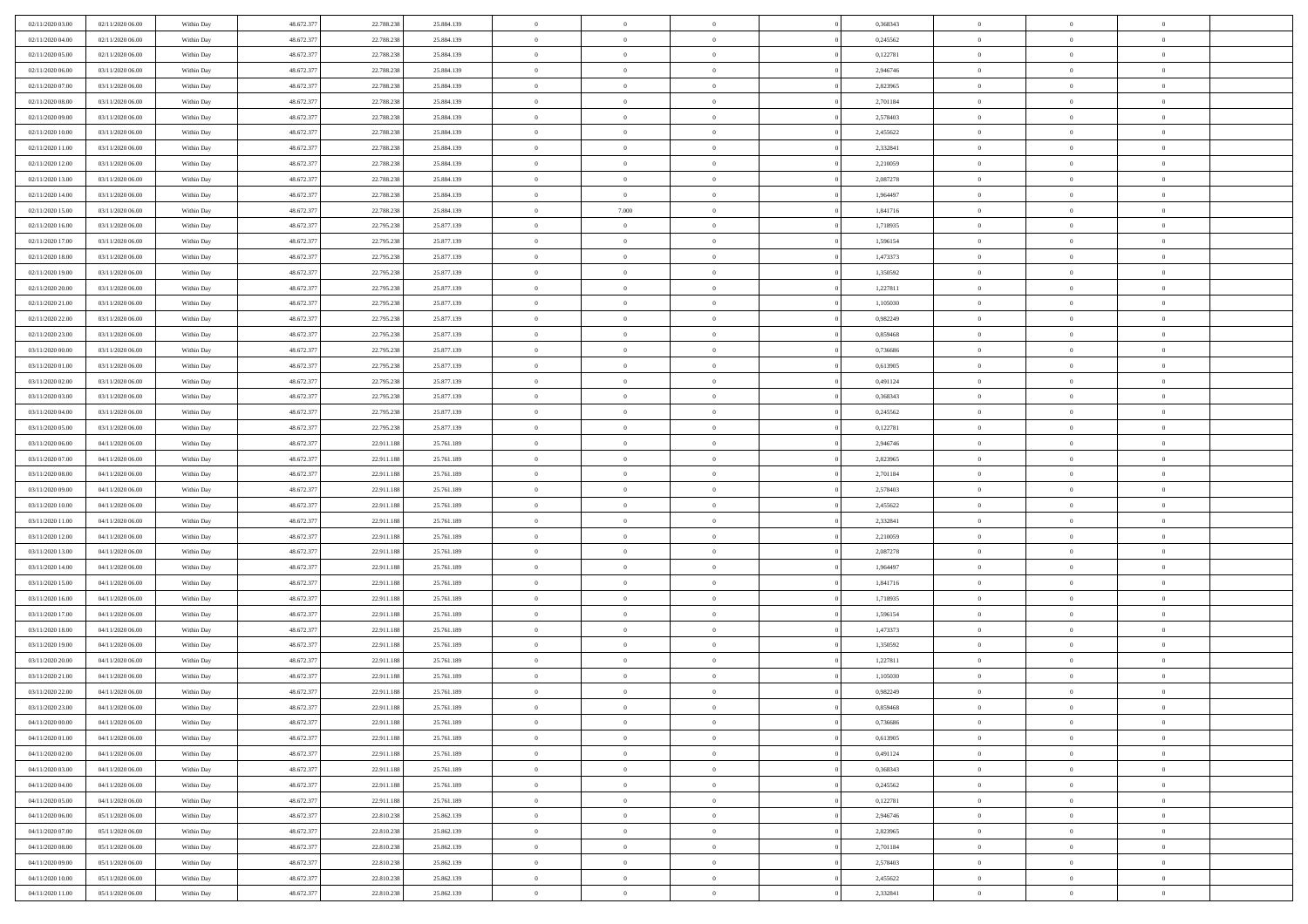| 04/11/2020 12:00                     | 05/11/2020 06:00                     | Within Day               | 48.672.377               | 22.810.238               | 25.862.139               | $\bf{0}$             | $\overline{0}$                   | $\overline{0}$                   | 2,210059             | $\bf{0}$                     | $\overline{0}$                   | $\,0\,$                    |  |
|--------------------------------------|--------------------------------------|--------------------------|--------------------------|--------------------------|--------------------------|----------------------|----------------------------------|----------------------------------|----------------------|------------------------------|----------------------------------|----------------------------|--|
| 04/11/2020 13.00                     | 05/11/2020 06.00                     | Within Day               | 48.672.377               | 22.810.238               | 25.862.139               | $\theta$             | $\overline{0}$                   | $\mathbf{0}$                     | 2,087278             | $\theta$                     | $\mathbf{0}$                     | $\theta$                   |  |
| 04/11/2020 14:00                     | 05/11/2020 06:00                     | Within Day               | 48.672.377               | 22.810.238               | 25.862.139               | $\theta$             | $\overline{0}$                   | $\overline{0}$                   | 1,964497             | $\mathbf{0}$                 | $\overline{0}$                   | $\overline{0}$             |  |
| 04/11/2020 15:00                     | 05/11/2020 06.00                     | Within Day               | 48.672.377               | 22.810.238               | 25.862.139               | $\,$ 0 $\,$          | $\overline{0}$                   | $\overline{0}$                   | 1,841716             | $\bf{0}$                     | $\overline{0}$                   | $\bf{0}$                   |  |
| 04/11/2020 16.00                     | 05/11/2020 06.00                     | Within Day               | 48.672.377               | 22.810.238               | 25.862.139               | $\,$ 0               | $\overline{0}$                   | $\mathbf{0}$                     | 1,718935             | $\bf{0}$                     | $\theta$                         | $\,0\,$                    |  |
| 04/11/2020 17:00                     | 05/11/2020 06:00                     | Within Day               | 48.672.377               | 22.810.238               | 25.862.139               | $\theta$             | $\overline{0}$                   | $\mathbf{0}$                     | 1,596154             | $\mathbf{0}$                 | $\overline{0}$                   | $\overline{0}$             |  |
| 04/11/2020 18:00                     | 05/11/2020 06:00                     | Within Day               | 48.672.377               | 22.810.238               | 25.862.139               | $\,$ 0 $\,$          | $\overline{0}$                   | $\overline{0}$                   | 1,473373             | $\bf{0}$                     | $\overline{0}$                   | $\bf{0}$                   |  |
| 04/11/2020 19:00                     | 05/11/2020 06.00                     | Within Day               | 48.672.377               | 22.810.238               | 25.862.139               | $\,$ 0               | $\overline{0}$                   | $\mathbf{0}$                     | 1,350592             | $\,$ 0 $\,$                  | $\overline{0}$                   | $\theta$                   |  |
| 04/11/2020 20:00                     | 05/11/2020 06:00                     | Within Day               | 48.672.377               | 22.810.238               | 25.862.139               | $\theta$             | $\overline{0}$                   | $\overline{0}$                   | 1,227811             | $\mathbf{0}$                 | $\bf{0}$                         | $\overline{0}$             |  |
| 04/11/2020 21.00                     | 05/11/2020 06.00                     | Within Day               | 48.672.377               | 22.810.238               | 25.862.139               | $\,$ 0 $\,$          | $\overline{0}$                   | $\Omega$                         | 1,105030             | $\bf{0}$                     | $\overline{0}$                   | $\,0\,$                    |  |
| 04/11/2020 22.00                     | 05/11/2020 06.00                     | Within Day               | 48.672.377               | 22.810.238               | 25.862.139               | $\bf{0}$             | $\overline{0}$                   | $\mathbf{0}$                     | 0,982249             | $\bf{0}$                     | $\mathbf{0}$                     | $\theta$                   |  |
| 04/11/2020 23.00                     | 05/11/2020 06:00                     | Within Day               | 48.672.377               | 22.810.238               | 25.862.139               | $\theta$             | $\overline{0}$                   | $\overline{0}$                   | 0,859468             | $\mathbf{0}$                 | $\overline{0}$                   | $\overline{0}$             |  |
| 05/11/2020 00:00                     | 05/11/2020 06:00                     | Within Day               | 48.672.377               | 22.810.238               | 25.862.139               | $\,$ 0 $\,$          | $\overline{0}$                   | $\overline{0}$                   | 0,736686             | $\bf{0}$                     | $\overline{0}$                   | $\bf{0}$                   |  |
| 05/11/2020 01:00                     | 05/11/2020 06:00                     | Within Day               | 48.672.377               | 22.810.238               | 25.862.139               | $\bf{0}$             | $\overline{0}$                   | $\mathbf{0}$                     | 0,613905             | $\bf{0}$                     | $\theta$                         | $\,0\,$                    |  |
| 05/11/2020 02.00                     | 05/11/2020 06:00                     | Within Day               | 48.672.377               | 22.810.238               | 25.862.139               | $\theta$             | $\overline{0}$                   | $\mathbf{0}$                     | 0,491124             | $\mathbf{0}$                 | $\overline{0}$                   | $\overline{0}$             |  |
| 05/11/2020 03:00                     | 05/11/2020 06.00                     | Within Day               | 48.672.377               | 22.810.238               | 25.862.139               | $\,$ 0 $\,$          | $\overline{0}$                   | $\Omega$                         | 0,368343             | $\bf{0}$                     | $\overline{0}$                   | $\bf{0}$                   |  |
| 05/11/2020 04:00                     | 05/11/2020 06.00                     |                          | 48.672.377               | 22.810.238               | 25.862.139               | $\,$ 0               | $\overline{0}$                   | $\mathbf{0}$                     | 0,245562             | $\bf{0}$                     | $\overline{0}$                   | $\theta$                   |  |
| 05/11/2020 05:00                     | 05/11/2020 06:00                     | Within Day<br>Within Day | 48.672.377               | 22.810.238               | 25.862.139               | $\theta$             | $\overline{0}$                   | $\mathbf{0}$                     | 0,122781             | $\mathbf{0}$                 | $\overline{0}$                   | $\overline{0}$             |  |
| 05/11/2020 06:00                     | 06/11/2020 06.00                     | Within Day               | 48.672.377               | 22.810.238               | 25.862.139               | $\,$ 0 $\,$          | $\overline{0}$                   | $\Omega$                         | 2,946746             | $\bf{0}$                     | $\overline{0}$                   | $\,0\,$                    |  |
| 05/11/2020 07.00                     | 06/11/2020 06.00                     |                          | 48.672.377               | 22.810.238               |                          | $\bf{0}$             | $\overline{0}$                   | $\mathbf{0}$                     |                      | $\bf{0}$                     | $\mathbf{0}$                     | $\theta$                   |  |
| 05/11/2020 08:00                     | 06/11/2020 06:00                     | Within Day<br>Within Day | 48.672.377               | 22.810.238               | 25.862.139<br>25.862.139 | $\theta$             | $\overline{0}$                   | $\overline{0}$                   | 2,823965<br>2,701184 | $\mathbf{0}$                 | $\overline{0}$                   | $\overline{0}$             |  |
|                                      |                                      |                          |                          |                          |                          | $\,$ 0 $\,$          |                                  | $\overline{0}$                   |                      | $\bf{0}$                     | $\overline{0}$                   | $\bf{0}$                   |  |
| 05/11/2020 09:00                     | 06/11/2020 06.00                     | Within Day               | 48.672.377               | 22.810.238               | 25.862.139               |                      | $\overline{0}$                   |                                  | 2,578403             |                              |                                  |                            |  |
| 05/11/2020 10:00                     | 06/11/2020 06:00<br>06/11/2020 06:00 | Within Day               | 48.672.377               | 22.810.238               | 25.862.139               | $\,$ 0<br>$\theta$   | $\overline{0}$                   | $\mathbf{0}$                     | 2,455622             | $\bf{0}$<br>$\mathbf{0}$     | $\bf{0}$                         | $\,0\,$<br>$\overline{0}$  |  |
| 05/11/2020 11:00                     |                                      | Within Day               | 48.672.377               | 22.810.238               | 25.862.139               |                      | $\overline{0}$                   | $\mathbf{0}$<br>$\overline{0}$   | 2,332841             |                              | $\overline{0}$<br>$\overline{0}$ |                            |  |
| 05/11/2020 12:00                     | 06/11/2020 06:00                     | Within Day               | 48.672.377               | 22.810.238               | 25.862.139               | $\,$ 0 $\,$          | $\overline{0}$                   |                                  | 2,210059             | $\bf{0}$                     | $\overline{0}$                   | $\bf{0}$                   |  |
| 05/11/2020 13:00                     | 06/11/2020 06:00                     | Within Day               | 48.672.377               | 22.810.238               | 25.862.139               | $\,$ 0               | $\overline{0}$                   | $\mathbf{0}$                     | 2,087278             | $\bf{0}$                     |                                  | $\theta$                   |  |
| 05/11/2020 14:00                     | 06/11/2020 06:00                     | Within Day               | 48.672.377               | 22.810.238               | 25.862.139               | $\theta$             | $\overline{0}$                   | $\overline{0}$                   | 1,964497             | $\mathbf{0}$                 | $\bf{0}$                         | $\overline{0}$             |  |
| 05/11/2020 15:00                     | 06/11/2020 06:00                     | Within Day               | 48.672.377               | 22.810.238               | 25.862.139               | $\,$ 0 $\,$          | $\overline{0}$                   | $\Omega$                         | 1,841716             | $\bf{0}$                     | $\overline{0}$                   | $\bf{0}$                   |  |
| 05/11/2020 16:00                     | 06/11/2020 06.00                     | Within Day               | 48.672.377               | 22.810.238               | 25.862.139               | $\bf{0}$             | $\overline{0}$                   | $\mathbf{0}$                     | 1,718935             | $\bf{0}$                     | $\mathbf{0}$                     | $\overline{0}$             |  |
| 05/11/2020 17:00                     | 06/11/2020 06:00                     | Within Day               | 48.672.377               | 22.810.238               | 25.862.139               | $\theta$             | $\overline{0}$                   | $\overline{0}$                   | 1,596154             | $\mathbf{0}$                 | $\overline{0}$                   | $\overline{0}$             |  |
| 05/11/2020 18:00                     | 06/11/2020 06:00                     | Within Day               | 48.672.377               | 22.810.238               | 25.862.139               | $\,$ 0 $\,$          | $\overline{0}$                   | $\overline{0}$                   | 1,473373             | $\,$ 0                       | $\overline{0}$                   | $\,$ 0 $\,$                |  |
| 05/11/2020 19:00                     | 06/11/2020 06:00                     | Within Day               | 48.672.377               | 22.810.238               | 25.862.139               | $\,$ 0<br>$\theta$   | $\overline{0}$                   | $\mathbf{0}$                     | 1,350592             | $\bf{0}$<br>$\mathbf{0}$     | $\mathbf{0}$                     | $\bf{0}$<br>$\overline{0}$ |  |
| 05/11/2020 20:00                     | 06/11/2020 06:00                     | Within Day               | 48.672.377               | 22.810.238               | 25.862.139               |                      | $\overline{0}$<br>$\overline{0}$ | $\mathbf{0}$                     | 1,227811             |                              | $\overline{0}$                   | $\theta$                   |  |
| 05/11/2020 21:00                     | 06/11/2020 06:00                     | Within Day               | 48.672.377               | 22.810.238               | 25.862.139               | $\theta$             |                                  | $\overline{0}$                   | 1,105030             | $\,$ 0                       | $\overline{0}$<br>$\overline{0}$ | $\overline{0}$             |  |
| 05/11/2020 22.00<br>05/11/2020 23:00 | 06/11/2020 06.00<br>06/11/2020 06:00 | Within Day<br>Within Day | 48.672.377<br>48.672.377 | 22.810.238<br>22.810.238 | 25.862.139<br>25.862.139 | $\bf{0}$<br>$\theta$ | $\overline{0}$<br>$\overline{0}$ | $\mathbf{0}$                     | 0,982249<br>0,859468 | $\mathbf{0}$<br>$\mathbf{0}$ | $\overline{0}$                   | $\overline{0}$             |  |
|                                      |                                      |                          |                          |                          |                          | $\theta$             | $\overline{0}$                   | $\mathbf{0}$<br>$\overline{0}$   |                      | $\,$ 0                       | $\overline{0}$                   | $\theta$                   |  |
| 06/11/2020 00:00<br>06/11/2020 01:00 | 06/11/2020 06:00<br>06/11/2020 06:00 | Within Day               | 48.672.377<br>48.672.377 | 22.810.238<br>22.810.238 | 25.862.139               | $\bf{0}$             | $\overline{0}$                   | $\mathbf{0}$                     | 0,736686<br>0,613905 | $\bf{0}$                     | $\mathbf{0}$                     | $\bf{0}$                   |  |
| 06/11/2020 02.00                     | 06/11/2020 06:00                     | Within Day<br>Within Day | 48.672.377               | 22.810.238               | 25.862.139<br>25.862.139 | $\theta$             | $\overline{0}$                   | $\overline{0}$                   | 0,491124             | $\mathbf{0}$                 | $\overline{0}$                   | $\overline{0}$             |  |
|                                      |                                      |                          |                          |                          |                          | $\,$ 0 $\,$          |                                  | $\overline{0}$                   |                      | $\,$ 0                       | $\overline{0}$                   | $\,$ 0 $\,$                |  |
| 06/11/2020 03:00<br>06/11/2020 04:00 | 06/11/2020 06:00<br>06/11/2020 06:00 | Within Day               | 48.672.377<br>48.672.377 | 22.810.238<br>22.810.238 | 25.862.139<br>25.862.139 | $\bf{0}$             | $\overline{0}$<br>$\,$ 0 $\,$    | $\overline{0}$                   | 0,368343<br>0,245562 | $\,$ 0 $\,$                  | $\overline{0}$                   | $\bf{0}$                   |  |
| 06/11/2020 05:00                     | 06/11/2020 06:00                     | Within Day<br>Within Day | 48.672.377               | 22.810.238               | 25.862.139               | $\theta$             | $\overline{0}$                   | $\mathbf{0}$                     | 0,122781             | $\mathbf{0}$                 | $\overline{0}$                   | $\overline{0}$             |  |
| 06/11/2020 06:00                     | 07/11/2020 06.00                     | Within Day               | 48.672.377               | 22.809.238               | 25.863.139               | $\overline{0}$       | $\overline{0}$                   | $\overline{0}$                   | 2,946746             | $\,$ 0                       | $\overline{0}$                   | $\theta$                   |  |
| 06/11/2020 07:00                     | 07/11/2020 06.00                     | Within Day               | 48.672.377               | 22.809.238               | 25.863.139               | $\bf{0}$             | $\overline{0}$                   | $\mathbf{0}$                     | 2,823965             | $\mathbf{0}$                 | $\overline{0}$                   | $\bf{0}$                   |  |
| 06/11/2020 08:00                     | 07/11/2020 06:00                     | Within Day               | 48.672.377               | 22.809.238               | 25.863.139               | $\overline{0}$       | $\theta$                         |                                  | 2,701184             | $\overline{0}$               | $\theta$                         | $\theta$                   |  |
| 06/11/2020 09:00                     | 07/11/2020 06:00                     | Within Day               | 48.672.377               | 22.809.238               | 25.863.139               | $\,$ 0 $\,$          | $\overline{0}$                   | $\overline{0}$                   | 2,578403             | $\,$ 0 $\,$                  | $\bf{0}$                         | $\theta$                   |  |
| 06/11/2020 10:00                     | 07/11/2020 06:00                     | Within Day               | 48.672.377               | 22.809.238               | 25.863.139               | $\bf{0}$             | $\,$ 0 $\,$                      | $\mathbf{0}$                     | 2,455622             | $\,$ 0 $\,$                  | $\overline{0}$                   | $\overline{0}$             |  |
| 06/11/2020 11:00                     | 07/11/2020 06:00                     | Within Day               | 48.672.377               | 22.809.238               | 25.863.139               | $\overline{0}$       | $\overline{0}$                   | $\overline{0}$                   | 2,332841             | $\,$ 0 $\,$                  | $\bf{0}$                         | $\mathbf{0}$               |  |
| 06/11/2020 12:00                     | 07/11/2020 06:00                     | Within Day               | 48.672.377               | 22.809.238               | 25.863.139               | $\,0\,$              | $\overline{0}$                   | $\overline{0}$                   | 2,210059             | $\,$ 0 $\,$                  | $\bf{0}$                         | $\,$ 0 $\,$                |  |
|                                      | 07/11/2020 06.00                     |                          | 48.672.377               | 22.809.238               |                          | $\,$ 0 $\,$          | $\,$ 0 $\,$                      | $\overline{0}$                   |                      | $\,$ 0 $\,$                  | $\overline{0}$                   | $\overline{0}$             |  |
| 06/11/2020 13:00<br>06/11/2020 14:00 | 07/11/2020 06:00                     | Within Day<br>Within Day | 48.672.377               | 22.809.238               | 25.863.139<br>25.863.139 | $\overline{0}$       | $\overline{0}$                   | $\overline{0}$                   | 2,087278<br>1,964497 | $\mathbf{0}$                 | $\overline{0}$                   | $\overline{0}$             |  |
|                                      |                                      |                          |                          |                          |                          |                      |                                  |                                  |                      |                              |                                  |                            |  |
| 06/11/2020 15:00                     | 07/11/2020 06:00                     | Within Day               | 48.672.377               | 22.809.238               | 25.863.139               | $\,$ 0 $\,$          | $\overline{0}$                   | $\overline{0}$<br>$\overline{0}$ | 1,841716             | $\,$ 0 $\,$                  | $\overline{0}$<br>$\overline{0}$ | $\,$ 0 $\,$                |  |
| 06/11/2020 16:00                     | 07/11/2020 06.00<br>07/11/2020 06:00 | Within Day               | 48.672.377               | 22.809.238               | 25.863.139               | $\bf{0}$             | $\overline{0}$                   |                                  | 1,718935             | $\,$ 0 $\,$                  |                                  | $\overline{0}$             |  |
| 06/11/2020 17:00                     |                                      | Within Day               | 48.672.377               | 22.809.238               | 25.863.139               | $\overline{0}$       | $\overline{0}$                   | $\overline{0}$                   | 1,596154             | $\mathbf{0}$                 | $\bf{0}$                         | $\overline{0}$             |  |
| 06/11/2020 18:00                     | 07/11/2020 06:00                     | Within Day               | 48.672.377               | 22.809.238               | 25.863.139               | $\,0\,$              | $\overline{0}$                   | $\overline{0}$                   | 1,473373             | $\,$ 0 $\,$                  | $\overline{0}$                   | $\,$ 0 $\,$                |  |
| 06/11/2020 19:00                     | 07/11/2020 06.00                     | Within Day               | 48.672.377               | 22.809.238               | 25.863.139               | $\,$ 0 $\,$          | $\overline{0}$                   | $\overline{0}$                   | 1,350592             | $\,$ 0 $\,$                  | $\overline{0}$                   | $\overline{0}$             |  |
| 06/11/2020 20:00                     | 07/11/2020 06:00                     | Within Day               | 48.672.377               | 22.809.238               | 25.863.139               | $\theta$             | $\overline{0}$                   | $\overline{0}$                   | 1,227811             | $\mathbf{0}$                 | $\overline{0}$                   | $\overline{0}$             |  |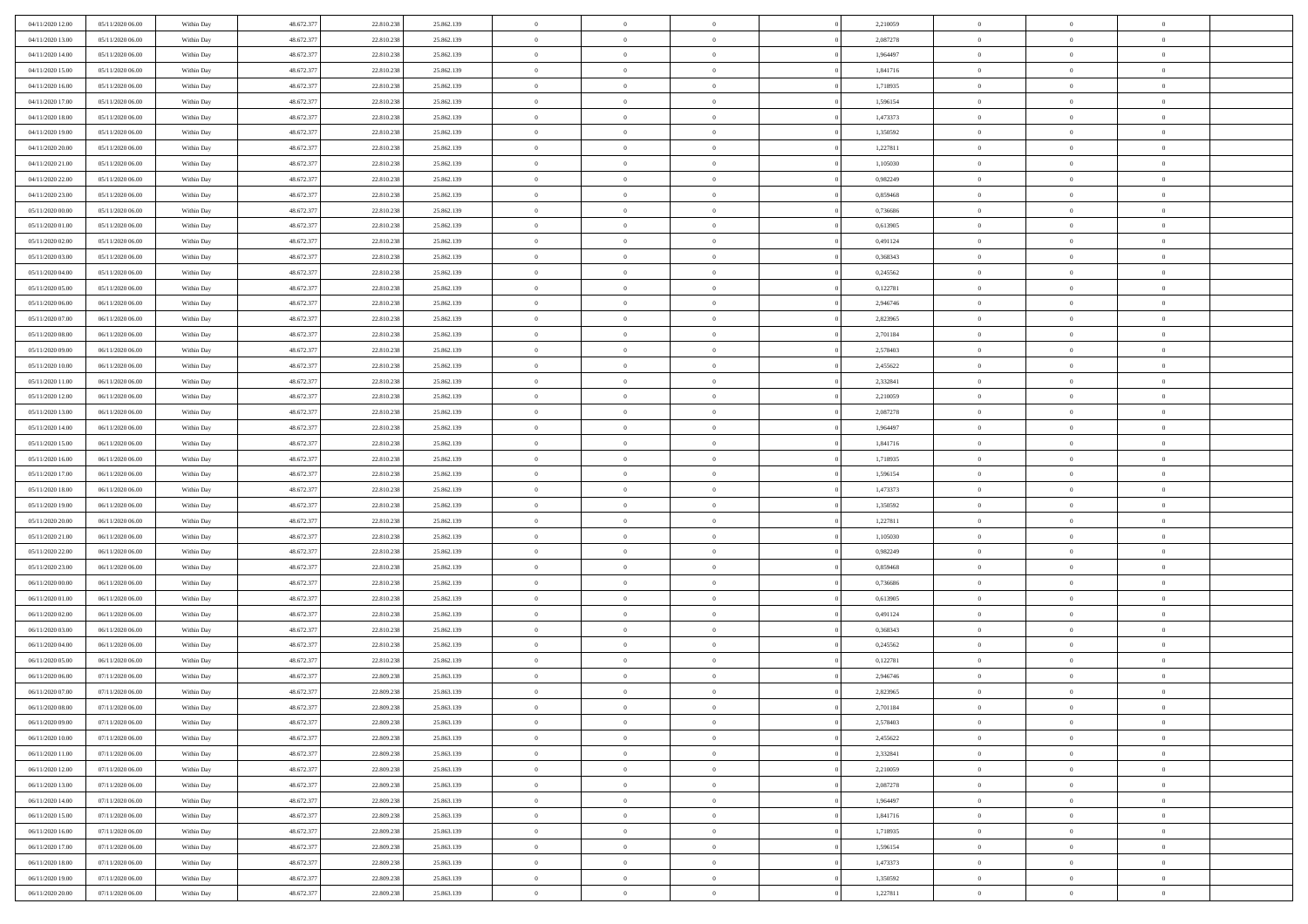| 06/11/2020 21.00<br>07/11/2020 06:00 | Within Day               | 48.672.377 | 22.809.238 | 25.863.139               | $\,$ 0         | $\bf{0}$       | $\overline{0}$                   |          | 1,105030             | $\bf{0}$       | $\overline{0}$ | $\,0\,$        |  |
|--------------------------------------|--------------------------|------------|------------|--------------------------|----------------|----------------|----------------------------------|----------|----------------------|----------------|----------------|----------------|--|
| 06/11/2020 22.00<br>07/11/2020 06:00 | Within Day               | 48.672.377 | 22.809.238 | 25.863.139               | $\overline{0}$ | $\overline{0}$ | $\overline{0}$                   |          | 0.982249             | $\overline{0}$ | $\overline{0}$ | $\theta$       |  |
| 06/11/2020 23:00<br>07/11/2020 06:00 | Within Dav               | 48.672.377 | 22.809.238 | 25.863.139               | $\mathbf{0}$   | $\overline{0}$ | $\overline{0}$                   |          | 0,859468             | $\mathbf{0}$   | $\overline{0}$ | $\overline{0}$ |  |
| 07/11/2020 00:00<br>07/11/2020 06:00 | Within Day               | 48.672.377 | 22.809.238 | 25.863.139               | $\bf{0}$       | $\overline{0}$ | $\bf{0}$                         |          | 0,736686             | $\bf{0}$       | $\overline{0}$ | $\bf{0}$       |  |
| 07/11/2020 01:00<br>07/11/2020 06:00 | Within Day               | 48.672.377 | 22.809.238 | 25.863.139               | $\bf{0}$       | $\bf{0}$       | $\overline{0}$                   |          | 0,613905             | $\bf{0}$       | $\bf{0}$       | $\,0\,$        |  |
| 07/11/2020 02:00<br>07/11/2020 06:00 | Within Dav               | 48.672.377 | 22.809.238 | 25.863.139               | $\mathbf{0}$   | $\overline{0}$ | $\overline{0}$                   |          | 0,491124             | $\mathbf{0}$   | $\overline{0}$ | $\overline{0}$ |  |
| 07/11/2020 03.00<br>07/11/2020 06:00 | Within Day               | 48.672.377 | 22.809.238 | 25.863.139               | $\bf{0}$       | $\bf{0}$       | $\overline{0}$                   |          | 0,368343             | $\bf{0}$       | $\overline{0}$ | $\,0\,$        |  |
| 07/11/2020 04:00<br>07/11/2020 06:00 | Within Day               | 48.672.377 | 22.809.238 | 25.863.139               | $\overline{0}$ | $\overline{0}$ | $\overline{0}$                   |          | 0,245562             | $\,$ 0 $\,$    | $\overline{0}$ | $\theta$       |  |
| 07/11/2020 05:00<br>07/11/2020 06:00 | Within Dav               | 48.672.377 | 22.809.238 | 25.863.139               | $\mathbf{0}$   | $\overline{0}$ | $\overline{0}$                   |          | 0,122781             | $\mathbf{0}$   | $\overline{0}$ | $\overline{0}$ |  |
| 07/11/2020 06.00<br>08/11/2020 06:00 | Within Day               | 48.672.377 | 22.810.238 | 25.862.139               | $\bf{0}$       | $\bf{0}$       | $\overline{0}$                   |          | 2,946746             | $\bf{0}$       | $\overline{0}$ | $\,0\,$        |  |
| 07/11/2020 07.00<br>08/11/2020 06:00 |                          | 48.672.377 | 22.810.238 | 25.862.139               | $\bf{0}$       | $\overline{0}$ | $\overline{0}$                   |          | 2,823965             | $\bf{0}$       | $\mathbf{0}$   | $\theta$       |  |
| 07/11/2020 08:00<br>08/11/2020 06:00 | Within Day<br>Within Dav | 48.672.377 | 22.810.238 | 25.862.139               | $\mathbf{0}$   | $\overline{0}$ | $\overline{0}$                   |          | 2,701184             | $\mathbf{0}$   | $\overline{0}$ | $\overline{0}$ |  |
| 07/11/2020 09:00<br>08/11/2020 06:00 | Within Day               | 48.672.377 | 22.810.238 | 25.862.139               | $\bf{0}$       | $\overline{0}$ | $\bf{0}$                         |          | 2,578403             | $\bf{0}$       | $\overline{0}$ | $\bf{0}$       |  |
| 07/11/2020 10:00<br>08/11/2020 06:00 |                          | 48.672.377 | 22.810.238 |                          | $\bf{0}$       | $\overline{0}$ | $\overline{0}$                   |          |                      | $\bf{0}$       | $\theta$       | $\,0\,$        |  |
| 07/11/2020 11:00<br>08/11/2020 06:00 | Within Day<br>Within Dav | 48.672.377 | 22.810.238 | 25.862.139<br>25.862.139 | $\overline{0}$ | $\overline{0}$ |                                  |          | 2,455622<br>2,332841 | $\mathbf{0}$   | $\overline{0}$ | $\overline{0}$ |  |
|                                      |                          |            |            |                          |                |                | $\overline{0}$<br>$\overline{0}$ |          |                      |                | $\overline{0}$ |                |  |
| 07/11/2020 12.00<br>08/11/2020 06:00 | Within Day               | 48.672.377 | 22.810.238 | 25.862.139               | $\bf{0}$       | $\bf{0}$       |                                  |          | 2,210059             | $\bf{0}$       | $\overline{0}$ | $\bf{0}$       |  |
| 07/11/2020 13.00<br>08/11/2020 06:00 | Within Day               | 48.672.377 | 22.810.238 | 25.862.139               | $\overline{0}$ | $\overline{0}$ | $\overline{0}$                   |          | 2,087278             | $\bf{0}$       |                | $\theta$       |  |
| 07/11/2020 14:00<br>08/11/2020 06:00 | Within Day               | 48.672.377 | 22.810.238 | 25.862.139               | $\mathbf{0}$   | $\overline{0}$ | $\overline{0}$                   |          | 1,964497             | $\mathbf{0}$   | $\overline{0}$ | $\overline{0}$ |  |
| 07/11/2020 15.00<br>08/11/2020 06:00 | Within Day               | 48.672.377 | 22.810.238 | 25.862.139               | $\bf{0}$       | $\bf{0}$       | $\overline{0}$                   |          | 1,841716             | $\bf{0}$       | $\overline{0}$ | $\,0\,$        |  |
| 07/11/2020 16.00<br>08/11/2020 06:00 | Within Day               | 48.672.377 | 22.810.238 | 25.862.139               | $\bf{0}$       | $\overline{0}$ | $\overline{0}$                   |          | 1,718935             | $\bf{0}$       | $\overline{0}$ | $\overline{0}$ |  |
| 07/11/2020 17.00<br>08/11/2020 06:00 | Within Dav               | 48.672.377 | 22.810.238 | 25.862.139               | $\mathbf{0}$   | $\overline{0}$ | $\overline{0}$                   |          | 1,596154             | $\mathbf{0}$   | $\overline{0}$ | $\overline{0}$ |  |
| 07/11/2020 18.00<br>08/11/2020 06:00 | Within Day               | 48.672.377 | 22.810.238 | 25.862.139               | $\bf{0}$       | $\overline{0}$ | $\bf{0}$                         |          | 1,473373             | $\bf{0}$       | $\overline{0}$ | $\bf{0}$       |  |
| 07/11/2020 19:00<br>08/11/2020 06:00 | Within Day               | 48.672.377 | 22.810.238 | 25.862.139               | $\bf{0}$       | $\overline{0}$ | $\overline{0}$                   |          | 1,350592             | $\bf{0}$       | $\overline{0}$ | $\,0\,$        |  |
| 07/11/2020 20:00<br>08/11/2020 06:00 | Within Dav               | 48.672.377 | 22.810.238 | 25,862,139               | $\mathbf{0}$   | $\overline{0}$ | $\overline{0}$                   |          | 1,227811             | $\mathbf{0}$   | $\overline{0}$ | $\overline{0}$ |  |
| 07/11/2020 21.00<br>08/11/2020 06:00 | Within Day               | 48.672.377 | 22.810.238 | 25.862.139               | $\bf{0}$       | $\overline{0}$ | $\overline{0}$                   |          | 1,105030             | $\bf{0}$       | $\overline{0}$ | $\,0\,$        |  |
| 07/11/2020 22.00<br>08/11/2020 06:00 | Within Day               | 48.672.377 | 22.810.238 | 25.862.139               | $\overline{0}$ | $\overline{0}$ | $\overline{0}$                   |          | 0,982249             | $\bf{0}$       | $\overline{0}$ | $\theta$       |  |
| 07/11/2020 23.00<br>08/11/2020 06:00 | Within Dav               | 48.672.377 | 22.810.238 | 25.862.139               | $\mathbf{0}$   | $\overline{0}$ | $\overline{0}$                   |          | 0,859468             | $\mathbf{0}$   | $\overline{0}$ | $\overline{0}$ |  |
| 08/11/2020 00:00<br>08/11/2020 06:00 | Within Day               | 48.672.377 | 22.810.238 | 25.862.139               | $\bf{0}$       | $\overline{0}$ | $\overline{0}$                   |          | 0,736686             | $\bf{0}$       | $\overline{0}$ | $\,0\,$        |  |
| 08/11/2020 01:00<br>08/11/2020 06:00 | Within Day               | 48.672.377 | 22.810.238 | 25.862.139               | $\bf{0}$       | $\overline{0}$ | $\overline{0}$                   |          | 0,613905             | $\bf{0}$       | $\overline{0}$ | $\bf{0}$       |  |
| 08/11/2020 02:00<br>08/11/2020 06:00 | Within Day               | 48.672.377 | 22.810.238 | 25.862.139               | $\mathbf{0}$   | $\overline{0}$ | $\overline{0}$                   |          | 0,491124             | $\mathbf{0}$   | $\overline{0}$ | $\overline{0}$ |  |
| 08/11/2020 03:00<br>08/11/2020 06:00 | Within Day               | 48.672.377 | 22.810.238 | 25.862.139               | $\bf{0}$       | $\overline{0}$ | $\theta$                         |          | 0,368343             | $\,$ 0         | $\overline{0}$ | $\theta$       |  |
| 08/11/2020 04:00<br>08/11/2020 06:00 | Within Day               | 48.672.377 | 22.810.238 | 25.862.139               | $\bf{0}$       | $\bf{0}$       | $\overline{0}$                   |          | 0,245562             | $\bf{0}$       | $\mathbf{0}$   | $\bf{0}$       |  |
| 08/11/2020 05:00<br>08/11/2020 06:00 | Within Dav               | 48.672.377 | 22.810.238 | 25.862.139               | $\mathbf{0}$   | $\overline{0}$ | $\overline{0}$                   |          | 0,122781             | $\mathbf{0}$   | $\overline{0}$ | $\overline{0}$ |  |
| 08/11/2020 06:00<br>09/11/2020 06:00 | Within Day               | 48.672.377 | 22.810.238 | 25.862.139               | $\bf{0}$       | $\overline{0}$ | $\theta$                         |          | 2,946746             | $\,$ 0         | $\overline{0}$ | $\theta$       |  |
| 08/11/2020 07:00<br>09/11/2020 06:00 | Within Day               | 48.672.377 | 22.810.238 | 25.862.139               | $\bf{0}$       | $\overline{0}$ | $\overline{0}$                   |          | 2,823965             | $\bf{0}$       | $\overline{0}$ | $\overline{0}$ |  |
| 08/11/2020 08:00<br>09/11/2020 06:00 | Within Day               | 48.672.377 | 22.810.238 | 25.862.139               | $\mathbf{0}$   | $\overline{0}$ | $\overline{0}$                   |          | 2,701184             | $\mathbf{0}$   | $\overline{0}$ | $\overline{0}$ |  |
| 08/11/2020 11:00<br>09/11/2020 06:00 | Within Day               | 48.672.377 | 22.810.238 | 25.862.139               | $\bf{0}$       | $\overline{0}$ | $\theta$                         |          | 2,332841             | $\,$ 0         | $\overline{0}$ | $\theta$       |  |
| 08/11/2020 12.00<br>09/11/2020 06:00 | Within Day               | 48.672.377 | 22.810.238 | 25.862.139               | $\bf{0}$       | $\bf{0}$       | $\overline{0}$                   |          | 2,210059             | $\bf{0}$       | $\mathbf{0}$   | $\bf{0}$       |  |
| 08/11/2020 13:00<br>09/11/2020 06:00 | Within Dav               | 48.672.377 | 22.810.238 | 25.862.139               | $\mathbf{0}$   | $\overline{0}$ | $\overline{0}$                   |          | 2,087278             | $\mathbf{0}$   | $\overline{0}$ | $\overline{0}$ |  |
| 08/11/2020 14:00<br>09/11/2020 06:00 | Within Day               | 48.672.377 | 22.810.238 | 25.862.139               | $\bf{0}$       | $\overline{0}$ | $\theta$                         |          | 1,964497             | $\,$ 0         | $\overline{0}$ | $\theta$       |  |
| 08/11/2020 15:00<br>09/11/2020 06:00 | Within Day               | 48.672.377 | 22.810.238 | 25.862.139               | $\bf{0}$       | $\bf{0}$       | $\overline{0}$                   |          | 1,841716             | $\bf{0}$       | $\overline{0}$ | $\bf{0}$       |  |
| 08/11/2020 16:00<br>09/11/2020 06:00 | Within Dav               | 48.672.377 | 22.810.238 | 25.862.139               | $\mathbf{0}$   | $\overline{0}$ | $\overline{0}$                   |          | 1,718935             | $\mathbf{0}$   | $\overline{0}$ | $\overline{0}$ |  |
| 08/11/2020 17:00<br>09/11/2020 06:00 | Within Day               | 48.672.377 | 22.810.238 | 25.862.139               | $\bf{0}$       | $\overline{0}$ | $\theta$                         |          | 1,596154             | $\,$ 0         | $\overline{0}$ | $\theta$       |  |
| 08/11/2020 18:00<br>09/11/2020 06:00 | Within Day               | 48.672.377 | 22.810.238 | 25.862.139               | $\bf{0}$       | $\overline{0}$ | $\overline{0}$                   |          | 1,473373             | $\bf{0}$       | $\overline{0}$ | $\overline{0}$ |  |
| 08/11/2020 19:00<br>09/11/2020 06.00 | Within Day               | 48.672.377 | 22.810.238 | 25.862.139               | $\bf{0}$       | $\overline{0}$ |                                  |          | 1,350592             | $\overline{0}$ | $\theta$       | $\theta$       |  |
| 08/11/2020 20:00<br>09/11/2020 06:00 | Within Day               | 48.672.377 | 22.810.238 | 25.862.139               | $\,0\,$        | $\overline{0}$ | $\theta$                         |          | 1,227811             | $\,$ 0 $\,$    | $\overline{0}$ | $\theta$       |  |
| 08/11/2020 21.00<br>09/11/2020 06:00 | Within Day               | 48.672.377 | 22.810.238 | 25.862.139               | $\overline{0}$ | $\overline{0}$ | $\overline{0}$                   |          | 1,105030             | $\overline{0}$ | $\overline{0}$ | $\overline{0}$ |  |
| 08/11/2020 22.00<br>09/11/2020 06.00 | Within Day               | 48.672.377 | 22.810.238 | 25.862.139               | $\bf{0}$       | $\overline{0}$ | $\overline{0}$                   |          | 0,982249             | $\overline{0}$ | $\bf{0}$       | $\mathbf{0}$   |  |
| 08/11/2020 23.00<br>09/11/2020 06:00 | Within Day               | 48.672.377 | 22.810.238 | 25.862.139               | $\bf{0}$       | $\overline{0}$ | $\overline{0}$                   | $\theta$ | 0,859468             | $\mathbf{0}$   | $\bf{0}$       | $\,$ 0 $\,$    |  |
| 09/11/2020 00:00<br>09/11/2020 06.00 | Within Day               | 48.672.377 | 22.810.238 | 25.862.139               | $\bf{0}$       | $\overline{0}$ | $\overline{0}$                   |          | 0,736686             | $\,$ 0 $\,$    | $\overline{0}$ | $\overline{0}$ |  |
| 09/11/2020 01:00<br>09/11/2020 06.00 | Within Day               | 48.672.377 | 22.810.238 | 25.862.139               | $\bf{0}$       | $\overline{0}$ | $\overline{0}$                   |          | 0,613905             | $\mathbf{0}$   | $\overline{0}$ | $\overline{0}$ |  |
| 09/11/2020 02.00<br>09/11/2020 06:00 | Within Day               | 48.672.377 | 22.810.238 | 25.862.139               | $\,0\,$        | $\overline{0}$ | $\overline{0}$                   | $\theta$ | 0,491124             | $\,$ 0 $\,$    | $\overline{0}$ | $\overline{0}$ |  |
| 09/11/2020 03.00<br>09/11/2020 06:00 | Within Day               | 48.672.377 | 22.810.238 | 25.862.139               | $\bf{0}$       | $\overline{0}$ | $\overline{0}$                   |          | 0,368343             | $\overline{0}$ | $\overline{0}$ | $\overline{0}$ |  |
| 09/11/2020 04.00<br>09/11/2020 06.00 | Within Day               | 48.672.377 | 22.810.238 | 25.862.139               | $\bf{0}$       | $\overline{0}$ | $\overline{0}$                   |          | 0,245562             | $\mathbf{0}$   | $\overline{0}$ | $\mathbf{0}$   |  |
| 09/11/2020 05:00<br>09/11/2020 06:00 | Within Day               | 48.672.377 | 22.810.238 | 25.862.139               | $\,0\,$        | $\overline{0}$ | $\overline{0}$                   |          | 0,122781             | $\,$ 0 $\,$    | $\overline{0}$ | $\theta$       |  |
| 09/11/2020 06:00<br>10/11/2020 06:00 | Within Day               | 48.672.377 | 22.809.238 | 11.991.511               | $\bf{0}$       | $\overline{0}$ | $\overline{0}$                   |          | 2,946746             | $\bf{0}$       | $\mathbf{0}$   | $\overline{0}$ |  |
| 09/11/2020 07:00<br>10/11/2020 06:00 | Within Day               | 48.672.377 | 22.809.238 | 11.991.511               | $\mathbf{0}$   | $\overline{0}$ | $\overline{0}$                   |          | 2,823965             | $\mathbf{0}$   | $\overline{0}$ | $\overline{0}$ |  |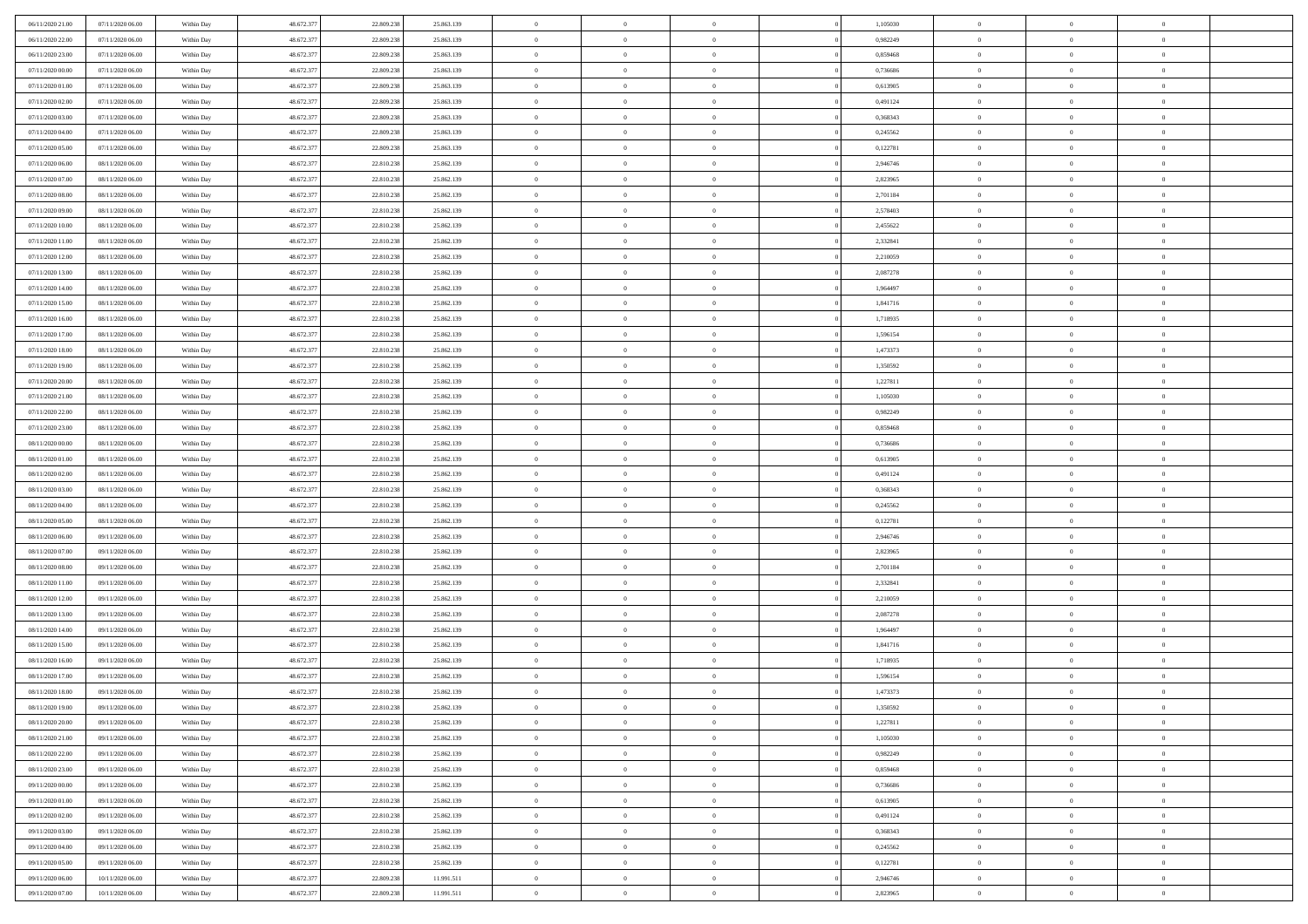| 09/11/2020 08:00 | 10/11/2020 06:00 | Within Day | 48.672.377 | 22.809.23  | 11.991.511 | $\bf{0}$       | $\overline{0}$ | $\Omega$       | 2,701184 | $\bf{0}$       | $\overline{0}$ | $\bf{0}$       |  |
|------------------|------------------|------------|------------|------------|------------|----------------|----------------|----------------|----------|----------------|----------------|----------------|--|
| 09/11/2020 09:00 | 10/11/2020 06:00 | Within Day | 48.672.377 | 22.809.23  | 11.991.511 | $\overline{0}$ | $\overline{0}$ | $\Omega$       | 2,578403 | $\overline{0}$ | $\theta$       | $\theta$       |  |
| 09/11/2020 10:00 | 10/11/2020 06:00 | Within Day | 48.672.377 | 22.809.238 | 11.991.511 | $\overline{0}$ | $\overline{0}$ | $\overline{0}$ | 2,455622 | $\mathbf{0}$   | $\overline{0}$ | $\theta$       |  |
| 09/11/2020 11:00 | 10/11/2020 06:00 | Within Day | 48.672.377 | 22.809.238 | 11.991.511 | $\bf{0}$       | $\overline{0}$ | $\overline{0}$ | 2,332841 | $\mathbf{0}$   | $\overline{0}$ | $\bf{0}$       |  |
| 09/11/2020 12:00 | 10/11/2020 06:00 | Within Day | 48.672.377 | 22.809.238 | 11.991.511 | $\bf{0}$       | $\overline{0}$ | $\overline{0}$ | 2,210059 | $\bf{0}$       | $\overline{0}$ | $\bf{0}$       |  |
| 09/11/2020 13:00 | 10/11/2020 06:00 | Within Day | 48.672.377 | 22.809.238 | 11.991.511 | $\overline{0}$ | $\overline{0}$ | $\overline{0}$ | 2,087278 | $\mathbf{0}$   | $\overline{0}$ | $\theta$       |  |
| 09/11/2020 14:00 |                  |            |            |            |            | $\bf{0}$       | $\overline{0}$ | $\overline{0}$ |          | $\bf{0}$       | $\overline{0}$ | $\bf{0}$       |  |
|                  | 10/11/2020 06:00 | Within Day | 48.672.377 | 22.809.238 | 11.991.511 |                |                |                | 1,964497 |                |                |                |  |
| 09/11/2020 15:00 | 10/11/2020 06:00 | Within Day | 48.672.377 | 22.809.238 | 11.991.511 | $\overline{0}$ | $\overline{0}$ | $\overline{0}$ | 1,841716 | $\mathbf{0}$   | $\theta$       | $\theta$       |  |
| 09/11/2020 16.00 | 10/11/2020 06:00 | Within Day | 48.672.377 | 22.809.238 | 11.991.511 | $\overline{0}$ | $\overline{0}$ | $\overline{0}$ | 1,718935 | $\mathbf{0}$   | $\overline{0}$ | $\theta$       |  |
| 09/11/2020 17:00 | 10/11/2020 06:00 | Within Day | 48.672.377 | 22.809.238 | 11.991.511 | $\bf{0}$       | $\bf{0}$       | $\Omega$       | 1,596154 | $\bf{0}$       | $\overline{0}$ | $\bf{0}$       |  |
| 09/11/2020 18:00 | 10/11/2020 06:00 | Within Day | 48.672.377 | 22.809.238 | 11.991.511 | $\bf{0}$       | $\overline{0}$ | $\overline{0}$ | 1,473373 | $\mathbf{0}$   | $\theta$       | $\theta$       |  |
| 09/11/2020 19:00 | 10/11/2020 06:00 | Within Day | 48.672.377 | 22.809.238 | 11.991.511 | $\overline{0}$ | $\overline{0}$ | $\overline{0}$ | 1,350592 | $\mathbf{0}$   | $\overline{0}$ | $\theta$       |  |
| 09/11/2020 20:00 | 10/11/2020 06:00 | Within Day | 48.672.377 | 22.809.238 | 11.991.511 | $\bf{0}$       | $\overline{0}$ | $\overline{0}$ | 1,227811 | $\mathbf{0}$   | $\overline{0}$ | $\bf{0}$       |  |
| 09/11/2020 21:00 | 10/11/2020 06:00 | Within Day | 48.672.377 | 22.809.238 | 11.991.511 | $\bf{0}$       | $\overline{0}$ | $\overline{0}$ | 1,105030 | $\bf{0}$       | $\theta$       | $\bf{0}$       |  |
| 09/11/2020 22.00 | 10/11/2020 06:00 | Within Day | 48.672.377 | 22.809.238 | 11.991.511 | $\overline{0}$ | $\overline{0}$ | $\overline{0}$ | 0,982249 | $\overline{0}$ | $\overline{0}$ | $\theta$       |  |
| 09/11/2020 23.00 | 10/11/2020 06:00 | Within Day | 48.672.377 | 22.809.238 | 11.991.511 | $\bf{0}$       | $\overline{0}$ | $\Omega$       | 0,859468 | $\bf{0}$       | $\overline{0}$ | $\bf{0}$       |  |
| 10/11/2020 00:00 | 10/11/2020 06:00 | Within Day | 48.672.377 | 22.809.238 | 11.991.511 | $\,$ 0 $\,$    | $\overline{0}$ | $\overline{0}$ | 0.736686 | $\mathbf{0}$   | $\theta$       | $\theta$       |  |
| 10/11/2020 01:00 | 10/11/2020 06:00 | Within Day | 48.672.377 | 22.809.238 | 11.991.511 | $\overline{0}$ | $\overline{0}$ | $\overline{0}$ | 0,613905 | $\mathbf{0}$   | $\overline{0}$ | $\theta$       |  |
| 10/11/2020 02:00 | 10/11/2020 06:00 | Within Day | 48.672.377 | 22.809.238 | 11.991.511 | $\bf{0}$       | $\overline{0}$ | $\Omega$       | 0,491124 | $\bf{0}$       | $\overline{0}$ | $\bf{0}$       |  |
| 10/11/2020 03:00 | 10/11/2020 06:00 | Within Day | 48.672.377 | 22.809.238 | 11.991.511 | $\bf{0}$       | $\overline{0}$ | $\overline{0}$ | 0.368343 | $\mathbf{0}$   | $\theta$       | $\overline{0}$ |  |
| 10/11/2020 04:00 | 10/11/2020 06:00 | Within Day | 48.672.377 | 22.809.238 | 11.991.511 | $\overline{0}$ | $\overline{0}$ | $\overline{0}$ | 0,245562 | $\mathbf{0}$   | $\overline{0}$ | $\theta$       |  |
| 10/11/2020 05:00 | 10/11/2020 06:00 | Within Day | 48.672.377 | 22.809.238 | 11.991.511 | $\bf{0}$       | $\overline{0}$ | $\overline{0}$ | 0,122781 | $\mathbf{0}$   | $\overline{0}$ | $\bf{0}$       |  |
| 10/11/2020 06:00 | 11/11/2020 06:00 | Within Day | 48.672.377 | 22.809.238 | 11.991.511 | $\bf{0}$       | $\overline{0}$ | $\overline{0}$ | 2,946746 | $\,$ 0 $\,$    | $\overline{0}$ | $\bf{0}$       |  |
| 10/11/2020 07:00 | 11/11/2020 06:00 | Within Day | 48.672.377 | 22.809.238 | 11.991.511 | $\overline{0}$ | $\overline{0}$ | $\overline{0}$ | 2,823965 | $\mathbf{0}$   | $\overline{0}$ | $\theta$       |  |
| 10/11/2020 08:00 | 11/11/2020 06:00 | Within Day | 48.672.377 | 22.809.238 | 11.991.511 | $\bf{0}$       | $\overline{0}$ | $\overline{0}$ | 2,701184 | $\bf{0}$       | $\overline{0}$ | $\bf{0}$       |  |
| 10/11/2020 09:00 | 11/11/2020 06:00 | Within Day | 48.672.377 | 22.809.238 | 11.991.511 | $\bf{0}$       | $\overline{0}$ | $\overline{0}$ | 2,578403 | $\mathbf{0}$   | $\overline{0}$ | $\overline{0}$ |  |
| 10/11/2020 10:00 | 11/11/2020 06:00 | Within Day | 48.672.377 | 22.809.238 | 11.991.511 | $\overline{0}$ | $\overline{0}$ | $\overline{0}$ | 2,455622 | $\mathbf{0}$   | $\overline{0}$ | $\theta$       |  |
| 10/11/2020 11:00 | 11/11/2020 06:00 | Within Day | 48.672.377 | 22.809.238 | 11.991.511 | $\bf{0}$       | $\overline{0}$ | $\Omega$       | 2,332841 | $\mathbf{0}$   | $\overline{0}$ | $\bf{0}$       |  |
|                  |                  |            |            |            |            | $\bf{0}$       |                | $\overline{0}$ |          |                | $\theta$       | $\overline{0}$ |  |
| 10/11/2020 12:00 | 11/11/2020 06:00 | Within Day | 48.672.377 | 22.809.238 | 11.991.511 |                | $\overline{0}$ |                | 2,210059 | $\mathbf{0}$   |                |                |  |
| 10/11/2020 13:00 | 11/11/2020 06:00 | Within Day | 48.672.377 | 22.809.238 | 11.991.511 | $\overline{0}$ | $\overline{0}$ | $\overline{0}$ | 2,087278 | $\mathbf{0}$   | $\overline{0}$ | $\theta$       |  |
| 10/11/2020 14:00 | 11/11/2020 06:00 | Within Day | 48.672.377 | 22.809.238 | 11.991.511 | $\,$ 0         | $\overline{0}$ | $\overline{0}$ | 1,964497 | $\,$ 0 $\,$    | $\overline{0}$ | $\,$ 0 $\,$    |  |
| 10/11/2020 15:00 | 11/11/2020 06:00 | Within Day | 48.672.377 | 22.809.238 | 11.991.511 | $\bf{0}$       | $\overline{0}$ | $\overline{0}$ | 1,841716 | $\mathbf{0}$   | $\theta$       | $\overline{0}$ |  |
| 10/11/2020 16:00 | 11/11/2020 06:00 | Within Day | 48.672.377 | 22.809.238 | 11.991.511 | $\overline{0}$ | $\overline{0}$ | $\overline{0}$ | 1,718935 | $\mathbf{0}$   | $\overline{0}$ | $\theta$       |  |
| 10/11/2020 17:00 | 11/11/2020 06:00 | Within Day | 48.672.377 | 22.809.238 | 11.991.511 | $\,$ 0         | $\overline{0}$ | $\theta$       | 1,596154 | $\,$ 0         | $\overline{0}$ | $\mathbf{0}$   |  |
| 10/11/2020 18:00 | 11/11/2020 06:00 | Within Day | 48.672.377 | 22.809.238 | 11.991.511 | $\bf{0}$       | $\overline{0}$ | $\overline{0}$ | 1,473373 | $\mathbf{0}$   | $\overline{0}$ | $\overline{0}$ |  |
| 10/11/2020 19:00 | 11/11/2020 06:00 | Within Day | 48.672.377 | 22.809.238 | 11.991.511 | $\overline{0}$ | $\overline{0}$ | $\overline{0}$ | 1,350592 | $\mathbf{0}$   | $\overline{0}$ | $\theta$       |  |
| 10/11/2020 20:00 | 11/11/2020 06:00 | Within Day | 48.672.377 | 22.809.238 | 11.991.511 | $\overline{0}$ | $\overline{0}$ | $\overline{0}$ | 1,227811 | $\,$ 0 $\,$    | $\overline{0}$ | $\mathbf{0}$   |  |
| 10/11/2020 21:00 | 11/11/2020 06:00 | Within Day | 48.672.377 | 22.809.238 | 11.991.511 | $\bf{0}$       | $\overline{0}$ | $\overline{0}$ | 1,105030 | $\mathbf{0}$   | $\theta$       | $\overline{0}$ |  |
| 10/11/2020 22.00 | 11/11/2020 06:00 | Within Day | 48.672.377 | 22.809.238 | 11.991.511 | $\overline{0}$ | $\overline{0}$ | $\overline{0}$ | 0,982249 | $\mathbf{0}$   | $\overline{0}$ | $\theta$       |  |
| 10/11/2020 23:00 | 11/11/2020 06:00 | Within Day | 48.672.377 | 22.809.238 | 11.991.511 | $\,$ 0         | $\overline{0}$ | $\overline{0}$ | 0,859468 | $\,$ 0 $\,$    | $\overline{0}$ | $\,$ 0 $\,$    |  |
| 11/11/2020 00:00 | 11/11/2020 06:00 | Within Day | 48.672.377 | 22.809.238 | 11.991.511 | $\bf{0}$       | $\,$ 0 $\,$    | $\overline{0}$ | 0,736686 | $\,$ 0 $\,$    | $\overline{0}$ | $\bf{0}$       |  |
| 11/11/2020 01:00 | 11/11/2020 06:00 | Within Day | 48.672.377 | 22.809.238 | 11.991.511 | $\overline{0}$ | $\overline{0}$ | $\overline{0}$ | 0,613905 | $\mathbf{0}$   | $\overline{0}$ | $\theta$       |  |
| 11/11/2020 02:00 | 11/11/2020 06:00 | Within Day | 48.672.377 | 22.809.238 | 11.991.511 | $\overline{0}$ | $\overline{0}$ | $\overline{0}$ | 0,491124 | $\overline{0}$ | $\overline{0}$ | $\mathbf{0}$   |  |
| 11/11/2020 03:00 | 11/11/2020 06:00 | Within Day | 48.672.377 | 22.809.238 | 11.991.511 | $\bf{0}$       | $\overline{0}$ | $\overline{0}$ | 0,368343 | $\mathbf{0}$   | $\overline{0}$ | $\bf{0}$       |  |
| 11/11/2020 04:00 | 11/11/2020 06:00 | Within Day | 48.672.377 | 22.809.238 | 11.991.511 | $\overline{0}$ | $\theta$       |                | 0,245562 | $\overline{0}$ | $\Omega$       | $\overline{0}$ |  |
| 11/11/2020 05:00 | 11/11/2020 06:00 | Within Day | 48.672.377 | 22.809.238 | 11.991.511 | $\,$ 0 $\,$    | $\overline{0}$ | $\overline{0}$ | 0,122781 | $\,$ 0 $\,$    | $\bf{0}$       | $\mathbf{0}$   |  |
| 11/11/2020 06:00 | 12/11/2020 06:00 | Within Day | 48.672.377 | 22.809.238 | 11.991.511 | $\mathbf{0}$   | $\overline{0}$ | $\overline{0}$ | 2,946746 | $\,$ 0 $\,$    | $\overline{0}$ | $\overline{0}$ |  |
| 11/11/2020 07:00 | 12/11/2020 06:00 | Within Day | 48.672.377 | 22.809.238 | 11.991.511 | $\mathbf{0}$   | $\overline{0}$ | $\overline{0}$ | 2,823965 | $\mathbf{0}$   | $\bf{0}$       | $\overline{0}$ |  |
| 11/11/2020 08:00 | 12/11/2020 06:00 | Within Day | 48.672.377 | 22.809.238 | 11.991.511 | $\,$ 0 $\,$    | $\overline{0}$ | $\overline{0}$ | 2,701184 | $\,$ 0 $\,$    | $\bf{0}$       | $\theta$       |  |
| 11/11/2020 09:00 | 12/11/2020 06:00 | Within Day | 48.672.377 | 22.809.238 | 11.991.511 | $\,$ 0 $\,$    | $\,$ 0 $\,$    | $\overline{0}$ | 2,578403 | $\,$ 0 $\,$    | $\overline{0}$ | $\overline{0}$ |  |
| 11/11/2020 10:00 | 12/11/2020 06:00 | Within Day | 48.672.377 | 22.809.238 | 11.991.511 | $\mathbf{0}$   | $\overline{0}$ | $\overline{0}$ | 2,455622 | $\mathbf{0}$   | $\overline{0}$ | $\overline{0}$ |  |
| 11/11/2020 11:00 | 12/11/2020 06:00 | Within Day | 48.672.377 | 22.809.238 | 11.991.511 | $\,$ 0 $\,$    | $\overline{0}$ | $\overline{0}$ | 2,332841 | $\,$ 0 $\,$    | $\mathbf{0}$   | $\theta$       |  |
| 11/11/2020 12:00 | 12/11/2020 06:00 | Within Day | 48.672.377 | 22.809.238 | 11.991.511 | $\mathbf{0}$   | $\overline{0}$ | $\overline{0}$ | 2,210059 | $\,$ 0 $\,$    | $\overline{0}$ | $\overline{0}$ |  |
| 11/11/2020 13:00 | 12/11/2020 06:00 | Within Day | 48.672.377 | 22.809.238 | 11.991.511 | $\mathbf{0}$   | $\overline{0}$ | $\overline{0}$ | 2,087278 | $\mathbf{0}$   | $\bf{0}$       | $\overline{0}$ |  |
| 11/11/2020 14:00 | 12/11/2020 06:00 | Within Day | 48.672.377 | 22.809.238 | 11.991.511 | $\,$ 0 $\,$    | $\overline{0}$ | $\overline{0}$ | 1,964497 | $\,$ 0 $\,$    | $\mathbf{0}$   | $\theta$       |  |
| 11/11/2020 15.00 | 12/11/2020 06:00 | Within Day | 48.672.377 | 22.809.238 | 11.991.511 | $\mathbf{0}$   | $\overline{0}$ | $\overline{0}$ | 1,841716 | $\,$ 0 $\,$    | $\overline{0}$ | $\overline{0}$ |  |
| 11/11/2020 16.00 | 12/11/2020 06:00 | Within Day | 48.672.377 | 22.809.238 | 11.991.511 | $\mathbf{0}$   | $\overline{0}$ | $\overline{0}$ | 1,718935 | $\mathbf{0}$   | $\overline{0}$ | $\overline{0}$ |  |
|                  |                  |            |            |            |            |                |                |                |          |                |                |                |  |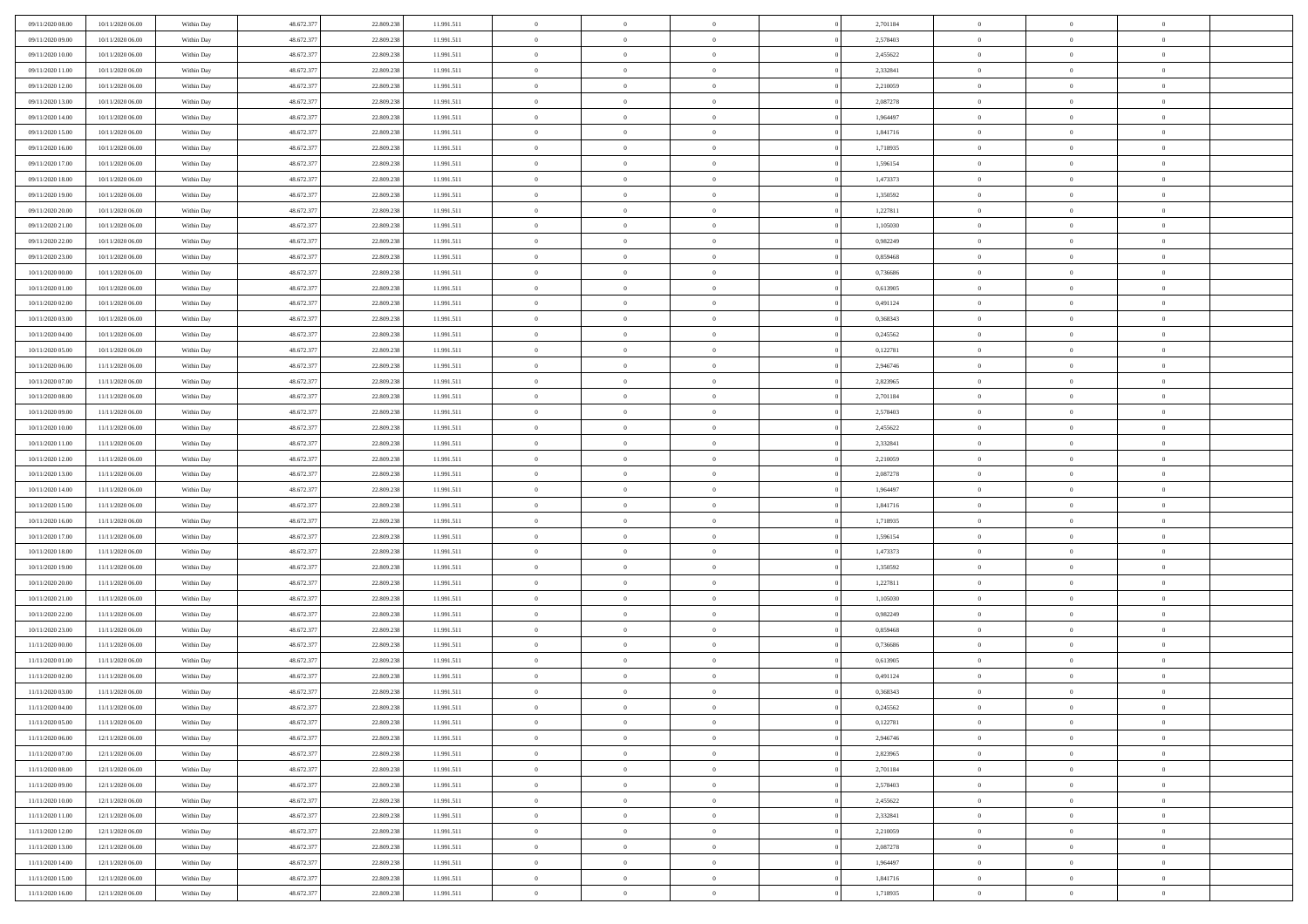| 11/11/2020 17:00 | 12/11/2020 06:00 | Within Day | 48.672.377 | 22.809.238 | 11.991.511 | $\,$ 0 $\,$    | $\overline{0}$ | $\overline{0}$ | 1,596154 | $\bf{0}$       | $\overline{0}$ | $\,0\,$        |  |
|------------------|------------------|------------|------------|------------|------------|----------------|----------------|----------------|----------|----------------|----------------|----------------|--|
| 11/11/2020 18.00 | 12/11/2020 06:00 | Within Day | 48.672.377 | 22.809.238 | 11.991.511 | $\theta$       | $\overline{0}$ | $\mathbf{0}$   | 1,473373 | $\theta$       | $\overline{0}$ | $\theta$       |  |
| 11/11/2020 19:00 | 12/11/2020 06:00 | Within Day | 48.672.377 | 22.809.238 | 11.991.511 | $\theta$       | $\overline{0}$ | $\overline{0}$ | 1,350592 | $\mathbf{0}$   | $\overline{0}$ | $\overline{0}$ |  |
| 11/11/2020 20:00 | 12/11/2020 06:00 | Within Day | 48.672.377 | 22.809.238 | 11.991.511 | $\,$ 0 $\,$    | $\overline{0}$ | $\overline{0}$ | 1,227811 | $\bf{0}$       | $\overline{0}$ | $\bf{0}$       |  |
| 11/11/2020 21:00 | 12/11/2020 06:00 | Within Day | 48.672.377 | 22.809.238 | 11.991.511 | $\,$ 0         | $\overline{0}$ | $\mathbf{0}$   | 1,105030 | $\bf{0}$       | $\bf{0}$       | $\,0\,$        |  |
| 11/11/2020 22:00 | 12/11/2020 06:00 | Within Day | 48.672.377 | 22.809.238 | 11.991.511 | $\theta$       | $\overline{0}$ | $\mathbf{0}$   | 0,982249 | $\mathbf{0}$   | $\overline{0}$ | $\overline{0}$ |  |
| 11/11/2020 23.00 | 12/11/2020 06:00 | Within Day | 48.672.377 | 22.809.238 | 11.991.511 | $\,$ 0 $\,$    | $\overline{0}$ | $\overline{0}$ | 0,859468 | $\bf{0}$       | $\overline{0}$ | $\bf{0}$       |  |
| 12/11/2020 00:00 | 12/11/2020 06:00 | Within Day | 48.672.377 | 22.809.238 | 11.991.511 | $\,$ 0         | $\overline{0}$ | $\mathbf{0}$   | 0,736686 | $\,$ 0 $\,$    | $\overline{0}$ | $\theta$       |  |
| 12/11/2020 01:00 | 12/11/2020 06:00 | Within Day | 48.672.377 | 22.809.238 | 11.991.511 | $\theta$       | $\overline{0}$ | $\mathbf{0}$   | 0,613905 | $\mathbf{0}$   | $\overline{0}$ | $\overline{0}$ |  |
| 12/11/2020 02.00 | 12/11/2020 06:00 | Within Day | 48.672.377 | 22.809.238 | 11.991.511 | $\,$ 0 $\,$    | $\overline{0}$ | $\Omega$       | 0,491124 | $\bf{0}$       | $\overline{0}$ | $\bf{0}$       |  |
| 12/11/2020 03:00 | 12/11/2020 06:00 | Within Day | 48.672.377 | 22.809.238 | 11.991.511 | $\bf{0}$       | $\overline{0}$ | $\mathbf{0}$   | 0.368343 | $\bf{0}$       | $\mathbf{0}$   | $\theta$       |  |
| 12/11/2020 04:00 | 12/11/2020 06:00 | Within Day | 48.672.377 | 22.809.238 | 11.991.511 | $\theta$       | $\overline{0}$ | $\overline{0}$ | 0,245562 | $\mathbf{0}$   | $\overline{0}$ | $\overline{0}$ |  |
| 12/11/2020 05:00 | 12/11/2020 06:00 | Within Day | 48.672.377 | 22.809.238 | 11.991.511 | $\,$ 0 $\,$    | $\overline{0}$ | $\overline{0}$ | 0,122781 | $\bf{0}$       | $\overline{0}$ | $\bf{0}$       |  |
| 12/11/2020 06:00 | 13/11/2020 06:00 | Within Day | 48.672.377 | 22.807.238 | 11.993.511 | $\,$ 0         | 1.000          | $\mathbf{0}$   | 2,946746 | $\bf{0}$       | $\theta$       | $\,0\,$        |  |
| 12/11/2020 07:00 | 13/11/2020 06:00 | Within Day | 48.672.377 | 22.808.238 | 11.992.511 | $\theta$       | $\overline{0}$ | $\mathbf{0}$   | 2,823965 | $\mathbf{0}$   | $\overline{0}$ | $\overline{0}$ |  |
| 12/11/2020 08:00 | 13/11/2020 06.00 | Within Day | 48.672.377 | 22.808.238 | 11.992.511 | $\,$ 0 $\,$    | $\overline{0}$ | $\Omega$       | 2,701184 | $\bf{0}$       | $\overline{0}$ | $\bf{0}$       |  |
| 12/11/2020 09:00 | 13/11/2020 06.00 | Within Day | 48.672.377 | 22.808.238 | 11.992.511 | $\,$ 0 $\,$    | $\overline{0}$ | $\mathbf{0}$   | 2,578403 | $\bf{0}$       | $\overline{0}$ | $\theta$       |  |
| 12/11/2020 10:00 | 13/11/2020 06:00 | Within Day | 48.672.377 | 22.808.238 | 11.992.511 | $\theta$       | $\overline{0}$ | $\mathbf{0}$   | 2,455622 | $\mathbf{0}$   | $\overline{0}$ | $\overline{0}$ |  |
| 12/11/2020 11:00 | 13/11/2020 06:00 | Within Day | 48.672.377 | 22.808.238 | 11.992.511 | $\,$ 0 $\,$    | $\overline{0}$ | $\Omega$       | 2,332841 | $\bf{0}$       | $\overline{0}$ | $\,0\,$        |  |
| 12/11/2020 12:00 | 13/11/2020 06.00 | Within Day | 48.672.377 | 22.808.238 | 11.992.511 | $\bf{0}$       | $\overline{0}$ | $\mathbf{0}$   | 2,210059 | $\bf{0}$       | $\mathbf{0}$   | $\theta$       |  |
| 12/11/2020 13:00 | 13/11/2020 06:00 | Within Day | 48.672.377 | 22.808.238 | 11.992.511 | $\theta$       | $\overline{0}$ | $\mathbf{0}$   | 2,087278 | $\mathbf{0}$   | $\overline{0}$ | $\overline{0}$ |  |
| 12/11/2020 14:00 | 13/11/2020 06:00 | Within Day | 48.672.377 | 22.808.238 | 11.992.511 | $\,$ 0 $\,$    | $\overline{0}$ | $\overline{0}$ | 1,964497 | $\bf{0}$       | $\overline{0}$ | $\bf{0}$       |  |
| 12/11/2020 15:00 | 13/11/2020 06:00 | Within Day | 48.672.377 | 22.808.238 | 11.992.511 | $\,$ 0         | $\overline{0}$ | $\mathbf{0}$   | 1,841716 | $\,$ 0 $\,$    | $\overline{0}$ | $\bf{0}$       |  |
| 12/11/2020 16:00 | 13/11/2020 06:00 | Within Day | 48.672.377 | 22.808.238 | 11.992.511 | $\theta$       | $\overline{0}$ | $\mathbf{0}$   | 1,718935 | $\mathbf{0}$   | $\overline{0}$ | $\overline{0}$ |  |
| 12/11/2020 17:00 | 13/11/2020 06:00 | Within Day | 48.672.377 | 22.808.238 | 11.992.511 | $\,$ 0 $\,$    | $\overline{0}$ | $\overline{0}$ | 1,596154 | $\bf{0}$       | $\overline{0}$ | $\bf{0}$       |  |
| 12/11/2020 18:00 | 13/11/2020 06.00 | Within Day | 48.672.377 | 22.808.238 | 11.992.511 | $\,$ 0         | $\overline{0}$ | $\mathbf{0}$   | 1,473373 | $\mathbf{0}$   | $\overline{0}$ | $\theta$       |  |
| 12/11/2020 19:00 | 13/11/2020 06:00 | Within Day | 48.672.377 | 22.808.238 | 11.992.511 | $\theta$       | $\overline{0}$ | $\overline{0}$ | 1,350592 | $\mathbf{0}$   | $\overline{0}$ | $\overline{0}$ |  |
| 12/11/2020 20:00 | 13/11/2020 06:00 | Within Day | 48.672.377 | 22.808.238 | 11.992.511 | $\,$ 0 $\,$    | $\overline{0}$ | $\Omega$       | 1,227811 | $\bf{0}$       | $\overline{0}$ | $\bf{0}$       |  |
| 12/11/2020 21:00 | 13/11/2020 06.00 | Within Day | 48.672.377 | 22.808.238 | 11.992.511 | $\bf{0}$       | $\overline{0}$ | $\mathbf{0}$   | 1,105030 | $\bf{0}$       | $\overline{0}$ | $\overline{0}$ |  |
| 12/11/2020 22.00 | 13/11/2020 06:00 | Within Day | 48.672.377 | 22.808.238 | 11.992.511 | $\theta$       | $\overline{0}$ | $\overline{0}$ | 0,982249 | $\mathbf{0}$   | $\overline{0}$ | $\overline{0}$ |  |
| 12/11/2020 23:00 | 13/11/2020 06:00 | Within Day | 48.672.377 | 22.808.238 | 11.992.511 | $\,$ 0 $\,$    | $\overline{0}$ | $\overline{0}$ | 0,859468 | $\,$ 0         | $\overline{0}$ | $\,$ 0 $\,$    |  |
| 13/11/2020 00:00 | 13/11/2020 06:00 | Within Day | 48.672.377 | 22.808.238 | 11.992.511 | $\,$ 0         | $\overline{0}$ | $\mathbf{0}$   | 0,736686 | $\bf{0}$       | $\mathbf{0}$   | $\bf{0}$       |  |
| 13/11/2020 01:00 | 13/11/2020 06:00 | Within Day | 48.672.377 | 22.808.238 | 11.992.511 | $\theta$       | $\overline{0}$ | $\mathbf{0}$   | 0,613905 | $\mathbf{0}$   | $\overline{0}$ | $\overline{0}$ |  |
| 13/11/2020 02:00 | 13/11/2020 06:00 | Within Day | 48.672.377 | 22.808.238 | 11.992.511 | $\theta$       | $\overline{0}$ | $\overline{0}$ | 0,491124 | $\,$ 0         | $\overline{0}$ | $\theta$       |  |
| 13/11/2020 03:00 | 13/11/2020 06.00 | Within Day | 48.672.377 | 22.808.238 | 11.992.511 | $\bf{0}$       | $\overline{0}$ | $\mathbf{0}$   | 0,368343 | $\mathbf{0}$   | $\overline{0}$ | $\overline{0}$ |  |
| 13/11/2020 04:00 | 13/11/2020 06:00 | Within Day | 48.672.377 | 22.808.238 | 11.992.511 | $\theta$       | $\overline{0}$ | $\mathbf{0}$   | 0,245562 | $\mathbf{0}$   | $\overline{0}$ | $\overline{0}$ |  |
| 13/11/2020 05:00 | 13/11/2020 06:00 | Within Day | 48.672.377 | 22.808.238 | 11.992.511 | $\theta$       | $\overline{0}$ | $\overline{0}$ | 0,122781 | $\,$ 0         | $\overline{0}$ | $\theta$       |  |
| 13/11/2020 06:00 | 14/11/2020 06:00 | Within Day | 48.672.377 | 22.810.238 | 11.990.511 | $\bf{0}$       | $\overline{0}$ | $\mathbf{0}$   | 2,946746 | $\bf{0}$       | $\mathbf{0}$   | $\overline{0}$ |  |
| 13/11/2020 07:00 | 14/11/2020 06:00 | Within Day | 48.672.377 | 22.810.238 | 11.990.511 | $\theta$       | $\overline{0}$ | $\overline{0}$ | 2,823965 | $\mathbf{0}$   | $\overline{0}$ | $\overline{0}$ |  |
| 13/11/2020 08:00 | 14/11/2020 06:00 | Within Day | 48.672.377 | 22.810.238 | 11.990.511 | $\,$ 0 $\,$    | $\overline{0}$ | $\overline{0}$ | 2,701184 | $\,$ 0         | $\overline{0}$ | $\,$ 0 $\,$    |  |
| 13/11/2020 09:00 | 14/11/2020 06:00 | Within Day | 48.672.377 | 22.810.238 | 11.990.511 | $\bf{0}$       | $\,$ 0 $\,$    | $\overline{0}$ | 2,578403 | $\,$ 0 $\,$    | $\overline{0}$ | $\overline{0}$ |  |
| 13/11/2020 10:00 | 14/11/2020 06:00 | Within Day | 48.672.377 | 22.810.238 | 11.990.511 | $\theta$       | $\overline{0}$ | $\mathbf{0}$   | 2,455622 | $\mathbf{0}$   | $\overline{0}$ | $\overline{0}$ |  |
| 13/11/2020 11:00 | 14/11/2020 06.00 | Within Day | 48.672.377 | 22.810.238 | 11.990.511 | $\overline{0}$ | $\overline{0}$ | $\overline{0}$ | 2,332841 | $\,$ 0         | $\overline{0}$ | $\theta$       |  |
| 13/11/2020 12:00 | 14/11/2020 06.00 | Within Day | 48.672.377 | 22.810.238 | 11.990.511 | $\bf{0}$       | $\,$ 0 $\,$    | $\mathbf{0}$   | 2,210059 | $\mathbf{0}$   | $\overline{0}$ | $\overline{0}$ |  |
| 13/11/2020 13:00 | 14/11/2020 06:00 | Within Day | 48.672.377 | 22.810.238 | 11.990.511 | $\overline{0}$ | $\theta$       |                | 2,087278 | $\overline{0}$ | $\theta$       | $\theta$       |  |
| 13/11/2020 14:00 | 14/11/2020 06:00 | Within Day | 48.672.377 | 22.810.238 | 11.990.511 | $\,$ 0 $\,$    | $\overline{0}$ | $\overline{0}$ | 1,964497 | $\,$ 0 $\,$    | $\bf{0}$       | $\theta$       |  |
| 13/11/2020 15.00 | 14/11/2020 06.00 | Within Day | 48.672.377 | 22.810.238 | 11.990.511 | $\bf{0}$       | $\,$ 0 $\,$    | $\overline{0}$ | 1,841716 | $\,$ 0 $\,$    | $\overline{0}$ | $\overline{0}$ |  |
| 13/11/2020 16:00 | 14/11/2020 06:00 | Within Day | 48.672.377 | 22.810.238 | 11.990.511 | $\overline{0}$ | $\overline{0}$ | $\overline{0}$ | 1,718935 | $\,$ 0 $\,$    | $\bf{0}$       | $\mathbf{0}$   |  |
| 13/11/2020 17:00 | 14/11/2020 06:00 | Within Day | 48.672.377 | 22.810.238 | 11.990.511 | $\,$ 0 $\,$    | $\overline{0}$ | $\overline{0}$ | 1,596154 | $\,$ 0 $\,$    | $\bf{0}$       | $\,$ 0 $\,$    |  |
| 13/11/2020 18:00 | 14/11/2020 06.00 | Within Day | 48.672.377 | 22.810.238 | 11.990.511 | $\,$ 0 $\,$    | $\,$ 0 $\,$    | $\overline{0}$ | 1,473373 | $\,$ 0 $\,$    | $\overline{0}$ | $\overline{0}$ |  |
| 13/11/2020 19:00 | 14/11/2020 06:00 | Within Day | 48.672.377 | 22.810.238 | 11.990.511 | $\overline{0}$ | $\overline{0}$ | $\overline{0}$ | 1,350592 | $\mathbf{0}$   | $\overline{0}$ | $\overline{0}$ |  |
| 13/11/2020 20:00 | 14/11/2020 06:00 | Within Day | 48.672.377 | 22.810.238 | 11.990.511 | $\,$ 0 $\,$    | $\overline{0}$ | $\overline{0}$ | 1,227811 | $\,$ 0 $\,$    | $\overline{0}$ | $\,$ 0 $\,$    |  |
| 13/11/2020 21:00 | 14/11/2020 06.00 | Within Day | 48.672.377 | 22.810.238 | 11.990.511 | $\bf{0}$       | $\,$ 0 $\,$    | $\overline{0}$ | 1,105030 | $\,$ 0 $\,$    | $\overline{0}$ | $\overline{0}$ |  |
| 13/11/2020 22.00 | 14/11/2020 06:00 | Within Day | 48.672.377 | 22.810.238 | 11.990.511 | $\overline{0}$ | $\overline{0}$ | $\overline{0}$ | 0,982249 | $\mathbf{0}$   | $\bf{0}$       | $\overline{0}$ |  |
| 13/11/2020 23:00 | 14/11/2020 06:00 | Within Day | 48.672.377 | 22.810.238 | 11.990.511 | $\,$ 0 $\,$    | $\overline{0}$ | $\overline{0}$ | 0,859468 | $\,$ 0 $\,$    | $\overline{0}$ | $\,$ 0 $\,$    |  |
| 14/11/2020 00:00 | 14/11/2020 06.00 | Within Day | 48.672.377 | 22.810.238 | 11.990.511 | $\,$ 0 $\,$    | $\,$ 0 $\,$    | $\overline{0}$ | 0,736686 | $\bf{0}$       | $\overline{0}$ | $\overline{0}$ |  |
| 14/11/2020 01:00 | 14/11/2020 06:00 | Within Day | 48.672.377 | 22.810.238 | 11.990.511 | $\theta$       | $\overline{0}$ | $\overline{0}$ | 0,613905 | $\mathbf{0}$   | $\mathbf{0}$   | $\overline{0}$ |  |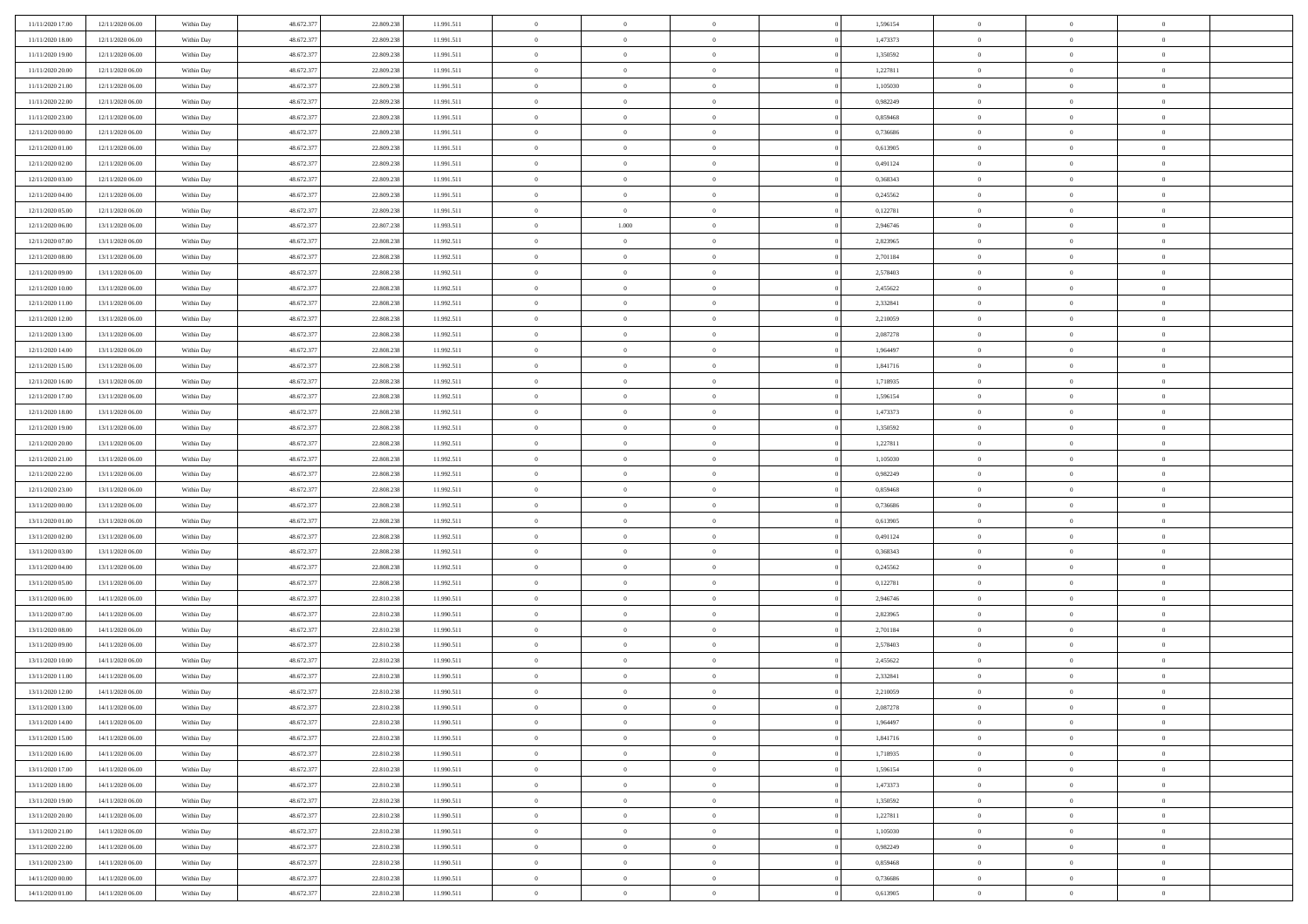| 14/11/2020 02.00                     | 14/11/2020 06:00                     | Within Day | 48.672.377 | 22.810.23                | 11.990.511               | $\bf{0}$       | $\bf{0}$       | $\Omega$       | 0,491124             | $\bf{0}$                     | $\overline{0}$ | $\bf{0}$       |  |
|--------------------------------------|--------------------------------------|------------|------------|--------------------------|--------------------------|----------------|----------------|----------------|----------------------|------------------------------|----------------|----------------|--|
| 14/11/2020 03:00                     | 14/11/2020 06:00                     | Within Day | 48.672.377 | 22.810.23                | 11.990.511               | $\overline{0}$ | $\overline{0}$ | $\Omega$       | 0.368343             | $\overline{0}$               | $\theta$       | $\theta$       |  |
| 14/11/2020 04:00                     | 14/11/2020 06:00                     | Within Day | 48.672.377 | 22.810.238               | 11.990.511               | $\overline{0}$ | $\overline{0}$ | $\overline{0}$ | 0,245562             | $\mathbf{0}$                 | $\overline{0}$ | $\theta$       |  |
| 14/11/2020 05:00                     | 14/11/2020 06.00                     | Within Day | 48.672.377 | 22.810.238               | 11.990.511               | $\bf{0}$       | $\overline{0}$ | $\overline{0}$ | 0,122781             | $\mathbf{0}$                 | $\overline{0}$ | $\bf{0}$       |  |
| 14/11/2020 06:00                     | 15/11/2020 06:00                     |            | 48.672.377 | 22.845.278               | 25.827.099               | $\bf{0}$       | $\overline{0}$ | $\overline{0}$ | 2,946746             | $\bf{0}$                     | $\overline{0}$ | $\bf{0}$       |  |
| 14/11/2020 07:00                     | 15/11/2020 06:00                     | Within Day | 48.672.377 | 22.845.278               | 25.827.099               | $\overline{0}$ | $\overline{0}$ |                | 2,823965             | $\mathbf{0}$                 | $\overline{0}$ | $\theta$       |  |
|                                      |                                      | Within Day |            |                          |                          |                |                | $\overline{0}$ |                      |                              |                |                |  |
| 14/11/2020 08:00                     | 15/11/2020 06:00                     | Within Day | 48.672.377 | 22.845.278               | 25.827.099               | $\bf{0}$       | $\overline{0}$ | $\overline{0}$ | 2,701184             | $\bf{0}$                     | $\overline{0}$ | $\bf{0}$       |  |
| 14/11/2020 09:00                     | 15/11/2020 06:00                     | Within Day | 48.672.377 | 22.845.278               | 25.827.099               | $\overline{0}$ | $\overline{0}$ | $\overline{0}$ | 2,578403             | $\mathbf{0}$                 | $\theta$       | $\theta$       |  |
| 14/11/2020 10:00                     | 15/11/2020 06:00                     | Within Day | 48.672.377 | 22.845.278               | 25.827.099               | $\overline{0}$ | $\overline{0}$ | $\overline{0}$ | 2,455622             | $\mathbf{0}$                 | $\overline{0}$ | $\theta$       |  |
| 14/11/2020 11:00                     | 15/11/2020 06:00                     | Within Day | 48.672.377 | 22.845.278               | 25.827.099               | $\bf{0}$       | $\overline{0}$ | $\Omega$       | 2,332841             | $\bf{0}$                     | $\overline{0}$ | $\bf{0}$       |  |
| 14/11/2020 12:00                     | 15/11/2020 06:00                     | Within Day | 48.672.377 | 22.845.278               | 25.827.099               | $\bf{0}$       | $\overline{0}$ | $\overline{0}$ | 2,210059             | $\mathbf{0}$                 | $\theta$       | $\theta$       |  |
| 14/11/2020 13.00                     | 15/11/2020 06:00                     | Within Day | 48.672.377 | 22.845.278               | 25.827.099               | $\overline{0}$ | $\overline{0}$ | $\overline{0}$ | 2,087278             | $\mathbf{0}$                 | $\overline{0}$ | $\theta$       |  |
| 14/11/2020 14.00                     | 15/11/2020 06:00                     | Within Day | 48.672.377 | 22.845.278               | 25.827.099               | $\bf{0}$       | $\overline{0}$ | $\overline{0}$ | 1,964497             | $\mathbf{0}$                 | $\overline{0}$ | $\bf{0}$       |  |
| 14/11/2020 15:00                     | 15/11/2020 06:00                     | Within Day | 48.672.377 | 22.845.278               | 25.827.099               | $\bf{0}$       | $\overline{0}$ | $\overline{0}$ | 1,841716             | $\bf{0}$                     | $\theta$       | $\bf{0}$       |  |
| 14/11/2020 16.00                     | 15/11/2020 06:00                     | Within Day | 48.672.377 | 22.845.278               | 25.827.099               | $\overline{0}$ | $\overline{0}$ | $\overline{0}$ | 1,718935             | $\overline{0}$               | $\overline{0}$ | $\theta$       |  |
| 14/11/2020 17.00                     | 15/11/2020 06:00                     | Within Day | 48.672.377 | 22.845.278               | 25.827.099               | $\bf{0}$       | $\overline{0}$ | $\Omega$       | 1,596154             | $\bf{0}$                     | $\overline{0}$ | $\bf{0}$       |  |
| 14/11/2020 18:00                     | 15/11/2020 06:00                     | Within Day | 48.672.377 | 22.845.278               | 25.827.099               | $\,$ 0 $\,$    | $\overline{0}$ | $\overline{0}$ | 1,473373             | $\mathbf{0}$                 | $\theta$       | $\theta$       |  |
| 14/11/2020 19:00                     | 15/11/2020 06:00                     | Within Day | 48.672.377 | 22.845.278               | 25.827.099               | $\overline{0}$ | $\overline{0}$ | $\overline{0}$ | 1,350592             | $\mathbf{0}$                 | $\overline{0}$ | $\theta$       |  |
| 14/11/2020 20.00                     | 15/11/2020 06:00                     | Within Day | 48.672.377 | 22.845.278               | 25.827.099               | $\bf{0}$       | $\overline{0}$ | $\Omega$       | 1,227811             | $\bf{0}$                     | $\overline{0}$ | $\bf{0}$       |  |
| 14/11/2020 21.00                     | 15/11/2020 06:00                     | Within Day | 48.672.377 | 22.845.278               | 25.827.099               | $\bf{0}$       | $\overline{0}$ | $\overline{0}$ | 1,105030             | $\mathbf{0}$                 | $\mathbf{0}$   | $\overline{0}$ |  |
| 14/11/2020 22:00                     | 15/11/2020 06:00                     | Within Day | 48.672.377 | 22.845.278               | 25.827.099               | $\overline{0}$ | $\overline{0}$ | $\overline{0}$ | 0,982249             | $\mathbf{0}$                 | $\overline{0}$ | $\theta$       |  |
| 14/11/2020 23.00                     | 15/11/2020 06:00                     | Within Day | 48.672.377 | 22.845.278               | 25.827.099               | $\bf{0}$       | $\overline{0}$ | $\overline{0}$ | 0,859468             | $\mathbf{0}$                 | $\overline{0}$ | $\bf{0}$       |  |
| 15/11/2020 00:00                     | 15/11/2020 06:00                     | Within Day | 48.672.377 | 22.845.278               | 25.827.099               | $\bf{0}$       | $\overline{0}$ | $\overline{0}$ | 0,736686             | $\,$ 0 $\,$                  | $\overline{0}$ | $\bf{0}$       |  |
| 15/11/2020 01:00                     | 15/11/2020 06:00                     | Within Day | 48.672.377 | 22.845.278               | 25.827.099               | $\overline{0}$ | $\overline{0}$ | $\overline{0}$ | 0,613905             | $\mathbf{0}$                 | $\overline{0}$ | $\theta$       |  |
| 15/11/2020 02:00                     | 15/11/2020 06:00                     | Within Day | 48.672.377 | 22.845.278               | 25.827.099               | $\bf{0}$       | $\overline{0}$ | $\overline{0}$ | 0,491124             | $\bf{0}$                     | $\overline{0}$ | $\bf{0}$       |  |
| 15/11/2020 03:00                     | 15/11/2020 06:00                     | Within Day | 48.672.377 | 22.845.278               | 25.827.099               | $\,$ 0 $\,$    | $\overline{0}$ | $\overline{0}$ | 0,368343             | $\mathbf{0}$                 | $\overline{0}$ | $\overline{0}$ |  |
| 15/11/2020 04:00                     | 15/11/2020 06:00                     | Within Day | 48.672.377 | 22.845.278               | 25.827.099               | $\overline{0}$ | $\overline{0}$ | $\overline{0}$ | 0,245562             | $\mathbf{0}$                 | $\overline{0}$ | $\theta$       |  |
| 15/11/2020 05:00                     | 15/11/2020 06:00                     | Within Day | 48.672.377 | 22.845.278               | 25.827.099               | $\bf{0}$       | $\overline{0}$ | $\Omega$       | 0,122781             | $\mathbf{0}$                 | $\overline{0}$ | $\bf{0}$       |  |
| 15/11/2020 06:00                     | 16/11/2020 06:00                     | Within Day | 48.672.377 | 22.823.897               | 25.848.479               | $\bf{0}$       | $\overline{0}$ | $\overline{0}$ | 2,946746             | $\mathbf{0}$                 | $\theta$       | $\overline{0}$ |  |
| 15/11/2020 07:00                     | 16/11/2020 06:00                     | Within Day | 48.672.377 | 22.823.897               | 25.848.479               | $\overline{0}$ | $\overline{0}$ | $\overline{0}$ | 2,823965             | $\mathbf{0}$                 | $\overline{0}$ | $\theta$       |  |
| 15/11/2020 08:00                     | 16/11/2020 06:00                     | Within Day | 48.672.377 | 22.823.897               | 25.848.479               | $\,$ 0         | $\overline{0}$ | $\overline{0}$ | 2,701184             | $\,$ 0 $\,$                  | $\overline{0}$ | $\,0\,$        |  |
| 15/11/2020 11:00                     | 16/11/2020 06:00                     | Within Day | 48.672.377 | 22.823.897               | 25.848.479               | $\bf{0}$       | $\overline{0}$ | $\overline{0}$ | 2,332841             | $\bf{0}$                     | $\theta$       | $\bf{0}$       |  |
| 15/11/2020 12:00                     | 16/11/2020 06:00                     | Within Day | 48.672.377 | 22.823.897               | 25.848.479               | $\overline{0}$ | $\overline{0}$ | $\overline{0}$ | 2,210059             | $\mathbf{0}$                 | $\overline{0}$ | $\theta$       |  |
| 15/11/2020 13:00                     |                                      |            | 48.672.377 | 22.823.897               | 25.848.479               | $\,$ 0         | $\overline{0}$ | $\theta$       | 2,087278             | $\,$ 0                       | $\overline{0}$ | $\mathbf{0}$   |  |
|                                      | 16/11/2020 06:00                     | Within Day | 48.672.377 |                          |                          | $\bf{0}$       | $\overline{0}$ | $\overline{0}$ |                      |                              | $\overline{0}$ | $\overline{0}$ |  |
| 15/11/2020 14:00<br>15/11/2020 15:00 | 16/11/2020 06.00<br>16/11/2020 06:00 | Within Day | 48.672.377 | 22.823.897<br>22.823.897 | 25.848.479<br>25.848.479 | $\overline{0}$ | $\overline{0}$ |                | 1,964497<br>1,841716 | $\mathbf{0}$<br>$\mathbf{0}$ | $\overline{0}$ | $\theta$       |  |
|                                      |                                      | Within Day |            |                          |                          |                |                | $\overline{0}$ |                      |                              |                |                |  |
| 15/11/2020 16:00                     | 16/11/2020 06:00                     | Within Day | 48.672.377 | 22.823.897               | 25.848.479               | $\overline{0}$ | $\overline{0}$ | $\overline{0}$ | 1,718935             | $\,$ 0 $\,$                  | $\overline{0}$ | $\mathbf{0}$   |  |
| 15/11/2020 17:00                     | 16/11/2020 06:00                     | Within Day | 48.672.377 | 22.823.897               | 25.848.479               | $\bf{0}$       | $\overline{0}$ | $\overline{0}$ | 1,596154             | $\mathbf{0}$                 | $\theta$       | $\bf{0}$       |  |
| 15/11/2020 18.00                     | 16/11/2020 06:00                     | Within Day | 48.672.377 | 22.823.897               | 25.848.479               | $\overline{0}$ | $\overline{0}$ | $\overline{0}$ | 1,473373             | $\mathbf{0}$                 | $\overline{0}$ | $\theta$       |  |
| 15/11/2020 19:00                     | 16/11/2020 06:00                     | Within Day | 48.672.377 | 22.823.897               | 25.848.479               | $\,$ 0         | $\overline{0}$ | $\overline{0}$ | 1,350592             | $\,$ 0 $\,$                  | $\overline{0}$ | $\,0\,$        |  |
| 15/11/2020 20:00                     | 16/11/2020 06:00                     | Within Day | 48.672.377 | 22.823.897               | 25.848.479               | $\bf{0}$       | $\,$ 0 $\,$    | $\overline{0}$ | 1,227811             | $\,$ 0 $\,$                  | $\overline{0}$ | $\bf{0}$       |  |
| 15/11/2020 21.00                     | 16/11/2020 06:00                     | Within Day | 48.672.377 | 22.823.897               | 25.848.479               | $\overline{0}$ | $\overline{0}$ | $\overline{0}$ | 1,105030             | $\mathbf{0}$                 | $\overline{0}$ | $\theta$       |  |
| 15/11/2020 22.00                     | 16/11/2020 06:00                     | Within Day | 48.672.377 | 22.823.897               | 25.848.479               | $\overline{0}$ | $\overline{0}$ | $\overline{0}$ | 0,982249             | $\overline{0}$               | $\overline{0}$ | $\mathbf{0}$   |  |
| 15/11/2020 23.00                     | 16/11/2020 06:00                     | Within Day | 48.672.377 | 22.823.89                | 25.848.479               | $\bf{0}$       | $\overline{0}$ | $\overline{0}$ | 0.859468             | $\mathbf{0}$                 | $\overline{0}$ | $\overline{0}$ |  |
| 16/11/2020 00:00                     | 16/11/2020 06:00                     | Within Day | 48.672.377 | 22.823.897               | 25.848.479               | $\overline{0}$ | $\theta$       |                | 0,736686             | $\overline{0}$               | $\Omega$       | $\overline{0}$ |  |
| 16/11/2020 01:00                     | 16/11/2020 06:00                     | Within Day | 48.672.377 | 22.823.897               | 25.848.479               | $\,$ 0         | $\overline{0}$ | $\overline{0}$ | 0,613905             | $\,$ 0 $\,$                  | $\bf{0}$       | $\mathbf{0}$   |  |
| 16/11/2020 02.00                     | 16/11/2020 06:00                     | Within Day | 48.672.377 | 22.823.89                | 25.848.479               | $\mathbf{0}$   | $\overline{0}$ | $\overline{0}$ | 0,491124             | $\,$ 0 $\,$                  | $\overline{0}$ | $\overline{0}$ |  |
| 16/11/2020 03:00                     | 16/11/2020 06:00                     | Within Day | 48.672.377 | 22.823.897               | 25.848.479               | $\mathbf{0}$   | $\overline{0}$ | $\overline{0}$ | 0,368343             | $\mathbf{0}$                 | $\bf{0}$       | $\overline{0}$ |  |
| 16/11/2020 04:00                     | 16/11/2020 06:00                     | Within Day | 48.672.377 | 22.823.897               | 25.848.479               | $\,$ 0 $\,$    | $\overline{0}$ | $\overline{0}$ | 0,245562             | $\,$ 0 $\,$                  | $\bf{0}$       | $\theta$       |  |
| 16/11/2020 05:00                     | 16/11/2020 06:00                     | Within Day | 48.672.377 | 22.823.897               | 25.848.479               | $\,$ 0 $\,$    | $\,$ 0 $\,$    | $\overline{0}$ | 0,122781             | $\,$ 0 $\,$                  | $\overline{0}$ | $\overline{0}$ |  |
| 16/11/2020 06.00                     | 17/11/2020 06:00                     | Within Day | 48.672.377 | 22.811.238               | 25.861.139               | $\mathbf{0}$   | $\overline{0}$ | $\overline{0}$ | 2,946746             | $\mathbf{0}$                 | $\overline{0}$ | $\overline{0}$ |  |
| 16/11/2020 07:00                     | 17/11/2020 06:00                     | Within Day | 48.672.377 | 22.811.238               | 25.861.139               | $\,$ 0 $\,$    | $\overline{0}$ | $\overline{0}$ | 2,823965             | $\,$ 0 $\,$                  | $\mathbf{0}$   | $\theta$       |  |
| 16/11/2020 08:00                     | 17/11/2020 06:00                     | Within Day | 48.672.377 | 22.811.238               | 25.861.139               | $\mathbf{0}$   | $\overline{0}$ | $\overline{0}$ | 2,701184             | $\,$ 0 $\,$                  | $\overline{0}$ | $\overline{0}$ |  |
| 16/11/2020 09:00                     | 17/11/2020 06:00                     | Within Day | 48.672.377 | 22.811.238               | 25.861.139               | $\mathbf{0}$   | $\overline{0}$ | $\overline{0}$ | 2,578403             | $\mathbf{0}$                 | $\bf{0}$       | $\overline{0}$ |  |
| 16/11/2020 10:00                     | 17/11/2020 06:00                     | Within Day | 48.672.377 | 22.811.238               | 25.861.139               | $\,$ 0 $\,$    | $\overline{0}$ | $\overline{0}$ | 2,455622             | $\,$ 0 $\,$                  | $\mathbf{0}$   | $\theta$       |  |
| 16/11/2020 11:00                     | 17/11/2020 06:00                     | Within Day | 48.672.377 | 22.811.238               | 25.861.139               | $\mathbf{0}$   | $\overline{0}$ | $\overline{0}$ | 2,332841             | $\,$ 0 $\,$                  | $\overline{0}$ | $\overline{0}$ |  |
| 16/11/2020 12:00                     | 17/11/2020 06:00                     | Within Day | 48.672.377 | 22.811.238               | 25.861.139               | $\mathbf{0}$   | $\overline{0}$ | $\overline{0}$ | 2,210059             | $\mathbf{0}$                 | $\mathbf{0}$   | $\overline{0}$ |  |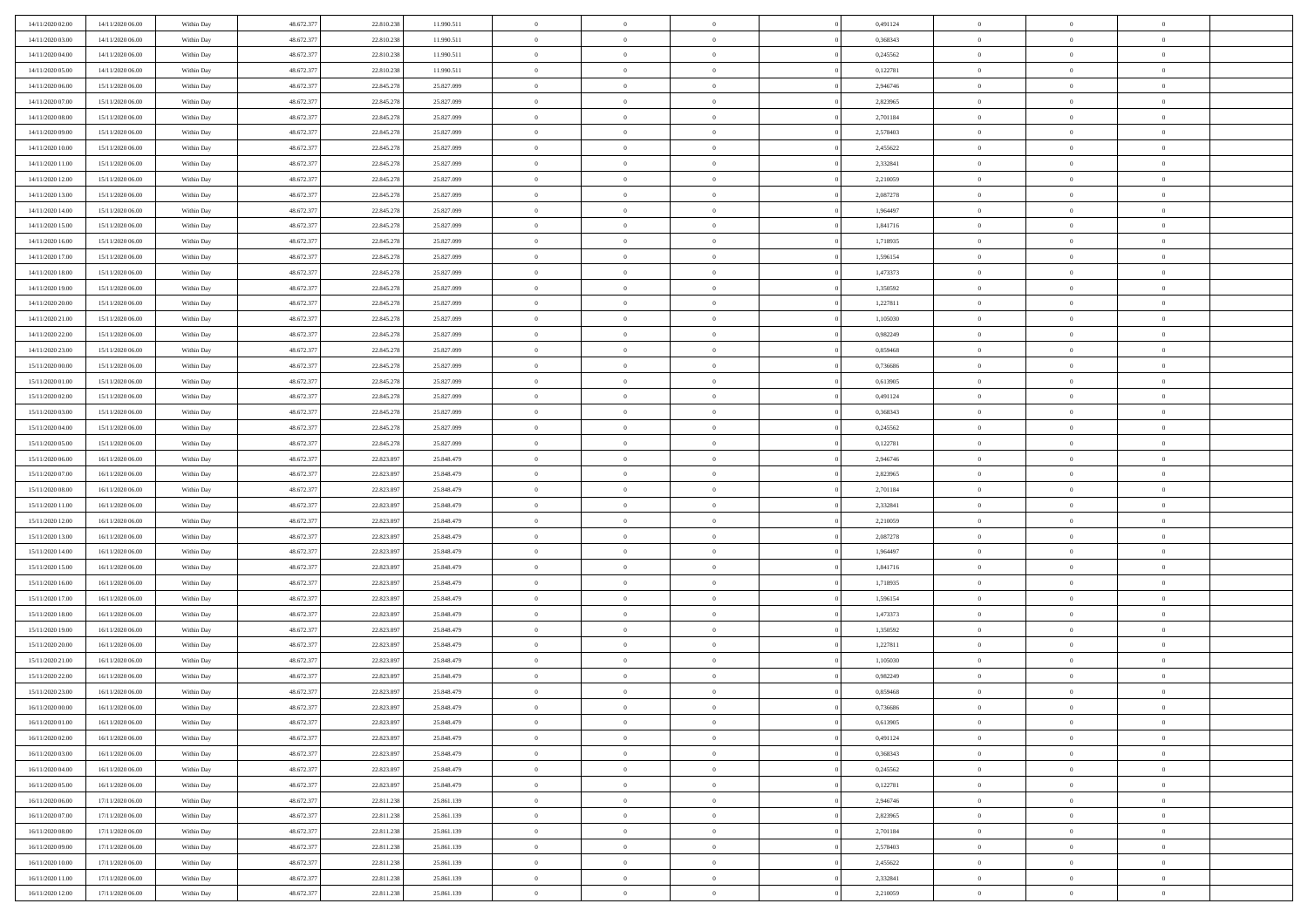| 16/11/2020 13:00                     | 17/11/2020 06:00 | Within Day               | 48.672.377 | 22.811.238 | 25.861.139               | $\bf{0}$                   | $\bf{0}$                         | $\Omega$       | 2,087278 | $\bf{0}$       | $\overline{0}$ | $\bf{0}$       |  |
|--------------------------------------|------------------|--------------------------|------------|------------|--------------------------|----------------------------|----------------------------------|----------------|----------|----------------|----------------|----------------|--|
| 16/11/2020 14:00                     | 17/11/2020 06:00 | Within Day               | 48.672.377 | 22.811.23  | 25.861.139               | $\overline{0}$             | $\overline{0}$                   | $\Omega$       | 1,964497 | $\overline{0}$ | $\theta$       | $\theta$       |  |
| 16/11/2020 15:00                     | 17/11/2020 06:00 | Within Day               | 48.672.377 | 22.811.238 | 25.861.139               | $\overline{0}$             | $\overline{0}$                   | $\overline{0}$ | 1,841716 | $\mathbf{0}$   | $\overline{0}$ | $\theta$       |  |
| 16/11/2020 16.00                     | 17/11/2020 06:00 | Within Day               | 48.672.377 | 22.811.238 | 25.861.139               | $\bf{0}$                   | $\overline{0}$                   | $\overline{0}$ | 1,718935 | $\mathbf{0}$   | $\overline{0}$ | $\bf{0}$       |  |
| 16/11/2020 17:00                     | 17/11/2020 06:00 | Within Day               | 48.672.377 | 22.811.238 | 25.861.139               | $\bf{0}$                   | $\overline{0}$                   | $\overline{0}$ | 1,596154 | $\bf{0}$       | $\overline{0}$ | $\bf{0}$       |  |
| 16/11/2020 18:00                     | 17/11/2020 06:00 | Within Day               | 48.672.377 | 22.811.238 | 25.861.139               | $\overline{0}$             | $\overline{0}$                   | $\overline{0}$ | 1,473373 | $\mathbf{0}$   | $\overline{0}$ | $\theta$       |  |
| 16/11/2020 19.00                     | 17/11/2020 06:00 | Within Day               | 48.672.377 | 22.811.238 | 25.861.139               | $\bf{0}$                   | $\overline{0}$                   | $\overline{0}$ | 1,350592 | $\mathbf{0}$   | $\overline{0}$ | $\bf{0}$       |  |
| 16/11/2020 20:00                     | 17/11/2020 06:00 | Within Day               | 48.672.377 | 22.811.238 | 25.861.139               | $\overline{0}$             | $\overline{0}$                   | $\overline{0}$ | 1,227811 | $\mathbf{0}$   | $\theta$       | $\theta$       |  |
| 16/11/2020 21:00                     | 17/11/2020 06:00 | Within Day               | 48.672.377 | 22.811.238 | 25.861.139               | $\overline{0}$             | $\overline{0}$                   | $\overline{0}$ | 1,105030 | $\mathbf{0}$   | $\overline{0}$ | $\theta$       |  |
|                                      |                  |                          | 48.672.377 | 22.811.238 | 25.861.139               | $\bf{0}$                   | $\overline{0}$                   | $\Omega$       | 0,982249 | $\mathbf{0}$   | $\overline{0}$ | $\bf{0}$       |  |
| 16/11/2020 22.00                     | 17/11/2020 06:00 | Within Day               |            |            |                          |                            |                                  |                | 0.859468 |                | $\theta$       | $\theta$       |  |
| 16/11/2020 23.00<br>17/11/2020 00:00 | 17/11/2020 06:00 | Within Day               | 48.672.377 | 22.811.238 | 25.861.139               | $\bf{0}$<br>$\overline{0}$ | $\overline{0}$<br>$\overline{0}$ | $\overline{0}$ |          | $\mathbf{0}$   |                | $\theta$       |  |
|                                      | 17/11/2020 06:00 | Within Day               | 48.672.377 | 22.811.238 | 25.861.139               |                            |                                  | $\overline{0}$ | 0,736686 | $\mathbf{0}$   | $\overline{0}$ |                |  |
| 17/11/2020 01:00                     | 17/11/2020 06:00 | Within Day               | 48.672.377 | 22.811.238 | 25.861.139               | $\bf{0}$                   | $\overline{0}$                   | $\overline{0}$ | 0,613905 | $\mathbf{0}$   | $\overline{0}$ | $\bf{0}$       |  |
| 17/11/2020 02:00                     | 17/11/2020 06:00 | Within Day               | 48.672.377 | 22.811.238 | 25.861.139               | $\bf{0}$                   | $\overline{0}$                   | $\overline{0}$ | 0,491124 | $\bf{0}$       | $\theta$       | $\bf{0}$       |  |
| 17/11/2020 03:00                     | 17/11/2020 06:00 | Within Day               | 48.672.377 | 22.811.238 | 25.861.139               | $\overline{0}$             | $\overline{0}$                   | $\overline{0}$ | 0,368343 | $\mathbf{0}$   | $\overline{0}$ | $\theta$       |  |
| 17/11/2020 04.00                     | 17/11/2020 06:00 | Within Day               | 48.672.377 | 22.811.238 | 25.861.139               | $\bf{0}$                   | $\overline{0}$                   | $\Omega$       | 0,245562 | $\bf{0}$       | $\overline{0}$ | $\bf{0}$       |  |
| 17/11/2020 05:00                     | 17/11/2020 06:00 | Within Day               | 48.672.377 | 22.811.238 | 25.861.139               | $\,$ 0 $\,$                | $\overline{0}$                   | $\overline{0}$ | 0,122781 | $\mathbf{0}$   | $\theta$       | $\theta$       |  |
| 17/11/2020 06:00                     | 18/11/2020 06:00 | Within Day               | 48.672.377 | 22.823.438 | 25.848.939               | $\overline{0}$             | $\overline{0}$                   | $\overline{0}$ | 2,946746 | $\mathbf{0}$   | $\overline{0}$ | $\theta$       |  |
| 17/11/2020 07:00                     | 18/11/2020 06:00 | Within Day               | 48.672.377 | 22.823.438 | 25.848.939               | $\bf{0}$                   | $\overline{0}$                   | $\Omega$       | 2,823965 | $\bf{0}$       | $\overline{0}$ | $\bf{0}$       |  |
| 17/11/2020 08:00                     | 18/11/2020 06:00 | Within Day               | 48.672.377 | 22.823.438 | 25.848.939               | $\bf{0}$                   | $\overline{0}$                   | $\overline{0}$ | 2,701184 | $\mathbf{0}$   | $\mathbf{0}$   | $\overline{0}$ |  |
| 17/11/2020 09:00                     | 18/11/2020 06:00 | Within Day               | 48.672.377 | 22.823.438 | 25.848.939               | $\overline{0}$             | $\overline{0}$                   | $\overline{0}$ | 2,578403 | $\mathbf{0}$   | $\overline{0}$ | $\theta$       |  |
| 17/11/2020 10:00                     | 18/11/2020 06:00 | Within Day               | 48.672.377 | 22.823.438 | 25.848.939               | $\bf{0}$                   | $\overline{0}$                   | $\overline{0}$ | 2,455622 | $\mathbf{0}$   | $\overline{0}$ | $\bf{0}$       |  |
| 17/11/2020 11:00                     | 18/11/2020 06:00 | Within Day               | 48.672.377 | 22.823.438 | 25.848.939               | $\bf{0}$                   | $\overline{0}$                   | $\overline{0}$ | 2,332841 | $\,$ 0 $\,$    | $\overline{0}$ | $\bf{0}$       |  |
| 17/11/2020 12:00                     | 18/11/2020 06:00 | Within Day               | 48.672.377 | 22.823.438 | 25.848.939               | $\overline{0}$             | $\overline{0}$                   | $\overline{0}$ | 2,210059 | $\mathbf{0}$   | $\overline{0}$ | $\theta$       |  |
| 17/11/2020 13.00                     | 18/11/2020 06:00 | Within Day               | 48.672.377 | 22.823.438 | 25.848.939               | $\bf{0}$                   | $\overline{0}$                   | $\overline{0}$ | 2,087278 | $\bf{0}$       | $\overline{0}$ | $\bf{0}$       |  |
| 17/11/2020 14:00                     | 18/11/2020 06:00 | Within Day               | 48.672.377 | 22.823.438 | 25.848.939               | $\,$ 0 $\,$                | $\overline{0}$                   | $\overline{0}$ | 1,964497 | $\mathbf{0}$   | $\overline{0}$ | $\overline{0}$ |  |
| 17/11/2020 15:00                     | 18/11/2020 06:00 | Within Day               | 48.672.377 | 22.823.438 | 25.848.939               | $\overline{0}$             | $\overline{0}$                   | $\overline{0}$ | 1,841716 | $\mathbf{0}$   | $\overline{0}$ | $\theta$       |  |
| 17/11/2020 16.00                     | 18/11/2020 06:00 | Within Day               | 48.672.377 | 22.823.438 | 25.848.939               | $\bf{0}$                   | $\overline{0}$                   | $\Omega$       | 1,718935 | $\mathbf{0}$   | $\overline{0}$ | $\bf{0}$       |  |
| 17/11/2020 17:00                     | 18/11/2020 06:00 | Within Day               | 48.672.377 | 22.823.438 | 25.848.939               | $\bf{0}$                   | $\overline{0}$                   | $\overline{0}$ | 1,596154 | $\mathbf{0}$   | $\theta$       | $\overline{0}$ |  |
| 17/11/2020 18.00                     | 18/11/2020 06:00 | Within Day               | 48.672.377 | 22.823.438 | 25.848.939               | $\overline{0}$             | $\overline{0}$                   | $\overline{0}$ | 1,473373 | $\mathbf{0}$   | $\overline{0}$ | $\theta$       |  |
| 17/11/2020 19:00                     | 18/11/2020 06:00 | Within Day               | 48.672.377 | 22.823.438 | 25.848.939               | $\,$ 0                     | $\overline{0}$                   | $\overline{0}$ | 1,350592 | $\,$ 0 $\,$    | $\overline{0}$ | $\,$ 0 $\,$    |  |
| 17/11/2020 20:00                     | 18/11/2020 06:00 | Within Day               | 48.672.377 | 22.823.438 | 25.848.939               | $\bf{0}$                   | $\overline{0}$                   | $\overline{0}$ | 1,227811 | $\mathbf{0}$   | $\theta$       | $\overline{0}$ |  |
| 17/11/2020 21.00                     | 18/11/2020 06:00 | Within Day               | 48.672.377 | 22.823.438 | 25.848.939               | $\overline{0}$             | $\overline{0}$                   | $\overline{0}$ | 1,105030 | $\mathbf{0}$   | $\overline{0}$ | $\theta$       |  |
| 17/11/2020 22.00                     | 18/11/2020 06:00 | Within Day               | 48.672.377 | 22.823.438 | 25.848.939               | $\,$ 0                     | $\overline{0}$                   | $\theta$       | 0,982249 | $\,$ 0         | $\overline{0}$ | $\mathbf{0}$   |  |
| 17/11/2020 23.00                     | 18/11/2020 06:00 | Within Day               | 48.672.377 | 22.823.438 | 25.848.939               | $\bf{0}$                   | $\overline{0}$                   | $\overline{0}$ | 0.859468 | $\mathbf{0}$   | $\overline{0}$ | $\overline{0}$ |  |
| 18/11/2020 00:00                     | 18/11/2020 06:00 | Within Day               | 48.672.377 | 22.823.438 | 25.848.939               | $\overline{0}$             | $\overline{0}$                   | $\overline{0}$ | 0,736686 | $\mathbf{0}$   | $\overline{0}$ | $\theta$       |  |
| 18/11/2020 01:00                     | 18/11/2020 06:00 | Within Day               | 48.672.377 | 22.823.438 | 25.848.939               | $\overline{0}$             | $\overline{0}$                   | $\overline{0}$ | 0,613905 | $\,$ 0 $\,$    | $\overline{0}$ | $\mathbf{0}$   |  |
| 18/11/2020 02:00                     | 18/11/2020 06:00 | Within Day               | 48.672.377 | 22.823.438 | 25.848.939               | $\bf{0}$                   | $\overline{0}$                   | $\overline{0}$ | 0,491124 | $\mathbf{0}$   | $\theta$       | $\bf{0}$       |  |
| 18/11/2020 03:00                     | 18/11/2020 06:00 | Within Day               | 48.672.377 | 22.823.438 | 25.848.939               | $\overline{0}$             | $\overline{0}$                   | $\overline{0}$ | 0,368343 | $\mathbf{0}$   | $\overline{0}$ | $\theta$       |  |
| 18/11/2020 04:00                     | 18/11/2020 06:00 | Within Day               | 48.672.377 | 22.823.438 | 25.848.939               | $\,$ 0                     | $\overline{0}$                   | $\overline{0}$ | 0,245562 | $\,$ 0 $\,$    | $\overline{0}$ | $\,$ 0 $\,$    |  |
| 18/11/2020 05:00                     | 18/11/2020 06:00 | Within Day               | 48.672.377 | 22.823.438 | 25.848.939               | $\,$ 0 $\,$                | $\,$ 0 $\,$                      | $\overline{0}$ | 0,122781 | $\,$ 0 $\,$    | $\overline{0}$ | $\bf{0}$       |  |
| 18/11/2020 06:00                     | 19/11/2020 06:00 | Within Day               | 48.672.377 | 22.812.237 | 25.860.139               | $\overline{0}$             | $\overline{0}$                   | $\overline{0}$ | 2,946746 | $\mathbf{0}$   | $\overline{0}$ | $\theta$       |  |
| 18/11/2020 07:00                     | 19/11/2020 06:00 | Within Day               | 48.672.377 | 22.812.237 | 25.860.139               | $\overline{0}$             | $\overline{0}$                   | $\overline{0}$ | 2,823965 | $\overline{0}$ | $\overline{0}$ | $\mathbf{0}$   |  |
| 18/11/2020 08:00                     | 19/11/2020 06:00 | Within Day               | 48.672.377 | 22.812.23  | 25.860.139               | $\bf{0}$                   | $\overline{0}$                   | $\overline{0}$ | 2,701184 | $\mathbf{0}$   | $\overline{0}$ | $\bf{0}$       |  |
| 18/11/2020 09:00                     | 19/11/2020 06:00 | Within Day               | 48.672.377 | 22.812.237 | 25.860.139               | $\overline{0}$             | $\theta$                         |                | 2,578403 | $\overline{0}$ | $\Omega$       | $\overline{0}$ |  |
| 18/11/2020 10:00                     | 19/11/2020 06:00 | Within Day               | 48.672.377 | 22.812.237 | 25.860.139               | $\,$ 0 $\,$                | $\overline{0}$                   | $\overline{0}$ | 2,455622 | $\,$ 0 $\,$    | $\bf{0}$       | $\mathbf{0}$   |  |
| 18/11/2020 11:00                     | 19/11/2020 06:00 | Within Day               | 48.672.377 | 22.812.23  | 25.860.139               | $\mathbf{0}$               | $\overline{0}$                   | $\overline{0}$ | 2,332841 | $\,$ 0 $\,$    | $\overline{0}$ | $\overline{0}$ |  |
| 18/11/2020 12:00                     | 19/11/2020 06:00 | Within Day               | 48.672.377 | 22.812.237 | 25.860.139               | $\mathbf{0}$               | $\overline{0}$                   | $\overline{0}$ | 2,210059 | $\mathbf{0}$   | $\bf{0}$       | $\overline{0}$ |  |
| 18/11/2020 13:00                     | 19/11/2020 06:00 | Within Day               | 48.672.377 | 22.812.237 | 25.860.139               | $\,$ 0 $\,$                | $\overline{0}$                   | $\overline{0}$ | 2,087278 | $\,$ 0 $\,$    | $\bf{0}$       | $\theta$       |  |
|                                      | 19/11/2020 06:00 |                          | 48.672.377 | 22.812.237 |                          | $\,$ 0 $\,$                | $\,$ 0 $\,$                      | $\overline{0}$ | 1,964497 | $\,$ 0 $\,$    | $\overline{0}$ | $\overline{0}$ |  |
| 18/11/2020 14:00<br>18/11/2020 15:00 | 19/11/2020 06:00 | Within Day<br>Within Day | 48.672.377 | 22.812.237 | 25.860.139<br>25.860.139 | $\mathbf{0}$               | $\overline{0}$                   | $\overline{0}$ | 1,841716 | $\mathbf{0}$   | $\bf{0}$       | $\overline{0}$ |  |
|                                      |                  |                          |            |            |                          |                            |                                  |                |          |                |                |                |  |
| 18/11/2020 16:00                     | 19/11/2020 06:00 | Within Day               | 48.672.377 | 22.812.237 | 25.860.139               | $\,$ 0 $\,$                | 163.850                          | $\overline{0}$ | 1,718935 | $\,$ 0 $\,$    | $\overline{0}$ | $\theta$       |  |
| 18/11/2020 17:00                     | 19/11/2020 06:00 | Within Day               | 48.672.377 | 22.976.087 | 25.696.289               | $\mathbf{0}$               | $\overline{0}$                   | $\overline{0}$ | 1,596154 | $\,$ 0 $\,$    | $\overline{0}$ | $\overline{0}$ |  |
| 18/11/2020 18:00                     | 19/11/2020 06:00 | Within Day               | 48.672.377 | 22.976.087 | 25.696.289               | $\mathbf{0}$               | $\overline{0}$                   | $\overline{0}$ | 1,473373 | $\mathbf{0}$   | $\bf{0}$       | $\overline{0}$ |  |
| 18/11/2020 19:00                     | 19/11/2020 06:00 | Within Day               | 48.672.377 | 22.976.087 | 25.696.289               | $\,$ 0 $\,$                | $\overline{0}$                   | $\overline{0}$ | 1,350592 | $\,$ 0 $\,$    | $\overline{0}$ | $\theta$       |  |
| 18/11/2020 20.00                     | 19/11/2020 06:00 | Within Day               | 48.672.377 | 22.976.087 | 25.696.289               | $\mathbf{0}$               | $\overline{0}$                   | $\overline{0}$ | 1,227811 | $\,$ 0 $\,$    | $\overline{0}$ | $\overline{0}$ |  |
| 18/11/2020 21.00                     | 19/11/2020 06:00 | Within Day               | 48.672.377 | 22.976.087 | 25.696.289               | $\mathbf{0}$               | $\overline{0}$                   | $\overline{0}$ | 1,105030 | $\mathbf{0}$   | $\overline{0}$ | $\overline{0}$ |  |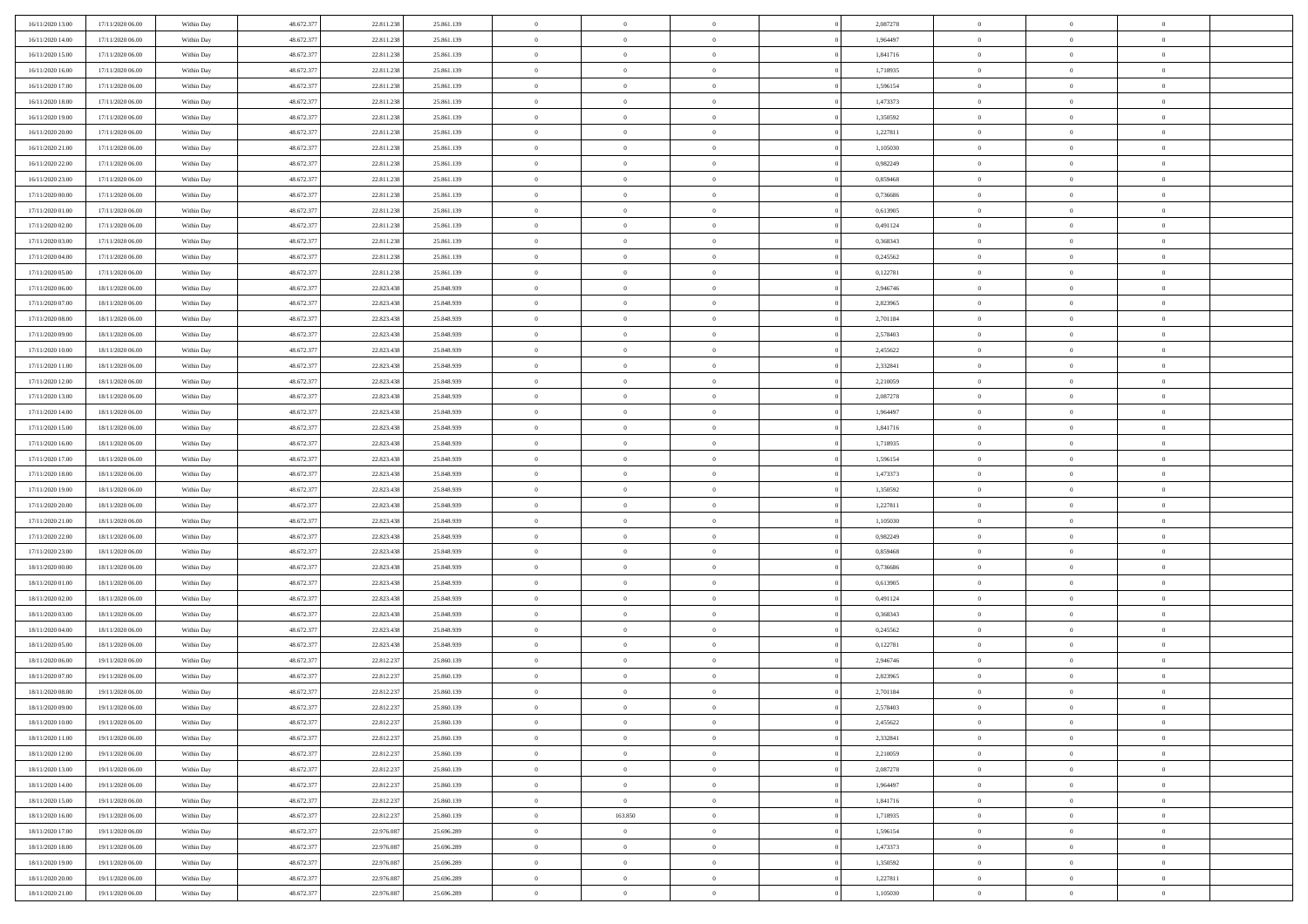| 18/11/2020 22.00 | 19/11/2020 06.00 | Within Day | 48.672.377 | 22.976.087 | 25.696.289 |            |  | 0,982249 |  |  |
|------------------|------------------|------------|------------|------------|------------|------------|--|----------|--|--|
| 18/11/2020 23.00 | 19/11/2020 06.00 | Within Day | 48.672.377 | 22.976.087 | 25.696.289 |            |  | 0,859468 |  |  |
| 19/11/2020 00:00 | 19/11/2020 06.00 | Within Day | 48.672.377 | 22.976.087 | 25.696.289 |            |  | 0,736686 |  |  |
| 19/11/2020 01:00 | 19/11/2020 06:00 | Within Day | 48.672.377 | 22.976.087 | 25.696.289 |            |  | 0,613905 |  |  |
| 19/11/2020 02.00 | 19/11/2020 06.00 | Within Day | 48.672.377 | 22.976.087 | 25.696.289 |            |  | 0,491124 |  |  |
| 19/11/2020 03:00 | 19/11/2020 06.00 | Within Day | 48.672.377 | 22.976.087 | 25.696.289 |            |  | 0,368343 |  |  |
| 19/11/2020 04.00 | 19/11/2020 06.00 | Within Day | 48.672.377 | 22.976.087 | 25.696.289 | $\sqrt{2}$ |  | 0,245562 |  |  |
| 19/11/2020 05:00 | 19/11/2020 06.00 | Within Day | 48.672.377 | 22.976.087 | 25.696.289 |            |  | 0,122781 |  |  |
| 19/11/2020 06.00 | 20/11/2020 06.00 | Within Day | 48.672.377 | 22.920.438 | 25.751.939 | $^{\circ}$ |  | 2,946746 |  |  |
| 19/11/2020 07:00 | 20/11/2020 06.00 | Within Day | 48.672.377 | 22.920.438 | 25.751.939 |            |  | 2,823965 |  |  |
| 19/11/2020 08:00 | 20/11/2020 06.00 | Within Day | 48.672.377 | 22.920.438 | 25.751.939 | $\sqrt{2}$ |  | 2,701184 |  |  |

(\*) GCV used for the purpose of the conversion does not corresponding to the actual GCV of the Gas Day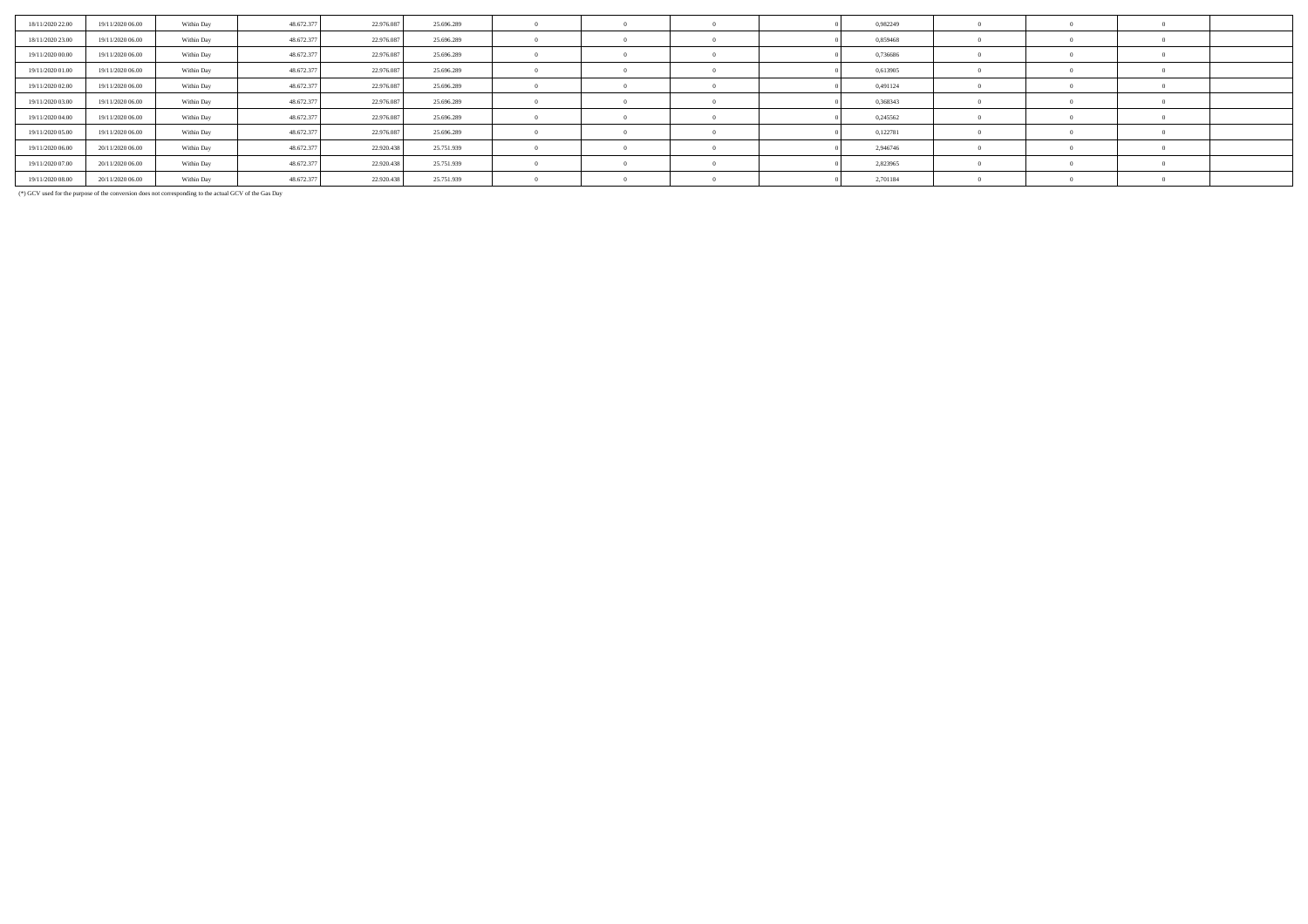## **SNAM RETE GAS**

**Transportation capacity at Entry Point interconnected with foreign pipelines**

**Update to 19/11/2020 of offered and assigned capacity in auction day-ahead and within-day**

**Thermal Year 2020/2021**

(Values in Scm/day (15° C; 1,01325 bar); Prices in c/Scm)

| <b>Entry Point</b> | MAZARA-DEL-<br>$\mathbf{VALLO}$ |
|--------------------|---------------------------------|
|--------------------|---------------------------------|

|                  | Timeframe        |                     |                            |                                              |            | <b>Offered capacity</b> |                | <b>Assigned capacity</b> | Day-Ahead                   |                             | Prices                        |                           |                                 |             |
|------------------|------------------|---------------------|----------------------------|----------------------------------------------|------------|-------------------------|----------------|--------------------------|-----------------------------|-----------------------------|-------------------------------|---------------------------|---------------------------------|-------------|
| From             | To               | <b>Auction type</b> | Transportation<br>capacity | <b>Assigned capacity</b><br>(before auction) | Firm       | Interruptible           | Firm           | Interruptible            | <b>Interrupted Capacity</b> | <b>Reserve price - Firm</b> | <b>Auction premium - Firm</b> | Reserve price -           | <b>Auction premium</b>          | <b>Note</b> |
| 01/11/2020 06.00 | 02/11/2020 06.00 | Day Ahead           | 104.900.000                | 49.113.816                                   | 55.786.184 | $\overline{0}$          | $\Omega$       | $\theta$                 | Interruptible               | 0,013673                    | $\mathbf{0}$                  | Interruptible<br>0,013673 | Interruptible<br>$\overline{0}$ |             |
| 02/11/2020 06:00 | 03/11/2020 06:00 | Day Ahead           | 104,900,000                | 49.113.816                                   | 55.786.184 | $\overline{0}$          | $\theta$       | $\theta$                 |                             | 0.013673                    | $\theta$                      | 0.013673                  | $\Omega$                        |             |
| 03/11/2020 06:00 | 04/11/2020 06.00 | Day Ahead           | 104.900.000                | 49.113.816                                   | 55.786.184 | $\overline{0}$          | 264.985        | $\overline{0}$           |                             | 0,013673                    | $\mathbf{0}$                  | 0,013673                  | $\overline{0}$                  |             |
| 04/11/2020 06.00 | 05/11/2020 06:00 | Day Ahead           | 104,900,000                | 49.113.816                                   | 55.786.184 | $\overline{0}$          | 47.415         | $\Omega$                 |                             | 0,013673                    | $\Omega$                      | 0,013673                  | $\overline{0}$                  |             |
| 05/11/2020 06.00 | 06/11/2020 06.00 | Day Ahead           | 104.900.000                | 49.113.816                                   | 55.786.184 | $\overline{0}$          | 47.415         | $\theta$                 |                             | 0,013673                    | $\mathbf{0}$                  | 0,013673                  | $\overline{0}$                  |             |
| 06/11/2020 06:00 | 07/11/2020 06:00 | Day Ahead           | 104,900,000                | 49.113.816                                   | 55.786.184 | $\bf{0}$                | 45.260         | $\overline{0}$           |                             | 0.013673                    | $\overline{0}$                | 0.013673                  | $\overline{0}$                  |             |
| 07/11/2020 06.00 | 08/11/2020 06:00 | Day Ahead           | 104.900.000                | 49.113.816                                   | 55.786.184 | $\overline{0}$          | 47.415         | $\overline{0}$           |                             | 0,013673                    | $\mathbf{0}$                  | 0,013673                  | $\overline{0}$                  |             |
| 08/11/2020 06:00 | 09/11/2020 06.00 | Day Ahead           | 104,900,000                | 49.113.816                                   | 55.786.184 | $\overline{0}$          | 47.415         | $\overline{0}$           |                             | 0.013673                    | $\theta$                      | 0,013673                  | $\overline{0}$                  |             |
| 09/11/2020 06.00 | 10/11/2020 06.00 | Day Ahead           | 104.900.000                | 49.113.816                                   | 25.889.683 | $\bf{0}$                | 45.260         | $\overline{0}$           |                             | 0,013673                    | $\mathbf{0}$                  | 0,013673                  | $\overline{0}$                  |             |
| 10/11/2020 06.00 | 11/11/2020 06.00 | Day Ahead           | 104.900.000                | 49.113.816                                   | 25.889.683 | $\overline{0}$          | 45.260         | $\theta$                 |                             | 0,013673                    | $\Omega$                      | 0,013673                  | $\overline{0}$                  |             |
| 11/11/2020 06:00 | 12/11/2020 06:00 | Day Ahead           | 104,900,000                | 49.113.816                                   | 25.889.683 | $\overline{0}$          | 45.260         | $\theta$                 |                             | 0.013673                    | $\theta$                      | 0,013673                  | $\Omega$                        |             |
| 12/11/2020 06.00 | 13/11/2020 06.00 | Day Ahead           | 104.900.000                | 49.113.816                                   | 25.889.683 | $\overline{0}$          | 40.949         | $\overline{0}$           |                             | 0,013673                    | $\theta$                      | 0,013673                  | $\overline{0}$                  |             |
| 13/11/2020 06:00 | 14/11/2020 06:00 | Day Ahead           | 104,900,000                | 49.113.816                                   | 25.889.683 | $\bf{0}$                | 47.415         | $\overline{0}$           |                             | 0,013673                    | $\overline{0}$                | 0,013673                  | $\overline{0}$                  |             |
| 14/11/2020 06.00 | 15/11/2020 06:00 | Day Ahead           | 104.900.000                | 49.113.816                                   | 55.786.184 | $\overline{0}$          | 122.934        | $\theta$                 |                             | 0,013673                    | $\Omega$                      | 0,013673                  | $\overline{0}$                  |             |
| 15/11/2020 06:00 | 16/11/2020 06:00 | Day Ahead           | 104,900,000                | 49.113.816                                   | 55.786.184 | $\bf{0}$                | 76.855         | $\theta$                 |                             | 0.013673                    | $\theta$                      | 0.013673                  | $\overline{0}$                  |             |
| 16/11/2020 06:00 | 17/11/2020 06.00 | Day Ahead           | 104.900.000                | 49.113.816                                   | 55.786.184 | $\overline{0}$          | 49.570         | $\overline{0}$           |                             | 0,013673                    | $\mathbf{0}$                  | 0,013673                  | $\overline{0}$                  |             |
| 17/11/2020 06:00 | 18/11/2020 06:00 | Day Ahead           | 104.900.000                | 49.113.816                                   | 55.786.184 | $\overline{0}$          | 75.864         | $\mathbf{0}$             |                             | 0,013673                    | $\overline{0}$                | 0,013673                  | $\overline{0}$                  |             |
| 18/11/2020 06:00 | 19/11/2020 06:00 | Day Ahead           | 104.900.000                | 49.113.816                                   | 55.786.184 | $\overline{0}$          | 51.725         | $\overline{0}$           |                             | 0,013673                    | $\mathbf{0}$                  | 0,013673                  | $\overline{0}$                  |             |
| 19/11/2020 06:00 | 20/11/2020 06:00 | Day Ahead           | 104,900,000                | 49.113.816                                   | 55.786.184 | $\overline{0}$          | 284.921        | $\theta$                 |                             | 0,013673                    | $\theta$                      | 0.013673                  | $\theta$                        |             |
| 01/11/2020 06:00 | 02/11/2020 06.00 | Within Day          | 104.900.000                | 49.113.816                                   | 55.786.183 | $\overline{0}$          | $\Omega$       | $\overline{0}$           |                             | 1,367256                    | $\mathbf{0}$                  | $\Omega$                  | $\mathbf{0}$                    |             |
| 01/11/2020 07:00 | 02/11/2020 06:00 | Within Day          | 104,900,000                | 49.113.816                                   | 53.461.759 | $\overline{0}$          | $\theta$       | $\Omega$                 |                             | 1,367256                    | $\theta$                      | $\overline{0}$            | $\overline{0}$                  |             |
| 01/11/2020 08:00 | 02/11/2020 06:00 | Within Day          | 104.900.000                | 49.113.816                                   | 51.137.335 | $\overline{0}$          | $\Omega$       | $\theta$                 |                             | 1,367256                    | $\overline{0}$                | $\overline{0}$            | $\overline{0}$                  |             |
| 01/11/2020 09:00 | 02/11/2020 06.00 | Within Day          | 104.900.000                | 49.113.816                                   | 48.812.910 | $\overline{0}$          | $\Omega$       | $\overline{0}$           |                             | 1,367256                    | $\mathbf{0}$                  | $\overline{0}$            | $\overline{0}$                  |             |
| 01/11/2020 11:00 | 02/11/2020 06:00 | Within Day          | 104.900.000                | 49.113.816                                   | 44.164.062 | $\overline{0}$          | $\Omega$       | $\overline{0}$           |                             | 1,367256                    | $\mathbf{0}$                  | $\theta$                  | $\overline{0}$                  |             |
| 01/11/2020 12.00 | 02/11/2020 06.00 | Within Day          | 104.900.000                | 49.113.816                                   | 41.839.637 | $\overline{0}$          | $\overline{0}$ | $\theta$                 |                             | 1,367255                    | $\overline{0}$                | $\overline{0}$            | $\overline{0}$                  |             |
| 01/11/2020 13:00 | 02/11/2020 06:00 | Within Day          | 104.900.000                | 49.113.816                                   | 39.515.213 | $\overline{0}$          | $\Omega$       | $\overline{0}$           |                             | 1,367256                    | $\overline{0}$                | $\overline{0}$            | $\overline{0}$                  |             |
| 01/11/2020 14.00 | 02/11/2020 06.00 | Within Day          | 104.900.000                | 49.113.816                                   | 37.190.789 | $\overline{0}$          | $\Omega$       | $\theta$                 |                             | 1,367256                    | $\Omega$                      | $\theta$                  | $\overline{0}$                  |             |
| 01/11/2020 15:00 | 02/11/2020 06:00 | Within Day          | 104,900,000                | 49.113.816                                   | 34,866,364 | $\overline{0}$          | $\Omega$       | $\theta$                 |                             | 1,367256                    | $\theta$                      | $\theta$                  | $\Omega$                        |             |
| 01/11/2020 16.00 | 02/11/2020 06.00 | Within Day          | 104.900.000                | 49.113.81                                    | 32.541.940 | $\overline{0}$          | $\Omega$       | $\Omega$                 |                             | 1,367256                    | $\Omega$                      | $\Omega$                  | $\Omega$                        |             |
| 01/11/2020 17:00 | 02/11/2020 06:00 | Within Day          | 104,900,000                | 49.113.816                                   | 30.217.516 | $\overline{0}$          | $\Omega$       | $\Omega$                 |                             | 1,367256                    | $\overline{0}$                | $\theta$                  | $\Omega$                        |             |
| 01/11/2020 18.00 | 02/11/2020 06.00 | Within Day          | 104.900.000                | 49.113.816                                   | 27.893.091 | $\overline{0}$          | $\overline{0}$ | $\theta$                 |                             | 1,367256                    | $\mathbf{0}$                  | $\theta$                  | $\overline{0}$                  |             |
| 01/11/2020 19:00 | 02/11/2020 06.00 | Within Day          | 104.900.000                | 49.113.816                                   | 25.568.667 | $\overline{0}$          | $\Omega$       | $\overline{0}$           |                             | 1,367256                    | $\mathbf{0}$                  | $\theta$                  | $\overline{0}$                  |             |
| 01/11/2020 20:00 | 02/11/2020 06.00 | Within Day          | 104.900.000                | 49.113.816                                   | 23.244.243 | $\overline{0}$          | $\overline{0}$ | $\theta$                 |                             | 1,367256                    | $\overline{0}$                | $\overline{0}$            | $\overline{0}$                  |             |
| 01/11/2020 21:00 | 02/11/2020 06:00 | Within Day          | 104,900,000                | 49.113.816                                   | 20.919.818 | $\overline{0}$          | $\theta$       | $\Omega$                 |                             | 1,367256                    | $\theta$                      | $\theta$                  | $\overline{0}$                  |             |
| 01/11/2020 22.00 | 02/11/2020 06.00 | Within Day          | 104.900.000                | 49.113.816                                   | 18.595.394 | $\overline{0}$          | $\Omega$       | $\theta$                 |                             | 1,367256                    | $\mathbf{0}$                  | $\overline{0}$            | $\overline{0}$                  |             |
| 01/11/2020 23.00 | 02/11/2020 06.00 | Within Day          | 104,900,000                | 49.113.816                                   | 16.270.970 | $\overline{0}$          | $\theta$       | $\Omega$                 |                             | 1,367256                    | $\Omega$                      | $\theta$                  | $\overline{0}$                  |             |
| 02/11/2020 00:00 | 02/11/2020 06:00 | Within Day          | 104.900.000                | 49.113.816                                   | 13.946.545 | $\overline{0}$          | $\Omega$       | $\overline{0}$           |                             | 1,367255                    | $\theta$                      | $\theta$                  | $\mathbf{0}$                    |             |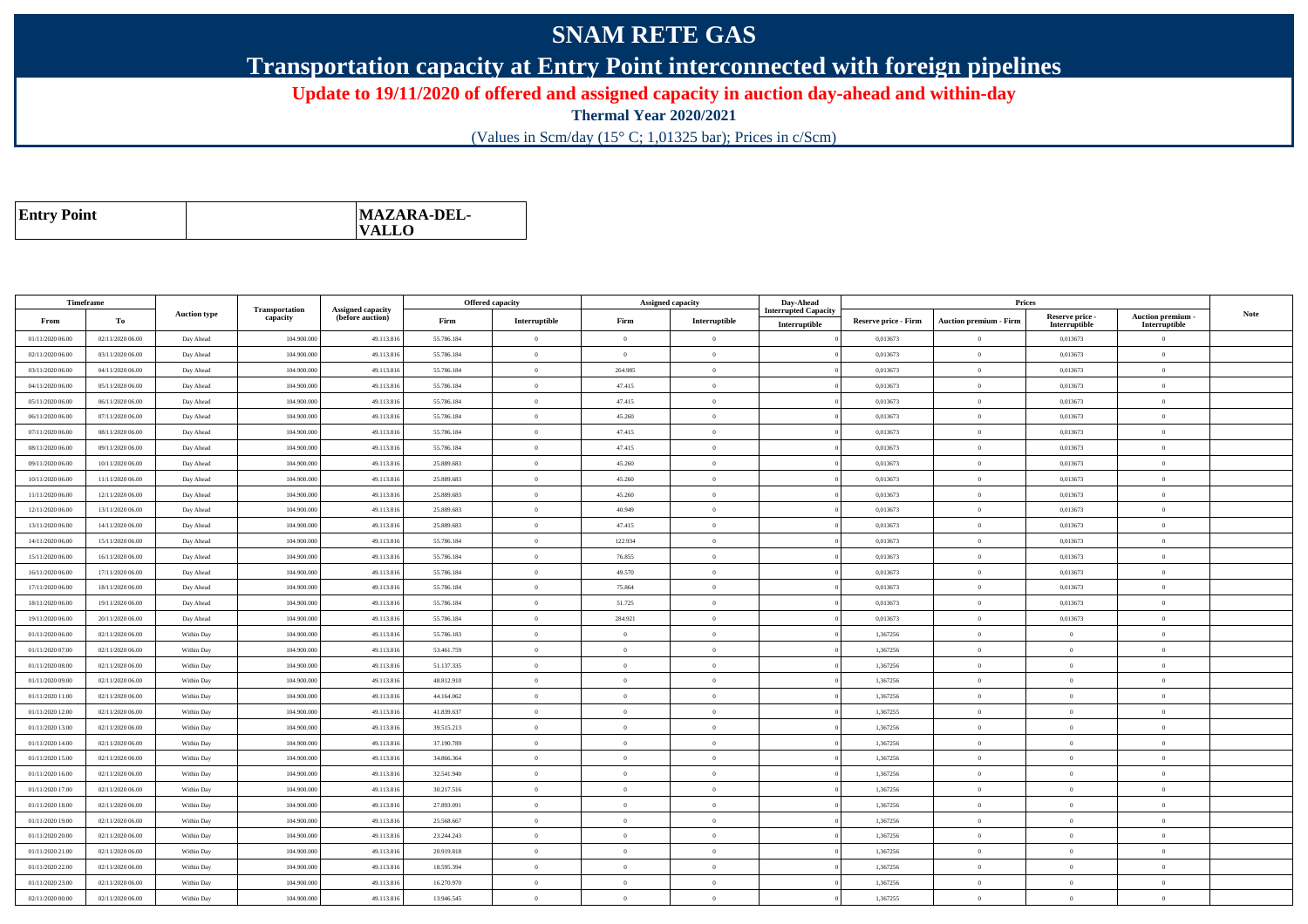| 02/11/2020 01:00 | 02/11/2020 06:00 | Within Day               | 104.900.000 | 49.113.816 | 11.622.121 | $\,$ 0         | $\bf{0}$       | $\theta$       |          | 1,367255 | $\bf{0}$       | $\overline{0}$ | $\,0\,$        |  |
|------------------|------------------|--------------------------|-------------|------------|------------|----------------|----------------|----------------|----------|----------|----------------|----------------|----------------|--|
| 02/11/2020 02.00 | 02/11/2020 06:00 | Within Day               | 104,900,000 | 49.113.816 | 9.297.697  | $\theta$       | $\overline{0}$ | $\overline{0}$ |          | 1,367255 | $\overline{0}$ | $\overline{0}$ | $\theta$       |  |
| 02/11/2020 03:00 | 02/11/2020 06:00 | Within Dav               | 104.900.000 | 49.113.816 | 6.973.272  | $\mathbf{0}$   | $\overline{0}$ | $\overline{0}$ |          | 1,367255 | $\mathbf{0}$   | $\overline{0}$ | $\overline{0}$ |  |
| 02/11/2020 04.00 | 02/11/2020 06:00 | Within Day               | 104.900.000 | 49.113.816 | 4.648.848  | $\bf{0}$       | $\overline{0}$ | $\bf{0}$       |          | 1,367255 | $\bf{0}$       | $\overline{0}$ | $\,0\,$        |  |
| 02/11/2020 05.00 | 02/11/2020 06:00 | Within Day               | 104,900,000 | 49.113.816 | 2.324.424  | $\bf{0}$       | $\bf{0}$       | $\overline{0}$ |          | 1,367255 | $\bf{0}$       | $\theta$       | $\,0\,$        |  |
| 02/11/2020 06:00 | 03/11/2020 06:00 | Within Dav               | 104.900.000 | 49.113.816 | 55.786.183 | $\mathbf{0}$   | $\overline{0}$ |                |          | 1,367256 | $\mathbf{0}$   | $\overline{0}$ | $\theta$       |  |
|                  |                  |                          |             |            |            |                |                | $\overline{0}$ |          |          |                |                |                |  |
| 02/11/2020 07.00 | 03/11/2020 06:00 | Within Day               | 104.900.000 | 49.113.816 | 53.461.759 | $\bf{0}$       | $\bf{0}$       | $\overline{0}$ |          | 1,367256 | $\bf{0}$       | $\overline{0}$ | $\,0\,$        |  |
| 02/11/2020 08:00 | 03/11/2020 06:00 | Within Day               | 104,900,000 | 49.113.816 | 51.137.335 | $\theta$       | $\overline{0}$ | $\overline{0}$ |          | 1,367256 | $\,$ 0 $\,$    | $\overline{0}$ | $\theta$       |  |
| 02/11/2020 09:00 | 03/11/2020 06:00 | Within Dav               | 104.900.000 | 49.113.816 | 48.812.910 | $\mathbf{0}$   | $\overline{0}$ | $\overline{0}$ |          | 1,367256 | $\mathbf{0}$   | $\overline{0}$ | $\overline{0}$ |  |
| 02/11/2020 10:00 | 03/11/2020 06:00 | Within Day               | 104.900.000 | 49.113.816 | 46.488.486 | $\bf{0}$       | $\bf{0}$       | $\theta$       |          | 1,367256 | $\bf{0}$       | $\overline{0}$ | $\,0\,$        |  |
| 02/11/2020 11:00 | 03/11/2020 06:00 | Within Day               | 104,900,000 | 49.113.816 | 44.164.062 | $\bf{0}$       | $\overline{0}$ | $\overline{0}$ |          | 1,367256 | $\bf{0}$       | $\mathbf{0}$   | $\theta$       |  |
| 02/11/2020 12:00 | 03/11/2020 06:00 | Within Dav               | 104.900.000 | 49.113.816 | 41.839.637 | $\mathbf{0}$   | $\overline{0}$ | $\overline{0}$ |          | 1,367255 | $\mathbf{0}$   | $\overline{0}$ | $\overline{0}$ |  |
| 02/11/2020 13.00 | 03/11/2020 06:00 | Within Day               | 104.900.000 | 49.113.816 | 39.515.213 | $\bf{0}$       | $\overline{0}$ | $\bf{0}$       |          | 1,367256 | $\bf{0}$       | $\overline{0}$ | $\,0\,$        |  |
| 02/11/2020 14:00 | 03/11/2020 06:00 | Within Day               | 104.900.000 | 49.113.816 | 37.190.789 | $\bf{0}$       | $\overline{0}$ | $\overline{0}$ |          | 1,367256 | $\bf{0}$       | $\theta$       | $\,0\,$        |  |
| 02/11/2020 15:00 | 03/11/2020 06:00 | Within Dav               | 104.900.000 | 49.113.816 | 34.866.364 | $\mathbf{0}$   | 9.429          | $\overline{0}$ |          | 1,367256 | $\mathbf{0}$   | $\overline{0}$ | $\overline{0}$ |  |
| 02/11/2020 16.00 | 03/11/2020 06:00 | Within Day               | 104.900.000 | 49.123.245 | 32.533.139 | $\bf{0}$       | $\overline{0}$ | $\overline{0}$ |          | 1,367256 | $\bf{0}$       | $\overline{0}$ | $\,0\,$        |  |
| 02/11/2020 17.00 | 03/11/2020 06:00 | Within Day               | 104,900,000 | 49.123.245 | 30.209.344 | $\overline{0}$ | $\overline{0}$ | $\overline{0}$ |          | 1,367256 | $\bf{0}$       | $\overline{0}$ | $\theta$       |  |
| 02/11/2020 18:00 | 03/11/2020 06:00 | Within Day               | 104.900.000 | 49.123.245 | 27.885.548 | $\mathbf{0}$   | $\overline{0}$ | $\overline{0}$ |          | 1,367256 | $\mathbf{0}$   | $\overline{0}$ | $\overline{0}$ |  |
| 02/11/2020 19:00 | 03/11/2020 06:00 | Within Day               | 104.900.000 | 49.123.245 | 25.561.752 | $\,$ 0         | $\overline{0}$ | $\overline{0}$ |          | 1,367256 | $\bf{0}$       | $\overline{0}$ | $\,0\,$        |  |
| 02/11/2020 20:00 | 03/11/2020 06:00 | Within Day               | 104,900,000 | 49.123.245 | 23.237.957 | $\bf{0}$       | $\overline{0}$ | $\overline{0}$ |          | 1,367256 | $\bf{0}$       | $\mathbf{0}$   | $\overline{0}$ |  |
| 02/11/2020 21:00 | 03/11/2020 06:00 | Within Dav               | 104.900.000 | 49.123.245 | 20.914.161 | $\mathbf{0}$   | $\overline{0}$ | $\overline{0}$ |          | 1,367256 | $\mathbf{0}$   | $\overline{0}$ | $\overline{0}$ |  |
| 02/11/2020 22.00 | 03/11/2020 06:00 | Within Day               | 104.900.000 | 49.123.245 | 18.590.365 | $\bf{0}$       | $\overline{0}$ | $\bf{0}$       |          | 1,367256 | $\bf{0}$       | $\overline{0}$ | $\bf{0}$       |  |
| 02/11/2020 23.00 | 03/11/2020 06:00 | Within Day               | 104,900,000 | 49.123.245 | 16.266.569 | $\bf{0}$       | $\overline{0}$ | $\overline{0}$ |          | 1,367256 | $\bf{0}$       | $\bf{0}$       | $\,0\,$        |  |
| 03/11/2020 00:00 | 03/11/2020 06:00 | Within Dav               | 104.900.000 | 49.123.245 | 13.942.774 | $\mathbf{0}$   | $\overline{0}$ | $\overline{0}$ |          | 1,367255 | $\mathbf{0}$   | $\overline{0}$ | $\theta$       |  |
| 03/11/2020 01:00 | 03/11/2020 06:00 | Within Day               | 104.900.000 | 49.123.245 | 11.618.978 | $\bf{0}$       | $\overline{0}$ | $\overline{0}$ |          | 1,367255 | $\bf{0}$       | $\overline{0}$ | $\,0\,$        |  |
| 03/11/2020 02.00 | 03/11/2020 06:00 | Within Day               | 104,900,000 | 49.123.245 | 9.295.182  | $\overline{0}$ | $\overline{0}$ | $\overline{0}$ |          | 1,367255 | $\bf{0}$       | $\overline{0}$ | $\theta$       |  |
| 03/11/2020 03:00 | 03/11/2020 06:00 | Within Dav               | 104.900.000 | 49.123.245 | 6.971.387  | $\mathbf{0}$   | $\overline{0}$ | $\overline{0}$ |          | 1,367255 | $\mathbf{0}$   | $\bf{0}$       | $\overline{0}$ |  |
| 03/11/2020 04.00 | 03/11/2020 06:00 | Within Day               | 104.900.000 | 49.123.245 | 4.647.591  | $\bf{0}$       | $\overline{0}$ | $\overline{0}$ |          | 1,367255 | $\bf{0}$       | $\overline{0}$ | $\,0\,$        |  |
| 03/11/2020 05:00 | 03/11/2020 06:00 | Within Day               | 104,900,000 | 49.123.245 | 2.323.795  | $\bf{0}$       | $\overline{0}$ | $\overline{0}$ |          | 1,367255 | $\bf{0}$       | $\mathbf{0}$   | $\overline{0}$ |  |
| 03/11/2020 06.00 | 04/11/2020 06:00 | Within Dav               | 104.900.000 | 49.378.801 | 55.521.198 | $\mathbf{0}$   | $\overline{0}$ | $\overline{0}$ |          | 1,367256 | $\mathbf{0}$   | $\overline{0}$ | $\overline{0}$ |  |
| 03/11/2020 07:00 | 04/11/2020 06:00 | Within Day               | 104.900.000 | 49.378.801 | 53.207.815 | $\bf{0}$       | $\overline{0}$ | $\theta$       |          | 1,367256 | $\,$ 0         | $\overline{0}$ | $\theta$       |  |
| 03/11/2020 08:00 | 04/11/2020 06.00 |                          | 104.900.000 | 49.378.801 | 50.894.432 | $\bf{0}$       | $\overline{0}$ | $\overline{0}$ |          | 1,367256 | $\bf{0}$       | $\mathbf{0}$   | $\overline{0}$ |  |
| 03/11/2020 09:00 | 04/11/2020 06:00 | Within Day<br>Within Dav | 104.900.000 | 49.378.801 | 48.581.048 | $\mathbf{0}$   | $\overline{0}$ | $\overline{0}$ |          | 1,367256 | $\mathbf{0}$   | $\overline{0}$ | $\overline{0}$ |  |
|                  |                  |                          |             |            |            | $\bf{0}$       | $\overline{0}$ | $\theta$       |          |          | $\,$ 0         | $\overline{0}$ | $\theta$       |  |
| 03/11/2020 10:00 | 04/11/2020 06:00 | Within Day               | 104.900.000 | 49.378.801 | 46.267.665 |                |                |                |          | 1,367256 |                | $\overline{0}$ |                |  |
| 03/11/2020 11:00 | 04/11/2020 06.00 | Within Day               | 104,900,000 | 49.378.801 | 43.954.282 | $\bf{0}$       | $\overline{0}$ | $\overline{0}$ |          | 1,367256 | $\bf{0}$       |                | $\overline{0}$ |  |
| 03/11/2020 12:00 | 04/11/2020 06:00 | Within Day               | 104.900.000 | 49.378.801 | 41.640.898 | $\mathbf{0}$   | $\overline{0}$ | $\overline{0}$ |          | 1,367255 | $\mathbf{0}$   | $\overline{0}$ | $\overline{0}$ |  |
| 03/11/2020 13:00 | 04/11/2020 06:00 | Within Day               | 104.900.000 | 49.378.801 | 39.327.515 | $\bf{0}$       | $\overline{0}$ | $\theta$       |          | 1,367256 | $\,$ 0         | $\overline{0}$ | $\theta$       |  |
| 03/11/2020 14:00 | 04/11/2020 06.00 | Within Day               | 104,900,000 | 49.378.801 | 37.014.132 | $\bf{0}$       | $\bf{0}$       | $\overline{0}$ |          | 1,367256 | $\bf{0}$       | $\mathbf{0}$   | $\bf{0}$       |  |
| 03/11/2020 15:00 | 04/11/2020 06:00 | Within Dav               | 104.900.000 | 49.378.801 | 34.700.749 | $\mathbf{0}$   | $\overline{0}$ | $\overline{0}$ |          | 1,367256 | $\mathbf{0}$   | $\overline{0}$ | $\overline{0}$ |  |
| 03/11/2020 16:00 | 04/11/2020 06:00 | Within Day               | 104.900.000 | 49.378.801 | 32.387.365 | $\bf{0}$       | $\overline{0}$ | $\theta$       |          | 1,367256 | $\,$ 0         | $\overline{0}$ | $\theta$       |  |
| 03/11/2020 17:00 | 04/11/2020 06.00 | Within Day               | 104,900,000 | 49.378.801 | 30.073.982 | $\bf{0}$       | $\bf{0}$       | $\overline{0}$ |          | 1,367256 | $\bf{0}$       | $\overline{0}$ | $\bf{0}$       |  |
| 03/11/2020 18:00 | 04/11/2020 06:00 | Within Dav               | 104.900.000 | 49.378.801 | 27.760.599 | $\mathbf{0}$   | $\overline{0}$ | $\overline{0}$ |          | 1,367256 | $\mathbf{0}$   | $\overline{0}$ | $\overline{0}$ |  |
| 03/11/2020 19:00 | 04/11/2020 06.00 | Within Day               | 104.900.000 | 49.378.801 | 25.447.216 | $\bf{0}$       | $\overline{0}$ | $\theta$       |          | 1,367256 | $\,$ 0         | $\overline{0}$ | $\theta$       |  |
| 03/11/2020 20:00 | 04/11/2020 06.00 | Within Day               | 104,900,000 | 49.378.801 | 23.133.832 | $\bf{0}$       | $\overline{0}$ | $\overline{0}$ |          | 1,367256 | $\bf{0}$       | $\overline{0}$ | $\bf{0}$       |  |
| 03/11/2020 21:00 | 04/11/2020 06:00 | Within Day               | 104.900.000 | 49.378.801 | 20.820.449 | $\bf{0}$       | $\overline{0}$ |                |          | 1,367256 | $\overline{0}$ | $\theta$       | $\theta$       |  |
| 03/11/2020 22.00 | 04/11/2020 06:00 | Within Day               | 104.900.000 | 49.378.801 | 18.507.066 | $\,0\,$        | $\overline{0}$ | $\theta$       |          | 1,367256 | $\,$ 0 $\,$    | $\overline{0}$ | $\theta$       |  |
| 03/11/2020 23.00 | 04/11/2020 06:00 | Within Day               | 104.900.000 | 49.378.801 | 16.193.682 | $\overline{0}$ | $\overline{0}$ | $\overline{0}$ |          | 1,367256 | $\overline{0}$ | $\overline{0}$ | $\overline{0}$ |  |
| 04/11/2020 00:00 | 04/11/2020 06:00 | Within Day               | 104.900.000 | 49.378.801 | 13.880.299 | $\bf{0}$       | $\overline{0}$ | $\overline{0}$ |          | 1,367255 | $\overline{0}$ | $\bf{0}$       | $\mathbf{0}$   |  |
| 04/11/2020 01:00 | 04/11/2020 06:00 | Within Day               | 104.900.000 | 49.378.801 | 11.566.916 | $\bf{0}$       | $\overline{0}$ | $\bf{0}$       | $\theta$ | 1,367255 | $\,$ 0 $\,$    | $\mathbf{0}$   | $\,$ 0 $\,$    |  |
| 04/11/2020 02.00 | 04/11/2020 06.00 | Within Day               | 104.900.000 | 49.378.801 | 9.253.533  | $\bf{0}$       | $\overline{0}$ | $\overline{0}$ |          | 1,367255 | $\,$ 0 $\,$    | $\overline{0}$ | $\overline{0}$ |  |
| 04/11/2020 03.00 | 04/11/2020 06.00 | Within Day               | 104.900.000 | 49.378.801 | 6.940.149  | $\bf{0}$       | $\overline{0}$ | $\overline{0}$ |          | 1,367255 | $\mathbf{0}$   | $\overline{0}$ | $\mathbf{0}$   |  |
| 04/11/2020 04.00 | 04/11/2020 06:00 | Within Day               | 104.900.000 | 49.378.801 | 4.626.766  | $\,0\,$        | $\overline{0}$ | $\overline{0}$ | $\theta$ | 1,367255 | $\,$ 0 $\,$    | $\overline{0}$ | $\overline{0}$ |  |
| 04/11/2020 05.00 | 04/11/2020 06.00 | Within Day               | 104.900.000 | 49.378.801 | 2.313.383  | $\bf{0}$       | $\overline{0}$ | $\overline{0}$ |          | 1,367255 | $\overline{0}$ | $\overline{0}$ | $\overline{0}$ |  |
| 04/11/2020 06:00 | 05/11/2020 06:00 | Within Day               | 104.900.000 | 49.161.231 | 55.738.768 | $\bf{0}$       | $\overline{0}$ | $\overline{0}$ |          | 1,367256 | $\mathbf{0}$   | $\overline{0}$ | $\mathbf{0}$   |  |
| 04/11/2020 07.00 | 05/11/2020 06:00 | Within Day               | 104.900.000 | 49.161.231 | 53.416.320 | $\,0\,$        | $\overline{0}$ | $\overline{0}$ |          | 1,367256 | $\,$ 0 $\,$    | $\overline{0}$ | $\theta$       |  |
| 04/11/2020 08.00 | 05/11/2020 06:00 | Within Day               | 104,900,000 | 49.161.231 | 51.093.871 | $\bf{0}$       | $\bf{0}$       | $\overline{0}$ |          | 1,367256 | $\bf{0}$       | $\mathbf{0}$   | $\overline{0}$ |  |
| 04/11/2020 09:00 | 05/11/2020 06:00 | Within Day               | 104.900.000 | 49.161.231 | 48.771.422 | $\overline{0}$ | $\overline{0}$ | $\overline{0}$ |          | 1,367256 | $\mathbf{0}$   | $\overline{0}$ | $\overline{0}$ |  |
|                  |                  |                          |             |            |            |                |                |                |          |          |                |                |                |  |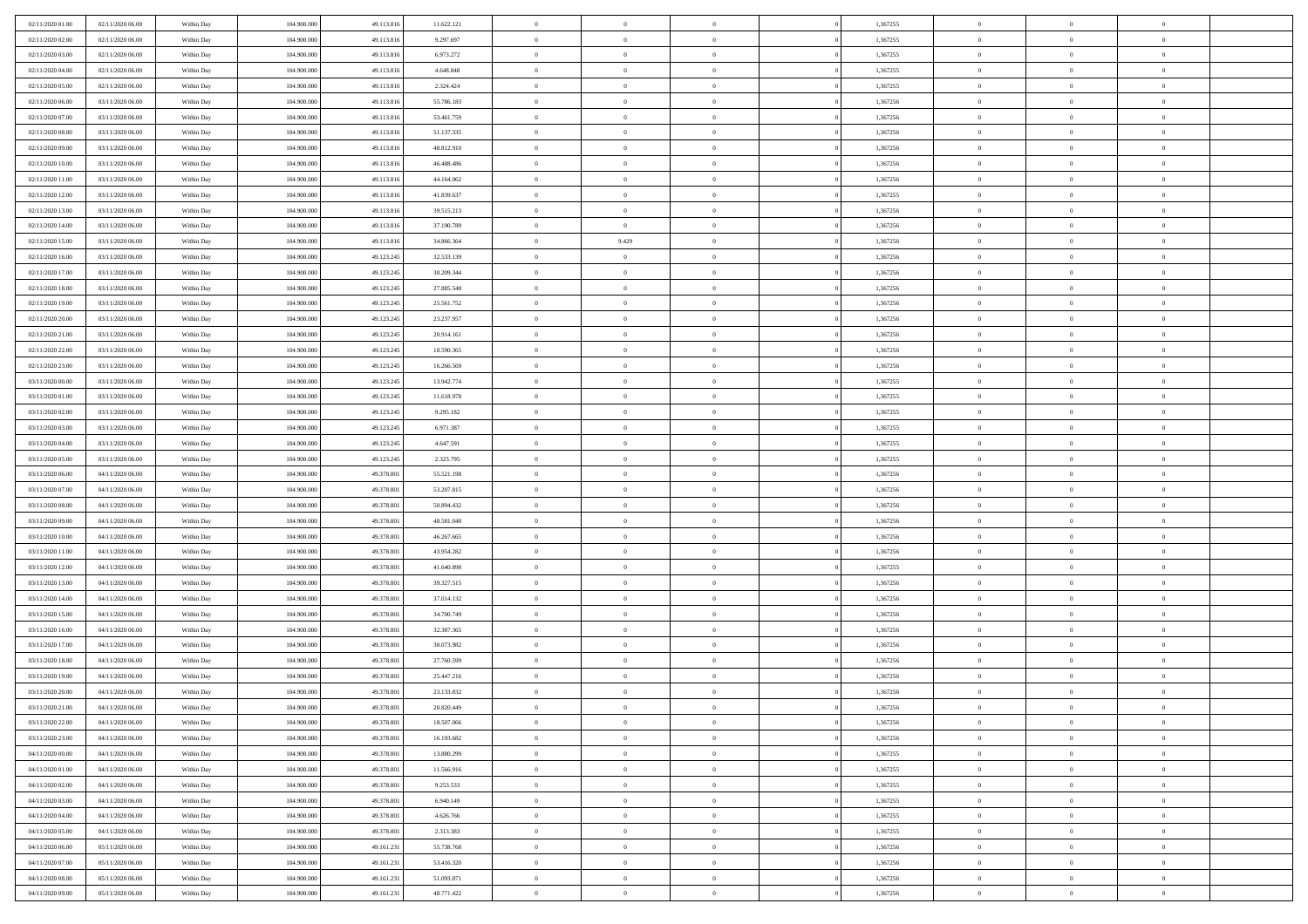| 04/11/2020 10:00                     | 05/11/2020 06:00                     | Within Day | 104.900.000 | 49.161.231 | 46.448.973 | $\,$ 0                   | $\bf{0}$       | $\theta$       |          | 1,367256 | $\bf{0}$                 | $\overline{0}$ | $\,0\,$        |  |
|--------------------------------------|--------------------------------------|------------|-------------|------------|------------|--------------------------|----------------|----------------|----------|----------|--------------------------|----------------|----------------|--|
| 04/11/2020 11:00                     | 05/11/2020 06:00                     | Within Day | 104,900,000 | 49.161.231 | 44.126.525 | $\theta$                 | $\overline{0}$ | $\overline{0}$ |          | 1,367256 | $\overline{0}$           | $\overline{0}$ | $\theta$       |  |
| 04/11/2020 12:00                     | 05/11/2020 06:00                     | Within Dav | 104.900.000 | 49.161.231 | 41.804.076 | $\mathbf{0}$             | $\overline{0}$ | $\overline{0}$ |          | 1,367255 | $\mathbf{0}$             | $\overline{0}$ | $\overline{0}$ |  |
| 04/11/2020 13.00                     | 05/11/2020 06:00                     | Within Day | 104.900.000 | 49.161.231 | 39.481.627 | $\bf{0}$                 | $\overline{0}$ | $\bf{0}$       |          | 1,367256 | $\bf{0}$                 | $\overline{0}$ | $\,0\,$        |  |
| 04/11/2020 14:00                     | 05/11/2020 06:00                     | Within Day | 104,900,000 | 49.161.231 | 37.159.179 | $\bf{0}$                 | $\overline{0}$ | $\overline{0}$ |          | 1,367256 | $\bf{0}$                 | $\theta$       | $\,0\,$        |  |
| 04/11/2020 15:00                     | 05/11/2020 06:00                     | Within Dav | 104.900.000 | 49.161.231 | 34.836.730 | $\mathbf{0}$             | $\overline{0}$ | $\overline{0}$ |          | 1,367256 | $\mathbf{0}$             | $\overline{0}$ | $\theta$       |  |
| 04/11/2020 16.00                     | 05/11/2020 06:00                     | Within Day | 104.900.000 | 49.161.231 | 32.514.281 | $\bf{0}$                 | $\overline{0}$ | $\overline{0}$ |          | 1,367256 | $\bf{0}$                 | $\overline{0}$ | $\,0\,$        |  |
| 04/11/2020 17.00                     | 05/11/2020 06:00                     | Within Day | 104,900,000 | 49.161.231 | 30.191.833 | $\theta$                 | $\overline{0}$ | $\overline{0}$ |          | 1,367256 | $\,$ 0 $\,$              | $\overline{0}$ | $\theta$       |  |
| 04/11/2020 18:00                     | 05/11/2020 06:00                     | Within Dav | 104.900.000 | 49.161.231 | 27.869.384 | $\mathbf{0}$             | $\overline{0}$ | $\overline{0}$ |          | 1,367256 | $\mathbf{0}$             | $\bf{0}$       | $\overline{0}$ |  |
| 04/11/2020 19.00                     | 05/11/2020 06:00                     |            | 104.900.000 | 49.161.231 | 25.546.935 | $\bf{0}$                 | $\overline{0}$ | $\theta$       |          | 1,367256 | $\bf{0}$                 | $\overline{0}$ | $\,0\,$        |  |
|                                      |                                      | Within Day | 104,900,000 |            |            |                          | $\overline{0}$ |                |          |          |                          | $\mathbf{0}$   | $\theta$       |  |
| 04/11/2020 20:00<br>04/11/2020 21:00 | 05/11/2020 06:00<br>05/11/2020 06:00 | Within Day |             | 49.161.231 | 23.224.486 | $\bf{0}$<br>$\mathbf{0}$ |                | $\overline{0}$ |          | 1,367256 | $\bf{0}$<br>$\mathbf{0}$ |                | $\overline{0}$ |  |
|                                      |                                      | Within Dav | 104.900.000 | 49.161.231 | 20.902.038 |                          | $\overline{0}$ | $\overline{0}$ |          | 1,367256 |                          | $\overline{0}$ |                |  |
| 04/11/2020 22.00                     | 05/11/2020 06:00                     | Within Day | 104.900.000 | 49.161.231 | 18.579.589 | $\bf{0}$                 | $\overline{0}$ | $\bf{0}$       |          | 1,367256 | $\bf{0}$                 | $\overline{0}$ | $\,0\,$        |  |
| 04/11/2020 23.00                     | 05/11/2020 06:00                     | Within Day | 104.900.000 | 49.161.231 | 16.257.140 | $\bf{0}$                 | $\overline{0}$ | $\overline{0}$ |          | 1,367256 | $\bf{0}$                 | $\theta$       | $\,0\,$        |  |
| 05/11/2020 00:00                     | 05/11/2020 06:00                     | Within Dav | 104.900.000 | 49.161.231 | 13.934.692 | $\mathbf{0}$             | $\overline{0}$ | $\overline{0}$ |          | 1,367255 | $\mathbf{0}$             | $\overline{0}$ | $\overline{0}$ |  |
| 05/11/2020 01:00                     | 05/11/2020 06:00                     | Within Day | 104.900.000 | 49.161.231 | 11.612.243 | $\bf{0}$                 | $\overline{0}$ | $\overline{0}$ |          | 1,367255 | $\bf{0}$                 | $\overline{0}$ | $\,0\,$        |  |
| 05/11/2020 02.00                     | 05/11/2020 06:00                     | Within Day | 104,900,000 | 49.161.231 | 9.289.794  | $\overline{0}$           | $\overline{0}$ | $\overline{0}$ |          | 1,367255 | $\bf{0}$                 | $\overline{0}$ | $\theta$       |  |
| 05/11/2020 03:00                     | 05/11/2020 06:00                     | Within Day | 104.900.000 | 49.161.231 | 6.967.346  | $\mathbf{0}$             | $\overline{0}$ | $\overline{0}$ |          | 1,367255 | $\mathbf{0}$             | $\overline{0}$ | $\overline{0}$ |  |
| 05/11/2020 04.00                     | 05/11/2020 06:00                     | Within Day | 104.900.000 | 49.161.231 | 4.644.897  | $\,$ 0                   | $\overline{0}$ | $\overline{0}$ |          | 1,367255 | $\bf{0}$                 | $\overline{0}$ | $\,0\,$        |  |
| 05/11/2020 05.00                     | 05/11/2020 06:00                     | Within Day | 104,900,000 | 49.161.231 | 2.322.448  | $\bf{0}$                 | $\overline{0}$ | $\overline{0}$ |          | 1,367255 | $\bf{0}$                 | $\mathbf{0}$   | $\overline{0}$ |  |
| 05/11/2020 06:00                     | 06/11/2020 06:00                     | Within Dav | 104.900.000 | 49.161.231 | 55.738.768 | $\mathbf{0}$             | $\overline{0}$ | $\overline{0}$ |          | 1,367256 | $\mathbf{0}$             | $\overline{0}$ | $\overline{0}$ |  |
| 05/11/2020 07.00                     | 06/11/2020 06:00                     | Within Day | 104.900.000 | 49.161.231 | 53.416.320 | $\bf{0}$                 | $\overline{0}$ | $\bf{0}$       |          | 1,367256 | $\bf{0}$                 | $\overline{0}$ | $\bf{0}$       |  |
| 05/11/2020 08:00                     | 06/11/2020 06:00                     | Within Day | 104,900,000 | 49.161.231 | 51.093.871 | $\bf{0}$                 | $\overline{0}$ | $\overline{0}$ |          | 1,367256 | $\bf{0}$                 | $\bf{0}$       | $\,0\,$        |  |
| 05/11/2020 09:00                     | 06/11/2020 06:00                     | Within Dav | 104.900.000 | 49.161.231 | 48.771.422 | $\mathbf{0}$             | $\overline{0}$ | $\overline{0}$ |          | 1,367256 | $\mathbf{0}$             | $\overline{0}$ | $\theta$       |  |
| 05/11/2020 10:00                     | 06/11/2020 06:00                     | Within Day | 104.900.000 | 49.161.231 | 46.448.973 | $\bf{0}$                 | $\overline{0}$ | $\overline{0}$ |          | 1,367256 | $\bf{0}$                 | $\overline{0}$ | $\,0\,$        |  |
| 05/11/2020 11:00                     | 06/11/2020 06:00                     | Within Day | 104,900,000 | 49.161.231 | 44.126.525 | $\overline{0}$           | $\overline{0}$ | $\overline{0}$ |          | 1,367256 | $\bf{0}$                 | $\overline{0}$ | $\theta$       |  |
| 05/11/2020 12:00                     | 06/11/2020 06:00                     | Within Dav | 104.900.000 | 49.161.231 | 41.804.076 | $\mathbf{0}$             | $\overline{0}$ | $\overline{0}$ |          | 1,367255 | $\mathbf{0}$             | $\bf{0}$       | $\overline{0}$ |  |
| 05/11/2020 13:00                     | 06/11/2020 06:00                     | Within Day | 104.900.000 | 49.161.231 | 39.481.627 | $\bf{0}$                 | $\bf{0}$       | $\overline{0}$ |          | 1,367256 | $\bf{0}$                 | $\overline{0}$ | $\,0\,$        |  |
| 05/11/2020 14:00                     | 06/11/2020 06:00                     | Within Day | 104,900,000 | 49.161.231 | 37.159.179 | $\bf{0}$                 | $\bf{0}$       | $\overline{0}$ |          | 1,367256 | $\bf{0}$                 | $\mathbf{0}$   | $\bf{0}$       |  |
| 05/11/2020 15:00                     | 06/11/2020 06:00                     | Within Dav | 104.900.000 | 49.161.231 | 34.836.730 | $\mathbf{0}$             | $\overline{0}$ | $\overline{0}$ |          | 1,367256 | $\mathbf{0}$             | $\overline{0}$ | $\overline{0}$ |  |
| 05/11/2020 16:00                     | 06/11/2020 06:00                     | Within Day | 104.900.000 | 49.161.231 | 32.514.281 | $\bf{0}$                 | $\overline{0}$ | $\theta$       |          | 1,367256 | $\,$ 0                   | $\overline{0}$ | $\theta$       |  |
| 05/11/2020 17:00                     | 06/11/2020 06:00                     | Within Day | 104.900.000 | 49.161.231 | 30.191.833 | $\bf{0}$                 | $\bf{0}$       | $\overline{0}$ |          | 1,367256 | $\bf{0}$                 | $\mathbf{0}$   | $\bf{0}$       |  |
| 05/11/2020 18:00                     | 06/11/2020 06:00                     | Within Dav | 104.900.000 | 49.161.231 | 27.869.384 | $\mathbf{0}$             | $\overline{0}$ | $\overline{0}$ |          | 1,367256 | $\mathbf{0}$             | $\overline{0}$ | $\overline{0}$ |  |
| 05/11/2020 19:00                     | 06/11/2020 06:00                     | Within Day | 104.900.000 | 49.161.231 | 25.546.935 | $\bf{0}$                 | $\overline{0}$ | $\theta$       |          | 1,367256 | $\,$ 0                   | $\overline{0}$ | $\theta$       |  |
| 05/11/2020 20:00                     | 06/11/2020 06:00                     | Within Day | 104,900,000 | 49.161.231 | 23.224.486 | $\bf{0}$                 | $\overline{0}$ | $\overline{0}$ |          | 1,367256 | $\bf{0}$                 | $\overline{0}$ | $\overline{0}$ |  |
| 05/11/2020 21:00                     | 06/11/2020 06:00                     | Within Day | 104.900.000 | 49.161.231 | 20.902.038 | $\mathbf{0}$             | $\overline{0}$ | $\overline{0}$ |          | 1,367256 | $\mathbf{0}$             | $\overline{0}$ | $\overline{0}$ |  |
| 05/11/2020 22.00                     | 06/11/2020 06:00                     | Within Day | 104.900.000 | 49.161.231 | 18.579.589 | $\bf{0}$                 | $\overline{0}$ | $\theta$       |          | 1,367256 | $\,$ 0                   | $\overline{0}$ | $\theta$       |  |
| 05/11/2020 23.00                     | 06/11/2020 06:00                     | Within Day | 104,900,000 | 49.161.231 | 16.257.140 | $\bf{0}$                 | $\bf{0}$       | $\overline{0}$ |          | 1,367256 | $\bf{0}$                 | $\mathbf{0}$   | $\bf{0}$       |  |
| 06/11/2020 00:00                     | 06/11/2020 06:00                     | Within Dav | 104.900.000 | 49.161.231 | 13.934.692 | $\mathbf{0}$             | $\overline{0}$ | $\overline{0}$ |          | 1,367255 | $\mathbf{0}$             | $\overline{0}$ | $\overline{0}$ |  |
| 06/11/2020 01:00                     | 06/11/2020 06:00                     | Within Day | 104.900.000 | 49.161.231 | 11.612.243 | $\,0\,$                  | $\overline{0}$ | $\theta$       |          | 1,367255 | $\,$ 0                   | $\overline{0}$ | $\theta$       |  |
| 06/11/2020 02.00                     | 06/11/2020 06:00                     | Within Day | 104,900,000 | 49.161.231 | 9.289.794  | $\bf{0}$                 | $\bf{0}$       | $\overline{0}$ |          | 1,367255 | $\bf{0}$                 | $\overline{0}$ | $\overline{0}$ |  |
| 06/11/2020 03:00                     | 06/11/2020 06:00                     | Within Dav | 104.900.000 | 49.161.231 | 6.967.346  | $\mathbf{0}$             | $\overline{0}$ | $\overline{0}$ |          | 1,367255 | $\mathbf{0}$             | $\overline{0}$ | $\overline{0}$ |  |
| 06/11/2020 04:00                     | 06/11/2020 06:00                     | Within Day | 104.900.000 | 49.161.231 | 4.644.897  | $\bf{0}$                 | $\overline{0}$ | $\theta$       |          | 1,367255 | $\,$ 0                   | $\overline{0}$ | $\theta$       |  |
| 06/11/2020 05:00                     | 06/11/2020 06:00                     | Within Day | 104,900,000 | 49.161.231 | 2.322.448  | $\bf{0}$                 | $\overline{0}$ | $\overline{0}$ |          | 1,367255 | $\bf{0}$                 | $\overline{0}$ | $\overline{0}$ |  |
| 06/11/2020 06:00                     | 07/11/2020 06:00                     | Within Day | 104.900.000 | 49.159.076 | 55.740.923 | $\bf{0}$                 | $\overline{0}$ |                |          | 1,367256 | $\overline{0}$           | $\theta$       | $\theta$       |  |
| 06/11/2020 07.00                     | 07/11/2020 06.00                     | Within Day | 104.900.000 | 49.159.076 | 53.418.385 | $\,0\,$                  | $\overline{0}$ | $\theta$       |          | 1,367256 | $\,$ 0 $\,$              | $\overline{0}$ | $\theta$       |  |
| 06/11/2020 08:00                     | 07/11/2020 06:00                     | Within Day | 104.900.000 | 49.159.076 | 51.095.846 | $\overline{0}$           | $\overline{0}$ | $\overline{0}$ |          | 1,367256 | $\overline{0}$           | $\overline{0}$ | $\overline{0}$ |  |
| 06/11/2020 09:00                     | 07/11/2020 06:00                     | Within Day | 104.900.000 | 49.159.076 | 48.773.308 | $\bf{0}$                 | $\overline{0}$ | $\overline{0}$ |          | 1,367256 | $\overline{0}$           | $\bf{0}$       | $\mathbf{0}$   |  |
| 06/11/2020 10:00                     | 07/11/2020 06:00                     | Within Day | 104.900.000 | 49.159.076 | 46.450.769 | $\bf{0}$                 | $\overline{0}$ | $\overline{0}$ | $\theta$ | 1,367256 | $\,$ 0 $\,$              | $\bf{0}$       | $\,$ 0 $\,$    |  |
| 06/11/2020 11:00                     | 07/11/2020 06.00                     | Within Day | 104.900.000 | 49.159.076 | 44.128.231 | $\bf{0}$                 | $\overline{0}$ | $\overline{0}$ |          | 1,367256 | $\,$ 0 $\,$              | $\overline{0}$ | $\overline{0}$ |  |
| 06/11/2020 12:00                     | 07/11/2020 06.00                     | Within Day | 104.900.000 | 49.159.076 | 41.805.692 | $\bf{0}$                 | $\overline{0}$ | $\overline{0}$ |          | 1,367255 | $\mathbf{0}$             | $\overline{0}$ | $\overline{0}$ |  |
|                                      |                                      |            |             |            |            |                          |                |                |          |          |                          |                |                |  |
| 06/11/2020 13.00                     | 07/11/2020 06:00                     | Within Day | 104.900.000 | 49.159.076 | 39.483.154 | $\,0\,$                  | $\overline{0}$ | $\overline{0}$ | $\theta$ | 1,367256 | $\,$ 0 $\,$              | $\overline{0}$ | $\overline{0}$ |  |
| 06/11/2020 14:00                     | 07/11/2020 06:00                     | Within Day | 104.900.000 | 49.159.076 | 37.160.615 | $\bf{0}$                 | $\overline{0}$ | $\overline{0}$ |          | 1,367256 | $\overline{0}$           | $\overline{0}$ | $\overline{0}$ |  |
| 06/11/2020 15:00                     | 07/11/2020 06:00                     | Within Day | 104.900.000 | 49.159.076 | 34.838.077 | $\bf{0}$                 | $\overline{0}$ | $\overline{0}$ |          | 1,367256 | $\mathbf{0}$             | $\overline{0}$ | $\mathbf{0}$   |  |
| 06/11/2020 16:00                     | 07/11/2020 06:00                     | Within Day | 104.900.000 | 49.159.076 | 32.515.538 | $\,0\,$                  | $\overline{0}$ | $\overline{0}$ |          | 1,367256 | $\,$ 0 $\,$              | $\overline{0}$ | $\theta$       |  |
| 06/11/2020 17.00                     | 07/11/2020 06:00                     | Within Day | 104.900.000 | 49.159.076 | 30.193.000 | $\bf{0}$                 | $\overline{0}$ | $\overline{0}$ |          | 1,367256 | $\bf{0}$                 | $\mathbf{0}$   | $\overline{0}$ |  |
| 06/11/2020 18.00                     | 07/11/2020 06:00                     | Within Day | 104.900.000 | 49.159.076 | 27.870.461 | $\mathbf{0}$             | $\overline{0}$ | $\overline{0}$ |          | 1,367256 | $\mathbf{0}$             | $\overline{0}$ | $\overline{0}$ |  |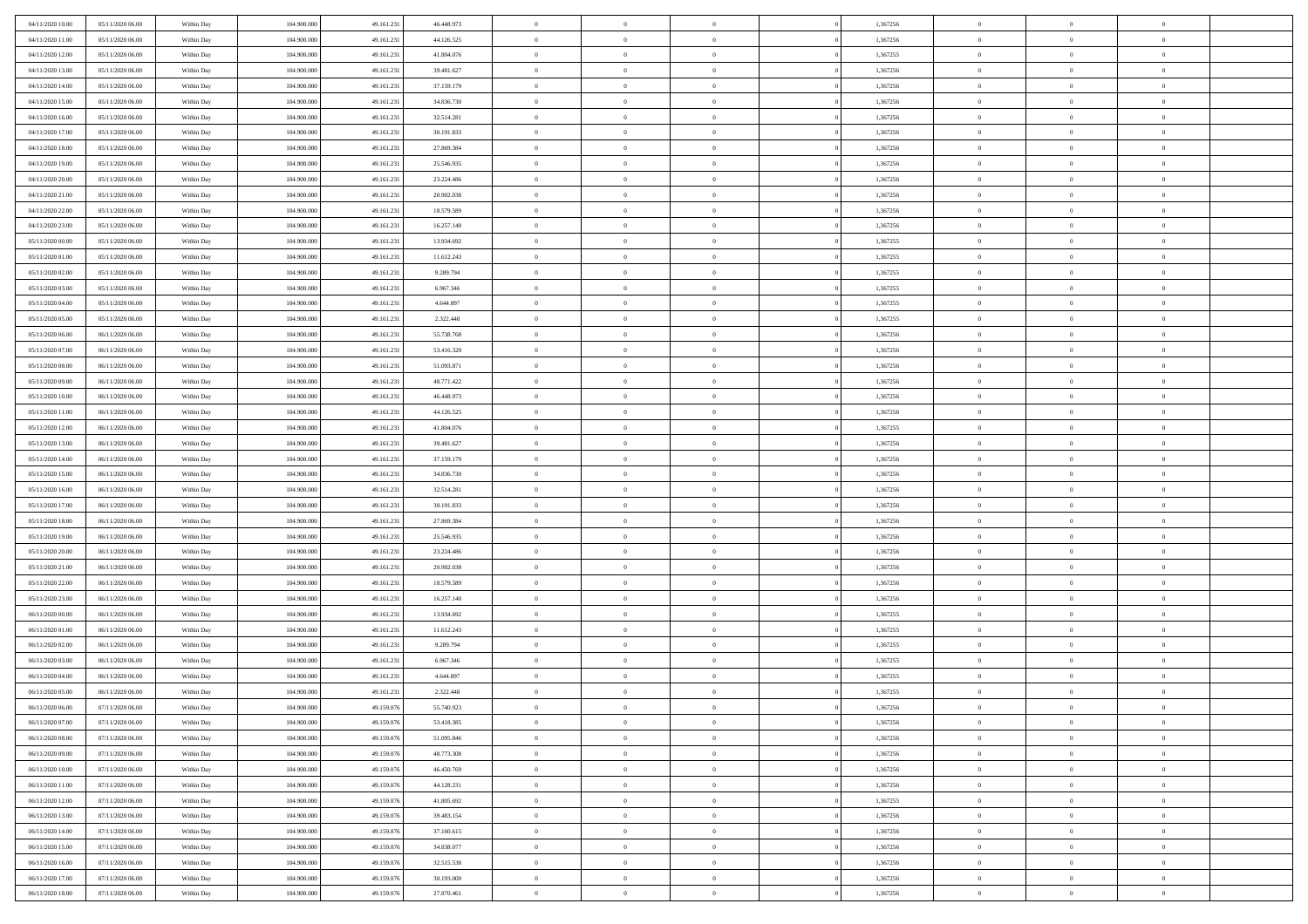| 06/11/2020 19:00                     | 07/11/2020 06:00                     | Within Day               | 104.900.000                | 49.159.076               | 25.547.923               | $\,$ 0                     | $\overline{0}$                   | $\theta$                         |                | 1,367256             | $\bf{0}$                       | $\overline{0}$                   | $\theta$                         |  |
|--------------------------------------|--------------------------------------|--------------------------|----------------------------|--------------------------|--------------------------|----------------------------|----------------------------------|----------------------------------|----------------|----------------------|--------------------------------|----------------------------------|----------------------------------|--|
| 06/11/2020 20.00                     | 07/11/2020 06.00                     | Within Day               | 104,900,000                | 49.159.076               | 23.225.384               | $\theta$                   | $\overline{0}$                   | $\overline{0}$                   |                | 1,367256             | $\theta$                       | $\theta$                         | $\overline{0}$                   |  |
| 06/11/2020 21:00                     | 07/11/2020 06:00                     | Within Dav               | 104.900.000                | 49.159.076               | 20.902.846               | $\mathbf{0}$               | $\overline{0}$                   | $\overline{0}$                   |                | 1,367256             | $\theta$                       | $\overline{0}$                   | $\theta$                         |  |
| 06/11/2020 22.00                     | 07/11/2020 06.00                     | Within Day               | 104.900.000                | 49.159.076               | 18.580.307               | $\bf{0}$                   | $\overline{0}$                   | $\bf{0}$                         |                | 1,367256             | $\bf{0}$                       | $\overline{0}$                   | $\bf{0}$                         |  |
| 06/11/2020 23.00                     | 07/11/2020 06.00                     | Within Day               | 104,900,000                | 49.159.076               | 16.257.769               | $\bf{0}$                   | $\overline{0}$                   | $\bf{0}$                         |                | 1,367256             | $\bf{0}$                       | $\Omega$                         | $\bf{0}$                         |  |
| 07/11/2020 00:00                     | 07/11/2020 06:00                     | Within Dav               | 104.900.000                | 49.159.076               | 13.935.230               | $\mathbf{0}$               | $\overline{0}$                   | $\overline{0}$                   |                | 1,367255             | $\theta$                       | $\overline{0}$                   | $\theta$                         |  |
| 07/11/2020 01:00                     | 07/11/2020 06.00                     | Within Day               | 104.900.000                | 49.159.076               | 11.612.692               | $\bf{0}$                   | $\overline{0}$                   | $\overline{0}$                   |                | 1,367255             | $\bf{0}$                       | $\overline{0}$                   | $\theta$                         |  |
| 07/11/2020 02.00                     | 07/11/2020 06.00                     | Within Day               | 104,900,000                | 49.159.076               | 9.290.153                | $\overline{0}$             | $\overline{0}$                   | $\overline{0}$                   |                | 1,367255             | $\,$ 0 $\,$                    | $\theta$                         | $\overline{0}$                   |  |
| 07/11/2020 03:00                     | 07/11/2020 06:00                     | Within Day               | 104.900.000                | 49.159.076               | 6.967.615                | $\mathbf{0}$               | $\overline{0}$                   | $\overline{0}$                   |                | 1,367255             | $\theta$                       | $\overline{0}$                   | $\theta$                         |  |
| 07/11/2020 04:00                     | 07/11/2020 06.00                     | Within Day               | 104.900.000                | 49.159.076               | 4.645.076                | $\bf{0}$                   | $\overline{0}$                   | $\overline{0}$                   |                | 1,367255             | $\bf{0}$                       | $\overline{0}$                   | $\theta$                         |  |
| 07/11/2020 05:00                     | 07/11/2020 06.00                     | Within Day               | 104,900,000                | 49.159.076               | 2.322.538                | $\bf{0}$                   | $\overline{0}$                   | $\overline{0}$                   |                | 1,367255             | $\bf{0}$                       | $\Omega$                         | $\overline{0}$                   |  |
| 07/11/2020 06:00                     | 08/11/2020 06:00                     | Within Dav               | 104.900.000                | 49.161.231               | 55.738.768               | $\mathbf{0}$               | $\overline{0}$                   | $\overline{0}$                   |                | 1,367256             | $\theta$                       | $\overline{0}$                   | $\theta$                         |  |
| 07/11/2020 07.00                     | 08/11/2020 06:00                     | Within Day               | 104.900.000                | 49.161.231               | 53.416.320               | $\bf{0}$                   | $\overline{0}$                   | $\bf{0}$                         |                | 1,367256             | $\bf{0}$                       | $\overline{0}$                   | $\bf{0}$                         |  |
| 07/11/2020 08:00                     | 08/11/2020 06:00                     |                          | 104.900.000                | 49.161.231               | 51.093.871               | $\bf{0}$                   | $\overline{0}$                   | $\overline{0}$                   |                | 1,367256             | $\bf{0}$                       | $\Omega$                         | $\bf{0}$                         |  |
| 07/11/2020 09:00                     | 08/11/2020 06:00                     | Within Day<br>Within Dav | 104.900.000                | 49.161.231               | 48.771.422               | $\overline{0}$             | $\overline{0}$                   | $\overline{0}$                   |                | 1,367256             | $\theta$                       | $\overline{0}$                   | $\theta$                         |  |
| 07/11/2020 10:00                     | 08/11/2020 06:00                     | Within Day               | 104.900.000                | 49.161.231               | 46.448.973               | $\bf{0}$                   | $\overline{0}$                   | $\overline{0}$                   |                | 1,367256             | $\bf{0}$                       | $\overline{0}$                   | $\theta$                         |  |
|                                      |                                      |                          | 104,900,000                |                          |                          | $\bf{0}$                   | $\overline{0}$                   | $\overline{0}$                   |                | 1,367256             | $\,$ 0 $\,$                    | $\theta$                         | $\overline{0}$                   |  |
| 07/11/2020 11:00<br>07/11/2020 12:00 | 08/11/2020 06:00<br>08/11/2020 06:00 | Within Day<br>Within Day | 104.900.000                | 49.161.231<br>49.161.231 | 44.126.525<br>41.804.076 | $\mathbf{0}$               | $\overline{0}$                   |                                  |                | 1,367255             | $\theta$                       |                                  | $\theta$                         |  |
|                                      |                                      |                          |                            |                          |                          |                            |                                  | $\overline{0}$<br>$\overline{0}$ |                |                      |                                | $\overline{0}$<br>$\overline{0}$ | $\theta$                         |  |
| 07/11/2020 13:00<br>07/11/2020 14:00 | 08/11/2020 06:00<br>08/11/2020 06:00 | Within Day               | 104.900.000<br>104,900,000 | 49.161.231<br>49.161.231 | 39.481.627               | $\bf{0}$<br>$\bf{0}$       | $\overline{0}$<br>$\overline{0}$ | $\overline{0}$                   |                | 1,367256<br>1,367256 | $\bf{0}$<br>$\bf{0}$           | $\theta$                         | $\bf{0}$                         |  |
|                                      | 08/11/2020 06:00                     | Within Day               |                            |                          | 37.159.179               | $\mathbf{0}$               |                                  |                                  |                |                      | $\theta$                       |                                  |                                  |  |
| 07/11/2020 15:00                     |                                      | Within Dav               | 104.900.000                | 49.161.231               | 34.836.730               |                            | $\overline{0}$                   | $\overline{0}$                   |                | 1,367256             |                                | $\overline{0}$                   | $\theta$                         |  |
| 07/11/2020 16:00                     | 08/11/2020 06:00                     | Within Day               | 104.900.000                | 49.161.231               | 32.514.281               | $\bf{0}$                   | $\bf{0}$                         | $\bf{0}$                         |                | 1,367256             | $\bf{0}$                       | $\overline{0}$                   | $\bf{0}$                         |  |
| 07/11/2020 17.00<br>07/11/2020 18:00 | 08/11/2020 06:00<br>08/11/2020 06:00 | Within Day               | 104,900,000                | 49.161.231               | 30.191.833               | $\bf{0}$                   | $\bf{0}$                         | $\overline{0}$                   |                | 1,367256             | $\bf{0}$                       | $\overline{0}$                   | $\bf{0}$                         |  |
|                                      |                                      | Within Dav               | 104.900.000                | 49.161.231               | 27.869.384               | $\mathbf{0}$               | $\overline{0}$                   | $\overline{0}$                   |                | 1,367256             | $\theta$                       | $\overline{0}$                   | $\theta$                         |  |
| 07/11/2020 19:00                     | 08/11/2020 06:00                     | Within Day               | 104.900.000                | 49.161.231               | 25.546.935               | $\bf{0}$                   | $\bf{0}$                         | $\overline{0}$                   |                | 1,367256             | $\bf{0}$                       | $\overline{0}$                   | $\theta$                         |  |
| 07/11/2020 20:00                     | 08/11/2020 06:00                     | Within Day               | 104,900,000                | 49.161.231               | 23.224.486               | $\bf{0}$                   | $\overline{0}$                   | $\overline{0}$                   |                | 1,367256             | $\,$ 0 $\,$                    | $\theta$                         | $\overline{0}$                   |  |
| 07/11/2020 21:00                     | 08/11/2020 06:00                     | Within Day               | 104.900.000                | 49.161.231               | 20.902.038               | $\mathbf{0}$               | $\overline{0}$                   | $\overline{0}$                   |                | 1,367256             | $\theta$                       | $\bf{0}$                         | $\theta$                         |  |
| 07/11/2020 22.00                     | 08/11/2020 06:00                     | Within Day               | 104.900.000                | 49.161.231               | 18.579.589               | $\bf{0}$                   | $\overline{0}$                   | $\overline{0}$                   |                | 1,367256             | $\bf{0}$                       | $\overline{0}$                   | $\theta$                         |  |
| 07/11/2020 23.00                     | 08/11/2020 06:00                     | Within Day               | 104,900,000                | 49.161.231               | 16.257.140               | $\bf{0}$                   | $\overline{0}$                   | $\overline{0}$                   |                | 1,367256             | $\bf{0}$                       | $\theta$                         | $\bf{0}$                         |  |
| 08/11/2020 00:00                     | 08/11/2020 06:00                     | Within Day               | 104.900.000                | 49.161.231               | 13.934.692               | $\mathbf{0}$               | $\overline{0}$                   | $\overline{0}$                   |                | 1,367255             | $\theta$                       | $\overline{0}$                   | $\theta$                         |  |
| 08/11/2020 01:00                     | 08/11/2020 06:00                     | Within Day               | 104.900.000                | 49.161.231               | 11.612.243               | $\bf{0}$                   | $\overline{0}$                   | $\overline{0}$                   |                | 1,367255             | $\,0\,$                        | $\overline{0}$                   | $\theta$                         |  |
| 08/11/2020 02.00                     | 08/11/2020 06:00                     | Within Day               | 104.900.000                | 49.161.231               | 9.289.794                | $\bf{0}$<br>$\mathbf{0}$   | $\overline{0}$                   | $\overline{0}$                   |                | 1,367255             | $\bf{0}$<br>$\theta$           | $\overline{0}$                   | $\bf{0}$                         |  |
| 08/11/2020 03:00                     | 08/11/2020 06:00                     | Within Day               | 104.900.000                | 49.161.231               | 6.967.346                | $\bf{0}$                   | $\overline{0}$                   | $\overline{0}$                   |                | 1,367255             |                                | $\overline{0}$                   | $\theta$                         |  |
| 08/11/2020 04:00                     | 08/11/2020 06:00                     | Within Day               | 104.900.000<br>104,900,000 | 49.161.231               | 4.644.897                |                            | $\overline{0}$<br>$\overline{0}$ | $\theta$<br>$\overline{0}$       |                | 1,367255             | $\,0\,$                        | $\overline{0}$                   | $\theta$                         |  |
| 08/11/2020 05:00<br>08/11/2020 06:00 | 08/11/2020 06:00<br>09/11/2020 06:00 | Within Day<br>Within Day | 104.900.000                | 49.161.231<br>49.161.231 | 2.322.448<br>55.738.768  | $\bf{0}$<br>$\mathbf{0}$   | $\overline{0}$                   |                                  |                | 1,367255<br>1,367256 | $\bf{0}$<br>$\theta$           | $\overline{0}$                   | $\bf{0}$<br>$\theta$             |  |
|                                      |                                      |                          |                            |                          |                          | $\bf{0}$                   | $\overline{0}$                   | $\overline{0}$<br>$\theta$       |                |                      | $\,0\,$                        | $\overline{0}$<br>$\overline{0}$ | $\theta$                         |  |
| 08/11/2020 07:00<br>08/11/2020 08:00 | 09/11/2020 06:00<br>09/11/2020 06:00 | Within Day               | 104.900.000<br>104,900,000 | 49.161.231<br>49.161.231 | 53.416.320               | $\bf{0}$                   | $\overline{0}$                   | $\overline{0}$                   |                | 1,367256<br>1,367256 | $\bf{0}$                       | $\theta$                         | $\bf{0}$                         |  |
| 08/11/2020 11:00                     | 09/11/2020 06:00                     | Within Day<br>Within Day | 104.900.000                | 49.161.231               | 51.093.871<br>44.126.525 | $\mathbf{0}$               | $\overline{0}$                   | $\overline{0}$                   |                | 1,367256             | $\theta$                       | $\overline{0}$                   | $\theta$                         |  |
|                                      |                                      |                          |                            |                          |                          | $\,0\,$                    | $\overline{0}$                   | $\theta$                         |                |                      | $\,0\,$                        | $\overline{0}$                   | $\theta$                         |  |
| 08/11/2020 12:00<br>08/11/2020 13:00 | 09/11/2020 06:00<br>09/11/2020 06:00 | Within Day               | 104.900.000<br>104,900,000 | 49.161.231<br>49.161.231 | 41.804.076<br>39.481.627 | $\bf{0}$                   | $\bf{0}$                         | $\overline{0}$                   |                | 1,367255<br>1,367256 | $\bf{0}$                       | $\overline{0}$                   | $\bf{0}$                         |  |
| 08/11/2020 14:00                     | 09/11/2020 06:00                     | Within Day<br>Within Day | 104.900.000                | 49.161.231               | 37.159.179               | $\mathbf{0}$               | $\overline{0}$                   | $\overline{0}$                   |                | 1,367256             | $\theta$                       | $\overline{0}$                   | $\theta$                         |  |
| 08/11/2020 15:00                     | 09/11/2020 06.00                     | Within Day               | 104.900.000                | 49.161.231               | 34.836.730               | $\bf{0}$                   | $\overline{0}$                   | $\theta$                         |                | 1,367256             | $\,0\,$                        | $\overline{0}$                   | $\theta$                         |  |
| 08/11/2020 16:00                     | 09/11/2020 06.00                     | Within Day               | 104,900,000                | 49.161.231               | 32.514.281               | $\bf{0}$                   | $\overline{0}$                   | $\overline{0}$                   |                | 1,367256             | $\,$ 0 $\,$                    | $\overline{0}$                   | $\bf{0}$                         |  |
| 08/11/2020 17:00                     | 09/11/2020 06:00                     | Within Day               | 104.900.000                | 49.161.231               | 30.191.833               | $\bf{0}$                   | $\overline{0}$                   |                                  |                | 1,367256             | $\bf{0}$                       | $\Omega$                         | $\theta$                         |  |
| 08/11/2020 18:00                     | 09/11/2020 06:00                     | Within Day               | 104.900.000                | 49.161.231               | 27.869.384               | $\,0\,$                    | $\overline{0}$                   | $\theta$                         |                | 1,367256             | $\,$ 0 $\,$                    | $\overline{0}$                   | $\theta$                         |  |
| 08/11/2020 19:00                     | 09/11/2020 06.00                     | Within Day               | 104.900.000                | 49.161.231               | 25.546.935               | $\bf{0}$                   | $\overline{0}$                   | $\overline{0}$                   |                | 1,367256             | $\overline{0}$                 | $\overline{0}$                   | $\overline{0}$                   |  |
| 08/11/2020 20:00                     | 09/11/2020 06:00                     | Within Day               | 104.900.000                | 49.161.231               | 23.224.486               | $\mathbf{0}$               | $\overline{0}$                   | $\overline{0}$                   |                | 1,367256             | $\mathbf{0}$                   | $\overline{0}$                   | $\overline{0}$                   |  |
| 08/11/2020 21:00                     | 09/11/2020 06:00                     | Within Day               | 104.900.000                | 49.161.231               | 20.902.038               | $\,$ 0 $\,$                | $\overline{0}$                   | $\bf{0}$                         | $\overline{0}$ | 1,367256             | $\,$ 0 $\,$                    | $\overline{0}$                   | $\,$ 0 $\,$                      |  |
| 08/11/2020 22.00                     | 09/11/2020 06.00                     | Within Day               | 104.900.000                | 49.161.231               | 18.579.589               | $\mathbf{0}$               | $\overline{0}$                   | $\overline{0}$                   |                | 1,367256             | $\,$ 0 $\,$                    | $\overline{0}$                   | $\overline{0}$                   |  |
| 08/11/2020 23:00                     | 09/11/2020 06:00                     | Within Day               | 104.900.000                | 49.161.231               | 16.257.140               | $\overline{0}$             | $\overline{0}$                   | $\overline{0}$                   |                | 1,367256             | $\overline{0}$                 | $\overline{0}$                   | $\overline{0}$                   |  |
|                                      |                                      |                          |                            |                          |                          |                            |                                  |                                  |                |                      |                                | $\overline{0}$                   | $\theta$                         |  |
| 09/11/2020 00:00                     | 09/11/2020 06:00                     | Within Day               | 104.900.000<br>104.900.000 | 49.161.231               | 13.934.692               | $\,0\,$                    | $\overline{0}$                   | $\bf{0}$                         |                | 1,367255             | $\,$ 0 $\,$                    | $\overline{0}$                   |                                  |  |
| 09/11/2020 01:00<br>09/11/2020 02.00 | 09/11/2020 06.00<br>09/11/2020 06:00 | Within Day<br>Within Day | 104.900.000                | 49.161.231<br>49.161.231 | 11.612.243<br>9.289.794  | $\bf{0}$<br>$\overline{0}$ | $\overline{0}$<br>$\overline{0}$ | $\overline{0}$<br>$\overline{0}$ |                | 1,367255<br>1,367255 | $\overline{0}$<br>$\mathbf{0}$ | $\overline{0}$                   | $\overline{0}$<br>$\overline{0}$ |  |
|                                      |                                      |                          |                            |                          |                          | $\,$ 0 $\,$                |                                  |                                  |                |                      |                                | $\overline{0}$                   | $\theta$                         |  |
| 09/11/2020 03:00                     | 09/11/2020 06:00                     | Within Day               | 104.900.000<br>104,900,000 | 49.161.231<br>49.161.231 | 6.967.346                |                            | $\overline{0}$                   | $\bf{0}$                         |                | 1,367255             | $\,$ 0 $\,$                    | $\overline{0}$                   |                                  |  |
| 09/11/2020 04:00                     | 09/11/2020 06.00                     | Within Day               |                            |                          | 4.644.897                | $\bf{0}$                   | $\overline{0}$                   | $\overline{0}$                   |                | 1,367255             | $\,$ 0 $\,$                    |                                  | $\overline{0}$                   |  |
| 09/11/2020 05:00                     | 09/11/2020 06:00                     | Within Day               | 104.900.000                | 49.161.231               | 2.322.448                | $\mathbf{0}$               | $\overline{0}$                   | $\overline{0}$                   |                | 1,367255             | $\overline{0}$                 | $\overline{0}$                   | $\overline{0}$                   |  |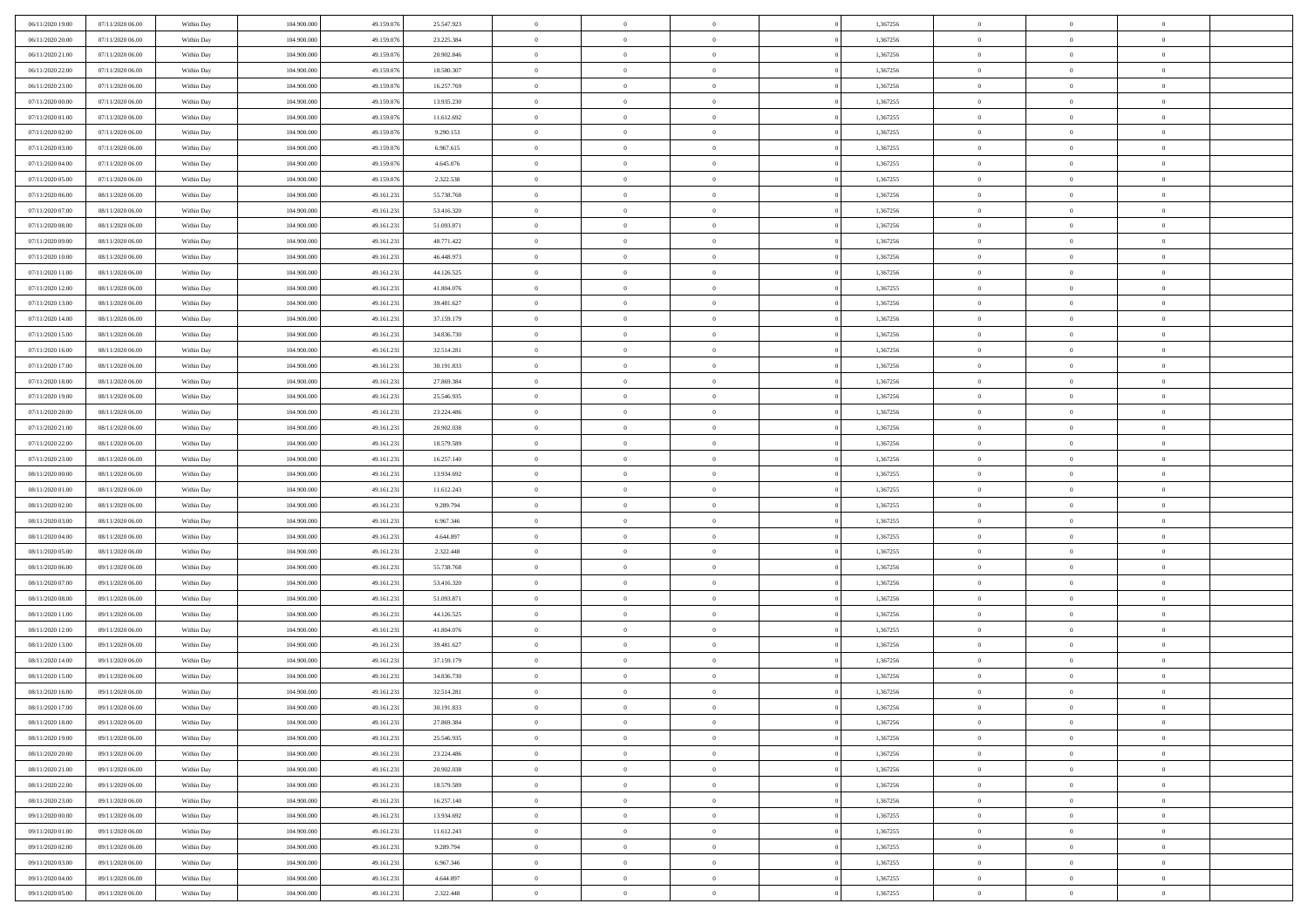| 09/11/2020 06:00                     | 10/11/2020 06:00                     | Within Day | 104.900.000                | 49.159.076 | 25.844.422 | $\,$ 0                   | $\overline{0}$                   | $\theta$                   |                | 1,367256 | $\bf{0}$            | $\overline{0}$                   | $\theta$             |  |
|--------------------------------------|--------------------------------------|------------|----------------------------|------------|------------|--------------------------|----------------------------------|----------------------------|----------------|----------|---------------------|----------------------------------|----------------------|--|
| 09/11/2020 07.00                     | 10/11/2020 06:00                     | Within Day | 104,900,000                | 49.159.076 | 24.767.571 | $\theta$                 | $\overline{0}$                   | $\overline{0}$             |                | 1,367256 | $\theta$            | $\theta$                         | $\overline{0}$       |  |
| 09/11/2020 08:00                     | 10/11/2020 06:00                     | Within Dav | 104.900.000                | 49.159.076 | 23.690.721 | $\mathbf{0}$             | $\overline{0}$                   | $\overline{0}$             |                | 1,367256 | $\theta$            | $\overline{0}$                   | $\theta$             |  |
| 09/11/2020 09:00                     | 10/11/2020 06:00                     | Within Day | 104.900.000                | 49.159.076 | 22.613.870 | $\bf{0}$                 | $\overline{0}$                   | $\bf{0}$                   |                | 1,367256 | $\bf{0}$            | $\overline{0}$                   | $\bf{0}$             |  |
| 09/11/2020 10:00                     | 10/11/2020 06:00                     | Within Day | 104,900,000                | 49.159.076 | 21.537.019 | $\bf{0}$                 | $\bf{0}$                         | $\bf{0}$                   |                | 1,367256 | $\bf{0}$            | $\Omega$                         | $\bf{0}$             |  |
| 09/11/2020 11:00                     | 10/11/2020 06:00                     | Within Dav | 104.900.000                | 49.159.076 | 20.460.168 | $\mathbf{0}$             | $\overline{0}$                   | $\overline{0}$             |                | 1,367256 | $\theta$            | $\overline{0}$                   | $\theta$             |  |
|                                      |                                      |            |                            |            |            |                          |                                  |                            |                |          |                     |                                  |                      |  |
| 09/11/2020 12:00                     | 10/11/2020 06:00                     | Within Day | 104.900.000                | 49.159.076 | 19.383.317 | $\bf{0}$                 | $\bf{0}$                         | $\overline{0}$             |                | 1,367255 | $\bf{0}$            | $\overline{0}$                   | $\theta$             |  |
| 09/11/2020 13:00                     | 10/11/2020 06:00                     | Within Day | 104,900,000                | 49.159.076 | 18.306.466 | $\overline{0}$           | $\overline{0}$                   | $\overline{0}$             |                | 1,367256 | $\,$ 0 $\,$         | $\theta$                         | $\overline{0}$       |  |
| 09/11/2020 14:00                     | 10/11/2020 06:00                     | Within Day | 104.900.000                | 49.159.076 | 17.229.615 | $\mathbf{0}$             | $\overline{0}$                   | $\overline{0}$             |                | 1,367256 | $\theta$            | $\overline{0}$                   | $\theta$             |  |
| 09/11/2020 15:00                     | 10/11/2020 06:00                     | Within Day | 104.900.000                | 49.159.076 | 16.152.764 | $\bf{0}$                 | $\bf{0}$                         | $\overline{0}$             |                | 1,367256 | $\bf{0}$            | $\overline{0}$                   | $\theta$             |  |
| 09/11/2020 16:00                     | 10/11/2020 06:00                     | Within Day | 104,900,000                | 49.159.076 | 15.075.913 | $\bf{0}$                 | $\overline{0}$                   | $\overline{0}$             |                | 1,367256 | $\bf{0}$            | $\theta$                         | $\overline{0}$       |  |
| 09/11/2020 17:00                     | 10/11/2020 06:00                     | Within Dav | 104.900.000                | 49.159.076 | 13.999.062 | $\mathbf{0}$             | $\overline{0}$                   | $\overline{0}$             |                | 1,367256 | $\theta$            | $\overline{0}$                   | $\theta$             |  |
| 09/11/2020 18:00                     | 10/11/2020 06:00                     | Within Day | 104.900.000                | 49.159.076 | 12.922.211 | $\bf{0}$                 | $\bf{0}$                         | $\bf{0}$                   |                | 1,367256 | $\bf{0}$            | $\overline{0}$                   | $\bf{0}$             |  |
| 09/11/2020 19:00                     | 10/11/2020 06:00                     | Within Day | 104.900.000                | 49.159.076 | 11.845.360 | $\bf{0}$                 | $\overline{0}$                   | $\overline{0}$             |                | 1,367256 | $\bf{0}$            | $\Omega$                         | $\bf{0}$             |  |
| 09/11/2020 20:00                     | 10/11/2020 06:00                     | Within Dav | 104.900.000                | 49.159.076 | 10.768.509 | $\overline{0}$           | $\overline{0}$                   | $\overline{0}$             |                | 1,367256 | $\theta$            | $\overline{0}$                   | $\theta$             |  |
| 09/11/2020 21:00                     | 10/11/2020 06:00                     | Within Day | 104.900.000                | 49.159.076 | 9.691.658  | $\bf{0}$                 | $\bf{0}$                         | $\overline{0}$             |                | 1,367256 | $\bf{0}$            | $\overline{0}$                   | $\theta$             |  |
| 09/11/2020 22.00                     | 10/11/2020 06:00                     | Within Day | 104,900,000                | 49.159.076 | 8.614.807  | $\bf{0}$                 | $\overline{0}$                   | $\overline{0}$             |                | 1,367256 | $\,$ 0 $\,$         | $\overline{0}$                   | $\overline{0}$       |  |
| 09/11/2020 23:00                     | 10/11/2020 06:00                     | Within Day | 104.900.000                | 49.159.076 | 7.537.956  | $\mathbf{0}$             | $\overline{0}$                   | $\overline{0}$             |                | 1,367256 | $\theta$            | $\overline{0}$                   | $\theta$             |  |
| 10/11/2020 00:00                     | 10/11/2020 06:00                     | Within Day | 104.900.000                | 49.159.076 | 6.461.105  | $\bf{0}$                 | $\bf{0}$                         | $\overline{0}$             |                | 1,367255 | $\bf{0}$            | $\overline{0}$                   | $\theta$             |  |
| 10/11/2020 01:00                     | 10/11/2020 06:00                     | Within Day | 104,900,000                | 49.159.076 | 5.384.254  | $\bf{0}$                 | $\overline{0}$                   | $\overline{0}$             |                | 1,367255 | $\bf{0}$            | $\theta$                         | $\bf{0}$             |  |
| 10/11/2020 02:00                     | 10/11/2020 06:00                     | Within Dav | 104.900.000                | 49.159.076 | 4.307.403  | $\mathbf{0}$             | $\overline{0}$                   | $\overline{0}$             |                | 1,367255 | $\theta$            | $\overline{0}$                   | $\theta$             |  |
| 10/11/2020 03:00                     | 10/11/2020 06:00                     | Within Day | 104.900.000                | 49.159.076 | 3.230.552  | $\bf{0}$                 | $\bf{0}$                         | $\bf{0}$                   |                | 1,367255 | $\bf{0}$            | $\overline{0}$                   | $\bf{0}$             |  |
| 10/11/2020 04:00                     | 10/11/2020 06:00                     | Within Day | 104,900,000                | 49.159.076 | 2.153.701  | $\bf{0}$                 | $\bf{0}$                         | $\overline{0}$             |                | 1,367255 | $\bf{0}$            | $\overline{0}$                   | $\bf{0}$             |  |
| 10/11/2020 05:00                     | 10/11/2020 06:00                     | Within Day | 104.900.000                | 49.159.076 | 1.076.850  | $\mathbf{0}$             | $\overline{0}$                   | $\overline{0}$             |                | 1,367255 | $\theta$            | $\overline{0}$                   | $\theta$             |  |
| 10/11/2020 06:00                     | 11/11/2020 06:00                     | Within Day | 104.900.000                | 49.159.076 | 25.844.422 | $\bf{0}$                 | $\bf{0}$                         | $\overline{0}$             |                | 1,367256 | $\bf{0}$            | $\overline{0}$                   | $\theta$             |  |
| 10/11/2020 07:00                     | 11/11/2020 06.00                     | Within Day | 104,900,000                | 49.159.076 | 24.767.571 | $\bf{0}$                 | $\overline{0}$                   | $\overline{0}$             |                | 1,367256 | $\,$ 0 $\,$         | $\theta$                         | $\overline{0}$       |  |
| 10/11/2020 08:00                     | 11/11/2020 06:00                     | Within Day | 104.900.000                | 49.159.076 | 23.690.721 | $\mathbf{0}$             | $\overline{0}$                   | $\overline{0}$             |                | 1,367256 | $\theta$            | $\overline{0}$                   | $\theta$             |  |
| 10/11/2020 09:00                     | 11/11/2020 06.00                     | Within Day | 104.900.000                | 49.159.076 | 22.613.870 | $\bf{0}$                 | $\bf{0}$                         | $\overline{0}$             |                | 1,367256 | $\bf{0}$            | $\overline{0}$                   | $\theta$             |  |
| 10/11/2020 10:00                     | 11/11/2020 06.00                     | Within Day | 104,900,000                | 49.159.076 | 21.537.019 | $\bf{0}$                 | $\overline{0}$                   | $\overline{0}$             |                | 1,367256 | $\bf{0}$            | $\theta$                         | $\bf{0}$             |  |
| 10/11/2020 11:00                     | 11/11/2020 06:00                     | Within Day | 104.900.000                | 49.159.076 | 20.460.168 | $\mathbf{0}$             | $\overline{0}$                   | $\overline{0}$             |                | 1,367256 | $\theta$            | $\overline{0}$                   | $\theta$             |  |
| 10/11/2020 12:00                     | 11/11/2020 06:00                     | Within Day | 104.900.000                | 49.159.076 | 19.383.317 | $\bf{0}$                 | $\overline{0}$                   | $\overline{0}$             |                | 1,367255 | $\,0\,$             | $\overline{0}$                   | $\theta$             |  |
| 10/11/2020 13:00                     | 11/11/2020 06:00                     | Within Day | 104.900.000                | 49.159.076 | 18.306.466 | $\bf{0}$                 | $\bf{0}$                         | $\overline{0}$             |                | 1,367256 | $\bf{0}$            | $\overline{0}$                   | $\bf{0}$             |  |
| 10/11/2020 14:00                     | 11/11/2020 06:00                     | Within Day | 104.900.000                | 49.159.076 | 17.229.615 | $\mathbf{0}$             | $\overline{0}$                   | $\overline{0}$             |                | 1,367256 | $\theta$            | $\overline{0}$                   | $\theta$             |  |
| 10/11/2020 15:00                     | 11/11/2020 06.00                     | Within Day | 104.900.000                | 49.159.076 | 16.152.764 | $\bf{0}$                 | $\overline{0}$                   | $\theta$                   |                | 1,367256 | $\,0\,$             | $\overline{0}$                   | $\theta$             |  |
| 10/11/2020 16:00                     | 11/11/2020 06.00                     | Within Day | 104,900,000                | 49.159.076 | 15.075.913 | $\bf{0}$                 | $\overline{0}$                   | $\overline{0}$             |                | 1,367256 | $\bf{0}$            | $\overline{0}$                   | $\bf{0}$             |  |
| 10/11/2020 17:00                     | 11/11/2020 06:00                     | Within Day | 104.900.000                | 49.159.076 | 13.999.062 | $\mathbf{0}$             | $\overline{0}$                   | $\overline{0}$             |                | 1,367256 | $\theta$            | $\overline{0}$                   | $\theta$             |  |
| 10/11/2020 18:00                     | 11/11/2020 06.00                     | Within Day | 104.900.000                | 49.159.076 | 12.922.211 | $\bf{0}$                 | $\overline{0}$                   | $\theta$                   |                | 1,367256 | $\,0\,$             | $\overline{0}$                   | $\theta$             |  |
| 10/11/2020 19:00                     | 11/11/2020 06.00                     | Within Day | 104,900,000                | 49.159.076 | 11.845.360 | $\bf{0}$                 | $\overline{0}$                   | $\overline{0}$             |                | 1,367256 | $\bf{0}$            | $\theta$                         | $\bf{0}$             |  |
| 10/11/2020 20:00                     | 11/11/2020 06:00                     | Within Day | 104.900.000                | 49.159.076 | 10.768.509 | $\mathbf{0}$             | $\overline{0}$                   | $\overline{0}$             |                | 1,367256 | $\theta$            | $\overline{0}$                   | $\theta$             |  |
|                                      |                                      |            |                            |            |            | $\,0\,$                  | $\overline{0}$                   | $\theta$                   |                |          | $\,0\,$             | $\overline{0}$                   | $\theta$             |  |
| 10/11/2020 21:00                     | 11/11/2020 06:00                     | Within Day | 104.900.000<br>104,900,000 | 49.159.076 | 9.691.658  | $\bf{0}$                 |                                  |                            |                | 1,367256 |                     | $\overline{0}$                   | $\bf{0}$             |  |
| 10/11/2020 22.00<br>10/11/2020 23:00 | 11/11/2020 06:00<br>11/11/2020 06:00 | Within Day |                            | 49.159.076 | 8.614.807  |                          | $\bf{0}$                         | $\overline{0}$             |                | 1,367256 | $\bf{0}$            |                                  |                      |  |
|                                      |                                      | Within Day | 104.900.000                | 49.159.076 | 7.537.956  | $\mathbf{0}$<br>$\bf{0}$ | $\overline{0}$<br>$\overline{0}$ | $\overline{0}$<br>$\theta$ |                | 1,367256 | $\theta$<br>$\,0\,$ | $\overline{0}$<br>$\overline{0}$ | $\theta$<br>$\theta$ |  |
| 11/11/2020 00:00                     | 11/11/2020 06.00                     | Within Day | 104.900.000                | 49.159.076 | 6.461.105  |                          |                                  |                            |                | 1,367255 |                     |                                  |                      |  |
| 11/11/2020 01:00                     | 11/11/2020 06.00                     | Within Day | 104,900,000                | 49.159.076 | 5.384.254  | $\bf{0}$                 | $\overline{0}$                   | $\overline{0}$             |                | 1,367255 | $\,$ 0 $\,$         | $\overline{0}$                   | $\bf{0}$             |  |
| 11/11/2020 02.00                     | 11/11/2020 06:00                     | Within Day | 104.900.000                | 49.159.076 | 4.307.403  | $\bf{0}$                 | $\overline{0}$                   |                            |                | 1,367255 | $\bf{0}$            | $\Omega$                         | $\theta$             |  |
| 11/11/2020 03:00                     | 11/11/2020 06:00                     | Within Day | 104.900.000                | 49.159.076 | 3.230.552  | $\,0\,$                  | $\overline{0}$                   | $\theta$                   |                | 1,367255 | $\,$ 0 $\,$         | $\overline{0}$                   | $\theta$             |  |
| 11/11/2020 04.00                     | 11/11/2020 06.00                     | Within Day | 104.900.000                | 49.159.076 | 2.153.701  | $\bf{0}$                 | $\overline{0}$                   | $\overline{0}$             |                | 1,367255 | $\overline{0}$      | $\overline{0}$                   | $\overline{0}$       |  |
| 11/11/2020 05:00                     | 11/11/2020 06:00                     | Within Day | 104.900.000                | 49.159.076 | 1.076.850  | $\mathbf{0}$             | $\overline{0}$                   | $\overline{0}$             |                | 1,367255 | $\mathbf{0}$        | $\overline{0}$                   | $\overline{0}$       |  |
| 11/11/2020 06:00                     | 12/11/2020 06:00                     | Within Day | 104.900.000                | 49.159.076 | 25.844.422 | $\,$ 0 $\,$              | $\overline{0}$                   | $\bf{0}$                   | $\overline{0}$ | 1,367256 | $\,$ 0 $\,$         | $\overline{0}$                   | $\,$ 0               |  |
| 11/11/2020 07:00                     | 12/11/2020 06:00                     | Within Day | 104.900.000                | 49.159.076 | 24.767.571 | $\,$ 0 $\,$              | $\overline{0}$                   | $\overline{0}$             |                | 1,367256 | $\,$ 0 $\,$         | $\overline{0}$                   | $\overline{0}$       |  |
| 11/11/2020 08:00                     | 12/11/2020 06:00                     | Within Day | 104.900.000                | 49.159.076 | 23.690.721 | $\mathbf{0}$             | $\overline{0}$                   | $\overline{0}$             |                | 1,367256 | $\overline{0}$      | $\overline{0}$                   | $\overline{0}$       |  |
| 11/11/2020 09:00                     | 12/11/2020 06:00                     | Within Day | 104.900.000                | 49.159.076 | 22.613.870 | $\,0\,$                  | $\overline{0}$                   | $\overline{0}$             |                | 1,367256 | $\,$ 0 $\,$         | $\overline{0}$                   | $\theta$             |  |
| 11/11/2020 10:00                     | 12/11/2020 06.00                     | Within Day | 104.900.000                | 49.159.076 | 21.537.019 | $\overline{0}$           | $\overline{0}$                   | $\overline{0}$             |                | 1,367256 | $\,$ 0 $\,$         | $\overline{0}$                   | $\overline{0}$       |  |
| 11/11/2020 11:00                     | 12/11/2020 06:00                     | Within Day | 104.900.000                | 49.159.076 | 20.460.168 | $\mathbf{0}$             | $\overline{0}$                   | $\overline{0}$             |                | 1,367256 | $\mathbf{0}$        | $\overline{0}$                   | $\overline{0}$       |  |
| 11/11/2020 12:00                     | 12/11/2020 06:00                     | Within Day | 104.900.000                | 49.159.076 | 19.383.317 | $\,0\,$                  | $\overline{0}$                   | $\bf{0}$                   |                | 1,367255 | $\,$ 0 $\,$         | $\overline{0}$                   | $\theta$             |  |
| 11/11/2020 13.00                     | 12/11/2020 06.00                     | Within Day | 104.900.000                | 49.159.076 | 18.306.466 | $\bf{0}$                 | $\bf{0}$                         | $\overline{0}$             |                | 1,367256 | $\,$ 0 $\,$         | $\overline{0}$                   | $\overline{0}$       |  |
| 11/11/2020 14:00                     | 12/11/2020 06:00                     | Within Day | 104.900.000                | 49.159.076 | 17.229.615 | $\mathbf{0}$             | $\overline{0}$                   | $\overline{0}$             |                | 1,367256 | $\mathbf{0}$        | $\overline{0}$                   | $\overline{0}$       |  |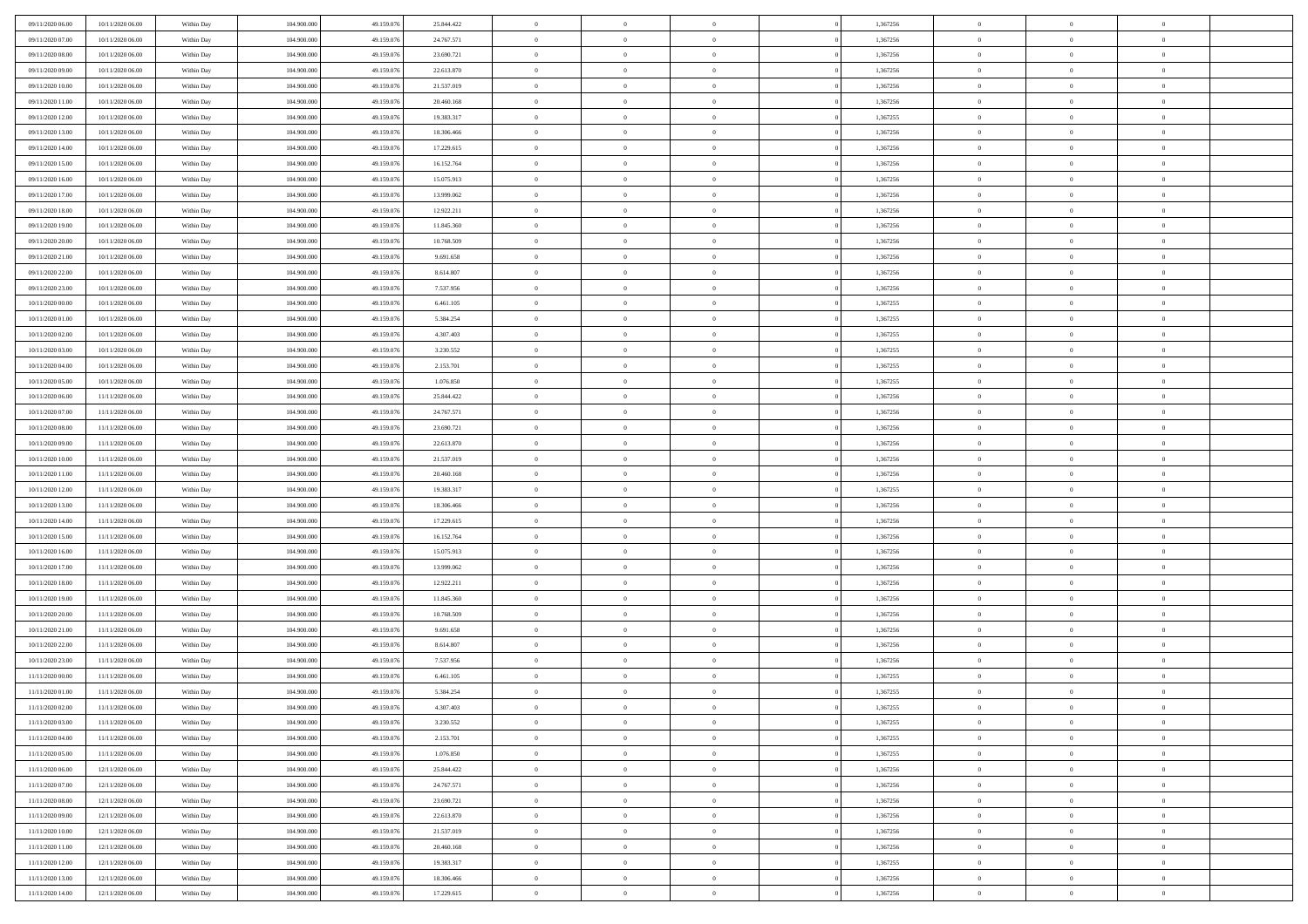| 11/11/2020 15:00                     | 12/11/2020 06.00                     | Within Day               | 104,900,000                | 49.159.076               | 16.152.764             | $\bf{0}$                    | $\overline{0}$                   | $\Omega$                         | 1,367256             | $\bf{0}$                 | $\overline{0}$             | $\bf{0}$                  |  |
|--------------------------------------|--------------------------------------|--------------------------|----------------------------|--------------------------|------------------------|-----------------------------|----------------------------------|----------------------------------|----------------------|--------------------------|----------------------------|---------------------------|--|
| 11/11/2020 16:00                     | 12/11/2020 06:00                     | Within Dav               | 104.900.000                | 49.159.076               | 15.075.913             | $\theta$                    | $\overline{0}$                   | $\overline{0}$                   | 1,367256             | $\mathbf{0}$             | $\bf{0}$                   | $\overline{0}$            |  |
| 11/11/2020 17:00                     | 12/11/2020 06:00                     | Within Day               | 104.900.000                | 49.159.076               | 13.999.062             | $\theta$                    | $\overline{0}$                   | $\bf{0}$                         | 1,367256             | $\,$ 0                   | $\overline{0}$             | $\,$ 0 $\,$               |  |
| 11/11/2020 18:00                     | 12/11/2020 06:00                     | Within Day               | 104,900,000                | 49.159.076               | 12.922.211             | $\theta$                    | $\overline{0}$                   | $\mathbf{0}$                     | 1,367256             | $\bf{0}$                 | $\mathbf{0}$               | $\theta$                  |  |
| 11/11/2020 19:00                     | 12/11/2020 06:00                     | Within Dav               | 104.900.000                | 49.159.076               | 11.845.360             | $\mathbf{0}$                | $\overline{0}$                   | $\overline{0}$                   | 1,367256             | $\mathbf{0}$             | $\bf{0}$                   | $\overline{0}$            |  |
| 11/11/2020 20:00                     | 12/11/2020 06:00                     | Within Day               | 104.900.000                | 49.159.076               | 10.768.509             | $\theta$                    | $\overline{0}$                   | $\bf{0}$                         | 1,367256             | $\,$ 0                   | $\overline{0}$             | $\,$ 0 $\,$               |  |
| 11/11/2020 21:00                     | 12/11/2020 06:00                     | Within Day               | 104,900,000                | 49.159.076               | 9.691.658              | $\,$ 0 $\,$                 | $\overline{0}$                   | $\Omega$                         | 1,367256             | $\bf{0}$                 | $\bf{0}$                   | $\bf{0}$                  |  |
| 11/11/2020 22.00                     | 12/11/2020 06:00                     | Within Dav               | 104.900.000                | 49.159.076               | 8.614.807              | $\overline{0}$              | $\overline{0}$                   | $\overline{0}$                   | 1,367256             | $\mathbf{0}$             | $\bf{0}$                   | $\overline{0}$            |  |
| 11/11/2020 23:00                     | 12/11/2020 06:00                     | Within Day               | 104.900.000                | 49.159.076               | 7.537.956              | $\theta$                    | $\overline{0}$                   | $\bf{0}$                         | 1,367256             | $\,$ 0                   | $\overline{0}$             | $\,$ 0 $\,$               |  |
| 12/11/2020 00:00                     | 12/11/2020 06.00                     | Within Day               | 104,900,000                | 49.159.076               | 6.461.105              | $\mathbf{0}$                | $\overline{0}$                   | $\mathbf{0}$                     | 1,367255             | $\theta$                 | $\mathbf{0}$               | $\theta$                  |  |
| 12/11/2020 01:00                     | 12/11/2020 06:00                     | Within Dav               | 104.900.000                | 49.159.076               | 5.384.254              | $\mathbf{0}$                | $\overline{0}$                   | $\overline{0}$                   | 1,367255             | $\mathbf{0}$             | $\bf{0}$                   | $\overline{0}$            |  |
| 12/11/2020 02:00                     | 12/11/2020 06:00                     | Within Day               | 104.900.000                | 49.159.076               | 4.307.403              | $\theta$                    | $\overline{0}$                   | $\bf{0}$                         | 1,367255             | $\,$ 0                   | $\overline{0}$             | $\,$ 0 $\,$               |  |
| 12/11/2020 03:00                     | 12/11/2020 06.00                     | Within Day               | 104,900,000                | 49.159.076               | 3.230.552              | $\theta$                    | $\overline{0}$                   | $\mathbf{0}$                     | 1,367255             | $\bf{0}$                 | $\mathbf{0}$               | $\theta$                  |  |
| 12/11/2020 04:00                     | 12/11/2020 06:00                     | Within Day               | 104.900.000                | 49.159.076               | 2.153.701              | $\mathbf{0}$                | $\overline{0}$                   | $\overline{0}$                   | 1,367255             | $\mathbf{0}$             | $\bf{0}$                   | $\overline{0}$            |  |
| 12/11/2020 05:00                     | 12/11/2020 06:00                     | Within Day               | 104.900.000                | 49.159.076               | 1.076.850              | $\theta$                    | $\overline{0}$                   | $\overline{0}$                   | 1,367255             | $\,$ 0                   | $\overline{0}$             | $\,$ 0 $\,$               |  |
| 12/11/2020 06:00                     | 13/11/2020 06.00                     | Within Day               | 104,900,000                | 49.154.765               | 25.848.733             | $\bf{0}$                    | 2.155                            | $\mathbf{0}$                     | 1,367256             | $\bf{0}$                 | $\mathbf{0}$               | $\bf{0}$                  |  |
| 12/11/2020 07:00                     | 13/11/2020 06:00                     | Within Day               | 104.900.000                | 49.156.920               | 24.769.637             | $\overline{0}$              | $\overline{0}$                   | $\overline{0}$                   | 1,367256             | $\mathbf{0}$             | $\bf{0}$                   | $\overline{0}$            |  |
| 12/11/2020 08:00                     | 13/11/2020 06:00                     | Within Day               | 104.900.000                | 49.156.920               | 23.692.696             | $\theta$                    | $\overline{0}$                   | $\bf{0}$                         | 1,367256             | $\,$ 0                   | $\overline{0}$             | $\,$ 0 $\,$               |  |
| 12/11/2020 09:00                     | 13/11/2020 06.00                     | Within Day               | 104,900,000                | 49.156.920               | 22.615.755             | $\,$ 0 $\,$                 | $\overline{0}$                   | $\mathbf{0}$                     | 1.367256             | $\theta$                 | $\mathbf{0}$               | $\theta$                  |  |
| 12/11/2020 10:00                     | 13/11/2020 06:00                     | Within Day               | 104.900.000                | 49.156.920               | 21.538.815             | $\overline{0}$              | $\overline{0}$                   | $\overline{0}$                   | 1,367256             | $\mathbf{0}$             | $\bf{0}$                   | $\overline{0}$            |  |
| 12/11/2020 11:00                     | 13/11/2020 06:00                     | Within Day               | 104.900.000                | 49.156.920               | 20.461.874             | $\theta$                    | $\overline{0}$                   | $\bf{0}$                         | 1,367256             | $\,$ 0                   | $\overline{0}$             | $\,$ 0 $\,$               |  |
| 12/11/2020 12:00                     | 13/11/2020 06.00                     | Within Day               | 104,900,000                | 49.156.920               | 19.384.933             | $\theta$                    | $\overline{0}$                   | $\mathbf{0}$                     | 1,367255             | $\bf{0}$                 | $\mathbf{0}$               | $\theta$                  |  |
| 12/11/2020 13:00                     | 13/11/2020 06:00                     | Within Day               | 104.900.000                | 49.156.920               | 18.307.992             | $\mathbf{0}$                | $\overline{0}$                   | $\overline{0}$                   | 1,367256             | $\mathbf{0}$             | $\bf{0}$                   | $\overline{0}$            |  |
| 12/11/2020 14:00                     | 13/11/2020 06:00                     | Within Day               | 104.900.000                | 49.156.920               | 17.231.052             | $\theta$                    | $\overline{0}$                   | $\bf{0}$                         | 1,367256             | $\,$ 0                   | $\overline{0}$             | $\,$ 0 $\,$               |  |
| 12/11/2020 15:00                     | 13/11/2020 06.00                     | Within Day               | 104,900,000                | 49.156.920               | 16.154.111             | $\,$ 0 $\,$                 | $\overline{0}$                   | $\mathbf{0}$                     | 1,367256             | $\bf{0}$                 | $\bf{0}$                   | $\bf{0}$                  |  |
| 12/11/2020 16:00                     | 13/11/2020 06:00                     | Within Dav               | 104.900.000                | 49.156.920               | 15.077.170             | $\overline{0}$              | $\overline{0}$                   | $\overline{0}$                   | 1,367256             | $\mathbf{0}$             | $\bf{0}$                   | $\overline{0}$            |  |
| 12/11/2020 17:00                     | 13/11/2020 06:00                     | Within Day               | 104.900.000                | 49.156.920               | 14.000.229             | $\theta$                    | $\overline{0}$                   | $\overline{0}$                   | 1,367256             | $\,$ 0                   | $\overline{0}$             | $\,$ 0 $\,$               |  |
| 12/11/2020 18:00                     | 13/11/2020 06:00                     | Within Day               | 104,900,000                | 49.156.920               | 12.923.289             | $\mathbf{0}$                | $\overline{0}$                   | $\mathbf{0}$                     | 1.367256             | $\theta$                 | $\mathbf{0}$               | $\theta$                  |  |
| 12/11/2020 19:00                     | 13/11/2020 06:00                     | Within Day               | 104.900.000                | 49.156.920               | 11.846.348             | $\mathbf{0}$                | $\overline{0}$                   | $\overline{0}$                   | 1,367256             | $\mathbf{0}$             | $\bf{0}$                   | $\overline{0}$            |  |
| 12/11/2020 20:00                     | 13/11/2020 06:00                     | Within Day               | 104.900.000                | 49.156.920               | 10.769.407             | $\theta$                    | $\overline{0}$                   | $\bf{0}$                         | 1,367256             | $\,$ 0                   | $\overline{0}$             | $\,$ 0 $\,$               |  |
| 12/11/2020 21:00                     | 13/11/2020 06:00                     | Within Day               | 104.900.000                | 49.156.920               | 9.692.466              | $\,$ 0 $\,$                 | $\overline{0}$                   | $\overline{0}$                   | 1,367256             | $\bf{0}$                 | $\overline{0}$             | $\,0\,$                   |  |
| 12/11/2020 22.00                     | 13/11/2020 06:00                     | Within Day               | 104.900.000                | 49.156.920               | 8.615.526              | $\overline{0}$              | $\overline{0}$                   | $\overline{0}$                   | 1,367256             | $\mathbf{0}$             | $\bf{0}$                   | $\overline{0}$            |  |
| 12/11/2020 23:00                     | 13/11/2020 06:00                     | Within Day               | 104.900.000                | 49.156.920               | 7.538.585              | $\theta$                    | $\overline{0}$                   | $\overline{0}$                   | 1,367256             | $\,$ 0                   | $\overline{0}$             | $\,$ 0 $\,$               |  |
| 13/11/2020 00:00                     | 13/11/2020 06.00                     | Within Day               | 104.900.000                | 49.156.920               | 6.461.644              | $\,$ 0 $\,$                 | $\overline{0}$                   | $\overline{0}$                   | 1,367255             | $\bf{0}$                 | $\overline{0}$             | $\,0\,$                   |  |
| 13/11/2020 01:00                     | 13/11/2020 06:00                     | Within Day               | 104.900.000                | 49.156.920               | 5.384.703              | $\overline{0}$              | $\overline{0}$                   | $\overline{0}$                   | 1,367255             | $\mathbf{0}$             | $\bf{0}$                   | $\overline{0}$            |  |
| 13/11/2020 02:00                     | 13/11/2020 06:00                     | Within Day               | 104.900.000                | 49.156.920               | 4.307.763              | $\theta$                    | $\overline{0}$                   | $\bf{0}$                         | 1,367255             | $\,$ 0                   | $\overline{0}$             | $\,$ 0 $\,$               |  |
| 13/11/2020 03:00<br>13/11/2020 04:00 | 13/11/2020 06:00<br>13/11/2020 06:00 | Within Day<br>Within Day | 104.900.000<br>104.900.000 | 49.156.920<br>49.156.920 | 3.230.822<br>2.153.881 | $\,$ 0 $\,$<br>$\mathbf{0}$ | $\overline{0}$<br>$\overline{0}$ | $\overline{0}$<br>$\overline{0}$ | 1,367255<br>1,367255 | $\bf{0}$<br>$\mathbf{0}$ | $\overline{0}$<br>$\bf{0}$ | $\,0\,$<br>$\overline{0}$ |  |
| 13/11/2020 05:00                     | 13/11/2020 06:00                     | Within Day               | 104.900.000                | 49.156.920               | 1.076.940              | $\theta$                    | $\overline{0}$                   | $\bf{0}$                         | 1,367255             | $\,$ 0                   | $\overline{0}$             | $\,$ 0 $\,$               |  |
| 13/11/2020 06:00                     | 14/11/2020 06.00                     | Within Day               | 104.900.000                | 49.161.231               | 25.842.267             | $\,$ 0 $\,$                 | $\overline{0}$                   | $\overline{0}$                   | 1,367256             | $\bf{0}$                 | $\overline{0}$             | $\,0\,$                   |  |
| 13/11/2020 07:00                     | 14/11/2020 06:00                     | Within Day               | 104.900.000                | 49.161.231               | 24.765.506             | $\theta$                    | $\overline{0}$                   | $\overline{0}$                   | 1,367256             | $\mathbf{0}$             | $\bf{0}$                   | $\overline{0}$            |  |
| 13/11/2020 08:00                     | 14/11/2020 06:00                     | Within Day               | 104.900.000                | 49.161.231               | 23.688.745             | $\theta$                    | $\overline{0}$                   | $\bf{0}$                         | 1,367256             | $\,$ 0                   | $\overline{0}$             | $\,$ 0 $\,$               |  |
| 13/11/2020 09:00                     | 14/11/2020 06.00                     | Within Day               | 104.900.000                | 49.161.231               | 22.611.984             | $\,$ 0 $\,$                 | $\overline{0}$                   | $\overline{0}$                   | 1,367256             | $\bf{0}$                 | $\overline{0}$             | $\,0\,$                   |  |
| 13/11/2020 10:00                     | 14/11/2020 06:00                     | Within Dav               | 104.900.000                | 49.161.231               | 21.535.223             | $\theta$                    | $\overline{0}$                   | $\overline{0}$                   | 1,367256             | $\mathbf{0}$             | $\bf{0}$                   | $\overline{0}$            |  |
| 13/11/2020 11:00                     | 14/11/2020 06:00                     | Within Day               | 104.900.000                | 49.161.231               | 20.458.461             | $\overline{0}$              | $\overline{0}$                   | $\overline{0}$                   | 1,367256             | $\overline{0}$           | $\overline{0}$             | $\theta$                  |  |
| 13/11/2020 12:00                     | 14/11/2020 06:00                     | Within Day               | 104.900.000                | 49.161.231               | 19.381.700             | $\bf{0}$                    | $\overline{0}$                   | $\overline{0}$                   | 1,367255             | $\bf{0}$                 | $\overline{0}$             | $\bf{0}$                  |  |
| 13/11/2020 13:00                     | 14/11/2020 06:00                     | Within Day               | 104.900.000                | 49.161.231               | 18.304.939             | $\overline{0}$              | $\overline{0}$                   | $\overline{0}$                   | 1,367256             | $\overline{0}$           | $\bf{0}$                   | $\overline{0}$            |  |
| 13/11/2020 14:00                     | 14/11/2020 06:00                     | Within Day               | 104.900.000                | 49.161.231               | 17.228.178             | $\,$ 0                      | $\overline{0}$                   | $\overline{0}$                   | 1,367256             | $\,$ 0 $\,$              | $\,$ 0 $\,$                | $\,$ 0 $\,$               |  |
| 13/11/2020 15:00                     | 14/11/2020 06:00                     | Within Day               | 104.900.000                | 49.161.231               | 16.151.417             | $\bf{0}$                    | $\overline{0}$                   | $\overline{0}$                   | 1,367256             | $\mathbf{0}$             | $\overline{0}$             | $\bf{0}$                  |  |
| 13/11/2020 16:00                     | 14/11/2020 06:00                     | Within Day               | 104.900.000                | 49.161.231               | 15.074.656             | $\,$ 0 $\,$                 | $\overline{0}$                   | $\overline{0}$                   | 1,367256             | $\,$ 0 $\,$              | $\bf{0}$                   | $\overline{0}$            |  |
| 13/11/2020 17:00                     | 14/11/2020 06:00                     | Within Day               | 104.900.000                | 49.161.231               | 13.997.895             | $\,$ 0                      | $\overline{0}$                   | $\overline{0}$                   | 1,367256             | $\,$ 0 $\,$              | $\overline{0}$             | $\,$ 0 $\,$               |  |
| 13/11/2020 18:00                     | 14/11/2020 06:00                     | Within Day               | 104.900.000                | 49.161.231               | 12.921.133             | $\bf{0}$                    | $\overline{0}$                   | $\overline{0}$                   | 1,367256             | $\overline{0}$           | $\overline{0}$             | $\overline{0}$            |  |
| 13/11/2020 19:00                     | 14/11/2020 06:00                     | Within Day               | 104.900.000                | 49.161.231               | 11.844.372             | $\,$ 0 $\,$                 | $\overline{0}$                   | $\overline{0}$                   | 1,367256             | $\,$ 0 $\,$              | $\bf{0}$                   | $\mathbf{0}$              |  |
| 13/11/2020 20:00                     | 14/11/2020 06:00                     | Within Day               | 104.900.000                | 49.161.231               | 10.767.611             | $\,$ 0                      | $\overline{0}$                   | $\overline{0}$                   | 1,367256             | $\,$ 0 $\,$              | $\,$ 0 $\,$                | $\,$ 0 $\,$               |  |
| 13/11/2020 21:00                     | 14/11/2020 06.00                     | Within Day               | 104.900.000                | 49.161.231               | 9.690.850              | $\bf{0}$                    | $\overline{0}$                   | $\overline{0}$                   | 1,367256             | $\mathbf{0}$             | $\overline{0}$             | $\bf{0}$                  |  |
| 13/11/2020 22.00                     | 14/11/2020 06:00                     | Within Day               | 104.900.000                | 49.161.231               | 8.614.089              | $\,$ 0 $\,$                 | $\overline{0}$                   | $\overline{0}$                   | 1,367256             | $\overline{0}$           | $\bf{0}$                   | $\overline{0}$            |  |
| 13/11/2020 23:00                     | 14/11/2020 06.00                     | Within Day               | 104.900.000                | 49.161.231               | 7.537.328              | $\,$ 0 $\,$                 | $\overline{0}$                   | $\overline{0}$                   | 1,367256             | $\,$ 0 $\,$              | $\overline{0}$             | $\,$ 0 $\,$               |  |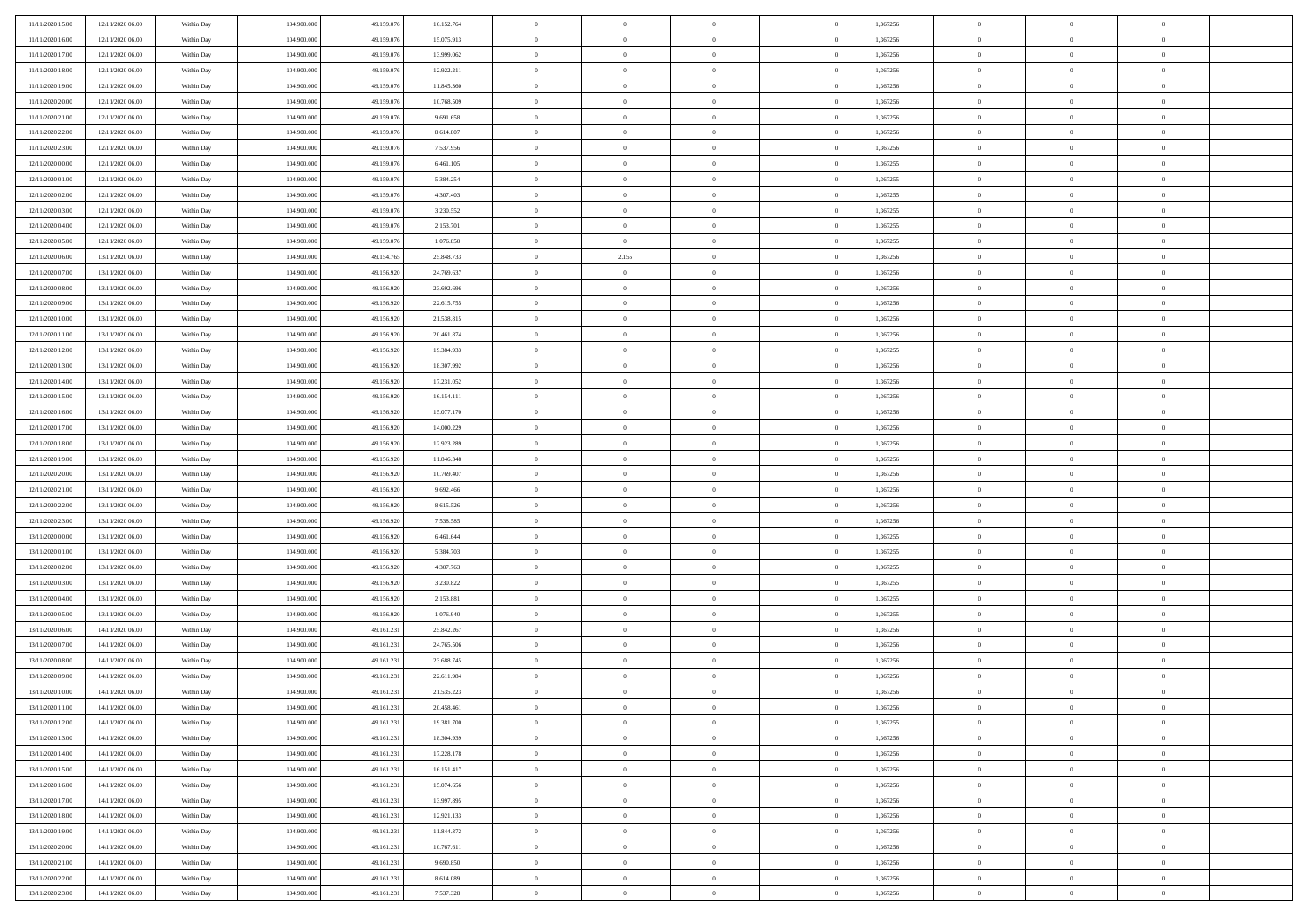| 14/11/2020 00:00 | 14/11/2020 06.00 | Within Day | 104,900,000 | 49.161.23  | 6.460.566  | $\bf{0}$       | $\overline{0}$ | $\overline{0}$ | 1,367255 | $\bf{0}$       | $\overline{0}$ | $\bf{0}$       |  |
|------------------|------------------|------------|-------------|------------|------------|----------------|----------------|----------------|----------|----------------|----------------|----------------|--|
| 14/11/2020 01:00 | 14/11/2020 06:00 | Within Day | 104.900.000 | 49.161.23  | 5.383.805  | $\overline{0}$ | $\overline{0}$ | $\Omega$       | 1,367255 | $\overline{0}$ | $\bf{0}$       | $\theta$       |  |
| 14/11/2020 02:00 | 14/11/2020 06:00 | Within Day | 104.900.000 | 49.161.23  | 4.307.044  | $\overline{0}$ | $\overline{0}$ | $\overline{0}$ | 1,367255 | $\,$ 0 $\,$    | $\overline{0}$ | $\,$ 0 $\,$    |  |
| 14/11/2020 03:00 | 14/11/2020 06.00 | Within Day | 104,900,000 | 49.161.23  | 3.230.283  | $\overline{0}$ | $\overline{0}$ | $\Omega$       | 1,367255 | $\overline{0}$ | $\theta$       | $\overline{0}$ |  |
| 14/11/2020 04:00 | 14/11/2020 06:00 | Within Day | 104.900.000 | 49.161.23  | 2.153.522  | $\mathbf{0}$   | $\overline{0}$ | $\overline{0}$ | 1,367255 | $\mathbf{0}$   | $\bf{0}$       | $\overline{0}$ |  |
| 14/11/2020 05:00 | 14/11/2020 06:00 | Within Day | 104.900.000 | 49.161.23  | 1.076.761  | $\overline{0}$ | $\overline{0}$ | $\overline{0}$ | 1,367255 | $\,$ 0 $\,$    | $\overline{0}$ | $\,$ 0 $\,$    |  |
| 14/11/2020 06.00 | 15/11/2020 06.00 | Within Day | 104,900,000 | 49.236.75  | 55.663.249 | $\bf{0}$       | $\overline{0}$ | $\Omega$       | 1,367256 | $\bf{0}$       | $\theta$       | $\overline{0}$ |  |
| 14/11/2020 07:00 | 15/11/2020 06:00 | Within Day | 104.900.000 | 49.236.750 | 53.343.947 | $\overline{0}$ | $\overline{0}$ | $\overline{0}$ | 1,367256 | $\mathbf{0}$   | $\bf{0}$       | $\theta$       |  |
| 14/11/2020 08:00 | 15/11/2020 06:00 | Within Day | 104.900.000 | 49.236.750 | 51.024.645 | $\,$ 0         | $\overline{0}$ | $\overline{0}$ | 1,367256 | $\,$ 0 $\,$    | $\overline{0}$ | $\,$ 0 $\,$    |  |
| 14/11/2020 09:00 | 15/11/2020 06.00 | Within Day | 104,900,000 | 49.236.750 | 48.705.343 | $\overline{0}$ | $\overline{0}$ | $\Omega$       | 1,367256 | $\overline{0}$ | $\theta$       | $\overline{0}$ |  |
| 14/11/2020 10:00 | 15/11/2020 06:00 | Within Day | 104.900.000 | 49.236.750 | 46.386.041 | $\mathbf{0}$   | $\overline{0}$ | $\overline{0}$ | 1,367256 | $\mathbf{0}$   | $\bf{0}$       | $\theta$       |  |
| 14/11/2020 11:00 | 15/11/2020 06:00 | Within Day | 104.900.000 | 49.236.750 | 44.066.739 | $\overline{0}$ | $\overline{0}$ | $\overline{0}$ | 1,367256 | $\,$ 0 $\,$    | $\overline{0}$ | $\,$ 0 $\,$    |  |
| 14/11/2020 12.00 | 15/11/2020 06.00 | Within Day | 104,900,000 | 49.236.75  | 41.747.437 | $\overline{0}$ | $\overline{0}$ | $\Omega$       | 1,367255 | $\overline{0}$ | $\theta$       | $\overline{0}$ |  |
| 14/11/2020 13:00 | 15/11/2020 06:00 | Within Day | 104.900.000 | 49.236.750 | 39.428.135 | $\mathbf{0}$   | $\overline{0}$ | $\overline{0}$ | 1,367256 | $\mathbf{0}$   | $\bf{0}$       | $\theta$       |  |
| 14/11/2020 14:00 | 15/11/2020 06:00 | Within Day | 104.900.000 | 49.236.750 | 37.108.833 | $\,$ 0         | $\,$ 0 $\,$    | $\overline{0}$ | 1,367256 | $\,$ 0 $\,$    | $\overline{0}$ | $\,$ 0 $\,$    |  |
| 14/11/2020 15.00 | 15/11/2020 06.00 | Within Day | 104,900,000 | 49.236.750 | 34.789.530 | $\bf{0}$       | $\overline{0}$ | $\Omega$       | 1,367256 | $\bf{0}$       | $\theta$       | $\bf{0}$       |  |
| 14/11/2020 16:00 | 15/11/2020 06:00 | Within Day | 104.900.000 | 49.236.750 | 32.470.228 | $\overline{0}$ | $\overline{0}$ | $\overline{0}$ | 1,367256 | $\mathbf{0}$   | $\bf{0}$       | $\theta$       |  |
| 14/11/2020 17:00 | 15/11/2020 06:00 | Within Day | 104.900.000 | 49.236.750 | 30.150.926 | $\overline{0}$ | $\overline{0}$ | $\overline{0}$ | 1,367256 | $\,$ 0 $\,$    | $\overline{0}$ | $\,0\,$        |  |
| 14/11/2020 18.00 | 15/11/2020 06.00 | Within Day | 104,900,000 | 49.236.750 | 27.831.624 | $\overline{0}$ | $\overline{0}$ | $\Omega$       | 1,367256 | $\overline{0}$ | $\theta$       | $\overline{0}$ |  |
| 14/11/2020 19:00 | 15/11/2020 06:00 | Within Day | 104.900.000 | 49.236.750 | 25.512.322 | $\overline{0}$ | $\overline{0}$ | $\overline{0}$ | 1,367256 | $\mathbf{0}$   | $\bf{0}$       | $\theta$       |  |
| 14/11/2020 20:00 | 15/11/2020 06:00 | Within Day | 104.900.000 | 49.236.750 | 23.193.020 | $\,$ 0         | $\overline{0}$ | $\overline{0}$ | 1,367256 | $\,$ 0 $\,$    | $\overline{0}$ | $\,0\,$        |  |
| 14/11/2020 21.00 | 15/11/2020 06.00 | Within Day | 104,900,000 | 49.236.750 | 20.873.718 | $\overline{0}$ | $\overline{0}$ | $\Omega$       | 1,367256 | $\overline{0}$ | $\theta$       | $\overline{0}$ |  |
| 14/11/2020 22:00 | 15/11/2020 06:00 | Within Day | 104.900.000 | 49.236.750 | 18.554.416 | $\mathbf{0}$   | $\overline{0}$ | $\overline{0}$ | 1,367256 | $\mathbf{0}$   | $\bf{0}$       | $\theta$       |  |
| 14/11/2020 23.00 | 15/11/2020 06:00 | Within Day | 104.900.000 | 49.236.750 | 16.235.114 | $\overline{0}$ | $\overline{0}$ | $\overline{0}$ | 1,367256 | $\,$ 0 $\,$    | $\overline{0}$ | $\,0\,$        |  |
| 15/11/2020 00:00 | 15/11/2020 06.00 | Within Day | 104,900,000 | 49.236.75  | 13.915.812 | $\bf{0}$       | $\overline{0}$ | $\Omega$       | 1,367255 | $\bf{0}$       | $\theta$       | $\bf{0}$       |  |
| 15/11/2020 01:00 | 15/11/2020 06:00 | Within Day | 104.900.000 | 49.236.750 | 11.596.510 | $\overline{0}$ | $\overline{0}$ | $\overline{0}$ | 1,367255 | $\overline{0}$ | $\bf{0}$       | $\theta$       |  |
| 15/11/2020 02:00 | 15/11/2020 06:00 | Within Day | 104.900.000 | 49.236.750 | 9.277.208  | $\,$ 0         | $\overline{0}$ | $\overline{0}$ | 1,367255 | $\,$ 0 $\,$    | $\overline{0}$ | $\,0\,$        |  |
| 15/11/2020 03.00 | 15/11/2020 06.00 | Within Day | 104,900,000 | 49.236.750 | 6.957.906  | $\overline{0}$ | $\overline{0}$ | $\Omega$       | 1.367255 | $\overline{0}$ | $\theta$       | $\overline{0}$ |  |
| 15/11/2020 04:00 | 15/11/2020 06:00 | Within Day | 104.900.000 | 49.236.750 | 4.638.604  | $\mathbf{0}$   | $\overline{0}$ | $\overline{0}$ | 1,367255 | $\mathbf{0}$   | $\bf{0}$       | $\overline{0}$ |  |
| 15/11/2020 05:00 | 15/11/2020 06:00 | Within Day | 104.900.000 | 49.236.750 | 2.319.302  | $\overline{0}$ | $\overline{0}$ | $\overline{0}$ | 1,367255 | $\,$ 0 $\,$    | $\overline{0}$ | $\,0\,$        |  |
| 15/11/2020 06:00 | 16/11/2020 06:00 | Within Day | 104.900.000 | 49.190.67  | 55.709.328 | $\bf{0}$       | $\overline{0}$ | $\Omega$       | 1,367256 | $\bf{0}$       | $\overline{0}$ | $\bf{0}$       |  |
| 15/11/2020 07:00 | 16/11/2020 06:00 | Within Day | 104.900.000 | 49.190.671 | 53.388.106 | $\overline{0}$ | $\overline{0}$ | $\overline{0}$ | 1,367256 | $\mathbf{0}$   | $\bf{0}$       | $\theta$       |  |
| 15/11/2020 08:00 | 16/11/2020 06:00 | Within Day | 104.900.000 | 49.190.67  | 51.066.884 | $\,$ 0         | $\,$ 0 $\,$    | $\overline{0}$ | 1,367256 | $\,$ 0 $\,$    | $\overline{0}$ | $\,0\,$        |  |
| 15/11/2020 11:00 | 16/11/2020 06:00 | Within Day | 104.900.000 | 49.190.671 | 44.103.218 | $\bf{0}$       | $\overline{0}$ | $\overline{0}$ | 1,367256 | $\mathbf{0}$   | $\overline{0}$ | $\bf{0}$       |  |
| 15/11/2020 12:00 | 16/11/2020 06:00 | Within Day | 104.900.000 | 49.190.671 | 41.781.996 | $\overline{0}$ | $\overline{0}$ | $\overline{0}$ | 1,367255 | $\overline{0}$ | $\overline{0}$ | $\theta$       |  |
| 15/11/2020 13:00 | 16/11/2020 06:00 | Within Day | 104.900.000 | 49.190.67  | 39.460.774 | $\overline{0}$ | $\overline{0}$ | $\overline{0}$ | 1,367256 | $\,$ 0 $\,$    | $\overline{0}$ | $\,0\,$        |  |
| 15/11/2020 14:00 | 16/11/2020 06:00 | Within Day | 104.900.000 | 49.190.67  | 37.139.552 | $\bf{0}$       | $\overline{0}$ | $\Omega$       | 1,367256 | $\bf{0}$       | $\theta$       | $\bf{0}$       |  |
| 15/11/2020 15:00 | 16/11/2020 06:00 | Within Day | 104.900.000 | 49.190.67  | 34.818.330 | $\mathbf{0}$   | $\overline{0}$ | $\overline{0}$ | 1,367256 | $\mathbf{0}$   | $\bf{0}$       | $\overline{0}$ |  |
| 15/11/2020 16:00 | 16/11/2020 06:00 | Within Day | 104.900.000 | 49.190.671 | 32.497.108 | $\,$ 0         | $\overline{0}$ | $\overline{0}$ | 1,367256 | $\,$ 0 $\,$    | $\overline{0}$ | $\,0\,$        |  |
| 15/11/2020 17:00 | 16/11/2020 06:00 | Within Day | 104.900.000 | 49.190.671 | 30.175.886 | $\bf{0}$       | $\overline{0}$ | $\Omega$       | 1,367256 | $\bf{0}$       | $\overline{0}$ | $\bf{0}$       |  |
| 15/11/2020 18:00 | 16/11/2020 06:00 | Within Day | 104.900.000 | 49.190.671 | 27.854.664 | $\mathbf{0}$   | $\overline{0}$ | $\overline{0}$ | 1,367256 | $\overline{0}$ | $\overline{0}$ | $\theta$       |  |
| 15/11/2020 19:00 | 16/11/2020 06:00 | Within Day | 104.900.000 | 49.190.67  | 25.533.442 | $\,$ 0         | $\overline{0}$ | $\overline{0}$ | 1,367256 | $\,$ 0 $\,$    | $\overline{0}$ | $\,0\,$        |  |
| 15/11/2020 20:00 | 16/11/2020 06:00 | Within Day | 104.900.000 | 49.190.67  | 23.212.220 | $\bf{0}$       | $\overline{0}$ | $\overline{0}$ | 1,367256 | $\bf{0}$       | $\overline{0}$ | $\bf{0}$       |  |
| 15/11/2020 21.00 | 16/11/2020 06:00 | Within Day | 104.900.000 | 49.190.671 | 20.890.998 | $\mathbf{0}$   | $\overline{0}$ | $\overline{0}$ | 1,367256 | $\overline{0}$ | $\bf{0}$       | $\theta$       |  |
| 15/11/2020 22:00 | 16/11/2020 06:00 | Within Day | 104.900.000 | 49.190.671 | 18.569.776 | $\theta$       | $\overline{0}$ | $\Omega$       | 1,367256 | $\overline{0}$ | $\overline{0}$ | $\overline{0}$ |  |
| 15/11/2020 23.00 | 16/11/2020 06:00 | Within Day | 104.900.000 | 49.190.671 | 16.248.554 | $\bf{0}$       | $\overline{0}$ | $\overline{0}$ | 1,367256 | $\mathbf{0}$   | $\overline{0}$ | $\bf{0}$       |  |
| 16/11/2020 00:00 | 16/11/2020 06:00 | Within Day | 104.900.000 | 49.190.671 | 13.927.332 | $\overline{0}$ | $\overline{0}$ | $\overline{0}$ | 1,367255 | $\mathbf{0}$   | $\bf{0}$       | $\overline{0}$ |  |
| 16/11/2020 01:00 | 16/11/2020 06:00 | Within Day | 104.900.000 | 49.190.671 | 11.606.110 | $\,$ 0 $\,$    | $\overline{0}$ | $\overline{0}$ | 1,367255 | $\,$ 0 $\,$    | $\,$ 0         | $\theta$       |  |
| 16/11/2020 02:00 | 16/11/2020 06:00 | Within Day | 104.900.000 | 49.190.671 | 9.284.888  | $\bf{0}$       | $\overline{0}$ | $\overline{0}$ | 1,367255 | $\mathbf{0}$   | $\overline{0}$ | $\bf{0}$       |  |
| 16/11/2020 03:00 | 16/11/2020 06:00 | Within Day | 104.900.000 | 49.190.671 | 6.963.666  | $\mathbf{0}$   | $\overline{0}$ | $\overline{0}$ | 1,367255 | $\mathbf{0}$   | $\bf{0}$       | $\theta$       |  |
| 16/11/2020 04:00 | 16/11/2020 06:00 | Within Day | 104.900.000 | 49.190.671 | 4.642.444  | $\,$ 0 $\,$    | $\overline{0}$ | $\overline{0}$ | 1,367255 | $\,$ 0 $\,$    | $\overline{0}$ | $\theta$       |  |
| 16/11/2020 05:00 | 16/11/2020 06:00 | Within Day | 104.900.000 | 49.190.671 | 2.321.222  | $\bf{0}$       | $\overline{0}$ | $\overline{0}$ | 1,367255 | $\mathbf{0}$   | $\overline{0}$ | $\overline{0}$ |  |
| 16/11/2020 06:00 | 17/11/2020 06:00 | Within Day | 104.900.000 | 49.163.386 | 55.736.613 | $\mathbf{0}$   | $\overline{0}$ | $\overline{0}$ | 1,367256 | $\,$ 0 $\,$    | $\bf{0}$       | $\overline{0}$ |  |
| 16/11/2020 07:00 | 17/11/2020 06:00 | Within Day | 104.900.000 | 49.163.386 | 53.414.254 | $\,$ 0         | $\overline{0}$ | $\overline{0}$ | 1,367256 | $\,$ 0 $\,$    | $\,$ 0         | $\theta$       |  |
| 16/11/2020 08:00 | 17/11/2020 06:00 | Within Day | 104.900.000 | 49.163.386 | 51.091.895 | $\bf{0}$       | $\overline{0}$ | $\overline{0}$ | 1,367256 | $\mathbf{0}$   | $\overline{0}$ | $\bf{0}$       |  |
| 16/11/2020 09:00 | 17/11/2020 06:00 | Within Day | 104.900.000 | 49.163.386 | 48.769.536 | $\mathbf{0}$   | $\overline{0}$ | $\overline{0}$ | 1,367256 | $\mathbf{0}$   | $\bf{0}$       | $\overline{0}$ |  |
| 16/11/2020 10:00 | 17/11/2020 06:00 | Within Day | 104.900.000 | 49.163.386 | 46.447.177 | $\,$ 0         | $\overline{0}$ | $\overline{0}$ | 1,367256 | $\,$ 0 $\,$    | $\overline{0}$ | $\theta$       |  |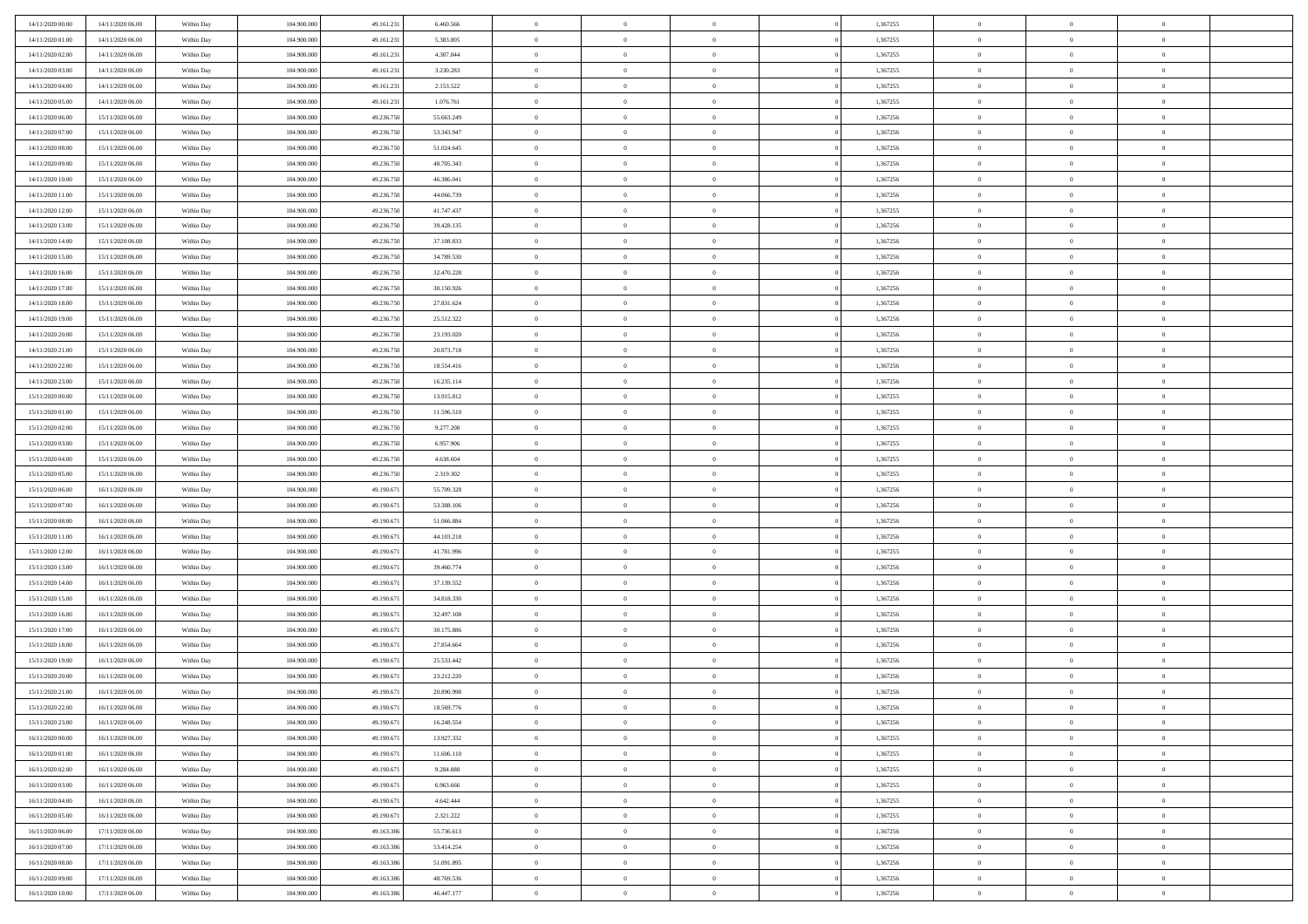| 16/11/2020 11:00                     | 17/11/2020 06:00                     | Within Day               | 104.900.000                | 49.163.386               | 44.124.818               | $\bf{0}$             | $\overline{0}$                   | $\overline{0}$                   | 1,367256             | $\bf{0}$                     | $\overline{0}$                   | $\,0\,$                          |  |
|--------------------------------------|--------------------------------------|--------------------------|----------------------------|--------------------------|--------------------------|----------------------|----------------------------------|----------------------------------|----------------------|------------------------------|----------------------------------|----------------------------------|--|
| 16/11/2020 12:00                     | 17/11/2020 06.00                     | Within Day               | 104,900,000                | 49.163.386               | 41.802.460               | $\theta$             | $\overline{0}$                   | $\mathbf{0}$                     | 1,367255             | $\theta$                     | $\overline{0}$                   | $\theta$                         |  |
| 16/11/2020 13:00                     | 17/11/2020 06:00                     | Within Day               | 104.900.000                | 49.163.386               | 39.480.101               | $\theta$             | $\overline{0}$                   | $\mathbf{0}$                     | 1,367256             | $\mathbf{0}$                 | $\overline{0}$                   | $\overline{0}$                   |  |
| 16/11/2020 14:00                     | 17/11/2020 06.00                     | Within Day               | 104.900.000                | 49.163.386               | 37.157.742               | $\,$ 0 $\,$          | $\overline{0}$                   | $\overline{0}$                   | 1,367256             | $\bf{0}$                     | $\overline{0}$                   | $\bf{0}$                         |  |
| 16/11/2020 15:00                     | 17/11/2020 06:00                     | Within Day               | 104,900,000                | 49.163.386               | 34.835.383               | $\,$ 0               | $\overline{0}$                   | $\mathbf{0}$                     | 1,367256             | $\bf{0}$                     | $\theta$                         | $\,0\,$                          |  |
| 16/11/2020 16:00                     | 17/11/2020 06:00                     | Within Day               | 104.900.000                | 49.163.386               | 32.513.024               | $\theta$             | $\overline{0}$                   | $\mathbf{0}$                     | 1,367256             | $\mathbf{0}$                 | $\overline{0}$                   | $\overline{0}$                   |  |
| 16/11/2020 17.00                     | 17/11/2020 06:00                     | Within Day               | 104.900.000                | 49.163.386               | 30.190.665               | $\,$ 0 $\,$          | $\overline{0}$                   | $\overline{0}$                   | 1,367256             | $\bf{0}$                     | $\overline{0}$                   | $\,0\,$                          |  |
| 16/11/2020 18:00                     | 17/11/2020 06:00                     | Within Day               | 104,900,000                | 49.163.386               | 27.868.306               | $\,$ 0               | $\overline{0}$                   | $\mathbf{0}$                     | 1,367256             | $\,$ 0 $\,$                  | $\overline{0}$                   | $\theta$                         |  |
| 16/11/2020 19:00                     | 17/11/2020 06:00                     | Within Day               | 104.900.000                | 49.163.386               | 25.545.947               | $\theta$             | $\overline{0}$                   | $\overline{0}$                   | 1,367256             | $\mathbf{0}$                 | $\bf{0}$                         | $\overline{0}$                   |  |
| 16/11/2020 20:00                     | 17/11/2020 06.00                     | Within Day               | 104.900.000                | 49.163.386               | 23.223.588               | $\,$ 0 $\,$          | $\overline{0}$                   | $\Omega$                         | 1,367256             | $\bf{0}$                     | $\overline{0}$                   | $\,0\,$                          |  |
| 16/11/2020 21:00                     | 17/11/2020 06.00                     | Within Day               | 104,900,000                | 49.163.386               | 20.901.230               | $\bf{0}$             | $\overline{0}$                   | $\mathbf{0}$                     | 1,367256             | $\bf{0}$                     | $\mathbf{0}$                     | $\theta$                         |  |
| 16/11/2020 22:00                     | 17/11/2020 06:00                     | Within Day               | 104.900.000                | 49.163.386               | 18.578.871               | $\theta$             | $\overline{0}$                   | $\overline{0}$                   | 1,367256             | $\mathbf{0}$                 | $\overline{0}$                   | $\overline{0}$                   |  |
| 16/11/2020 23.00                     | 17/11/2020 06:00                     | Within Day               | 104.900.000                | 49.163.386               | 16.256.512               | $\,$ 0 $\,$          | $\overline{0}$                   | $\overline{0}$                   | 1,367256             | $\bf{0}$                     | $\overline{0}$                   | $\bf{0}$                         |  |
| 17/11/2020 00:00                     | 17/11/2020 06:00                     | Within Day               | 104.900.000                | 49.163.386               | 13.934.153               | $\,$ 0               | $\overline{0}$                   | $\mathbf{0}$                     | 1,367255             | $\bf{0}$                     | $\theta$                         | $\,0\,$                          |  |
| 17/11/2020 01:00                     | 17/11/2020 06:00                     | Within Day               | 104.900.000                | 49.163.386               | 11.611.794               | $\theta$             | $\overline{0}$                   | $\mathbf{0}$                     | 1,367255             | $\mathbf{0}$                 | $\overline{0}$                   | $\overline{0}$                   |  |
| 17/11/2020 02.00                     | 17/11/2020 06.00                     | Within Day               | 104.900.000                | 49.163.386               | 9.289.435                | $\,$ 0 $\,$          | $\overline{0}$                   | $\Omega$                         | 1,367255             | $\bf{0}$                     | $\overline{0}$                   | $\bf{0}$                         |  |
| 17/11/2020 03:00                     | 17/11/2020 06.00                     |                          | 104,900,000                | 49.163.386               | 6.967.076                | $\,$ 0               | $\overline{0}$                   | $\mathbf{0}$                     | 1,367255             | $\,$ 0 $\,$                  | $\overline{0}$                   | $\theta$                         |  |
| 17/11/2020 04:00                     | 17/11/2020 06:00                     | Within Day<br>Within Day | 104.900.000                | 49.163.386               | 4.644.717                | $\theta$             | $\overline{0}$                   | $\mathbf{0}$                     | 1,367255             | $\mathbf{0}$                 | $\overline{0}$                   | $\overline{0}$                   |  |
| 17/11/2020 05:00                     | 17/11/2020 06:00                     | Within Day               | 104.900.000                | 49.163.386               | 2.322.358                | $\,$ 0 $\,$          | $\overline{0}$                   | $\overline{0}$                   | 1,367255             | $\bf{0}$                     | $\overline{0}$                   | $\,0\,$                          |  |
|                                      | 18/11/2020 06:00                     |                          | 104,900,000                | 49.189.680               |                          | $\bf{0}$             | $\overline{0}$                   | $\mathbf{0}$                     | 1,367256             | $\bf{0}$                     | $\mathbf{0}$                     | $\theta$                         |  |
| 17/11/2020 06:00<br>17/11/2020 07:00 | 18/11/2020 06:00                     | Within Day<br>Within Day | 104.900.000                | 49.189.680               | 55.710.319<br>53.389.056 | $\theta$             | $\overline{0}$                   | $\mathbf{0}$                     | 1,367256             | $\mathbf{0}$                 | $\overline{0}$                   | $\overline{0}$                   |  |
| 17/11/2020 08:00                     |                                      |                          |                            |                          |                          | $\,$ 0 $\,$          |                                  |                                  |                      | $\bf{0}$                     | $\overline{0}$                   | $\bf{0}$                         |  |
|                                      | 18/11/2020 06:00                     | Within Day               | 104.900.000<br>104,900,000 | 49.189.680<br>49.189.680 | 51.067.793               |                      | $\overline{0}$                   | $\overline{0}$                   | 1,367256             |                              |                                  |                                  |  |
| 17/11/2020 09:00                     | 18/11/2020 06:00<br>18/11/2020 06:00 | Within Day               |                            |                          | 48.746.529               | $\,$ 0<br>$\theta$   | $\overline{0}$                   | $\mathbf{0}$                     | 1,367256             | $\,$ 0 $\,$<br>$\mathbf{0}$  | $\bf{0}$                         | $\,0\,$<br>$\overline{0}$        |  |
| 17/11/2020 10:00                     |                                      | Within Day               | 104.900.000                | 49.189.680               | 46.425.266               |                      | $\overline{0}$                   | $\mathbf{0}$<br>$\overline{0}$   | 1,367256             |                              | $\overline{0}$<br>$\overline{0}$ |                                  |  |
| 17/11/2020 11:00                     | 18/11/2020 06:00                     | Within Day               | 104.900.000                | 49.189.680               | 44.104.003               | $\,$ 0 $\,$          | $\overline{0}$                   |                                  | 1,367256             | $\bf{0}$                     | $\overline{0}$                   | $\,0\,$                          |  |
| 17/11/2020 12:00                     | 18/11/2020 06:00                     | Within Day               | 104,900,000                | 49.189.680               | 41.782.739               | $\,$ 0               | $\overline{0}$                   | $\mathbf{0}$                     | 1,367255             | $\bf{0}$                     |                                  | $\theta$                         |  |
| 17/11/2020 13:00                     | 18/11/2020 06:00                     | Within Day               | 104.900.000                | 49.189.680               | 39.461.476               | $\theta$             | $\overline{0}$                   | $\overline{0}$                   | 1,367256             | $\mathbf{0}$                 | $\bf{0}$                         | $\overline{0}$                   |  |
| 17/11/2020 14:00                     | 18/11/2020 06:00                     | Within Day               | 104.900.000                | 49.189.680               | 37.140.213               | $\,$ 0 $\,$          | $\overline{0}$                   | $\Omega$                         | 1,367256             | $\bf{0}$                     | $\overline{0}$                   | $\,0\,$                          |  |
| 17/11/2020 15:00                     | 18/11/2020 06:00                     | Within Day               | 104,900,000                | 49.189.680               | 34.818.949               | $\bf{0}$<br>$\theta$ | $\overline{0}$                   | $\mathbf{0}$                     | 1,367256             | $\bf{0}$<br>$\mathbf{0}$     | $\mathbf{0}$                     | $\overline{0}$<br>$\overline{0}$ |  |
| 17/11/2020 16:00                     | 18/11/2020 06:00                     | Within Day               | 104.900.000                | 49.189.680               | 32.497.686               |                      | $\overline{0}$                   | $\overline{0}$                   | 1,367256             |                              | $\overline{0}$                   |                                  |  |
| 17/11/2020 17:00                     | 18/11/2020 06:00                     | Within Day               | 104.900.000                | 49.189.680               | 30.176.423               | $\,$ 0 $\,$          | $\overline{0}$                   | $\overline{0}$                   | 1,367256             | $\,$ 0                       | $\overline{0}$                   | $\,$ 0 $\,$                      |  |
| 17/11/2020 18:00                     | 18/11/2020 06:00                     | Within Day               | 104.900.000                | 49.189.680               | 27.855.159               | $\,$ 0<br>$\theta$   | $\overline{0}$                   | $\mathbf{0}$                     | 1,367256             | $\bf{0}$<br>$\mathbf{0}$     | $\mathbf{0}$                     | $\bf{0}$<br>$\overline{0}$       |  |
| 17/11/2020 19:00                     | 18/11/2020 06:00                     | Within Day               | 104.900.000                | 49.189.680               | 25.533.896               |                      | $\overline{0}$<br>$\overline{0}$ | $\mathbf{0}$                     | 1,367256             |                              | $\overline{0}$                   | $\theta$                         |  |
| 17/11/2020 20:00                     | 18/11/2020 06:00                     | Within Day               | 104.900.000<br>104,900,000 | 49.189.680<br>49.189.680 | 23.212.633               | $\theta$             |                                  | $\overline{0}$                   | 1,367256             | $\,$ 0                       | $\overline{0}$<br>$\overline{0}$ | $\overline{0}$                   |  |
| 17/11/2020 21:00<br>17/11/2020 22.00 | 18/11/2020 06:00<br>18/11/2020 06:00 | Within Day<br>Within Day | 104.900.000                | 49.189.680               | 20.891.369<br>18.570.106 | $\bf{0}$<br>$\theta$ | $\overline{0}$<br>$\overline{0}$ | $\mathbf{0}$                     | 1,367256<br>1,367256 | $\mathbf{0}$<br>$\mathbf{0}$ | $\overline{0}$                   | $\overline{0}$                   |  |
|                                      |                                      |                          |                            |                          |                          | $\theta$             | $\overline{0}$                   | $\mathbf{0}$<br>$\overline{0}$   |                      | $\,$ 0                       | $\overline{0}$                   | $\theta$                         |  |
| 17/11/2020 23:00                     | 18/11/2020 06:00<br>18/11/2020 06:00 | Within Day               | 104.900.000<br>104,900,000 | 49.189.680<br>49.189.680 | 16.248.843               | $\bf{0}$             | $\overline{0}$                   | $\mathbf{0}$                     | 1,367256<br>1,367255 | $\bf{0}$                     | $\mathbf{0}$                     | $\bf{0}$                         |  |
| 18/11/2020 00:00<br>18/11/2020 01:00 | 18/11/2020 06:00                     | Within Day<br>Within Dav | 104.900.000                | 49.189.680               | 13.927.579<br>11.606.316 | $\theta$             | $\overline{0}$                   | $\overline{0}$                   | 1,367255             | $\mathbf{0}$                 | $\overline{0}$                   | $\overline{0}$                   |  |
|                                      |                                      |                          |                            |                          |                          | $\,$ 0 $\,$          |                                  | $\overline{0}$                   |                      | $\,$ 0                       | $\overline{0}$                   | $\,$ 0 $\,$                      |  |
| 18/11/2020 02:00<br>18/11/2020 03:00 | 18/11/2020 06:00<br>18/11/2020 06:00 | Within Day               | 104.900.000<br>104,900,000 | 49.189.680<br>49.189.680 | 9.285.053<br>6.963.789   | $\,$ 0               | $\overline{0}$<br>$\,$ 0 $\,$    | $\overline{0}$                   | 1,367255<br>1,367255 | $\,$ 0 $\,$                  | $\overline{0}$                   | $\overline{0}$                   |  |
| 18/11/2020 04:00                     | 18/11/2020 06:00                     | Within Day<br>Within Dav | 104.900.000                | 49.189.680               | 4.642.526                | $\theta$             | $\overline{0}$                   | $\mathbf{0}$                     | 1,367255             | $\mathbf{0}$                 | $\overline{0}$                   | $\theta$                         |  |
| 18/11/2020 05:00                     | 18/11/2020 06:00                     | Within Day               | 104.900.000                | 49.189.680               | 2.321.263                | $\theta$             | $\overline{0}$                   | $\overline{0}$                   | 1,367255             | $\,$ 0                       | $\overline{0}$                   | $\theta$                         |  |
| 18/11/2020 06:00                     | 19/11/2020 06.00                     | Within Day               | 104,900,000                | 49.165.541               | 55.734.458               | $\,$ 0               | $\,$ 0 $\,$                      | $\mathbf{0}$                     | 1,367256             | $\,$ 0 $\,$                  | $\overline{0}$                   | $\overline{0}$                   |  |
| 18/11/2020 07:00                     | 19/11/2020 06:00                     | Within Day               | 104.900.000                | 49.165.541               | 53.412.189               | $\overline{0}$       | $\theta$                         |                                  | 1,367256             | $\overline{0}$               | $\theta$                         | $\theta$                         |  |
| 18/11/2020 08:00                     | 19/11/2020 06:00                     | Within Day               | 104.900.000                | 49.165.541               | 51.089.920               | $\,$ 0 $\,$          | $\overline{0}$                   | $\overline{0}$                   | 1,367256             | $\,$ 0 $\,$                  | $\bf{0}$                         | $\theta$                         |  |
| 18/11/2020 09:00                     | 19/11/2020 06:00                     | Within Day               | 104.900.000                | 49.165.541               | 48.767.650               | $\overline{0}$       | $\,$ 0 $\,$                      | $\overline{0}$                   | 1,367256             | $\,$ 0 $\,$                  | $\overline{0}$                   | $\overline{0}$                   |  |
| 18/11/2020 10:00                     | 19/11/2020 06:00                     | Within Day               | 104.900.000                | 49.165.541               | 46.445.381               | $\overline{0}$       | $\overline{0}$                   | $\overline{0}$                   | 1,367256             | $\,$ 0 $\,$                  | $\bf{0}$                         | $\mathbf{0}$                     |  |
| 18/11/2020 11:00                     | 19/11/2020 06:00                     | Within Day               | 104.900.000                | 49.165.541               | 44.123.112               | $\,$ 0 $\,$          | $\overline{0}$                   | $\overline{0}$                   | 1,367256             | $\,$ 0 $\,$                  | $\bf{0}$                         | $\,$ 0 $\,$                      |  |
|                                      | 19/11/2020 06.00                     |                          | 104,900,000                | 49.165.541               | 41.800.843               | $\,$ 0 $\,$          | $\,$ 0 $\,$                      | $\overline{0}$                   | 1,367255             | $\,$ 0 $\,$                  | $\overline{0}$                   | $\overline{0}$                   |  |
| 18/11/2020 12:00<br>18/11/2020 13:00 | 19/11/2020 06:00                     | Within Day<br>Within Day | 104.900.000                | 49.165.541               | 39.478.574               | $\overline{0}$       | $\overline{0}$                   | $\overline{0}$                   | 1,367256             | $\mathbf{0}$                 | $\overline{0}$                   | $\overline{0}$                   |  |
|                                      |                                      |                          |                            |                          |                          |                      |                                  |                                  |                      |                              | $\overline{0}$                   |                                  |  |
| 18/11/2020 14:00                     | 19/11/2020 06:00                     | Within Day               | 104.900.000<br>104.900.000 | 49.165.541               | 37.156.305               | $\,$ 0 $\,$          | $\overline{0}$                   | $\overline{0}$<br>$\overline{0}$ | 1,367256             | $\,$ 0 $\,$                  | $\overline{0}$                   | $\,$ 0 $\,$                      |  |
| 18/11/2020 15:00                     | 19/11/2020 06:00<br>19/11/2020 06:00 | Within Day               |                            | 49.165.541               | 34.834.036               | $\overline{0}$       | $\overline{0}$<br>205.995        |                                  | 1,367256             | $\,$ 0 $\,$                  |                                  | $\overline{0}$                   |  |
| 18/11/2020 16:00                     |                                      | Within Day               | 104.900.000                | 49.165.541               | 32.511.767               | $\overline{0}$       |                                  | $\overline{0}$                   | 1,367256             | $\mathbf{0}$                 | $\bf{0}$                         | $\mathbf{0}$                     |  |
| 18/11/2020 17:00                     | 19/11/2020 06:00                     | Within Day               | 104.900.000                | 49.371.535               | 29.998.217               | $\,$ 0 $\,$          | $\overline{0}$                   | $\overline{0}$                   | 1,367256             | $\,$ 0 $\,$                  | $\overline{0}$                   | $\,$ 0 $\,$                      |  |
| 18/11/2020 18:00                     | 19/11/2020 06:00                     | Within Day               | 104,900,000                | 49.371.535               | 27.690.662               | $\,$ 0 $\,$          | $\overline{0}$                   | $\overline{0}$                   | 1,367256             | $\,$ 0 $\,$                  | $\overline{0}$                   | $\overline{0}$                   |  |
| 18/11/2020 19:00                     | 19/11/2020 06:00                     | Within Day               | 104.900.000                | 49.371.535               | 25.383.107               | $\theta$             | $\overline{0}$                   | $\overline{0}$                   | 1,367256             | $\mathbf{0}$                 | $\overline{0}$                   | $\overline{0}$                   |  |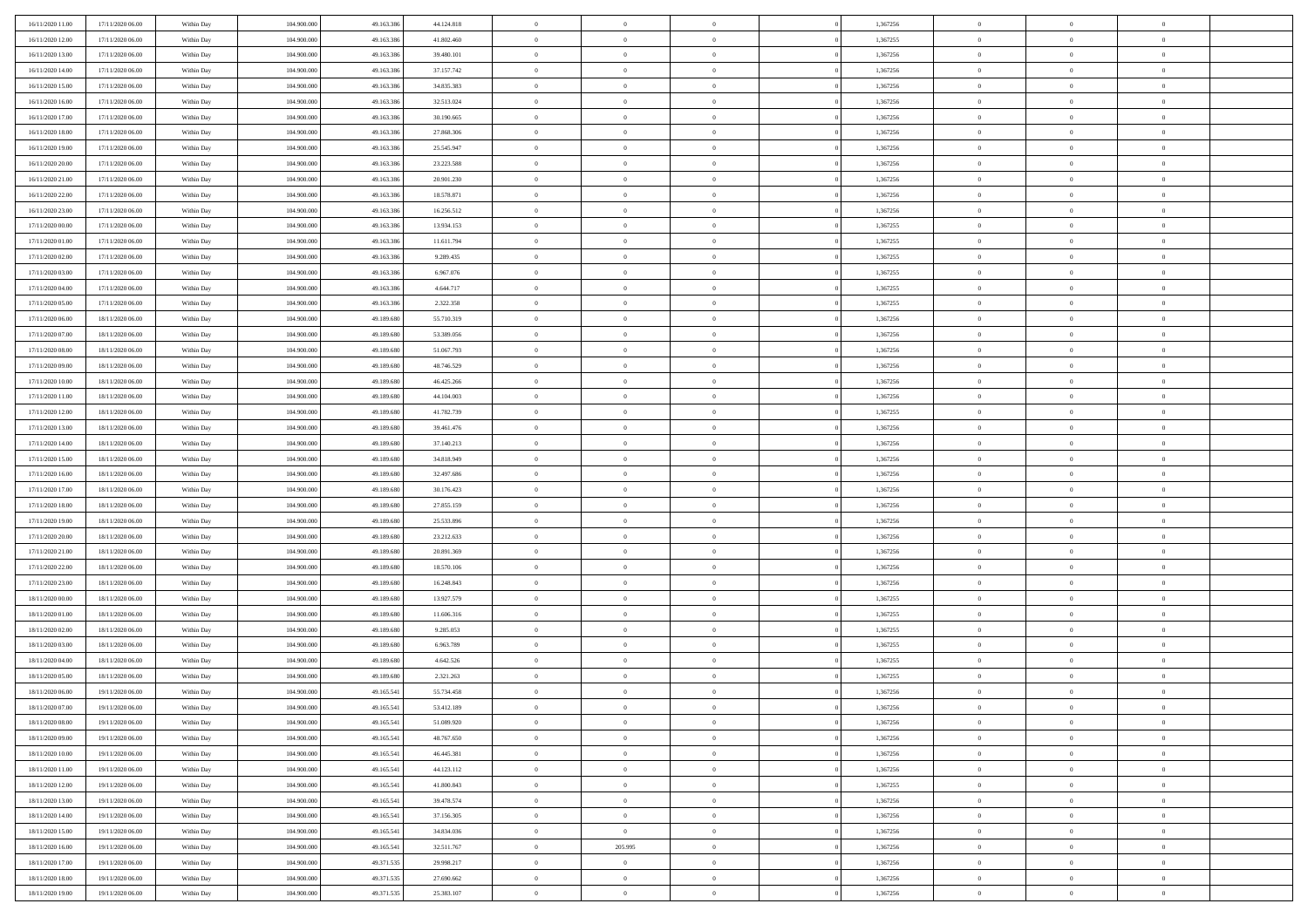| 18/11/2020 20:00 | 19/11/2020 06:00 | Within Day | 104.900.000 | 49.371.535 | 23.075.551 |  |  | 1,367256 |  |  |
|------------------|------------------|------------|-------------|------------|------------|--|--|----------|--|--|
| 18/11/2020 21.00 | 19/11/2020 06.00 | Within Day | 104.900.000 | 49.371.535 | 20.767.996 |  |  | 1,367256 |  |  |
| 18/11/2020 22.00 | 19/11/2020 06.00 | Within Day | 104.900.000 | 49.371.535 | 18.460.441 |  |  | 1,367256 |  |  |
| 18/11/2020 23.00 | 19/11/2020 06.00 | Within Day | 104.900.000 | 49.371.535 | 16.152.886 |  |  | 1,367256 |  |  |
| 19/11/2020 00:00 | 19/11/2020 06:00 | Within Day | 104.900.000 | 49.371.535 | 13.845.331 |  |  | 1,367255 |  |  |
| 19/11/2020 01:00 | 19/11/2020 06.00 | Within Day | 104.900.000 | 49.371.535 | 11.537.775 |  |  | 1,367255 |  |  |
| 19/11/2020 02.00 | 19/11/2020 06.00 | Within Day | 104.900.000 | 49.371.535 | 9.230.220  |  |  | 1,367255 |  |  |
| 19/11/2020 03:00 | 19/11/2020 06.00 | Within Day | 104.900.000 | 49.371.535 | 6.922.665  |  |  | 1,367255 |  |  |
| 19/11/2020 04:00 | 19/11/2020 06.00 | Within Day | 104.900.000 | 49.371.535 | 4.615.110  |  |  | 1,367255 |  |  |
| 19/11/2020 05:00 | 19/11/2020 06.00 | Within Day | 104.900.000 | 49.371.535 | 2.307.555  |  |  | 1,367255 |  |  |
| 19/11/2020 06:00 | 20/11/2020 06.00 | Within Day | 104.900.000 | 49.398.73  | 55.501.262 |  |  | 1,367256 |  |  |
| 19/11/2020 07:00 | 20/11/2020 06:00 | Within Day | 104.900.000 | 49.398.737 | 53.188.710 |  |  | 1,367256 |  |  |
| 19/11/2020 08:00 | 20/11/2020 06.00 | Within Day | 104.900.000 | 49.398.737 | 50.876.157 |  |  | 1,367256 |  |  |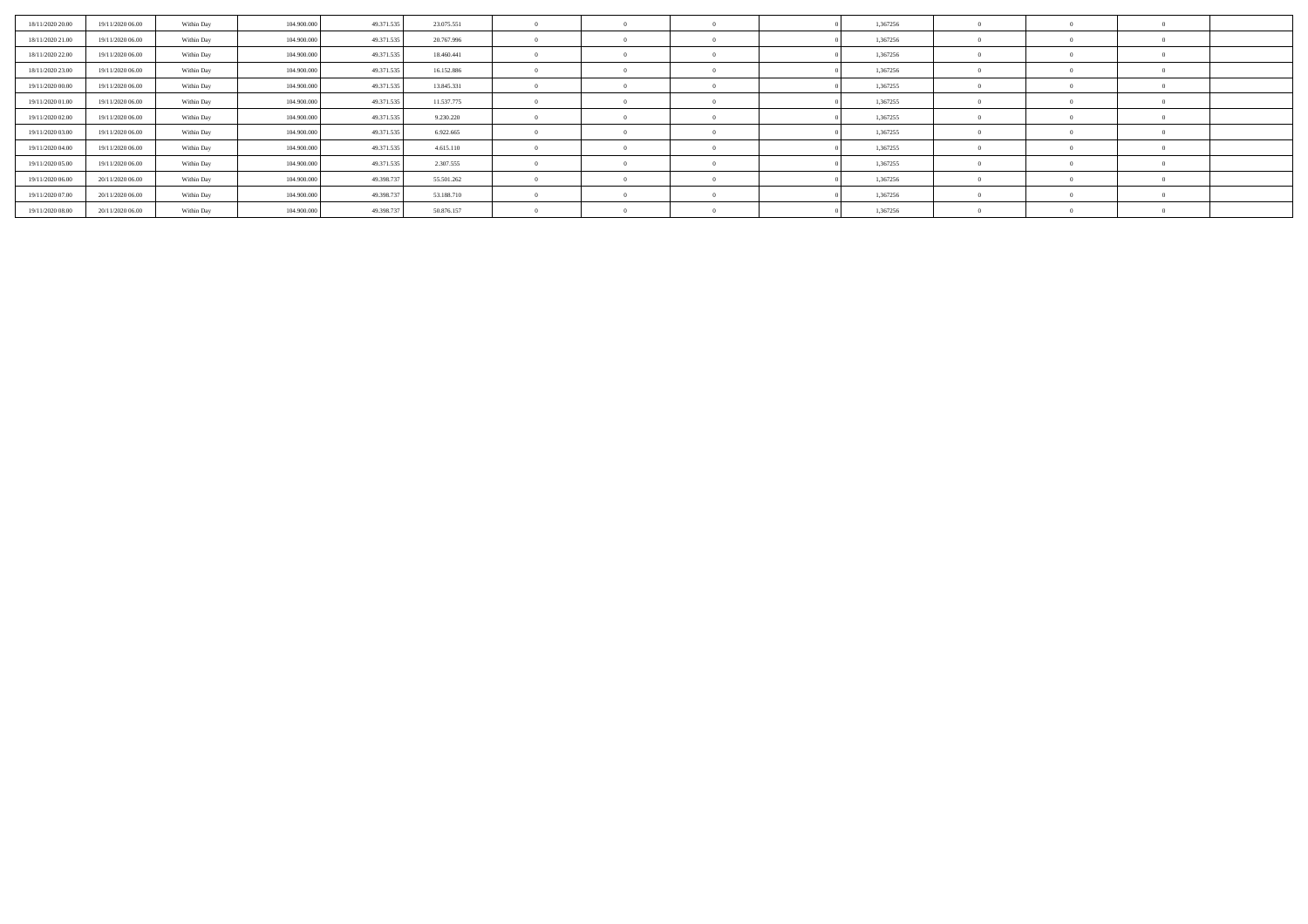## **SNAM RETE GAS**

**Transportation capacity at Entry Point interconnected with foreign pipelines**

**Update to 19/11/2020 of offered and assigned capacity in auction day-ahead and within-day**

**Thermal Year 2020/2021**

(Values in Ncm/day (0° C; 1,01325 bar) - 1 Scm=0,94794378 Ncm; Prices in c/Ncm)

| MAZARA-DEL-<br><b>Entry Point</b><br><b>VALLO</b> |
|---------------------------------------------------|
|---------------------------------------------------|

| Timeframe        |                  |                     |                            |                                              |            | <b>Offered capacity</b> |                | <b>Assigned capacity</b> | Day-Ahead                                    |                             | Prices                        |                                  |                                    |             |
|------------------|------------------|---------------------|----------------------------|----------------------------------------------|------------|-------------------------|----------------|--------------------------|----------------------------------------------|-----------------------------|-------------------------------|----------------------------------|------------------------------------|-------------|
| From             | To               | <b>Auction type</b> | Transportation<br>capacity | <b>Assigned capacity</b><br>(before auction) | Firm       | Interruptible           | Firm           | Interruptible            | <b>Interrupted Capacity</b><br>Interruptible | <b>Reserve price - Firm</b> | <b>Auction premium - Firm</b> | Reserve price -<br>Interruptible | Auction premium -<br>Interruptible | <b>Note</b> |
| 01/11/2020 06.00 | 02/11/2020 06:00 | Day Ahead           | 110.660.571                | 51.810.895                                   | 58.849.676 | $\bf{0}$                | $\Omega$       | $\theta$                 |                                              | 0,012961                    | $\Omega$                      | 0,012961                         | $\overline{0}$                     |             |
| 02/11/2020 06.00 | 03/11/2020 06:00 | Day Ahead           | 110.660.571                | 51.810.89                                    | 58.849.676 | $\overline{0}$          | $\Omega$       | $\theta$                 |                                              | 0,012961                    | $\theta$                      | 0,012961                         | $\theta$                           |             |
| 03/11/2020 06:00 | 04/11/2020 06.00 | Day Ahead           | 110.660.571                | 51.810.895                                   | 58.849.676 | $\bf{0}$                | 279.537        | $\theta$                 |                                              | 0,012961                    | $\overline{0}$                | 0,012961                         | $\overline{0}$                     |             |
| 04/11/2020 06:00 | 05/11/2020 06:00 | Day Ahead           | 110.660.571                | 51.810.895                                   | 58.849.676 | $\overline{0}$          | 50.019         | $\overline{0}$           |                                              | 0,012961                    | $\bf{0}$                      | 0,012961                         | $\overline{0}$                     |             |
| 05/11/2020 06:00 | 06/11/2020 06:00 | Day Ahead           | 110.660.571                | 51.810.895                                   | 58.849.676 | $\overline{0}$          | 50.019         | $\overline{0}$           |                                              | 0,012961                    | $\,$ 0                        | 0,012961                         | $\overline{0}$                     |             |
| 06/11/2020 06:00 | 07/11/2020 06.00 | Day Ahead           | 110.660.571                | 51.810.895                                   | 58.849.676 | $\overline{0}$          | 47.745         | $\Omega$                 |                                              | 0.012961                    | $\Omega$                      | 0,012961                         | $\overline{0}$                     |             |
| 07/11/2020 06:00 | 08/11/2020 06:00 | Day Ahead           | 110.660.571                | 51.810.895                                   | 58.849.676 | $\bf{0}$                | 50.019         | $\overline{0}$           |                                              | 0,012961                    | $\theta$                      | 0,012961                         | $\overline{0}$                     |             |
| 08/11/2020 06:00 | 09/11/2020 06:00 | Day Ahead           | 110.660.571                | 51.810.895                                   | 58.849.676 | $\overline{0}$          | 50,019         | $\theta$                 |                                              | 0.012961                    | $\theta$                      | 0.012961                         | $\overline{0}$                     |             |
| 09/11/2020 06:00 | 10/11/2020 06:00 | Day Ahead           | 110.660.571                | 51.810.895                                   | 27.311.412 | $\overline{0}$          | 47.745         | $\overline{0}$           |                                              | 0,012961                    | $\theta$                      | 0,012961                         | $\overline{0}$                     |             |
| 10/11/2020 06:00 | 11/11/2020 06:00 | Day Ahead           | 110.660.571                | 51.810.895                                   | 27.311.412 | $\overline{0}$          | 47.745         | $\Omega$                 |                                              | 0.012961                    | $\Omega$                      | 0,012961                         | $\theta$                           |             |
| 11/11/2020 06:00 | 12/11/2020 06:00 | Day Ahead           | 110.660.571                | 51.810.895                                   | 27.311.412 | $\overline{0}$          | 47.745         | $\theta$                 |                                              | 0,012961                    | $\theta$                      | 0,012961                         | $\theta$                           |             |
| 12/11/2020 06:00 | 13/11/2020 06:00 | Day Ahead           | 110.660.571                | 51.810.895                                   | 27.311.412 | $\overline{0}$          | 43.198         | $\Omega$                 |                                              | 0.012961                    | $\overline{0}$                | 0,012961                         | $\overline{0}$                     |             |
| 13/11/2020 06:00 | 14/11/2020 06:00 | Day Ahead           | 110.660.571                | 51.810.895                                   | 27.311.412 | $\theta$                | 50.019         | $\theta$                 |                                              | 0,012961                    | $\overline{0}$                | 0,012961                         | $\overline{0}$                     |             |
| 14/11/2020 06:00 | 15/11/2020 06:00 | Day Ahead           | 110.660.571                | 51.810.895                                   | 58.849.676 | $\bf{0}$                | 129.685        | $\overline{0}$           |                                              | 0,012961                    | $\overline{0}$                | 0,012961                         | $\overline{0}$                     |             |
| 15/11/2020 06:00 | 16/11/2020 06:00 | Day Ahead           | 110.660.571                | 51.810.895                                   | 58.849.676 | $\overline{0}$          | 81.075         | $\theta$                 |                                              | 0,012961                    | $\theta$                      | 0,012961                         | $\theta$                           |             |
| 16/11/2020 06.00 | 17/11/2020 06.00 | Day Ahead           | 110.660.571                | 51.810.895                                   | 58.849.676 | $\overline{0}$          | 52.292         | $\theta$                 |                                              | 0,012961                    | $\,$ 0                        | 0,012961                         | $\overline{0}$                     |             |
| 17/11/2020 06:00 | 18/11/2020 06:00 | Day Ahead           | 110.660.571                | 51.810.895                                   | 58.849.676 | $\theta$                | 80,030         | $\theta$                 |                                              | 0,012961                    | $\overline{0}$                | 0,012961                         | $\overline{0}$                     |             |
| 18/11/2020 06:00 | 19/11/2020 06.00 | Day Ahead           | 110.660.571                | 51.810.895                                   | 58.849.676 | $\overline{0}$          | 54.565         | $\theta$                 |                                              | 0,012961                    | $\theta$                      | 0,012961                         | $\overline{0}$                     |             |
| 19/11/2020 06:00 | 20/11/2020 06:00 | Day Ahead           | 110.660.571                | 51.810.895                                   | 58,849,676 | $\theta$                | 300,567        | $\theta$                 |                                              | 0.012961                    | $\theta$                      | 0.012961                         | $\overline{0}$                     |             |
| 01/11/2020 06.00 | 02/11/2020 06:00 | Within Day          | 110.660.571                | 51.810.895                                   | 58.849.675 | $\bf{0}$                | $\overline{0}$ | $\overline{0}$           |                                              | 1,296082                    | $\theta$                      | $\overline{0}$                   | $\overline{0}$                     |             |
| 01/11/2020 07:00 | 02/11/2020 06:00 | Within Day          | 110.660.571                | 51.810.895                                   | 56,397,605 | $\overline{0}$          | $\Omega$       | $\theta$                 |                                              | 1.296082                    | $\overline{0}$                | $\theta$                         | $\overline{0}$                     |             |
| 01/11/2020 08:00 | 02/11/2020 06:00 | Within Day          | 110.660.571                | 51.810.895                                   | 53.945.536 | $\bf{0}$                | $\Omega$       | $\overline{0}$           |                                              | 1,296082                    | $\theta$                      | $\overline{0}$                   | $\overline{0}$                     |             |
| 01/11/2020 09:00 | 02/11/2020 06:00 | Within Day          | 110.660.571                | 51.810.895                                   | 51.493.465 | $\bf{0}$                | $\Omega$       | $\theta$                 |                                              | 1.296082                    | $\overline{0}$                | $\theta$                         | $\overline{0}$                     |             |
| 01/11/2020 11:00 | 02/11/2020 06:00 | Within Day          | 110.660.571                | 51.810.895                                   | 46.589.326 | $\bf{0}$                | $\Omega$       | $\overline{0}$           |                                              | 1,296082                    | $\theta$                      | $\overline{0}$                   | $\overline{0}$                     |             |
| 01/11/2020 12.00 | 02/11/2020 06:00 | Within Day          | 110.660.571                | 51.810.895                                   | 44.137.256 | $\overline{0}$          | $\Omega$       | $\overline{0}$           |                                              | 1.296081                    | $\theta$                      | $\overline{0}$                   | $\overline{0}$                     |             |
| 01/11/2020 13:00 | 02/11/2020 06:00 | Within Day          | 110.660.571                | 51.810.895                                   | 41.685.186 | $\overline{0}$          | $\Omega$       | $\overline{0}$           |                                              | 1,296081                    | $\theta$                      | $\Omega$                         | $\overline{0}$                     |             |
| 01/11/2020 14:00 | 02/11/2020 06:00 | Within Day          | 110.660.571                | 51.810.895                                   | 39.233.117 | $\overline{0}$          | $\Omega$       | $\theta$                 |                                              | 1.296081                    | $\theta$                      | $\theta$                         | $\overline{0}$                     |             |
| 01/11/2020 15:00 | 02/11/2020 06:00 | Within Day          | 110.660.571                | 51.810.895                                   | 36.781.046 | $\theta$                | $\Omega$       | $\Omega$                 |                                              | 1,296081                    | $\theta$                      | $\theta$                         | $\theta$                           |             |
| 01/11/2020 16.00 | 02/11/2020 06:00 | Within Day          | 110.660.571                | 51.810.895                                   | 34.328.977 | $\overline{0}$          | $\overline{0}$ | $\overline{0}$           |                                              | 1,296082                    | $\overline{0}$                | $\overline{0}$                   | $\overline{0}$                     |             |
| 01/11/2020 17:00 | 02/11/2020 06:00 | Within Day          | 110.660.571                | 51.810.895                                   | 31.876.907 | $\overline{0}$          | $\Omega$       | $\overline{0}$           |                                              | 1,296082                    | $\overline{0}$                | $\overline{0}$                   | $\overline{0}$                     |             |
| 01/11/2020 18:00 | 02/11/2020 06:00 | Within Day          | 110.660.571                | 51.810.895                                   | 29.424.837 | $\bf{0}$                | $\Omega$       | $\,$ 0 $\,$              |                                              | 1,296082                    | $\,$ 0                        | $\bf{0}$                         | $\overline{0}$                     |             |
| 01/11/2020 19:00 | 02/11/2020 06:00 | Within Day          | 110.660.571                | 51.810.895                                   | 26.972.767 | $\overline{0}$          | $\Omega$       | $\theta$                 |                                              | 1.296082                    | $\theta$                      | $\theta$                         | $\overline{0}$                     |             |
| 01/11/2020 20:00 | 02/11/2020 06:00 | Within Day          | 110.660.571                | 51.810.895                                   | 24.520.698 | $\overline{0}$          | $\Omega$       | $\overline{0}$           |                                              | 1,296082                    | $\overline{0}$                | $\overline{0}$                   | $\overline{0}$                     |             |
| 01/11/2020 21:00 | 02/11/2020 06:00 | Within Day          | 110.660.571                | 51.810.895                                   | 22.068.627 | $\overline{0}$          | $\Omega$       | $\Omega$                 |                                              | 1.296082                    | $\theta$                      | $\theta$                         | $\overline{0}$                     |             |
| 01/11/2020 22.00 | 02/11/2020 06:00 | Within Day          | 110.660.571                | 51.810.895                                   | 19.616.558 | $\overline{0}$          | $\Omega$       | $\overline{0}$           |                                              | 1,296082                    | $\mathbf{0}$                  | $\overline{0}$                   | $\overline{0}$                     |             |
| 01/11/2020 23.00 | 02/11/2020 06:00 | Within Day          | 110,660.571                | 51.810.895                                   | 17.164.488 | $\theta$                | $\Omega$       | $\Omega$                 |                                              | 1.296082                    | $\Omega$                      | $\theta$                         | $\overline{0}$                     |             |
| 02/11/2020 00:00 | 02/11/2020 06:00 | Within Day          | 110.660.571                | 51.810.89                                    | 14.712.418 | $\overline{0}$          | $\overline{0}$ | $\overline{0}$           |                                              | 1,296081                    | $\theta$                      | $\overline{0}$                   | $\overline{0}$                     |             |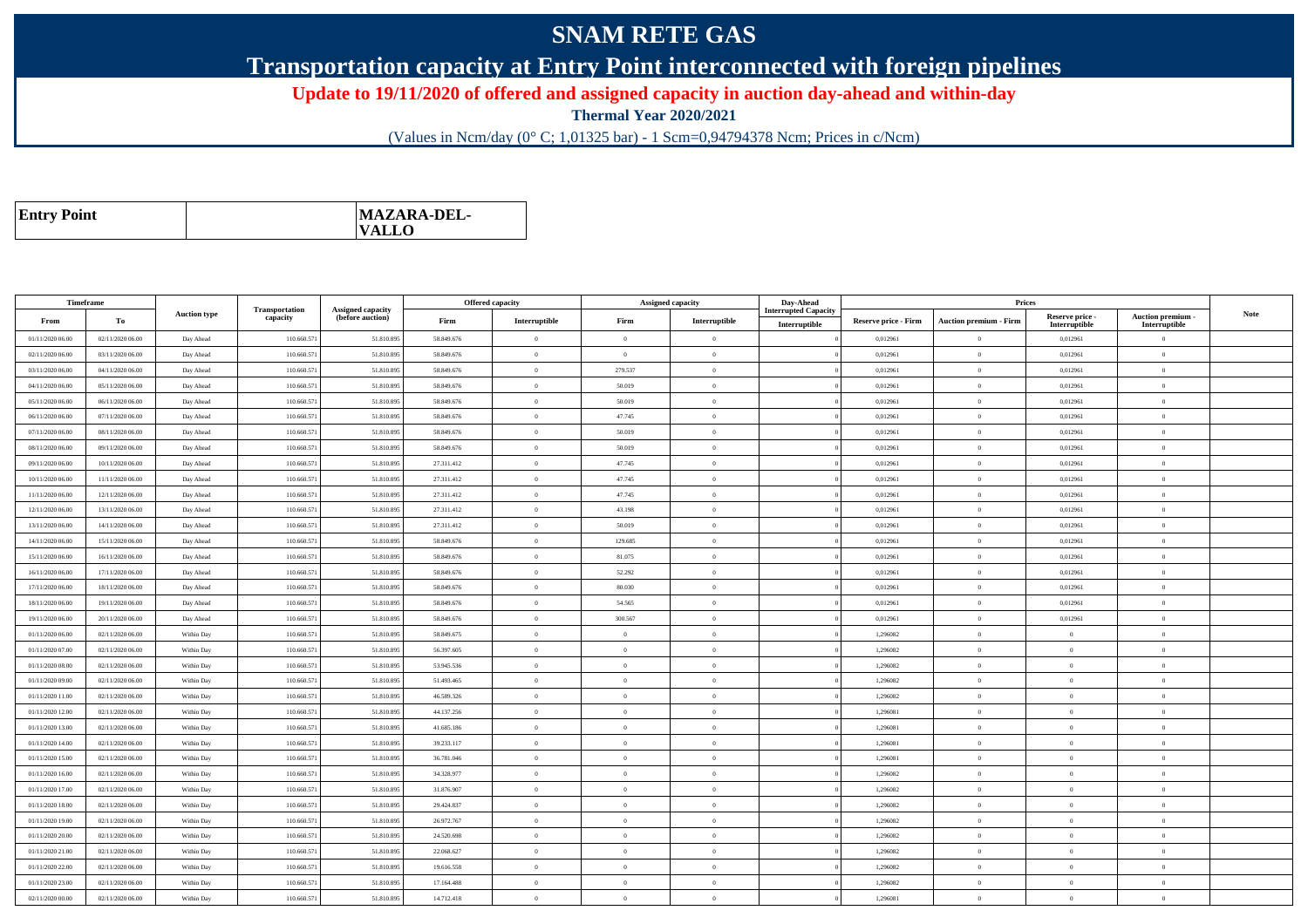| 02/11/2020 01:00                     | 02/11/2020 06.00                     | Within Day | 110.660.571                | 51.810.895               | 12.260.348               | $\overline{0}$             | $\overline{0}$             | $\Omega$                   | 1,296081             | $\bf{0}$                   | $\mathbf{0}$   | $\bf{0}$                  |  |
|--------------------------------------|--------------------------------------|------------|----------------------------|--------------------------|--------------------------|----------------------------|----------------------------|----------------------------|----------------------|----------------------------|----------------|---------------------------|--|
| 02/11/2020 02.00                     | 02/11/2020 06:00                     | Within Day | 110.660.571                | 51.810.895               | 9.808.279                | $\mathbf{0}$               | $\overline{0}$             | $\overline{0}$             | 1,296081             | $\overline{0}$             | $\overline{0}$ | $\theta$                  |  |
| 02/11/2020 03:00                     | 02/11/2020 06:00                     | Within Day | 110.660.571                | 51.810.895               | 7.356.208                | $\,$ 0                     | $\overline{0}$             | $\bf{0}$                   | 1,296081             | $\,$ 0                     | $\overline{0}$ | $\,$ 0 $\,$               |  |
| 02/11/2020 04.00                     | 02/11/2020 06.00                     | Within Day | 110,660.57                 | 51.810.895               | 4.904.139                | $\bf{0}$                   | $\overline{0}$             | $\Omega$                   | 1,296081             | $\bf{0}$                   | $\mathbf{0}$   | $\theta$                  |  |
| 02/11/2020 05:00                     | 02/11/2020 06:00                     | Within Day | 110.660.571                | 51.810.895               | 2.452.069                | $\bf{0}$                   | $\overline{0}$             | $\overline{0}$             | 1,296081             | $\mathbf{0}$               | $\overline{0}$ | $\overline{0}$            |  |
| 02/11/2020 06:00                     | 03/11/2020 06:00                     | Within Day | 110.660.571                | 51.810.895               | 58.849.675               | $\bf{0}$                   | $\overline{0}$             | $\bf{0}$                   | 1,296082             | $\,$ 0                     | $\overline{0}$ | $\,$ 0 $\,$               |  |
|                                      |                                      |            |                            |                          |                          |                            |                            | $\overline{0}$             |                      | $\theta$                   | $\overline{0}$ | $\theta$                  |  |
| 02/11/2020 07.00                     | 03/11/2020 06:00                     | Within Day | 110.660.571                | 51.810.895               | 56.397.605               | $\bf{0}$                   | $\overline{0}$             |                            | 1,296082             |                            |                |                           |  |
| 02/11/2020 08:00                     | 03/11/2020 06:00                     | Within Day | 110.660.571                | 51.810.895               | 53.945.536               | $\overline{0}$             | $\overline{0}$             | $\overline{0}$             | 1,296082             | $\mathbf{0}$               | $\overline{0}$ | $\overline{0}$            |  |
| 02/11/2020 09:00                     | 03/11/2020 06:00                     | Within Day | 110.660.571                | 51.810.895               | 51.493.465               | $\bf{0}$                   | $\overline{0}$             | $\bf{0}$                   | 1,296082             | $\,$ 0                     | $\overline{0}$ | $\,$ 0 $\,$               |  |
| 02/11/2020 10:00                     | 03/11/2020 06.00                     | Within Day | 110,660,571                | 51.810.895               | 49.041.396               | $\bf{0}$                   | $\overline{0}$             | $\Omega$                   | 1,296082             | $\theta$                   | $\mathbf{0}$   | $\theta$                  |  |
| 02/11/2020 11:00                     | 03/11/2020 06:00                     | Within Day | 110.660.571                | 51.810.895               | 46.589.326               | $\overline{0}$             | $\overline{0}$             | $\overline{0}$             | 1,296082             | $\mathbf{0}$               | $\overline{0}$ | $\overline{0}$            |  |
| 02/11/2020 12:00                     | 03/11/2020 06:00                     | Within Day | 110.660.571                | 51.810.895               | 44.137.256               | $\bf{0}$                   | $\overline{0}$             | $\bf{0}$                   | 1,296081             | $\,$ 0                     | $\overline{0}$ | $\,$ 0 $\,$               |  |
| 02/11/2020 13.00                     | 03/11/2020 06:00                     | Within Day | 110,660.57                 | 51.810.895               | 41.685.186               | $\bf{0}$                   | $\overline{0}$             | $\Omega$                   | 1,296081             | $\overline{0}$             | $\mathbf{0}$   | $\theta$                  |  |
| 02/11/2020 14:00                     | 03/11/2020 06:00                     | Within Day | 110.660.571                | 51.810.895               | 39.233.117               | $\overline{0}$             | $\overline{0}$             | $\overline{0}$             | 1,296081             | $\mathbf{0}$               | $\overline{0}$ | $\overline{0}$            |  |
| 02/11/2020 15:00                     | 03/11/2020 06:00                     | Within Day | 110.660.57                 | 51.810.895               | 36.781.046               | $\bf{0}$                   | 9.947                      | $\bf{0}$                   | 1,296081             | $\,$ 0                     | $\overline{0}$ | $\,$ 0 $\,$               |  |
| 02/11/2020 16.00                     | 03/11/2020 06.00                     | Within Day | 110.660.571                | 51.820.842               | 34.319.692               | $\bf{0}$                   | $\overline{0}$             | $\overline{0}$             | 1,296082             | $\bf{0}$                   | $\mathbf{0}$   | $\bf{0}$                  |  |
| 02/11/2020 17:00                     | 03/11/2020 06:00                     | Within Day | 110.660.571                | 51.820.842               | 31.868.287               | $\overline{0}$             | $\overline{0}$             | $\overline{0}$             | 1,296082             | $\mathbf{0}$               | $\overline{0}$ | $\overline{0}$            |  |
| 02/11/2020 18:00                     | 03/11/2020 06:00                     | Within Day | 110.660.571                | 51.820.842               | 29.416.880               | $\bf{0}$                   | $\overline{0}$             | $\bf{0}$                   | 1,296082             | $\,$ 0                     | $\overline{0}$ | $\,$ 0 $\,$               |  |
| 02/11/2020 19:00                     | 03/11/2020 06.00                     | Within Day | 110,660,571                | 51.820.842               | 26.965.473               | $\bf{0}$                   | $\overline{0}$             | $\Omega$                   | 1,296082             | $\theta$                   | $\mathbf{0}$   | $\theta$                  |  |
| 02/11/2020 20:00                     | 03/11/2020 06:00                     | Within Day | 110.660.571                | 51.820.842               | 24.514.067               | $\overline{0}$             | $\overline{0}$             | $\overline{0}$             | 1,296082             | $\mathbf{0}$               | $\overline{0}$ | $\overline{0}$            |  |
| 02/11/2020 21:00                     | 03/11/2020 06:00                     | Within Day | 110.660.571                | 51.820.842               | 22.062.660               | $\bf{0}$                   | $\overline{0}$             | $\bf{0}$                   | 1,296082             | $\,$ 0                     | $\overline{0}$ | $\,$ 0 $\,$               |  |
| 02/11/2020 22.00                     | 03/11/2020 06:00                     | Within Day | 110,660.57                 | 51.820.842               | 19.611.253               | $\bf{0}$                   | $\overline{0}$             | $\Omega$                   | 1,296082             | $\bf{0}$                   | $\mathbf{0}$   | $\theta$                  |  |
| 02/11/2020 23.00                     | 03/11/2020 06:00                     | Within Day | 110.660.571                | 51.820.842               | 17.159.846               | $\overline{0}$             | $\overline{0}$             | $\overline{0}$             | 1,296082             | $\mathbf{0}$               | $\overline{0}$ | $\overline{0}$            |  |
| 03/11/2020 00:00                     | 03/11/2020 06:00                     | Within Day | 110.660.571                | 51.820.842               | 14.708.440               | $\bf{0}$                   | $\overline{0}$             | $\bf{0}$                   | 1,296081             | $\,$ 0                     | $\overline{0}$ | $\,$ 0 $\,$               |  |
| 03/11/2020 01:00                     | 03/11/2020 06.00                     | Within Day | 110.660.571                | 51.820.842               | 12.257.033               | $\bf{0}$                   | $\overline{0}$             | $\overline{0}$             | 1,296081             | $\bf{0}$                   | $\overline{0}$ | $\bf{0}$                  |  |
| 03/11/2020 02.00                     | 03/11/2020 06:00                     | Within Day | 110.660.571                | 51.820.842               | 9.805.626                | $\overline{0}$             | $\overline{0}$             | $\overline{0}$             | 1,296081             | $\mathbf{0}$               | $\overline{0}$ | $\overline{0}$            |  |
| 03/11/2020 03:00                     | 03/11/2020 06:00                     | Within Day | 110.660.571                | 51.820.842               | 7.354.220                | $\bf{0}$                   | $\overline{0}$             | $\bf{0}$                   | 1,296081             | $\,$ 0                     | $\overline{0}$ | $\,$ 0 $\,$               |  |
| 03/11/2020 04:00                     | 03/11/2020 06.00                     | Within Day | 110,660,571                | 51.820.842               | 4.902.813                | $\bf{0}$                   | $\overline{0}$             | $\Omega$                   | 1,296081             | $\theta$                   | $\mathbf{0}$   | $\theta$                  |  |
| 03/11/2020 05:00                     | 03/11/2020 06:00                     | Within Day | 110.660.571                | 51.820.842               | 2.451.406                | $\overline{0}$             | $\overline{0}$             | $\overline{0}$             | 1,296081             | $\mathbf{0}$               | $\overline{0}$ | $\overline{0}$            |  |
| 03/11/2020 06:00                     | 04/11/2020 06:00                     | Within Day | 110.660.571                | 52.090.432               | 58.570.138               | $\bf{0}$                   | $\overline{0}$             |                            | 1,296082             | $\,$ 0                     | $\overline{0}$ | $\,$ 0 $\,$               |  |
|                                      |                                      |            |                            |                          |                          | $\,$ 0                     |                            | $\bf{0}$<br>$\overline{0}$ |                      | $\bf{0}$                   | $\overline{0}$ | $\,0\,$                   |  |
| 03/11/2020 07.00<br>03/11/2020 08:00 | 04/11/2020 06.00<br>04/11/2020 06:00 | Within Day | 110.660.571<br>110.660.571 | 52.090.432<br>52.090.432 | 56.129.716<br>53.689.294 | $\overline{0}$             | $\bf{0}$<br>$\overline{0}$ | $\overline{0}$             | 1,296082<br>1,296082 | $\mathbf{0}$               | $\overline{0}$ | $\overline{0}$            |  |
|                                      |                                      | Within Day |                            |                          |                          | $\bf{0}$                   | $\overline{0}$             |                            |                      | $\,$ 0                     | $\overline{0}$ | $\,$ 0 $\,$               |  |
| 03/11/2020 09:00                     | 04/11/2020 06:00                     | Within Day | 110.660.571                | 52.090.432               | 51.248.870               |                            |                            | $\bf{0}$                   | 1,296082             |                            |                |                           |  |
| 03/11/2020 10:00                     | 04/11/2020 06.00                     | Within Day | 110.660.571                | 52.090.432               | 48.808.448               | $\bf{0}$<br>$\overline{0}$ | $\bf{0}$                   | $\bf{0}$                   | 1,296082             | $\bf{0}$<br>$\overline{0}$ | $\overline{0}$ | $\,0\,$<br>$\overline{0}$ |  |
| 03/11/2020 11:00                     | 04/11/2020 06:00                     | Within Day | 110.660.571                | 52.090.432               | 46.368.026               |                            | $\overline{0}$             | $\overline{0}$             | 1,296082             |                            | $\overline{0}$ |                           |  |
| 03/11/2020 12:00                     | 04/11/2020 06:00                     | Within Day | 110.660.571                | 52.090.432               | 43.927.603               | $\bf{0}$                   | $\overline{0}$             | $\bf{0}$                   | 1,296081             | $\,$ 0                     | $\overline{0}$ | $\,$ 0 $\,$               |  |
| 03/11/2020 13.00                     | 04/11/2020 06.00                     | Within Day | 110.660.571                | 52.090.432               | 41.487.181               | $\,$ 0                     | $\bf{0}$                   | $\theta$                   | 1,296081             | $\bf{0}$                   | $\overline{0}$ | $\,0\,$                   |  |
| 03/11/2020 14:00                     | 04/11/2020 06:00                     | Within Day | 110.660.571                | 52.090.432               | 39.046.759               | $\overline{0}$             | $\overline{0}$             | $\overline{0}$             | 1,296081             | $\mathbf{0}$               | $\overline{0}$ | $\overline{0}$            |  |
| 03/11/2020 15:00                     | 04/11/2020 06:00                     | Within Day | 110.660.571                | 52.090.432               | 36.606.337               | $\bf{0}$                   | $\overline{0}$             | $\bf{0}$                   | 1,296081             | $\,$ 0                     | $\overline{0}$ | $\,$ 0 $\,$               |  |
| 03/11/2020 16.00                     | 04/11/2020 06.00                     | Within Day | 110.660.571                | 52.090.432               | 34.165.913               | $\bf{0}$                   | $\overline{0}$             | $\overline{0}$             | 1,296082             | $\bf{0}$                   | $\overline{0}$ | $\,0\,$                   |  |
| 03/11/2020 17:00                     | 04/11/2020 06:00                     | Within Day | 110.660.571                | 52.090.432               | 31.725.491               | $\overline{0}$             | $\overline{0}$             | $\overline{0}$             | 1,296082             | $\overline{0}$             | $\overline{0}$ | $\overline{0}$            |  |
| 03/11/2020 18:00                     | 04/11/2020 06:00                     | Within Day | 110.660.571                | 52.090.432               | 29.285.069               | $\bf{0}$                   | $\overline{0}$             | $\bf{0}$                   | 1,296082             | $\,$ 0                     | $\overline{0}$ | $\,$ 0 $\,$               |  |
| 03/11/2020 19:00                     | 04/11/2020 06.00                     | Within Day | 110.660.571                | 52.090.432               | 26.844.647               | $\bf{0}$                   | $\overline{0}$             | $\bf{0}$                   | 1,296082             | $\bf{0}$                   | $\overline{0}$ | $\,0\,$                   |  |
| 03/11/2020 20:00                     | 04/11/2020 06:00                     | Within Day | 110.660.571                | 52.090.432               | 24.404.224               | $\mathbf{0}$               | $\overline{0}$             | $\overline{0}$             | 1,296082             | $\overline{0}$             | $\overline{0}$ | $\overline{0}$            |  |
| 03/11/2020 21.00                     | 04/11/2020 06:00                     | Within Day | 110.660.571                | 52.090.432               | 21.963.801               | $\bf{0}$                   | $\overline{0}$             | $\theta$                   | 1,296082             | $\overline{0}$             | $\theta$       | $\theta$                  |  |
| 03/11/2020 22.00                     | 04/11/2020 06.00                     | Within Day | 110.660.571                | 52.090.432               | 19.523.379               | $\bf{0}$                   | $\overline{0}$             | $\bf{0}$                   | 1,296082             | $\bf{0}$                   | $\overline{0}$ | $\,0\,$                   |  |
| 03/11/2020 23:00                     | 04/11/2020 06:00                     | Within Day | 110.660.571                | 52.090.432               | 17.082.956               | $\overline{0}$             | $\overline{0}$             | $\overline{0}$             | 1,296082             | $\mathbf{0}$               | $\bf{0}$       | $\overline{0}$            |  |
| 04/11/2020 00:00                     | 04/11/2020 06:00                     | Within Day | 110.660.571                | 52.090.432               | 14.642.534               | $\,$ 0 $\,$                | $\overline{0}$             | $\overline{0}$             | 1,296081             | $\,$ 0 $\,$                | $\,$ 0 $\,$    | $\,$ 0 $\,$               |  |
| 04/11/2020 01:00                     | 04/11/2020 06.00                     | Within Day | 110.660.571                | 52.090.432               | 12.202.112               | $\bf{0}$                   | $\overline{0}$             | $\overline{0}$             | 1,296081             | $\bf{0}$                   | $\overline{0}$ | $\bf{0}$                  |  |
| 04/11/2020 02.00                     | 04/11/2020 06:00                     | Within Day | 110.660.571                | 52.090.432               | 9.761.690                | $\bf{0}$                   | $\overline{0}$             | $\overline{0}$             | 1,296081             | $\mathbf{0}$               | $\overline{0}$ | $\overline{0}$            |  |
| 04/11/2020 03.00                     | 04/11/2020 06:00                     | Within Day | 110.660.571                | 52.090.432               | 7.321.266                | $\,$ 0 $\,$                | $\overline{0}$             | $\overline{0}$             | 1,296081             | $\,$ 0 $\,$                | $\overline{0}$ | $\,$ 0 $\,$               |  |
| 04/11/2020 04.00                     | 04/11/2020 06.00                     | Within Day | 110.660.571                | 52.090.432               | 4.880.844                | $\bf{0}$                   | $\overline{0}$             | $\overline{0}$             | 1,296081             | $\bf{0}$                   | $\overline{0}$ | $\overline{0}$            |  |
| 04/11/2020 05:00                     | 04/11/2020 06:00                     | Within Day | 110.660.571                | 52.090.432               | 2.440.422                | $\overline{0}$             | $\overline{0}$             | $\overline{0}$             | 1,296081             | $\overline{0}$             | $\bf{0}$       | $\mathbf{0}$              |  |
| 04/11/2020 06.00                     | 05/11/2020 06:00                     | Within Day | 110.660.571                | 51.860.914               | 58.799.656               | $\,$ 0 $\,$                | $\overline{0}$             | $\overline{0}$             | 1,296082             | $\,$ 0 $\,$                | $\,$ 0 $\,$    | $\,$ 0 $\,$               |  |
| 04/11/2020 07.00                     | 05/11/2020 06.00                     | Within Day | 110.660.571                | 51.860.914               | 56.349.671               | $\bf{0}$                   | $\overline{0}$             | $\overline{0}$             | 1,296082             | $\mathbf{0}$               | $\overline{0}$ | $\bf{0}$                  |  |
| 04/11/2020 08:00                     | 05/11/2020 06:00                     | Within Day | 110.660.571                | 51.860.914               | 53.899.685               | $\bf{0}$                   | $\overline{0}$             | $\overline{0}$             | 1,296082             | $\mathbf{0}$               | $\bf{0}$       | $\overline{0}$            |  |
| 04/11/2020 09:00                     | 05/11/2020 06:00                     | Within Day | 110.660.571                | 51.860.914               | 51.449.699               | $\,0\,$                    | $\overline{0}$             | $\overline{0}$             | 1,296082             | $\,$ 0                     | $\overline{0}$ | $\,$ 0 $\,$               |  |
|                                      |                                      |            |                            |                          |                          |                            |                            |                            |                      |                            |                |                           |  |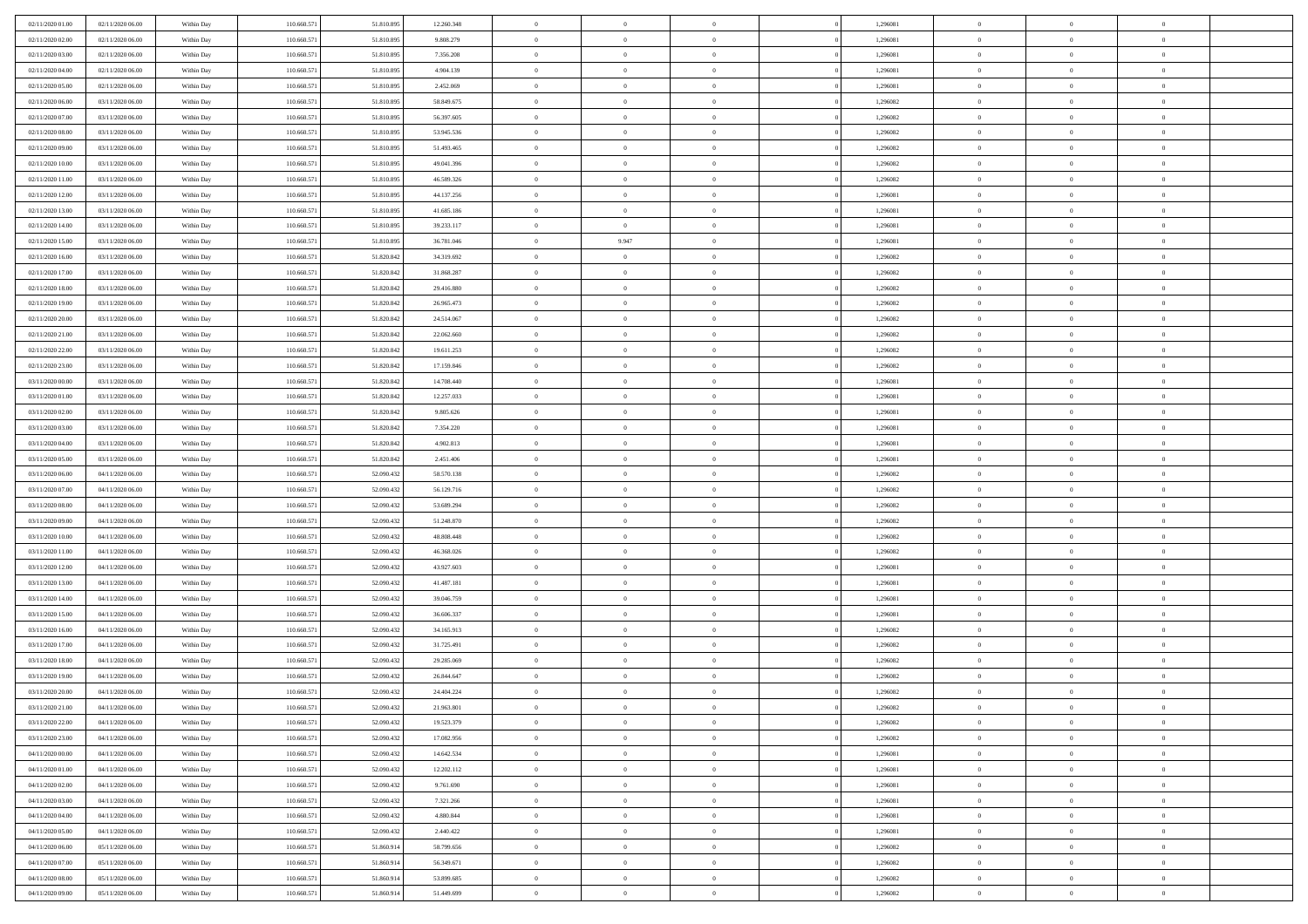| 04/11/2020 10:00<br>05/11/2020 06.00 | Within Day | 110.660.571 | 51.860.914 | 48.999.713 | $\overline{0}$ | $\overline{0}$ | $\Omega$       | 1,296082 | $\bf{0}$       | $\mathbf{0}$   | $\bf{0}$       |  |
|--------------------------------------|------------|-------------|------------|------------|----------------|----------------|----------------|----------|----------------|----------------|----------------|--|
| 04/11/2020 11:00<br>05/11/2020 06:00 | Within Day | 110.660.571 | 51.860.914 | 46.549.728 | $\mathbf{0}$   | $\overline{0}$ | $\overline{0}$ | 1,296082 | $\overline{0}$ | $\overline{0}$ | $\theta$       |  |
| 04/11/2020 12.00<br>05/11/2020 06:00 | Within Day | 110.660.571 | 51.860.914 | 44.099.742 | $\,$ 0         | $\overline{0}$ | $\bf{0}$       | 1,296081 | $\,$ 0         | $\overline{0}$ | $\,$ 0 $\,$    |  |
| 04/11/2020 13.00<br>05/11/2020 06.00 | Within Day | 110,660.57  | 51.860.914 | 41.649.756 | $\bf{0}$       | $\overline{0}$ | $\Omega$       | 1,296081 | $\bf{0}$       | $\theta$       | $\theta$       |  |
| 04/11/2020 14:00<br>05/11/2020 06:00 | Within Day | 110.660.571 | 51.860.914 | 39.199.771 | $\bf{0}$       | $\overline{0}$ | $\overline{0}$ | 1,296081 | $\mathbf{0}$   | $\overline{0}$ | $\overline{0}$ |  |
| 04/11/2020 15.00<br>05/11/2020 06:00 | Within Day | 110.660.571 | 51.860.914 | 36.749.785 | $\bf{0}$       | $\overline{0}$ | $\bf{0}$       | 1,296081 | $\,$ 0         | $\overline{0}$ | $\,$ 0 $\,$    |  |
| 05/11/2020 06:00<br>04/11/2020 16:00 | Within Day | 110.660.571 | 51.860.914 | 34.299.799 | $\bf{0}$       | $\overline{0}$ | $\overline{0}$ | 1,296082 | $\theta$       | $\overline{0}$ | $\theta$       |  |
| 04/11/2020 17.00<br>05/11/2020 06:00 | Within Day | 110.660.571 | 51.860.914 | 31.849.814 | $\overline{0}$ | $\overline{0}$ | $\overline{0}$ | 1,296082 | $\mathbf{0}$   | $\overline{0}$ | $\overline{0}$ |  |
| 04/11/2020 18:00<br>05/11/2020 06:00 | Within Day | 110.660.571 | 51.860.914 | 29.399.828 | $\bf{0}$       | $\overline{0}$ | $\bf{0}$       | 1,296082 | $\,$ 0         | $\overline{0}$ | $\,$ 0 $\,$    |  |
| 04/11/2020 19:00<br>05/11/2020 06.00 | Within Day | 110,660,571 | 51.860.914 | 26.949.842 | $\bf{0}$       | $\overline{0}$ | $\Omega$       | 1,296082 | $\theta$       | $\mathbf{0}$   | $\theta$       |  |
| 04/11/2020 20:00<br>05/11/2020 06:00 | Within Day | 110.660.571 | 51.860.914 | 24.499.856 | $\overline{0}$ | $\overline{0}$ | $\overline{0}$ | 1,296082 | $\mathbf{0}$   | $\overline{0}$ | $\overline{0}$ |  |
| 04/11/2020 21.00<br>05/11/2020 06:00 | Within Day | 110.660.571 | 51.860.914 | 22.049.871 | $\,$ 0         | $\overline{0}$ | $\bf{0}$       | 1,296082 | $\,$ 0         | $\overline{0}$ | $\,$ 0 $\,$    |  |
| 04/11/2020 22.00<br>05/11/2020 06:00 | Within Day | 110,660.57  | 51.860.914 | 19.599.885 | $\bf{0}$       | $\overline{0}$ | $\Omega$       | 1,296082 | $\overline{0}$ | $\theta$       | $\theta$       |  |
| 04/11/2020 23.00<br>05/11/2020 06:00 | Within Day | 110.660.571 | 51.860.914 | 17.149.899 | $\overline{0}$ | $\overline{0}$ | $\overline{0}$ | 1,296082 | $\mathbf{0}$   | $\overline{0}$ | $\overline{0}$ |  |
| 05/11/2020 00:00<br>05/11/2020 06:00 | Within Day | 110.660.57  | 51.860.914 | 14.699.914 | $\bf{0}$       | $\overline{0}$ | $\bf{0}$       | 1,296081 | $\,$ 0         | $\overline{0}$ | $\,$ 0 $\,$    |  |
| 05/11/2020 01:00<br>05/11/2020 06.00 | Within Day | 110.660.571 | 51.860.914 | 12.249.928 | $\bf{0}$       | $\overline{0}$ | $\overline{0}$ | 1,296081 | $\bf{0}$       | $\mathbf{0}$   | $\bf{0}$       |  |
| 05/11/2020 02:00<br>05/11/2020 06:00 | Within Day | 110.660.571 | 51.860.914 | 9.799.942  | $\overline{0}$ | $\overline{0}$ | $\overline{0}$ | 1,296081 | $\mathbf{0}$   | $\overline{0}$ | $\overline{0}$ |  |
| 05/11/2020 03:00<br>05/11/2020 06:00 | Within Day | 110.660.571 | 51.860.914 | 7.349.957  | $\bf{0}$       | $\overline{0}$ | $\bf{0}$       | 1,296081 | $\,$ 0         | $\overline{0}$ | $\,$ 0 $\,$    |  |
| 05/11/2020 04.00<br>05/11/2020 06.00 | Within Day | 110,660,571 | 51.860.914 | 4.899.971  | $\bf{0}$       | $\overline{0}$ | $\Omega$       | 1,296081 | $\theta$       | $\mathbf{0}$   | $\theta$       |  |
| 05/11/2020 05:00<br>05/11/2020 06:00 | Within Day | 110.660.571 | 51.860.914 | 2.449.985  | $\overline{0}$ | $\overline{0}$ | $\overline{0}$ | 1,296081 | $\mathbf{0}$   | $\overline{0}$ | $\overline{0}$ |  |
| 05/11/2020 06:00<br>06/11/2020 06:00 | Within Day | 110.660.571 | 51.860.914 | 58.799.656 | $\bf{0}$       | $\overline{0}$ | $\bf{0}$       | 1,296082 | $\,$ 0         | $\overline{0}$ | $\,$ 0 $\,$    |  |
| 05/11/2020 07.00<br>06/11/2020 06:00 | Within Day | 110,660.57  | 51.860.914 | 56.349.671 | $\bf{0}$       | $\overline{0}$ | $\Omega$       | 1,296082 | $\bf{0}$       | $\theta$       | $\theta$       |  |
| 05/11/2020 08:00<br>06/11/2020 06:00 | Within Day | 110.660.571 | 51.860.914 | 53.899.685 | $\overline{0}$ | $\overline{0}$ | $\overline{0}$ | 1,296082 | $\mathbf{0}$   | $\overline{0}$ | $\overline{0}$ |  |
| 05/11/2020 09:00<br>06/11/2020 06:00 | Within Day | 110.660.571 | 51.860.914 | 51.449.699 | $\bf{0}$       | $\overline{0}$ | $\bf{0}$       | 1,296082 | $\,$ 0         | $\overline{0}$ | $\,$ 0 $\,$    |  |
| 06/11/2020 06.00<br>05/11/2020 10:00 | Within Day | 110.660.571 | 51.860.914 | 48.999.713 | $\bf{0}$       | $\overline{0}$ | $\overline{0}$ | 1,296082 | $\bf{0}$       | $\overline{0}$ | $\bf{0}$       |  |
| 05/11/2020 11:00<br>06/11/2020 06:00 | Within Day | 110.660.571 | 51.860.914 | 46.549.728 | $\overline{0}$ | $\overline{0}$ | $\overline{0}$ | 1,296082 | $\mathbf{0}$   | $\overline{0}$ | $\overline{0}$ |  |
| 05/11/2020 12:00<br>06/11/2020 06:00 | Within Day | 110.660.571 | 51.860.914 | 44.099.742 | $\bf{0}$       | $\overline{0}$ | $\bf{0}$       | 1,296081 | $\,$ 0         | $\overline{0}$ | $\,$ 0 $\,$    |  |
| 05/11/2020 13:00<br>06/11/2020 06.00 | Within Day | 110,660,571 | 51.860.914 | 41.649.756 | $\bf{0}$       | $\overline{0}$ | $\Omega$       | 1,296081 | $\theta$       | $\mathbf{0}$   | $\theta$       |  |
| 05/11/2020 14:00<br>06/11/2020 06:00 | Within Day | 110.660.571 | 51.860.914 | 39.199.771 | $\overline{0}$ | $\overline{0}$ | $\overline{0}$ | 1,296081 | $\mathbf{0}$   | $\overline{0}$ | $\overline{0}$ |  |
| 05/11/2020 15:00<br>06/11/2020 06:00 | Within Day | 110.660.571 | 51.860.914 | 36.749.785 | $\bf{0}$       | $\overline{0}$ | $\bf{0}$       | 1,296081 | $\,$ 0         | $\overline{0}$ | $\,$ 0 $\,$    |  |
| 05/11/2020 16.00<br>06/11/2020 06:00 | Within Day | 110.660.571 | 51.860.914 | 34.299.799 | $\,$ 0         | $\bf{0}$       | $\overline{0}$ | 1,296082 | $\bf{0}$       | $\overline{0}$ | $\,0\,$        |  |
| 05/11/2020 17:00<br>06/11/2020 06:00 | Within Day | 110.660.571 | 51.860.914 | 31.849.814 | $\overline{0}$ | $\overline{0}$ | $\overline{0}$ | 1,296082 | $\mathbf{0}$   | $\overline{0}$ | $\overline{0}$ |  |
| 05/11/2020 18:00<br>06/11/2020 06:00 | Within Day | 110.660.571 | 51.860.914 | 29.399.828 | $\bf{0}$       | $\overline{0}$ | $\bf{0}$       | 1,296082 | $\,$ 0         | $\overline{0}$ | $\,$ 0 $\,$    |  |
| 05/11/2020 19:00<br>06/11/2020 06:00 | Within Day | 110.660.571 | 51.860.914 | 26.949.842 | $\bf{0}$       | $\bf{0}$       | $\bf{0}$       | 1,296082 | $\bf{0}$       | $\overline{0}$ | $\,0\,$        |  |
| 05/11/2020 20:00<br>06/11/2020 06:00 | Within Day | 110.660.571 | 51.860.914 | 24.499.856 | $\overline{0}$ | $\overline{0}$ | $\overline{0}$ | 1,296082 | $\overline{0}$ | $\overline{0}$ | $\overline{0}$ |  |
| 05/11/2020 21.00<br>06/11/2020 06:00 | Within Day | 110.660.571 | 51.860.914 | 22.049.871 | $\bf{0}$       | $\overline{0}$ | $\bf{0}$       | 1,296082 | $\,$ 0         | $\overline{0}$ | $\,$ 0 $\,$    |  |
| 05/11/2020 22.00<br>06/11/2020 06:00 | Within Day | 110.660.571 | 51.860.914 | 19.599.885 | $\,$ 0         | $\bf{0}$       | $\overline{0}$ | 1,296082 | $\bf{0}$       | $\overline{0}$ | $\,0\,$        |  |
| 05/11/2020 23.00<br>06/11/2020 06:00 | Within Day | 110.660.571 | 51.860.914 | 17.149.899 | $\overline{0}$ | $\overline{0}$ | $\overline{0}$ | 1,296082 | $\mathbf{0}$   | $\overline{0}$ | $\overline{0}$ |  |
| 06/11/2020 00:00<br>06/11/2020 06:00 | Within Day | 110.660.571 | 51.860.914 | 14.699.914 | $\bf{0}$       | $\overline{0}$ | $\bf{0}$       | 1,296081 | $\,$ 0         | $\overline{0}$ | $\,$ 0 $\,$    |  |
| 06/11/2020 01:00<br>06/11/2020 06:00 | Within Day | 110.660.571 | 51.860.914 | 12.249.928 | $\bf{0}$       | $\bf{0}$       | $\overline{0}$ | 1,296081 | $\bf{0}$       | $\overline{0}$ | $\,0\,$        |  |
| 06/11/2020 02.00<br>06/11/2020 06:00 | Within Day | 110.660.571 | 51.860.914 | 9.799.942  | $\overline{0}$ | $\overline{0}$ | $\overline{0}$ | 1,296081 | $\overline{0}$ | $\overline{0}$ | $\overline{0}$ |  |
| 06/11/2020 03.00<br>06/11/2020 06:00 | Within Day | 110.660.571 | 51.860.914 | 7.349.957  | $\bf{0}$       | $\overline{0}$ | $\bf{0}$       | 1,296081 | $\,$ 0         | $\overline{0}$ | $\,$ 0 $\,$    |  |
| 06/11/2020 04.00<br>06/11/2020 06:00 | Within Day | 110.660.571 | 51.860.914 | 4.899.971  | $\bf{0}$       | $\bf{0}$       | $\bf{0}$       | 1,296081 | $\bf{0}$       | $\overline{0}$ | $\,0\,$        |  |
| 06/11/2020 05:00<br>06/11/2020 06:00 | Within Day | 110.660.571 | 51.860.914 | 2.449.985  | $\mathbf{0}$   | $\overline{0}$ | $\overline{0}$ | 1,296081 | $\overline{0}$ | $\overline{0}$ | $\overline{0}$ |  |
| 06/11/2020 06:00<br>07/11/2020 06:00 | Within Day | 110.660.571 | 51.858.641 | 58.801.929 | $\bf{0}$       | $\overline{0}$ | $\theta$       | 1,296082 | $\overline{0}$ | $\overline{0}$ | $\theta$       |  |
| 06/11/2020 07.00<br>07/11/2020 06.00 | Within Day | 110.660.571 | 51.858.641 | 56.351.849 | $\bf{0}$       | $\bf{0}$       | $\bf{0}$       | 1,296082 | $\bf{0}$       | $\overline{0}$ | $\,0\,$        |  |
| 06/11/2020 08:00<br>07/11/2020 06:00 | Within Day | 110.660.571 | 51.858.641 | 53.901.768 | $\overline{0}$ | $\overline{0}$ | $\overline{0}$ | 1,296082 | $\overline{0}$ | $\bf{0}$       | $\overline{0}$ |  |
| 06/11/2020 09:00<br>07/11/2020 06:00 | Within Day | 110.660.571 | 51.858.641 | 51.451.688 | $\,$ 0 $\,$    | $\overline{0}$ | $\overline{0}$ | 1,296082 | $\,$ 0 $\,$    | $\overline{0}$ | $\,$ 0 $\,$    |  |
| 06/11/2020 10:00<br>07/11/2020 06.00 | Within Day | 110.660.571 | 51.858.641 | 49.001.607 | $\bf{0}$       | $\overline{0}$ | $\overline{0}$ | 1,296082 | $\bf{0}$       | $\overline{0}$ | $\bf{0}$       |  |
| 06/11/2020 11:00<br>07/11/2020 06.00 | Within Day | 110.660.571 | 51.858.641 | 46.551.528 | $\bf{0}$       | $\overline{0}$ | $\overline{0}$ | 1,296082 | $\mathbf{0}$   | $\overline{0}$ | $\overline{0}$ |  |
| 06/11/2020 12:00<br>07/11/2020 06:00 | Within Day | 110.660.571 | 51.858.641 | 44.101.447 | $\,$ 0 $\,$    | $\overline{0}$ | $\overline{0}$ | 1,296081 | $\,$ 0 $\,$    | $\overline{0}$ | $\,$ 0 $\,$    |  |
| 06/11/2020 13:00<br>07/11/2020 06.00 | Within Day | 110.660.571 | 51.858.641 | 41.651.367 | $\bf{0}$       | $\overline{0}$ | $\overline{0}$ | 1,296081 | $\bf{0}$       | $\overline{0}$ | $\overline{0}$ |  |
| 06/11/2020 14:00<br>07/11/2020 06:00 | Within Day | 110.660.571 | 51.858.641 | 39.201.286 | $\overline{0}$ | $\overline{0}$ | $\overline{0}$ | 1,296081 | $\overline{0}$ | $\overline{0}$ | $\mathbf{0}$   |  |
| 06/11/2020 15:00<br>07/11/2020 06:00 | Within Day | 110.660.571 | 51.858.641 | 36.751.206 | $\,$ 0 $\,$    | $\overline{0}$ | $\overline{0}$ | 1,296081 | $\,$ 0 $\,$    | $\overline{0}$ | $\,$ 0 $\,$    |  |
| 06/11/2020 16:00<br>07/11/2020 06.00 | Within Day | 110.660.571 | 51.858.641 | 34.301.125 | $\bf{0}$       | $\overline{0}$ | $\overline{0}$ | 1,296082 | $\mathbf{0}$   | $\overline{0}$ | $\bf{0}$       |  |
| 06/11/2020 17:00<br>07/11/2020 06:00 | Within Day | 110.660.571 | 51.858.641 | 31.851.045 | $\bf{0}$       | $\overline{0}$ | $\overline{0}$ | 1,296082 | $\overline{0}$ | $\bf{0}$       | $\overline{0}$ |  |
| 06/11/2020 18:00<br>07/11/2020 06:00 | Within Day | 110.660.571 | 51.858.641 | 29.400.964 | $\,0\,$        | $\overline{0}$ | $\overline{0}$ | 1,296082 | $\,$ 0         | $\overline{0}$ | $\,$ 0 $\,$    |  |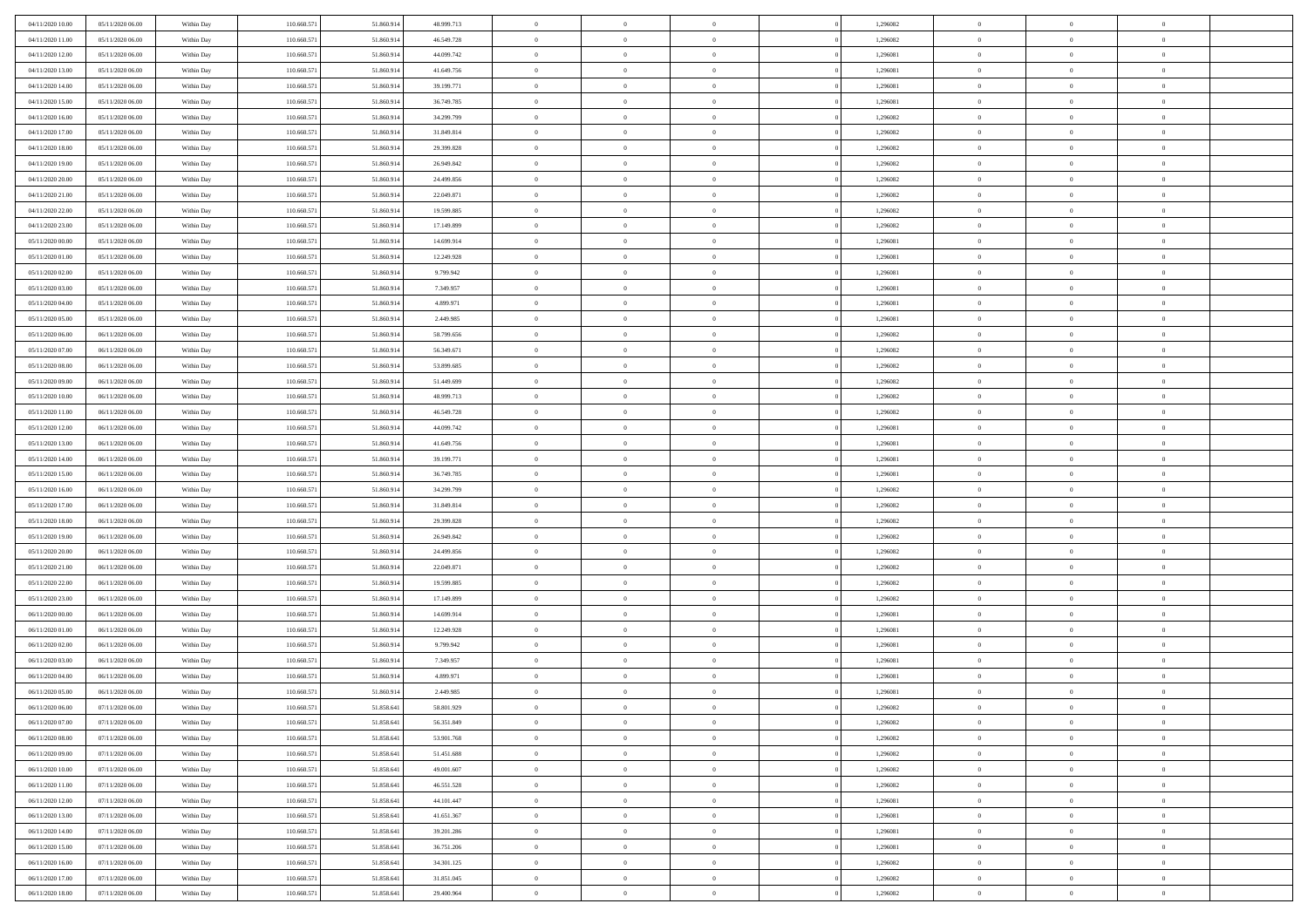| 06/11/2020 19:00<br>07/11/2020 06.00 | Within Day | 110.660.571 | 51.858.641 | 26.950.884 | $\overline{0}$ | $\overline{0}$ | $\Omega$       | 1,296082 | $\bf{0}$       | $\mathbf{0}$   | $\bf{0}$       |  |
|--------------------------------------|------------|-------------|------------|------------|----------------|----------------|----------------|----------|----------------|----------------|----------------|--|
| 06/11/2020 20:00<br>07/11/2020 06:00 | Within Day | 110.660.571 | 51.858.641 | 24.500.803 | $\mathbf{0}$   | $\overline{0}$ | $\overline{0}$ | 1,296082 | $\overline{0}$ | $\overline{0}$ | $\theta$       |  |
| 06/11/2020 21.00<br>07/11/2020 06:00 | Within Day | 110.660.571 | 51.858.641 | 22.050.723 | $\,$ 0         | $\overline{0}$ | $\bf{0}$       | 1,296082 | $\,$ 0         | $\overline{0}$ | $\,$ 0 $\,$    |  |
| 06/11/2020 22.00<br>07/11/2020 06.00 | Within Day | 110,660.57  | 51.858.641 | 19,600,642 | $\bf{0}$       | $\overline{0}$ | $\Omega$       | 1,296082 | $\bf{0}$       | $\mathbf{0}$   | $\theta$       |  |
| 06/11/2020 23.00<br>07/11/2020 06:00 | Within Day | 110.660.571 | 51.858.641 | 17.150.562 | $\bf{0}$       | $\overline{0}$ | $\overline{0}$ | 1,296082 | $\mathbf{0}$   | $\overline{0}$ | $\overline{0}$ |  |
| 07/11/2020 00:00<br>07/11/2020 06:00 | Within Day | 110.660.571 | 51.858.641 | 14.700.481 | $\bf{0}$       | $\overline{0}$ | $\bf{0}$       | 1,296081 | $\,$ 0         | $\overline{0}$ | $\,$ 0 $\,$    |  |
| 07/11/2020 01:00<br>07/11/2020 06:00 | Within Day | 110.660.571 | 51.858.641 | 12.250.402 | $\bf{0}$       | $\overline{0}$ | $\overline{0}$ | 1,296081 | $\bf{0}$       | $\mathbf{0}$   | $\theta$       |  |
| 07/11/2020 02:00<br>07/11/2020 06:00 | Within Day | 110.660.571 | 51.858.641 | 9.800.321  | $\overline{0}$ | $\overline{0}$ | $\overline{0}$ | 1,296081 | $\mathbf{0}$   | $\overline{0}$ | $\overline{0}$ |  |
| 07/11/2020 03.00<br>07/11/2020 06:00 | Within Day | 110.660.571 | 51.858.641 | 7.350.241  | $\bf{0}$       | $\overline{0}$ | $\bf{0}$       | 1,296081 | $\,$ 0         | $\overline{0}$ | $\,$ 0 $\,$    |  |
| 07/11/2020 04.00<br>07/11/2020 06.00 | Within Day | 110,660,571 | 51.858.641 | 4.900.160  | $\bf{0}$       | $\overline{0}$ | $\Omega$       | 1,296081 | $\theta$       | $\mathbf{0}$   | $\theta$       |  |
| 07/11/2020 05:00<br>07/11/2020 06:00 | Within Day | 110.660.571 | 51.858.641 | 2.450.080  | $\overline{0}$ | $\overline{0}$ | $\overline{0}$ | 1,296081 | $\mathbf{0}$   | $\overline{0}$ | $\overline{0}$ |  |
| 07/11/2020 06.00<br>08/11/2020 06:00 | Within Day | 110.660.571 | 51.860.914 | 58.799.656 | $\bf{0}$       | $\overline{0}$ | $\bf{0}$       | 1,296082 | $\,$ 0         | $\overline{0}$ | $\,$ 0 $\,$    |  |
| 07/11/2020 07.00<br>08/11/2020 06:00 | Within Day | 110,660.57  | 51.860.914 | 56.349.671 | $\bf{0}$       | $\overline{0}$ | $\Omega$       | 1,296082 | $\overline{0}$ | $\mathbf{0}$   | $\theta$       |  |
| 07/11/2020 08:00<br>08/11/2020 06:00 | Within Day | 110.660.571 | 51.860.914 | 53.899.685 | $\overline{0}$ | $\overline{0}$ | $\overline{0}$ | 1,296082 | $\mathbf{0}$   | $\overline{0}$ | $\overline{0}$ |  |
| 07/11/2020 09:00<br>08/11/2020 06:00 | Within Day | 110.660.57  | 51.860.914 | 51.449.699 | $\bf{0}$       | $\overline{0}$ | $\bf{0}$       | 1,296082 | $\,$ 0         | $\overline{0}$ | $\,$ 0 $\,$    |  |
| 07/11/2020 10:00<br>08/11/2020 06.00 | Within Day | 110.660.571 | 51.860.914 | 48.999.713 | $\bf{0}$       | $\overline{0}$ | $\overline{0}$ | 1,296082 | $\theta$       | $\mathbf{0}$   | $\bf{0}$       |  |
| 07/11/2020 11:00<br>08/11/2020 06:00 | Within Day | 110.660.571 | 51.860.914 | 46.549.728 | $\overline{0}$ | $\overline{0}$ | $\overline{0}$ | 1,296082 | $\mathbf{0}$   | $\overline{0}$ | $\overline{0}$ |  |
| 07/11/2020 12.00<br>08/11/2020 06:00 | Within Day | 110.660.571 | 51.860.914 | 44.099.742 | $\bf{0}$       | $\overline{0}$ | $\bf{0}$       | 1,296081 | $\,$ 0         | $\overline{0}$ | $\,$ 0 $\,$    |  |
| 07/11/2020 13.00<br>08/11/2020 06.00 | Within Day | 110,660,571 | 51.860.914 | 41.649.756 | $\bf{0}$       | $\overline{0}$ | $\Omega$       | 1,296081 | $\theta$       | $\mathbf{0}$   | $\theta$       |  |
| 07/11/2020 14:00<br>08/11/2020 06:00 | Within Day | 110.660.571 | 51.860.914 | 39.199.771 | $\overline{0}$ | $\overline{0}$ | $\overline{0}$ | 1,296081 | $\mathbf{0}$   | $\overline{0}$ | $\overline{0}$ |  |
| 07/11/2020 15.00<br>08/11/2020 06:00 | Within Day | 110.660.571 | 51.860.914 | 36.749.785 | $\bf{0}$       | $\overline{0}$ | $\bf{0}$       | 1,296081 | $\,$ 0         | $\overline{0}$ | $\,$ 0 $\,$    |  |
| 07/11/2020 16.00<br>08/11/2020 06:00 | Within Day | 110,660.57  | 51.860.914 | 34.299.799 | $\bf{0}$       | $\overline{0}$ | $\Omega$       | 1,296082 | $\bf{0}$       | $\theta$       | $\theta$       |  |
| 07/11/2020 17:00<br>08/11/2020 06:00 | Within Day | 110.660.571 | 51.860.914 | 31.849.814 | $\overline{0}$ | $\overline{0}$ | $\overline{0}$ | 1,296082 | $\mathbf{0}$   | $\overline{0}$ | $\overline{0}$ |  |
| 07/11/2020 18:00<br>08/11/2020 06:00 | Within Day | 110.660.571 | 51.860.914 | 29.399.828 | $\bf{0}$       | $\overline{0}$ | $\bf{0}$       | 1,296082 | $\,$ 0         | $\overline{0}$ | $\,$ 0 $\,$    |  |
| 07/11/2020 19.00<br>08/11/2020 06.00 | Within Day | 110.660.571 | 51.860.914 | 26.949.842 | $\bf{0}$       | $\overline{0}$ | $\overline{0}$ | 1,296082 | $\bf{0}$       | $\overline{0}$ | $\bf{0}$       |  |
| 07/11/2020 20:00<br>08/11/2020 06:00 | Within Day | 110.660.571 | 51.860.914 | 24.499.856 | $\overline{0}$ | $\overline{0}$ | $\overline{0}$ | 1,296082 | $\mathbf{0}$   | $\overline{0}$ | $\overline{0}$ |  |
| 07/11/2020 21.00<br>08/11/2020 06:00 | Within Day | 110.660.571 | 51.860.914 | 22.049.871 | $\bf{0}$       | $\overline{0}$ | $\bf{0}$       | 1,296082 | $\,$ 0         | $\overline{0}$ | $\,$ 0 $\,$    |  |
| 07/11/2020 22.00<br>08/11/2020 06.00 | Within Day | 110,660,571 | 51.860.914 | 19.599.885 | $\bf{0}$       | $\overline{0}$ | $\Omega$       | 1,296082 | $\theta$       | $\mathbf{0}$   | $\theta$       |  |
| 07/11/2020 23:00<br>08/11/2020 06:00 | Within Day | 110.660.571 | 51.860.914 | 17.149.899 | $\overline{0}$ | $\overline{0}$ | $\overline{0}$ | 1,296082 | $\mathbf{0}$   | $\overline{0}$ | $\overline{0}$ |  |
| 08/11/2020 00:00<br>08/11/2020 06:00 | Within Day | 110.660.571 | 51.860.914 | 14.699.914 | $\bf{0}$       | $\overline{0}$ | $\bf{0}$       | 1,296081 | $\,$ 0         | $\overline{0}$ | $\,$ 0 $\,$    |  |
| 08/11/2020 01:00<br>08/11/2020 06:00 | Within Day | 110.660.571 | 51.860.914 | 12.249.928 | $\,$ 0         | $\bf{0}$       | $\overline{0}$ | 1,296081 | $\bf{0}$       | $\overline{0}$ | $\,0\,$        |  |
| 08/11/2020 02.00<br>08/11/2020 06:00 | Within Day | 110.660.571 | 51.860.914 | 9.799.942  | $\overline{0}$ | $\overline{0}$ | $\overline{0}$ | 1,296081 | $\mathbf{0}$   | $\overline{0}$ | $\overline{0}$ |  |
| 08/11/2020 03:00<br>08/11/2020 06:00 | Within Day | 110.660.571 | 51.860.914 | 7.349.957  | $\bf{0}$       | $\overline{0}$ | $\bf{0}$       | 1,296081 | $\,$ 0         | $\overline{0}$ | $\,$ 0 $\,$    |  |
| 08/11/2020 04:00<br>08/11/2020 06:00 | Within Day | 110.660.571 | 51.860.914 | 4.899.971  | $\bf{0}$       | $\bf{0}$       | $\bf{0}$       | 1,296081 | $\bf{0}$       | $\overline{0}$ | $\,0\,$        |  |
| 08/11/2020 05:00<br>08/11/2020 06:00 | Within Day | 110.660.571 | 51.860.914 | 2.449.985  | $\overline{0}$ | $\overline{0}$ | $\overline{0}$ | 1,296081 | $\overline{0}$ | $\overline{0}$ | $\overline{0}$ |  |
| 08/11/2020 06:00<br>09/11/2020 06:00 | Within Day | 110.660.571 | 51.860.914 | 58.799.656 | $\bf{0}$       | $\overline{0}$ | $\bf{0}$       | 1,296082 | $\,$ 0         | $\overline{0}$ | $\,$ 0 $\,$    |  |
| 08/11/2020 07.00<br>09/11/2020 06:00 | Within Day | 110.660.571 | 51.860.914 | 56.349.671 | $\,$ 0         | $\bf{0}$       | $\overline{0}$ | 1,296082 | $\bf{0}$       | $\overline{0}$ | $\,0\,$        |  |
| 08/11/2020 08:00<br>09/11/2020 06:00 | Within Day | 110.660.571 | 51.860.914 | 53.899.685 | $\overline{0}$ | $\overline{0}$ | $\overline{0}$ | 1,296082 | $\mathbf{0}$   | $\overline{0}$ | $\overline{0}$ |  |
| 08/11/2020 11:00<br>09/11/2020 06:00 | Within Day | 110.660.571 | 51.860.914 | 46.549.728 | $\bf{0}$       | $\overline{0}$ | $\bf{0}$       | 1,296082 | $\,$ 0         | $\overline{0}$ | $\,$ 0 $\,$    |  |
| 08/11/2020 12.00<br>09/11/2020 06:00 | Within Day | 110.660.571 | 51.860.914 | 44.099.742 | $\bf{0}$       | $\bf{0}$       | $\overline{0}$ | 1,296081 | $\bf{0}$       | $\overline{0}$ | $\,0\,$        |  |
| 08/11/2020 13:00<br>09/11/2020 06:00 | Within Day | 110.660.571 | 51.860.914 | 41.649.756 | $\overline{0}$ | $\overline{0}$ | $\overline{0}$ | 1,296081 | $\overline{0}$ | $\overline{0}$ | $\overline{0}$ |  |
| 08/11/2020 14:00<br>09/11/2020 06:00 | Within Day | 110.660.571 | 51.860.914 | 39.199.771 | $\bf{0}$       | $\overline{0}$ | $\bf{0}$       | 1,296081 | $\,$ 0         | $\overline{0}$ | $\,$ 0 $\,$    |  |
| 08/11/2020 15.00<br>09/11/2020 06:00 | Within Day | 110.660.571 | 51.860.914 | 36.749.785 | $\bf{0}$       | $\bf{0}$       | $\bf{0}$       | 1,296081 | $\bf{0}$       | $\overline{0}$ | $\,0\,$        |  |
| 08/11/2020 16:00<br>09/11/2020 06:00 | Within Day | 110.660.571 | 51.860.914 | 34.299.799 | $\mathbf{0}$   | $\overline{0}$ | $\overline{0}$ | 1,296082 | $\overline{0}$ | $\overline{0}$ | $\overline{0}$ |  |
| 08/11/2020 17.00<br>09/11/2020 06:00 | Within Day | 110.660.571 | 51.860.914 | 31.849.814 | $\bf{0}$       | $\overline{0}$ | $\theta$       | 1,296082 | $\overline{0}$ | $\theta$       | $\theta$       |  |
| 08/11/2020 18:00<br>09/11/2020 06.00 | Within Day | 110.660.571 | 51.860.914 | 29.399.828 | $\bf{0}$       | $\bf{0}$       | $\bf{0}$       | 1,296082 | $\bf{0}$       | $\overline{0}$ | $\,0\,$        |  |
| 08/11/2020 19:00<br>09/11/2020 06:00 | Within Day | 110.660.571 | 51.860.914 | 26.949.842 | $\overline{0}$ | $\overline{0}$ | $\overline{0}$ | 1,296082 | $\mathbf{0}$   | $\bf{0}$       | $\overline{0}$ |  |
| 08/11/2020 20:00<br>09/11/2020 06:00 | Within Day | 110.660.571 | 51.860.914 | 24.499.856 | $\,$ 0 $\,$    | $\overline{0}$ | $\overline{0}$ | 1,296082 | $\,$ 0 $\,$    | $\,$ 0 $\,$    | $\,$ 0 $\,$    |  |
| 08/11/2020 21:00<br>09/11/2020 06.00 | Within Day | 110.660.571 | 51.860.914 | 22.049.871 | $\bf{0}$       | $\overline{0}$ | $\overline{0}$ | 1,296082 | $\bf{0}$       | $\overline{0}$ | $\bf{0}$       |  |
| 08/11/2020 22.00<br>09/11/2020 06.00 | Within Day | 110.660.571 | 51.860.914 | 19.599.885 | $\bf{0}$       | $\overline{0}$ | $\overline{0}$ | 1,296082 | $\mathbf{0}$   | $\overline{0}$ | $\overline{0}$ |  |
| 08/11/2020 23.00<br>09/11/2020 06:00 | Within Day | 110.660.571 | 51.860.914 | 17.149.899 | $\,$ 0 $\,$    | $\overline{0}$ | $\overline{0}$ | 1,296082 | $\,$ 0 $\,$    | $\overline{0}$ | $\,$ 0 $\,$    |  |
| 09/11/2020 00:00<br>09/11/2020 06.00 | Within Day | 110.660.571 | 51.860.914 | 14.699.914 | $\bf{0}$       | $\overline{0}$ | $\overline{0}$ | 1,296081 | $\bf{0}$       | $\overline{0}$ | $\overline{0}$ |  |
| 09/11/2020 01:00<br>09/11/2020 06:00 | Within Day | 110.660.571 | 51.860.914 | 12.249.928 | $\overline{0}$ | $\overline{0}$ | $\overline{0}$ | 1,296081 | $\overline{0}$ | $\bf{0}$       | $\overline{0}$ |  |
| 09/11/2020 02.00<br>09/11/2020 06:00 | Within Day | 110.660.571 | 51.860.914 | 9.799.942  | $\,$ 0 $\,$    | $\overline{0}$ | $\overline{0}$ | 1,296081 | $\,$ 0 $\,$    | $\,$ 0 $\,$    | $\,$ 0 $\,$    |  |
| 09/11/2020 03:00<br>09/11/2020 06.00 | Within Day | 110.660.571 | 51.860.914 | 7.349.957  | $\bf{0}$       | $\overline{0}$ | $\overline{0}$ | 1,296081 | $\mathbf{0}$   | $\overline{0}$ | $\bf{0}$       |  |
| 09/11/2020 04.00<br>09/11/2020 06:00 | Within Day | 110.660.571 | 51.860.914 | 4.899.971  | $\bf{0}$       | $\overline{0}$ | $\overline{0}$ | 1,296081 | $\mathbf{0}$   | $\bf{0}$       | $\overline{0}$ |  |
| 09/11/2020 05:00<br>09/11/2020 06:00 | Within Day | 110.660.571 | 51.860.914 | 2.449.985  | $\,0\,$        | $\overline{0}$ | $\overline{0}$ | 1,296081 | $\,$ 0         | $\overline{0}$ | $\,$ 0 $\,$    |  |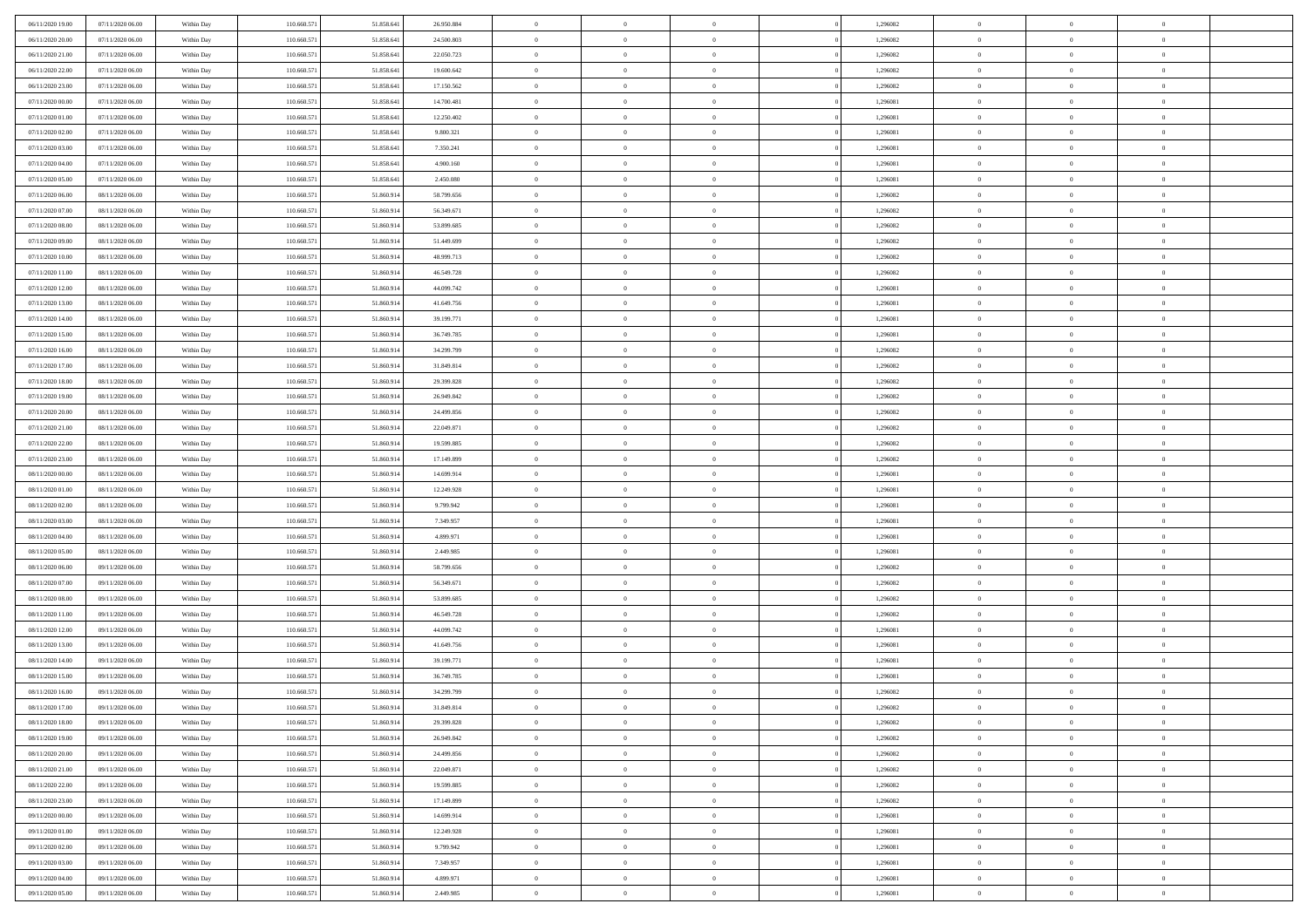| 09/11/2020 06.00<br>10/11/2020 06:00 | Within Day | 110.660.571 | 51.858.641 | 27.263.665 | $\,$ 0         | $\overline{0}$ | $\theta$       |          | 1,296082 | $\bf{0}$                 | $\overline{0}$ | $\,0\,$        |  |
|--------------------------------------|------------|-------------|------------|------------|----------------|----------------|----------------|----------|----------|--------------------------|----------------|----------------|--|
| 09/11/2020 07:00<br>10/11/2020 06:00 | Within Day | 110.660.57  | 51.858.641 | 26.127.679 | $\overline{0}$ | $\overline{0}$ | $\overline{0}$ |          | 1,296082 | $\overline{0}$           | $\overline{0}$ | $\theta$       |  |
| 09/11/2020 08:00<br>10/11/2020 06:00 | Within Dav | 110.660.571 | 51.858.641 | 24.991.694 | $\mathbf{0}$   | $\overline{0}$ | $\overline{0}$ |          | 1,296082 | $\mathbf{0}$             | $\overline{0}$ | $\overline{0}$ |  |
| 09/11/2020 09:00<br>10/11/2020 06:00 | Within Day | 110.660.571 | 51.858.641 | 23.855.708 | $\bf{0}$       | $\overline{0}$ | $\bf{0}$       |          | 1,296082 | $\bf{0}$                 | $\overline{0}$ | $\bf{0}$       |  |
| 09/11/2020 10:00<br>10/11/2020 06:00 | Within Day | 110.660.571 | 51.858.641 | 22.719.722 | $\bf{0}$       | $\overline{0}$ | $\overline{0}$ |          | 1,296082 | $\bf{0}$                 | $\bf{0}$       | $\,0\,$        |  |
| 09/11/2020 11:00<br>10/11/2020 06:00 | Within Dav | 110.660.571 | 51.858.641 | 21.583.736 | $\mathbf{0}$   | $\overline{0}$ | $\overline{0}$ |          | 1,296082 | $\mathbf{0}$             | $\overline{0}$ | $\overline{0}$ |  |
|                                      |            |             |            |            |                |                |                |          |          |                          |                |                |  |
| 09/11/2020 12.00<br>10/11/2020 06:00 | Within Day | 110.660.571 | 51.858.641 | 20.447.750 | $\bf{0}$       | $\bf{0}$       | $\overline{0}$ |          | 1,296081 | $\bf{0}$                 | $\overline{0}$ | $\,0\,$        |  |
| 09/11/2020 13:00<br>10/11/2020 06:00 | Within Day | 110.660.571 | 51.858.641 | 19.311.763 | $\overline{0}$ | $\overline{0}$ | $\overline{0}$ |          | 1,296081 | $\,$ 0 $\,$              | $\overline{0}$ | $\theta$       |  |
| 09/11/2020 14:00<br>10/11/2020 06:00 | Within Day | 110.660.571 | 51.858.641 | 18.175.777 | $\mathbf{0}$   | $\overline{0}$ | $\overline{0}$ |          | 1,296081 | $\mathbf{0}$             | $\overline{0}$ | $\overline{0}$ |  |
| 09/11/2020 15.00<br>10/11/2020 06:00 | Within Day | 110.660.571 | 51.858.641 | 17.039.791 | $\bf{0}$       | $\bf{0}$       | $\theta$       |          | 1,296081 | $\bf{0}$                 | $\overline{0}$ | $\,0\,$        |  |
| 09/11/2020 16.00<br>10/11/2020 06:00 | Within Day | 110.660.571 | 51.858.641 | 15.903.805 | $\bf{0}$       | $\overline{0}$ | $\overline{0}$ |          | 1,296082 | $\bf{0}$                 | $\overline{0}$ | $\theta$       |  |
| 09/11/2020 17:00<br>10/11/2020 06:00 | Within Dav | 110.660.571 | 51.858.641 | 14.767.819 | $\mathbf{0}$   | $\overline{0}$ | $\overline{0}$ |          | 1,296082 | $\mathbf{0}$             | $\overline{0}$ | $\overline{0}$ |  |
| 09/11/2020 18.00<br>10/11/2020 06:00 | Within Day | 110.660.571 | 51.858.641 | 13.631.833 | $\bf{0}$       | $\overline{0}$ | $\bf{0}$       |          | 1,296082 | $\bf{0}$                 | $\overline{0}$ | $\bf{0}$       |  |
| 09/11/2020 19:00<br>10/11/2020 06:00 | Within Day | 110.660.571 | 51.858.641 | 12.495.847 | $\bf{0}$       | $\overline{0}$ | $\overline{0}$ |          | 1,296082 | $\bf{0}$                 | $\theta$       | $\,0\,$        |  |
| 09/11/2020 20:00<br>10/11/2020 06:00 | Within Dav | 110.660.571 | 51.858.641 | 11.359.860 | $\overline{0}$ | $\overline{0}$ | $\overline{0}$ |          | 1,296082 | $\mathbf{0}$             | $\overline{0}$ | $\overline{0}$ |  |
| 09/11/2020 21.00<br>10/11/2020 06:00 | Within Day | 110.660.571 | 51.858.641 | 10.223.874 | $\bf{0}$       | $\bf{0}$       | $\overline{0}$ |          | 1,296082 | $\bf{0}$                 | $\overline{0}$ | $\,0\,$        |  |
| 09/11/2020 22.00<br>10/11/2020 06:00 | Within Day | 110.660.571 | 51.858.641 | 9.087.888  | $\overline{0}$ | $\overline{0}$ | $\overline{0}$ |          | 1,296082 | $\,$ 0 $\,$              | $\overline{0}$ | $\theta$       |  |
| 09/11/2020 23.00<br>10/11/2020 06:00 | Within Day | 110.660.571 | 51.858.641 | 7.951.902  | $\mathbf{0}$   | $\overline{0}$ | $\overline{0}$ |          | 1,296082 | $\mathbf{0}$             | $\overline{0}$ | $\overline{0}$ |  |
| 10/11/2020 00:00<br>10/11/2020 06:00 | Within Day | 110.660.571 | 51.858.641 | 6.815.916  | $\bf{0}$       | $\bf{0}$       | $\overline{0}$ |          | 1,296081 | $\bf{0}$                 | $\overline{0}$ | $\,0\,$        |  |
| 10/11/2020 01:00<br>10/11/2020 06:00 | Within Day | 110.660.571 | 51.858.641 | 5.679.930  | $\bf{0}$       | $\overline{0}$ | $\overline{0}$ |          | 1,296081 | $\bf{0}$                 | $\overline{0}$ | $\overline{0}$ |  |
| 10/11/2020 02:00<br>10/11/2020 06:00 | Within Dav | 110.660.571 | 51.858.641 | 4.543.944  | $\mathbf{0}$   | $\overline{0}$ | $\overline{0}$ |          | 1,296081 | $\mathbf{0}$             | $\overline{0}$ | $\overline{0}$ |  |
| 10/11/2020 03.00<br>10/11/2020 06:00 | Within Day | 110.660.571 | 51.858.641 | 3.407.957  | $\bf{0}$       | $\overline{0}$ | $\bf{0}$       |          | 1,296081 | $\bf{0}$                 | $\overline{0}$ | $\bf{0}$       |  |
| 10/11/2020 04:00<br>10/11/2020 06:00 | Within Day | 110.660.571 | 51.858.641 | 2.271.971  | $\bf{0}$       | $\bf{0}$       | $\overline{0}$ |          | 1,296081 | $\bf{0}$                 | $\bf{0}$       | $\,0\,$        |  |
| 10/11/2020 05:00<br>10/11/2020 06:00 | Within Dav | 110.660.571 | 51.858.641 | 1.135.985  | $\mathbf{0}$   | $\overline{0}$ | $\overline{0}$ |          | 1,296081 | $\mathbf{0}$             | $\overline{0}$ | $\overline{0}$ |  |
| 10/11/2020 06:00<br>11/11/2020 06:00 | Within Day | 110.660.571 | 51.858.641 | 27.263.665 | $\bf{0}$       | $\bf{0}$       | $\overline{0}$ |          | 1,296082 | $\bf{0}$                 | $\overline{0}$ | $\,0\,$        |  |
| 10/11/2020 07:00<br>11/11/2020 06:00 | Within Day | 110.660.571 | 51.858.641 | 26.127.679 | $\bf{0}$       | $\overline{0}$ | $\overline{0}$ |          | 1,296082 | $\,$ 0 $\,$              | $\overline{0}$ | $\overline{0}$ |  |
| 10/11/2020 08:00<br>11/11/2020 06:00 | Within Dav | 110.660.571 | 51.858.641 | 24.991.694 | $\mathbf{0}$   | $\overline{0}$ | $\overline{0}$ |          | 1,296082 | $\mathbf{0}$             | $\overline{0}$ | $\overline{0}$ |  |
| 10/11/2020 09:00<br>11/11/2020 06:00 | Within Day | 110.660.571 | 51.858.641 | 23.855.708 | $\bf{0}$       | $\bf{0}$       | $\overline{0}$ |          | 1,296082 | $\bf{0}$                 | $\overline{0}$ | $\,0\,$        |  |
| 10/11/2020 10:00<br>11/11/2020 06:00 | Within Day | 110.660.571 | 51.858.641 | 22.719.722 | $\bf{0}$       | $\bf{0}$       | $\overline{0}$ |          | 1,296082 | $\bf{0}$                 | $\overline{0}$ | $\bf{0}$       |  |
| 10/11/2020 11:00<br>11/11/2020 06:00 | Within Dav | 110.660.571 | 51.858.641 | 21.583.736 | $\mathbf{0}$   | $\overline{0}$ | $\overline{0}$ |          | 1,296082 | $\mathbf{0}$             | $\overline{0}$ | $\overline{0}$ |  |
| 10/11/2020 12:00<br>11/11/2020 06:00 | Within Day | 110.660.571 | 51.858.641 | 20.447.750 | $\bf{0}$       | $\overline{0}$ | $\theta$       |          | 1,296081 | $\,$ 0                   | $\overline{0}$ | $\theta$       |  |
| 10/11/2020 13:00<br>11/11/2020 06:00 | Within Day | 110.660.571 | 51.858.641 | 19.311.763 | $\bf{0}$       | $\bf{0}$       | $\overline{0}$ |          | 1,296081 | $\bf{0}$                 | $\mathbf{0}$   | $\bf{0}$       |  |
| 10/11/2020 14:00<br>11/11/2020 06:00 | Within Dav | 110.660.571 | 51.858.641 | 18.175.777 | $\mathbf{0}$   | $\overline{0}$ | $\overline{0}$ |          | 1,296081 | $\mathbf{0}$             | $\overline{0}$ | $\overline{0}$ |  |
| 11/11/2020 06:00<br>10/11/2020 15.00 | Within Day | 110.660.571 | 51.858.641 | 17.039.791 | $\bf{0}$       | $\overline{0}$ | $\theta$       |          | 1,296081 | $\,$ 0                   | $\overline{0}$ | $\theta$       |  |
|                                      |            |             |            |            | $\bf{0}$       | $\overline{0}$ | $\overline{0}$ |          |          |                          | $\overline{0}$ | $\overline{0}$ |  |
| 10/11/2020 16:00<br>11/11/2020 06:00 | Within Day | 110.660.571 | 51.858.641 | 15.903.805 | $\mathbf{0}$   |                |                |          | 1,296082 | $\bf{0}$<br>$\mathbf{0}$ |                | $\overline{0}$ |  |
| 10/11/2020 17:00<br>11/11/2020 06:00 | Within Day | 110.660.571 | 51.858.641 | 14.767.819 |                | $\overline{0}$ | $\overline{0}$ |          | 1,296082 |                          | $\overline{0}$ |                |  |
| 10/11/2020 18:00<br>11/11/2020 06:00 | Within Day | 110.660.571 | 51.858.641 | 13.631.833 | $\bf{0}$       | $\overline{0}$ | $\theta$       |          | 1,296082 | $\,$ 0                   | $\overline{0}$ | $\theta$       |  |
| 10/11/2020 19:00<br>11/11/2020 06:00 | Within Day | 110.660.571 | 51.858.641 | 12.495.847 | $\bf{0}$       | $\bf{0}$       | $\overline{0}$ |          | 1,296082 | $\bf{0}$                 | $\mathbf{0}$   | $\overline{0}$ |  |
| 10/11/2020 20:00<br>11/11/2020 06:00 | Within Dav | 110.660.571 | 51.858.641 | 11.359.860 | $\mathbf{0}$   | $\overline{0}$ | $\overline{0}$ |          | 1,296082 | $\mathbf{0}$             | $\overline{0}$ | $\overline{0}$ |  |
| 10/11/2020 21:00<br>11/11/2020 06:00 | Within Day | 110.660.571 | 51.858.641 | 10.223.874 | $\bf{0}$       | $\overline{0}$ | $\theta$       |          | 1,296082 | $\,$ 0                   | $\overline{0}$ | $\theta$       |  |
| 10/11/2020 22.00<br>11/11/2020 06:00 | Within Day | 110.660.571 | 51.858.641 | 9.087.888  | $\bf{0}$       | $\bf{0}$       | $\overline{0}$ |          | 1,296082 | $\bf{0}$                 | $\overline{0}$ | $\overline{0}$ |  |
| 10/11/2020 23:00<br>11/11/2020 06:00 | Within Dav | 110.660.571 | 51.858.641 | 7.951.902  | $\mathbf{0}$   | $\overline{0}$ | $\overline{0}$ |          | 1,296082 | $\mathbf{0}$             | $\overline{0}$ | $\overline{0}$ |  |
| 11/11/2020 00:00<br>11/11/2020 06:00 | Within Day | 110.660.571 | 51.858.641 | 6.815.916  | $\bf{0}$       | $\overline{0}$ | $\theta$       |          | 1,296081 | $\,$ 0                   | $\overline{0}$ | $\theta$       |  |
| 11/11/2020 01:00<br>11/11/2020 06:00 | Within Day | 110.660.57  | 51.858.641 | 5.679.930  | $\bf{0}$       | $\overline{0}$ | $\overline{0}$ |          | 1,296081 | $\,$ 0 $\,$              | $\overline{0}$ | $\bf{0}$       |  |
| 11/11/2020 02:00<br>11/11/2020 06.00 | Within Day | 110.660.571 | 51.858.641 | 4.543.944  | $\bf{0}$       | $\overline{0}$ | $\Omega$       |          | 1,296081 | $\overline{0}$           | $\theta$       | $\theta$       |  |
| 11/11/2020 03:00<br>11/11/2020 06:00 | Within Day | 110.660.571 | 51.858.641 | 3.407.957  | $\,0\,$        | $\overline{0}$ | $\theta$       |          | 1,296081 | $\,$ 0 $\,$              | $\overline{0}$ | $\theta$       |  |
| 11/11/2020 04:00<br>11/11/2020 06:00 | Within Day | 110.660.571 | 51.858.641 | 2.271.971  | $\overline{0}$ | $\overline{0}$ | $\overline{0}$ |          | 1,296081 | $\overline{0}$           | $\overline{0}$ | $\overline{0}$ |  |
| 11/11/2020 05:00<br>11/11/2020 06.00 | Within Day | 110.660.571 | 51.858.641 | 1.135.985  | $\bf{0}$       | $\overline{0}$ | $\overline{0}$ |          | 1,296081 | $\overline{0}$           | $\bf{0}$       | $\mathbf{0}$   |  |
| 11/11/2020 06:00<br>12/11/2020 06:00 | Within Day | 110.660.571 | 51.858.641 | 27.263.665 | $\bf{0}$       | $\overline{0}$ | $\overline{0}$ | $\theta$ | 1,296082 | $\,$ 0 $\,$              | $\bf{0}$       | $\,$ 0 $\,$    |  |
| 11/11/2020 07:00<br>12/11/2020 06.00 | Within Day | 110.660.571 | 51.858.641 | 26.127.679 | $\bf{0}$       | $\overline{0}$ | $\overline{0}$ |          | 1,296082 | $\,$ 0 $\,$              | $\overline{0}$ | $\overline{0}$ |  |
| 11/11/2020 08:00<br>12/11/2020 06.00 | Within Day | 110.660.571 | 51.858.641 | 24.991.694 | $\bf{0}$       | $\overline{0}$ | $\overline{0}$ |          | 1,296082 | $\mathbf{0}$             | $\overline{0}$ | $\overline{0}$ |  |
| 11/11/2020 09:00<br>12/11/2020 06:00 | Within Day | 110.660.571 | 51.858.641 | 23.855.708 | $\,0\,$        | $\overline{0}$ | $\overline{0}$ | $\theta$ | 1,296082 | $\,$ 0 $\,$              | $\overline{0}$ | $\overline{0}$ |  |
| 11/11/2020 10:00<br>12/11/2020 06:00 | Within Day | 110.660.571 | 51.858.641 | 22.719.722 | $\bf{0}$       | $\overline{0}$ | $\overline{0}$ |          | 1,296082 | $\overline{0}$           | $\overline{0}$ | $\overline{0}$ |  |
| 11/11/2020 11:00<br>12/11/2020 06:00 | Within Day | 110.660.571 | 51.858.641 | 21.583.736 | $\bf{0}$       | $\overline{0}$ | $\overline{0}$ |          | 1,296082 | $\mathbf{0}$             | $\overline{0}$ | $\mathbf{0}$   |  |
| 11/11/2020 12:00<br>12/11/2020 06:00 | Within Day | 110.660.571 | 51.858.641 | 20.447.750 | $\,0\,$        | $\overline{0}$ | $\overline{0}$ |          | 1,296081 | $\,$ 0 $\,$              | $\mathbf{0}$   | $\overline{0}$ |  |
| 11/11/2020 13.00<br>12/11/2020 06:00 | Within Day | 110.660.571 | 51.858.641 | 19.311.763 | $\bf{0}$       | $\bf{0}$       | $\overline{0}$ |          | 1,296081 | $\bf{0}$                 | $\mathbf{0}$   | $\overline{0}$ |  |
| 11/11/2020 14:00<br>12/11/2020 06:00 | Within Day | 110.660.571 | 51.858.641 | 18.175.777 | $\mathbf{0}$   | $\overline{0}$ | $\overline{0}$ |          | 1,296081 | $\mathbf{0}$             | $\overline{0}$ | $\overline{0}$ |  |
|                                      |            |             |            |            |                |                |                |          |          |                          |                |                |  |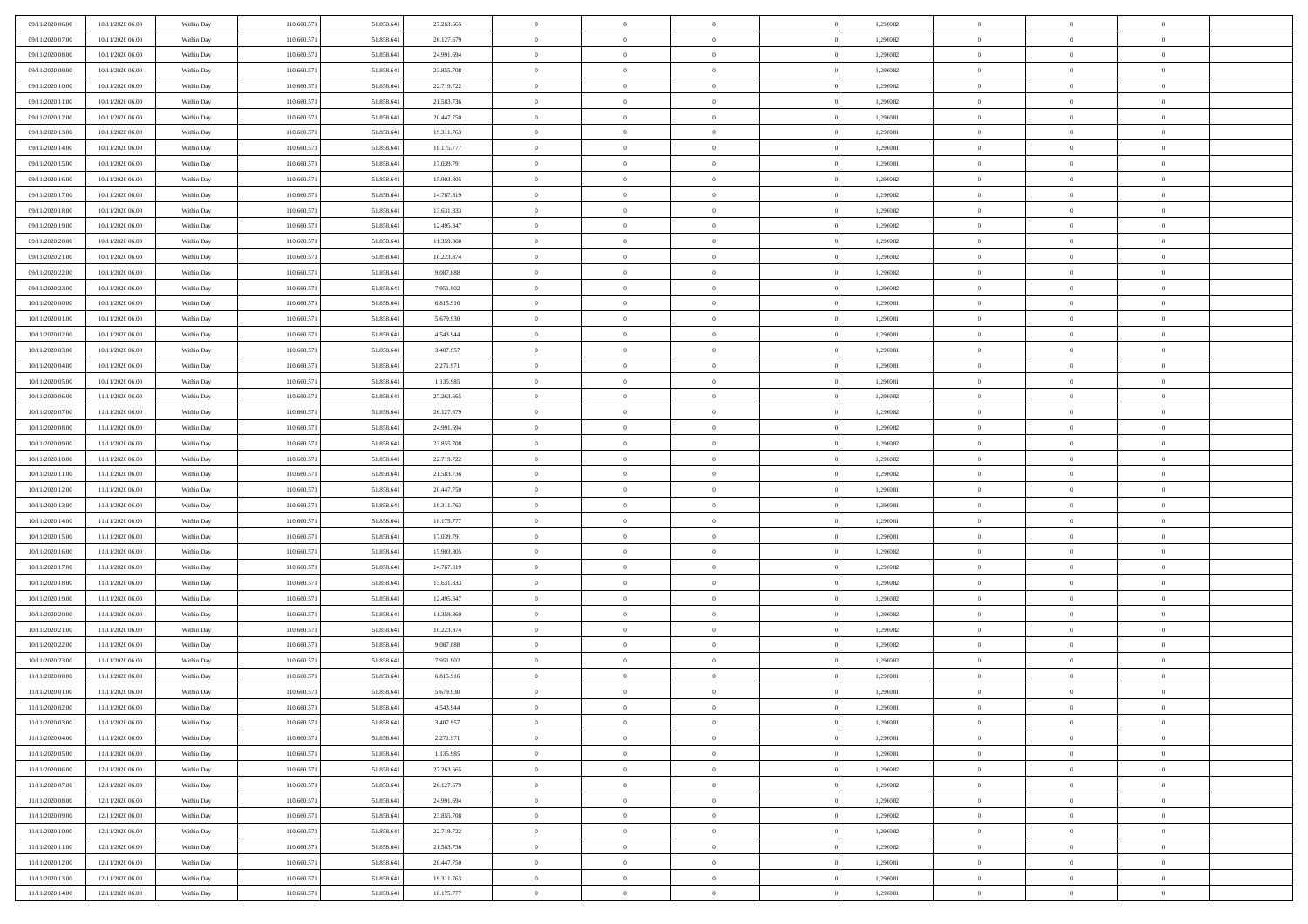| 11/11/2020 15:00                     | 12/11/2020 06.00                     | Within Day               | 110,660,571                | 51.858.641               | 17.039.791             | $\bf{0}$                      | $\overline{0}$                   | $\Omega$                         | 1,296081             | $\bf{0}$                 | $\overline{0}$             | $\bf{0}$                  |  |
|--------------------------------------|--------------------------------------|--------------------------|----------------------------|--------------------------|------------------------|-------------------------------|----------------------------------|----------------------------------|----------------------|--------------------------|----------------------------|---------------------------|--|
| 11/11/2020 16:00                     | 12/11/2020 06:00                     | Within Dav               | 110.660.571                | 51.858.641               | 15.903.805             | $\theta$                      | $\overline{0}$                   | $\overline{0}$                   | 1,296082             | $\mathbf{0}$             | $\bf{0}$                   | $\overline{0}$            |  |
| 11/11/2020 17:00                     | 12/11/2020 06:00                     | Within Day               | 110.660.571                | 51.858.641               | 14.767.819             | $\theta$                      | $\overline{0}$                   | $\bf{0}$                         | 1,296082             | $\,$ 0                   | $\overline{0}$             | $\,$ 0 $\,$               |  |
| 11/11/2020 18:00                     | 12/11/2020 06:00                     | Within Day               | 110.660.571                | 51.858.641               | 13.631.833             | $\theta$                      | $\overline{0}$                   | $\mathbf{0}$                     | 1,296082             | $\bf{0}$                 | $\mathbf{0}$               | $\theta$                  |  |
| 11/11/2020 19:00                     | 12/11/2020 06:00                     | Within Dav               | 110.660.571                | 51.858.641               | 12.495.847             | $\mathbf{0}$                  | $\overline{0}$                   | $\overline{0}$                   | 1,296082             | $\mathbf{0}$             | $\bf{0}$                   | $\overline{0}$            |  |
| 11/11/2020 20:00                     | 12/11/2020 06:00                     | Within Day               | 110.660.571                | 51.858.641               | 11.359.860             | $\theta$                      | $\overline{0}$                   | $\bf{0}$                         | 1,296082             | $\,$ 0                   | $\overline{0}$             | $\,$ 0 $\,$               |  |
| 11/11/2020 21:00                     | 12/11/2020 06:00                     | Within Day               | 110.660.571                | 51.858.641               | 10.223.874             | $\,$ 0 $\,$                   | $\overline{0}$                   | $\Omega$                         | 1,296082             | $\bf{0}$                 | $\overline{0}$             | $\bf{0}$                  |  |
| 11/11/2020 22.00                     | 12/11/2020 06:00                     | Within Dav               | 110.660.571                | 51.858.641               | 9.087.888              | $\overline{0}$                | $\overline{0}$                   | $\overline{0}$                   | 1,296082             | $\mathbf{0}$             | $\bf{0}$                   | $\overline{0}$            |  |
| 11/11/2020 23:00                     | 12/11/2020 06:00                     | Within Day               | 110.660.571                | 51.858.641               | 7.951.902              | $\theta$                      | $\overline{0}$                   | $\bf{0}$                         | 1,296082             | $\,$ 0                   | $\overline{0}$             | $\,$ 0 $\,$               |  |
| 12/11/2020 00:00                     | 12/11/2020 06.00                     | Within Day               | 110.660.571                | 51.858.641               | 6.815.916              | $\mathbf{0}$                  | $\overline{0}$                   | $\mathbf{0}$                     | 1,296081             | $\theta$                 | $\mathbf{0}$               | $\theta$                  |  |
| 12/11/2020 01:00                     | 12/11/2020 06:00                     | Within Dav               | 110.660.571                | 51.858.641               | 5.679.930              | $\mathbf{0}$                  | $\overline{0}$                   | $\overline{0}$                   | 1,296081             | $\mathbf{0}$             | $\bf{0}$                   | $\overline{0}$            |  |
| 12/11/2020 02:00                     | 12/11/2020 06:00                     | Within Day               | 110.660.571                | 51.858.641               | 4.543.944              | $\theta$                      | $\overline{0}$                   | $\bf{0}$                         | 1,296081             | $\,$ 0                   | $\overline{0}$             | $\,$ 0 $\,$               |  |
| 12/11/2020 03:00                     | 12/11/2020 06.00                     | Within Day               | 110.660.571                | 51.858.641               | 3.407.957              | $\theta$                      | $\overline{0}$                   | $\mathbf{0}$                     | 1,296081             | $\bf{0}$                 | $\mathbf{0}$               | $\theta$                  |  |
| 12/11/2020 04:00                     | 12/11/2020 06:00                     | Within Day               | 110.660.571                | 51.858.641               | 2.271.971              | $\mathbf{0}$                  | $\overline{0}$                   | $\overline{0}$                   | 1,296081             | $\mathbf{0}$             | $\bf{0}$                   | $\overline{0}$            |  |
| 12/11/2020 05:00                     | 12/11/2020 06:00                     | Within Day               | 110.660.571                | 51.858.641               | 1.135.985              | $\theta$                      | $\overline{0}$                   | $\overline{0}$                   | 1,296081             | $\,$ 0                   | $\overline{0}$             | $\,$ 0 $\,$               |  |
| 12/11/2020 06:00                     | 13/11/2020 06.00                     | Within Day               | 110.660.571                | 51.854.093               | 27.268.213             | $\,$ 0 $\,$                   | 2.273                            | $\mathbf{0}$                     | 1,296082             | $\bf{0}$                 | $\mathbf{0}$               | $\bf{0}$                  |  |
| 12/11/2020 07:00                     | 13/11/2020 06:00                     | Within Day               | 110.660.571                | 51.856.366               | 26.129.859             | $\overline{0}$                | $\overline{0}$                   | $\overline{0}$                   | 1,296082             | $\mathbf{0}$             | $\bf{0}$                   | $\overline{0}$            |  |
| 12/11/2020 08:00                     | 13/11/2020 06:00                     | Within Day               | 110.660.571                | 51.856.366               | 24.993.778             | $\theta$                      | $\overline{0}$                   | $\bf{0}$                         | 1,296082             | $\,$ 0                   | $\overline{0}$             | $\,$ 0 $\,$               |  |
| 12/11/2020 09:00                     | 13/11/2020 06.00                     | Within Day               | 110.660.571                | 51.856,366               | 23.857.696             | $\,$ 0 $\,$                   | $\overline{0}$                   | $\mathbf{0}$                     | 1,296082             | $\theta$                 | $\mathbf{0}$               | $\theta$                  |  |
| 12/11/2020 10:00                     | 13/11/2020 06:00                     | Within Day               | 110.660.571                | 51.856.366               | 22.721.616             | $\overline{0}$                | $\overline{0}$                   | $\overline{0}$                   | 1,296082             | $\mathbf{0}$             | $\bf{0}$                   | $\overline{0}$            |  |
| 12/11/2020 11:00                     | 13/11/2020 06:00                     | Within Day               | 110.660.571                | 51.856.366               | 21.585.535             | $\theta$                      | $\overline{0}$                   | $\overline{0}$                   | 1,296082             | $\,$ 0                   | $\overline{0}$             | $\,$ 0 $\,$               |  |
| 12/11/2020 12:00                     | 13/11/2020 06.00                     | Within Day               | 110.660.571                | 51.856.366               | 20.449.454             | $\theta$                      | $\overline{0}$                   | $\mathbf{0}$                     | 1,296081             | $\bf{0}$                 | $\theta$                   | $\theta$                  |  |
| 12/11/2020 13:00                     | 13/11/2020 06:00                     | Within Day               | 110.660.571                | 51.856.366               | 19.313.373             | $\mathbf{0}$                  | $\overline{0}$                   | $\overline{0}$                   | 1,296081             | $\mathbf{0}$             | $\bf{0}$                   | $\overline{0}$            |  |
| 12/11/2020 14:00                     | 13/11/2020 06:00                     | Within Day               | 110.660.571                | 51.856.366               | 18.177.293             | $\theta$                      | $\overline{0}$                   | $\bf{0}$                         | 1,296081             | $\,$ 0                   | $\overline{0}$             | $\,$ 0 $\,$               |  |
| 12/11/2020 15:00                     | 13/11/2020 06.00                     | Within Day               | 110.660.571                | 51.856.366               | 17.041.212             | $\,$ 0 $\,$                   | $\overline{0}$                   | $\mathbf{0}$                     | 1,296081             | $\bf{0}$                 | $\overline{0}$             | $\bf{0}$                  |  |
| 12/11/2020 16:00                     | 13/11/2020 06:00                     | Within Dav               | 110.660.571                | 51.856.366               | 15.905.131             | $\overline{0}$                | $\overline{0}$                   | $\overline{0}$                   | 1,296082             | $\mathbf{0}$             | $\bf{0}$                   | $\overline{0}$            |  |
| 12/11/2020 17:00                     | 13/11/2020 06:00                     | Within Day               | 110.660.571                | 51.856.366               | 14.769.050             | $\theta$                      | $\overline{0}$                   | $\overline{0}$                   | 1,296082             | $\,$ 0                   | $\overline{0}$             | $\,$ 0 $\,$               |  |
| 12/11/2020 18:00                     | 13/11/2020 06:00                     | Within Day               | 110.660.571                | 51.856,366               | 13.632.970             | $\mathbf{0}$                  | $\overline{0}$                   | $\mathbf{0}$                     | 1.296082             | $\theta$                 | $\mathbf{0}$               | $\theta$                  |  |
| 12/11/2020 19:00                     | 13/11/2020 06:00                     | Within Day               | 110.660.571                | 51.856.366               | 12.496.889             | $\mathbf{0}$                  | $\overline{0}$                   | $\overline{0}$                   | 1,296082             | $\mathbf{0}$             | $\bf{0}$                   | $\overline{0}$            |  |
| 12/11/2020 20:00                     | 13/11/2020 06:00                     | Within Day               | 110.660.571                | 51.856.366               | 11.360.808             | $\theta$                      | $\overline{0}$                   | $\bf{0}$                         | 1,296082             | $\,$ 0                   | $\overline{0}$             | $\,$ 0 $\,$               |  |
| 12/11/2020 21:00                     | 13/11/2020 06:00                     | Within Day               | 110.660.571                | 51.856.366               | 10.224.727             | $\,$ 0 $\,$                   | $\overline{0}$                   | $\overline{0}$                   | 1,296082             | $\bf{0}$                 | $\overline{0}$             | $\,0\,$                   |  |
| 12/11/2020 22.00                     | 13/11/2020 06:00                     | Within Day               | 110.660.571                | 51.856.366               | 9.088.647              | $\overline{0}$                | $\overline{0}$                   | $\overline{0}$                   | 1,296082             | $\mathbf{0}$             | $\bf{0}$                   | $\overline{0}$            |  |
| 12/11/2020 23:00                     | 13/11/2020 06:00                     | Within Day               | 110.660.571                | 51.856.366               | 7.952.565              | $\theta$                      | $\overline{0}$                   | $\overline{0}$                   | 1,296082             | $\,$ 0                   | $\overline{0}$             | $\,$ 0 $\,$               |  |
| 13/11/2020 00:00                     | 13/11/2020 06.00<br>13/11/2020 06:00 | Within Day<br>Within Day | 110.660.571<br>110.660.571 | 51.856.366<br>51.856.366 | 6.816.484<br>5.680.403 | $\,$ 0 $\,$<br>$\overline{0}$ | $\overline{0}$<br>$\overline{0}$ | $\overline{0}$<br>$\overline{0}$ | 1,296081<br>1,296081 | $\bf{0}$<br>$\mathbf{0}$ | $\overline{0}$<br>$\bf{0}$ | $\,0\,$<br>$\overline{0}$ |  |
| 13/11/2020 01:00<br>13/11/2020 02:00 | 13/11/2020 06:00                     | Within Day               | 110.660.571                | 51.856.366               | 4.544.323              | $\theta$                      | $\overline{0}$                   | $\bf{0}$                         | 1,296081             | $\,$ 0                   | $\overline{0}$             | $\,$ 0 $\,$               |  |
| 13/11/2020 03:00                     | 13/11/2020 06:00                     | Within Day               | 110.660.571                | 51.856.366               | 3.408.242              | $\,$ 0 $\,$                   | $\overline{0}$                   | $\overline{0}$                   | 1,296081             | $\bf{0}$                 | $\overline{0}$             | $\,0\,$                   |  |
| 13/11/2020 04:00                     | 13/11/2020 06:00                     | Within Day               | 110.660.571                | 51.856.366               | 2.272.161              | $\mathbf{0}$                  | $\overline{0}$                   | $\overline{0}$                   | 1,296081             | $\mathbf{0}$             | $\bf{0}$                   | $\overline{0}$            |  |
| 13/11/2020 05:00                     | 13/11/2020 06:00                     | Within Day               | 110.660.571                | 51.856.366               | 1.136.080              | $\theta$                      | $\overline{0}$                   | $\overline{0}$                   | 1,296081             | $\,$ 0                   | $\overline{0}$             | $\,$ 0 $\,$               |  |
| 13/11/2020 06:00                     | 14/11/2020 06.00                     | Within Day               | 110.660.571                | 51.860.914               | 27.261.392             | $\,$ 0 $\,$                   | $\overline{0}$                   | $\overline{0}$                   | 1,296082             | $\bf{0}$                 | $\overline{0}$             | $\,0\,$                   |  |
| 13/11/2020 07:00                     | 14/11/2020 06:00                     | Within Day               | 110.660.571                | 51.860.914               | 26.125.501             | $\overline{0}$                | $\overline{0}$                   | $\overline{0}$                   | 1,296082             | $\mathbf{0}$             | $\bf{0}$                   | $\overline{0}$            |  |
| 13/11/2020 08:00                     | 14/11/2020 06:00                     | Within Day               | 110.660.571                | 51.860.914               | 24.989.610             | $\theta$                      | $\overline{0}$                   | $\bf{0}$                         | 1,296082             | $\,$ 0                   | $\overline{0}$             | $\,$ 0 $\,$               |  |
| 13/11/2020 09:00                     | 14/11/2020 06.00                     | Within Day               | 110.660.571                | 51.860.914               | 23.853.718             | $\,$ 0 $\,$                   | $\overline{0}$                   | $\overline{0}$                   | 1,296082             | $\bf{0}$                 | $\overline{0}$             | $\,0\,$                   |  |
| 13/11/2020 10:00                     | 14/11/2020 06:00                     | Within Dav               | 110.660.571                | 51.860.914               | 22.717.827             | $\theta$                      | $\overline{0}$                   | $\overline{0}$                   | 1,296082             | $\mathbf{0}$             | $\bf{0}$                   | $\overline{0}$            |  |
| 13/11/2020 11:00                     | 14/11/2020 06:00                     | Within Day               | 110.660.571                | 51.860.914               | 21.581.935             | $\overline{0}$                | $\overline{0}$                   | $\overline{0}$                   | 1,296082             | $\overline{0}$           | $\overline{0}$             | $\theta$                  |  |
| 13/11/2020 12:00                     | 14/11/2020 06:00                     | Within Day               | 110.660.571                | 51.860.914               | 20.446.044             | $\bf{0}$                      | $\overline{0}$                   | $\overline{0}$                   | 1,296081             | $\bf{0}$                 | $\overline{0}$             | $\bf{0}$                  |  |
| 13/11/2020 13:00                     | 14/11/2020 06:00                     | Within Day               | 110.660.571                | 51.860.914               | 19.310.153             | $\overline{0}$                | $\overline{0}$                   | $\overline{0}$                   | 1,296081             | $\overline{0}$           | $\bf{0}$                   | $\overline{0}$            |  |
| 13/11/2020 14:00                     | 14/11/2020 06:00                     | Within Day               | 110.660.571                | 51.860.914               | 18.174.261             | $\,$ 0 $\,$                   | $\overline{0}$                   | $\overline{0}$                   | 1,296081             | $\,$ 0 $\,$              | $\,$ 0 $\,$                | $\,$ 0 $\,$               |  |
| 13/11/2020 15:00                     | 14/11/2020 06:00                     | Within Day               | 110.660.571                | 51.860.914               | 17.038.370             | $\bf{0}$                      | $\overline{0}$                   | $\overline{0}$                   | 1,296081             | $\mathbf{0}$             | $\overline{0}$             | $\bf{0}$                  |  |
| 13/11/2020 16:00                     | 14/11/2020 06:00                     | Within Day               | 110.660.571                | 51.860.914               | 15.902.479             | $\,$ 0 $\,$                   | $\overline{0}$                   | $\overline{0}$                   | 1,296082             | $\,$ 0 $\,$              | $\bf{0}$                   | $\overline{0}$            |  |
| 13/11/2020 17:00                     | 14/11/2020 06:00                     | Within Day               | 110.660.571                | 51.860.914               | 14.766.588             | $\,$ 0                        | $\overline{0}$                   | $\overline{0}$                   | 1,296082             | $\,$ 0 $\,$              | $\overline{0}$             | $\,$ 0 $\,$               |  |
| 13/11/2020 18:00                     | 14/11/2020 06:00                     | Within Day               | 110.660.571                | 51.860.914               | 13.630.695             | $\bf{0}$                      | $\overline{0}$                   | $\overline{0}$                   | 1,296082             | $\overline{0}$           | $\overline{0}$             | $\overline{0}$            |  |
| 13/11/2020 19:00                     | 14/11/2020 06:00                     | Within Day               | 110.660.571                | 51.860.914               | 12.494.804             | $\,$ 0 $\,$                   | $\overline{0}$                   | $\overline{0}$                   | 1,296082             | $\,$ 0 $\,$              | $\bf{0}$                   | $\mathbf{0}$              |  |
| 13/11/2020 20:00                     | 14/11/2020 06:00                     | Within Day               | 110.660.571                | 51.860.914               | 11.358.913             | $\,$ 0                        | $\overline{0}$                   | $\overline{0}$                   | 1,296082             | $\,$ 0 $\,$              | $\,$ 0 $\,$                | $\,$ 0 $\,$               |  |
| 13/11/2020 21:00                     | 14/11/2020 06.00                     | Within Day               | 110.660.571                | 51.860.914               | 10.223.022             | $\bf{0}$                      | $\overline{0}$                   | $\overline{0}$                   | 1,296082             | $\mathbf{0}$             | $\overline{0}$             | $\bf{0}$                  |  |
| 13/11/2020 22.00                     | 14/11/2020 06:00                     | Within Day               | 110.660.571                | 51.860.914               | 9.087.131              | $\mathbf{0}$                  | $\overline{0}$                   | $\overline{0}$                   | 1,296082             | $\overline{0}$           | $\bf{0}$                   | $\overline{0}$            |  |
| 13/11/2020 23:00                     | 14/11/2020 06.00                     | Within Day               | 110.660.571                | 51.860.914               | 7.951.239              | $\,$ 0 $\,$                   | $\overline{0}$                   | $\overline{0}$                   | 1,296082             | $\,$ 0 $\,$              | $\overline{0}$             | $\,$ 0 $\,$               |  |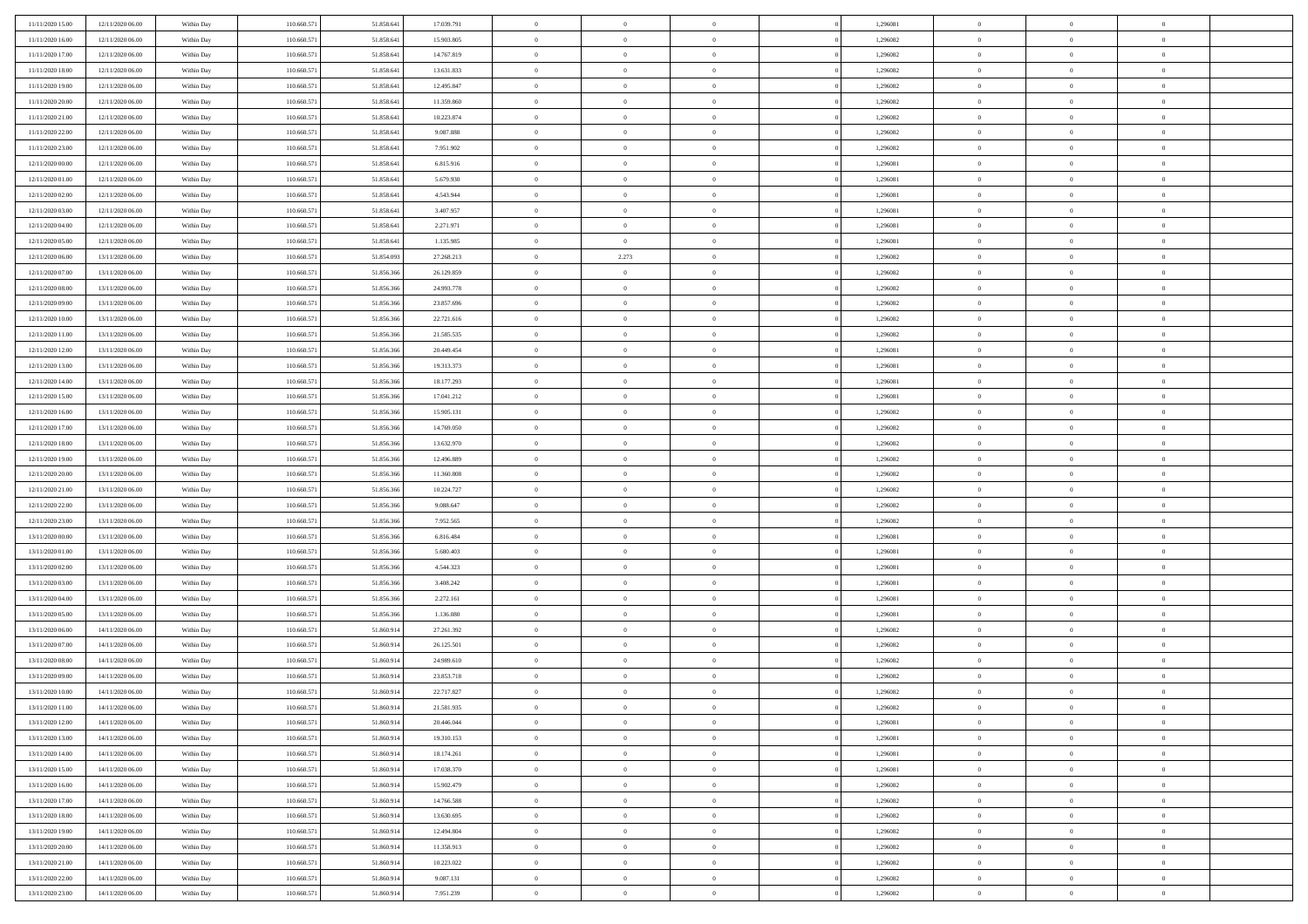| 14/11/2020 00:00 | 14/11/2020 06.00                     | Within Day | 110,660,571 | 51.860.914 | 6.815.347  | $\bf{0}$       | $\overline{0}$                   | $\Omega$       | 1,296081 | $\bf{0}$       | $\overline{0}$ | $\bf{0}$       |  |
|------------------|--------------------------------------|------------|-------------|------------|------------|----------------|----------------------------------|----------------|----------|----------------|----------------|----------------|--|
| 14/11/2020 01:00 | 14/11/2020 06:00                     | Within Day | 110.660.571 | 51.860.914 | 5.679.456  | $\theta$       | $\overline{0}$                   | $\overline{0}$ | 1,296081 | $\mathbf{0}$   | $\bf{0}$       | $\overline{0}$ |  |
| 14/11/2020 02.00 | 14/11/2020 06:00                     | Within Day | 110.660.571 | 51.860.914 | 4.543.565  | $\theta$       | $\overline{0}$                   | $\bf{0}$       | 1,296081 | $\,$ 0         | $\overline{0}$ | $\,$ 0 $\,$    |  |
| 14/11/2020 03:00 | 14/11/2020 06:00                     | Within Day | 110.660.571 | 51.860.914 | 3.407.674  | $\mathbf{0}$   | $\overline{0}$                   | $\mathbf{0}$   | 1,296081 | $\bf{0}$       | $\mathbf{0}$   | $\theta$       |  |
| 14/11/2020 04:00 | 14/11/2020 06:00                     | Within Day | 110.660.571 | 51.860.914 | 2.271.782  | $\mathbf{0}$   | $\overline{0}$                   | $\overline{0}$ | 1,296081 | $\mathbf{0}$   | $\bf{0}$       | $\overline{0}$ |  |
| 14/11/2020 05:00 | 14/11/2020 06:00                     | Within Day | 110.660.571 | 51.860.914 | 1.135.891  | $\theta$       | $\overline{0}$                   | $\bf{0}$       | 1,296081 | $\,$ 0         | $\overline{0}$ | $\,$ 0 $\,$    |  |
| 14/11/2020 06:00 | 15/11/2020 06:00                     | Within Day | 110.660.571 | 51.940.580 | 58.719.990 | $\,$ 0 $\,$    | $\overline{0}$                   | $\Omega$       | 1,296082 | $\bf{0}$       | $\overline{0}$ | $\bf{0}$       |  |
| 14/11/2020 07:00 | 15/11/2020 06:00                     | Within Day | 110.660.571 | 51.940.580 | 56.273.324 | $\overline{0}$ | $\overline{0}$                   | $\overline{0}$ | 1,296082 | $\mathbf{0}$   | $\bf{0}$       | $\overline{0}$ |  |
| 14/11/2020 08:00 | 15/11/2020 06:00                     |            | 110.660.571 | 51.940.580 | 53.826.657 | $\theta$       | $\overline{0}$                   | $\bf{0}$       | 1,296082 | $\,$ 0         | $\overline{0}$ | $\,$ 0 $\,$    |  |
|                  |                                      | Within Day | 110.660.571 | 51,940,580 |            | $\mathbf{0}$   |                                  | $\mathbf{0}$   |          | $\theta$       | $\mathbf{0}$   | $\theta$       |  |
| 14/11/2020 09:00 | 15/11/2020 06.00<br>15/11/2020 06:00 | Within Day |             |            | 51.379.991 |                | $\overline{0}$<br>$\overline{0}$ |                | 1,296082 | $\mathbf{0}$   |                | $\overline{0}$ |  |
| 14/11/2020 10:00 |                                      | Within Day | 110.660.571 | 51.940.580 | 48.933.325 | $\mathbf{0}$   |                                  | $\overline{0}$ | 1,296082 |                | $\bf{0}$       |                |  |
| 14/11/2020 11:00 | 15/11/2020 06:00                     | Within Day | 110.660.571 | 51.940.580 | 46.486.659 | $\theta$       | $\overline{0}$                   | $\bf{0}$       | 1,296082 | $\,$ 0         | $\overline{0}$ | $\,$ 0 $\,$    |  |
| 14/11/2020 12:00 | 15/11/2020 06.00                     | Within Day | 110.660.571 | 51.940.580 | 44.039.993 | $\theta$       | $\overline{0}$                   | $\mathbf{0}$   | 1,296081 | $\bf{0}$       | $\mathbf{0}$   | $\theta$       |  |
| 14/11/2020 13:00 | 15/11/2020 06:00                     | Within Day | 110.660.571 | 51.940.580 | 41.593.326 | $\overline{0}$ | $\overline{0}$                   | $\overline{0}$ | 1,296081 | $\mathbf{0}$   | $\bf{0}$       | $\overline{0}$ |  |
| 14/11/2020 14:00 | 15/11/2020 06:00                     | Within Day | 110.660.571 | 51.940.580 | 39.146.660 | $\theta$       | $\overline{0}$                   | $\overline{0}$ | 1,296081 | $\,$ 0         | $\overline{0}$ | $\,$ 0 $\,$    |  |
| 14/11/2020 15:00 | 15/11/2020 06.00                     | Within Day | 110.660.571 | 51.940.580 | 36.699.993 | $\bf{0}$       | $\overline{0}$                   | $\mathbf{0}$   | 1,296081 | $\bf{0}$       | $\mathbf{0}$   | $\bf{0}$       |  |
| 14/11/2020 16:00 | 15/11/2020 06:00                     | Within Day | 110.660.571 | 51.940.580 | 34.253.327 | $\overline{0}$ | $\overline{0}$                   | $\overline{0}$ | 1,296082 | $\mathbf{0}$   | $\bf{0}$       | $\overline{0}$ |  |
| 14/11/2020 17:00 | 15/11/2020 06:00                     | Within Day | 110.660.571 | 51.940.580 | 31.806.661 | $\theta$       | $\overline{0}$                   | $\bf{0}$       | 1,296082 | $\,$ 0         | $\overline{0}$ | $\,$ 0 $\,$    |  |
| 14/11/2020 18:00 | 15/11/2020 06.00                     | Within Day | 110.660.571 | 51,940,580 | 29.359.994 | $\theta$       | $\overline{0}$                   | $\mathbf{0}$   | 1,296082 | $\theta$       | $\mathbf{0}$   | $\theta$       |  |
| 14/11/2020 19:00 | 15/11/2020 06:00                     | Within Day | 110.660.571 | 51.940.580 | 26.913.328 | $\overline{0}$ | $\overline{0}$                   | $\overline{0}$ | 1,296082 | $\mathbf{0}$   | $\bf{0}$       | $\overline{0}$ |  |
| 14/11/2020 20:00 | 15/11/2020 06:00                     | Within Day | 110.660.571 | 51.940.580 | 24.466.662 | $\theta$       | $\overline{0}$                   | $\overline{0}$ | 1,296082 | $\,$ 0         | $\overline{0}$ | $\,$ 0 $\,$    |  |
| 14/11/2020 21.00 | 15/11/2020 06:00                     | Within Day | 110.660.571 | 51,940,580 | 22.019.996 | $\theta$       | $\overline{0}$                   | $\mathbf{0}$   | 1,296082 | $\bf{0}$       | $\theta$       | $\theta$       |  |
| 14/11/2020 22:00 | 15/11/2020 06:00                     | Within Day | 110.660.571 | 51.940.580 | 19.573.330 | $\overline{0}$ | $\overline{0}$                   | $\overline{0}$ | 1,296082 | $\mathbf{0}$   | $\bf{0}$       | $\overline{0}$ |  |
| 14/11/2020 23:00 | 15/11/2020 06:00                     | Within Day | 110.660.571 | 51.940.580 | 17.126.663 | $\theta$       | $\overline{0}$                   | $\bf{0}$       | 1,296082 | $\,$ 0         | $\overline{0}$ | $\,$ 0 $\,$    |  |
| 15/11/2020 00:00 | 15/11/2020 06.00                     | Within Day | 110.660.571 | 51.940.580 | 14.679.997 | $\,$ 0 $\,$    | $\overline{0}$                   | $\mathbf{0}$   | 1,296081 | $\bf{0}$       | $\overline{0}$ | $\bf{0}$       |  |
| 15/11/2020 01:00 | 15/11/2020 06:00                     | Within Day | 110.660.571 | 51.940.580 | 12.233.331 | $\overline{0}$ | $\overline{0}$                   | $\overline{0}$ | 1,296081 | $\mathbf{0}$   | $\bf{0}$       | $\overline{0}$ |  |
| 15/11/2020 02:00 | 15/11/2020 06:00                     | Within Day | 110.660.571 | 51.940.580 | 9.786.665  | $\theta$       | $\overline{0}$                   | $\overline{0}$ | 1,296081 | $\,$ 0         | $\overline{0}$ | $\,$ 0 $\,$    |  |
| 15/11/2020 03:00 | 15/11/2020 06:00                     | Within Day | 110.660.571 | 51,940,580 | 7.339.999  | $\mathbf{0}$   | $\overline{0}$                   | $\mathbf{0}$   | 1.296081 | $\theta$       | $\mathbf{0}$   | $\theta$       |  |
| 15/11/2020 04:00 | 15/11/2020 06:00                     | Within Day | 110.660.571 | 51.940.580 | 4.893.332  | $\mathbf{0}$   | $\overline{0}$                   | $\overline{0}$ | 1,296081 | $\mathbf{0}$   | $\bf{0}$       | $\overline{0}$ |  |
| 15/11/2020 05:00 | 15/11/2020 06:00                     | Within Day | 110.660.571 | 51.940.580 | 2.446.666  | $\theta$       | $\overline{0}$                   | $\bf{0}$       | 1,296081 | $\,$ 0         | $\overline{0}$ | $\,$ 0 $\,$    |  |
| 15/11/2020 06:00 | 16/11/2020 06.00                     | Within Day | 110.660.571 | 51.891.971 | 58.768.599 | $\bf{0}$       | $\overline{0}$                   | $\overline{0}$ | 1,296082 | $\bf{0}$       | $\overline{0}$ | $\,0\,$        |  |
| 15/11/2020 07:00 | 16/11/2020 06:00                     | Within Day | 110.660.571 | 51.891.971 | 56.319.907 | $\overline{0}$ | $\overline{0}$                   | $\overline{0}$ | 1,296082 | $\mathbf{0}$   | $\bf{0}$       | $\overline{0}$ |  |
| 15/11/2020 08:00 | 16/11/2020 06:00                     | Within Day | 110.660.571 | 51.891.971 | 53.871.216 | $\theta$       | $\overline{0}$                   | $\overline{0}$ | 1,296082 | $\,$ 0         | $\overline{0}$ | $\,$ 0 $\,$    |  |
| 15/11/2020 11:00 | 16/11/2020 06:00                     | Within Day | 110.660.571 | 51.891.971 | 46.525.141 | $\,$ 0 $\,$    | $\overline{0}$                   | $\overline{0}$ | 1,296082 | $\bf{0}$       | $\overline{0}$ | $\,0\,$        |  |
| 15/11/2020 12:00 | 16/11/2020 06:00                     | Within Day | 110.660.571 | 51.891.971 | 44.076.449 | $\overline{0}$ | $\overline{0}$                   | $\overline{0}$ | 1,296081 | $\mathbf{0}$   | $\bf{0}$       | $\overline{0}$ |  |
| 15/11/2020 13:00 | 16/11/2020 06:00                     | Within Day | 110.660.571 | 51.891.971 | 41.627.758 | $\theta$       | $\overline{0}$                   | $\bf{0}$       | 1,296081 | $\,$ 0         | $\overline{0}$ | $\,$ 0 $\,$    |  |
| 15/11/2020 14:00 | 16/11/2020 06:00                     | Within Day | 110.660.571 | 51.891.971 | 39.179.066 | $\,$ 0 $\,$    | $\overline{0}$                   | $\overline{0}$ | 1,296081 | $\bf{0}$       | $\overline{0}$ | $\,0\,$        |  |
| 15/11/2020 15:00 | 16/11/2020 06:00                     | Within Day | 110.660.571 | 51.891.971 | 36.730.374 | $\overline{0}$ | $\overline{0}$                   | $\overline{0}$ | 1,296081 | $\mathbf{0}$   | $\bf{0}$       | $\overline{0}$ |  |
| 15/11/2020 16:00 | 16/11/2020 06:00                     | Within Day | 110.660.571 | 51.891.971 | 34.281.683 | $\theta$       | $\overline{0}$                   | $\bf{0}$       | 1,296082 | $\,$ 0         | $\overline{0}$ | $\,$ 0 $\,$    |  |
| 15/11/2020 17:00 | 16/11/2020 06:00                     | Within Day | 110.660.571 | 51.891.971 | 31.832.991 | $\,$ 0 $\,$    | $\overline{0}$                   | $\overline{0}$ | 1,296082 | $\bf{0}$       | $\overline{0}$ | $\,0\,$        |  |
| 15/11/2020 18:00 | 16/11/2020 06:00                     | Within Day | 110.660.571 | 51.891.971 | 29.384.300 | $\theta$       | $\overline{0}$                   | $\overline{0}$ | 1,296082 | $\mathbf{0}$   | $\bf{0}$       | $\overline{0}$ |  |
| 15/11/2020 19:00 | 16/11/2020 06:00                     | Within Day | 110.660.571 | 51.891.971 | 26.935.608 | $\theta$       | $\overline{0}$                   | $\bf{0}$       | 1,296082 | $\,$ 0         | $\overline{0}$ | $\,$ 0 $\,$    |  |
| 15/11/2020 20:00 | 16/11/2020 06.00                     | Within Day | 110.660.571 | 51.891.971 | 24.486.916 | $\,$ 0 $\,$    | $\overline{0}$                   | $\overline{0}$ | 1,296082 | $\bf{0}$       | $\overline{0}$ | $\,0\,$        |  |
| 15/11/2020 21:00 | 16/11/2020 06:00                     | Within Dav | 110.660.571 | 51.891.971 | 22.038.225 | $\theta$       | $\overline{0}$                   | $\overline{0}$ | 1,296082 | $\mathbf{0}$   | $\bf{0}$       | $\overline{0}$ |  |
| 15/11/2020 22.00 | 16/11/2020 06:00                     | Within Day | 110.660.571 | 51.891.971 | 19.589.533 | $\overline{0}$ | $\overline{0}$                   | $\overline{0}$ | 1,296082 | $\overline{0}$ | $\overline{0}$ | $\theta$       |  |
| 15/11/2020 23.00 | 16/11/2020 06:00                     | Within Day | 110.660.571 | 51.891.971 | 17.140.841 | $\bf{0}$       | $\overline{0}$                   | $\overline{0}$ | 1,296082 | $\bf{0}$       | $\overline{0}$ | $\bf{0}$       |  |
| 16/11/2020 00:00 | 16/11/2020 06:00                     | Within Day | 110.660.571 | 51.891.971 | 14.692.150 | $\overline{0}$ | $\overline{0}$                   | $\overline{0}$ | 1,296081 | $\overline{0}$ | $\bf{0}$       | $\overline{0}$ |  |
| 16/11/2020 01:00 | 16/11/2020 06:00                     | Within Day | 110.660.571 | 51.891.971 | 12.243.458 | $\,$ 0 $\,$    | $\overline{0}$                   | $\overline{0}$ | 1,296081 | $\,$ 0 $\,$    | $\,$ 0 $\,$    | $\,$ 0 $\,$    |  |
| 16/11/2020 02.00 | 16/11/2020 06.00                     | Within Day | 110.660.571 | 51.891.971 | 9.794.767  | $\bf{0}$       | $\overline{0}$                   | $\overline{0}$ | 1,296081 | $\mathbf{0}$   | $\overline{0}$ | $\bf{0}$       |  |
| 16/11/2020 03:00 | 16/11/2020 06:00                     | Within Day | 110.660.571 | 51.891.971 | 7.346.075  | $\,$ 0 $\,$    | $\overline{0}$                   | $\overline{0}$ | 1,296081 | $\,$ 0 $\,$    | $\bf{0}$       | $\overline{0}$ |  |
| 16/11/2020 04:00 | 16/11/2020 06:00                     | Within Day | 110.660.571 | 51.891.971 | 4.897.383  | $\,$ 0 $\,$    | $\overline{0}$                   | $\overline{0}$ | 1,296081 | $\,$ 0 $\,$    | $\overline{0}$ | $\,$ 0 $\,$    |  |
|                  |                                      |            |             |            |            |                |                                  |                |          |                |                |                |  |
| 16/11/2020 05:00 | 16/11/2020 06.00                     | Within Day | 110.660.571 | 51.891.971 | 2.448.692  | $\bf{0}$       | $\overline{0}$                   | $\overline{0}$ | 1,296081 | $\overline{0}$ | $\overline{0}$ | $\overline{0}$ |  |
| 16/11/2020 06:00 | 17/11/2020 06:00                     | Within Day | 110.660.571 | 51.863.187 | 58.797.382 | $\,$ 0 $\,$    | $\overline{0}$                   | $\overline{0}$ | 1,296082 | $\,$ 0 $\,$    | $\bf{0}$       | $\mathbf{0}$   |  |
| 16/11/2020 07:00 | 17/11/2020 06:00                     | Within Day | 110.660.571 | 51.863.187 | 56.347.491 | $\,$ 0         | $\overline{0}$                   | $\overline{0}$ | 1,296082 | $\,$ 0 $\,$    | $\,$ 0 $\,$    | $\,$ 0 $\,$    |  |
| 16/11/2020 08:00 | 17/11/2020 06:00                     | Within Day | 110.660.571 | 51.863.187 | 53.897.600 | $\bf{0}$       | $\overline{0}$                   | $\overline{0}$ | 1,296082 | $\mathbf{0}$   | $\overline{0}$ | $\bf{0}$       |  |
| 16/11/2020 09:00 | 17/11/2020 06:00                     | Within Day | 110.660.571 | 51.863.187 | 51.447.709 | $\,$ 0 $\,$    | $\overline{0}$                   | $\overline{0}$ | 1,296082 | $\overline{0}$ | $\bf{0}$       | $\overline{0}$ |  |
| 16/11/2020 10:00 | 17/11/2020 06.00                     | Within Day | 110.660.571 | 51.863.187 | 48.997.818 | $\,$ 0 $\,$    | $\overline{0}$                   | $\overline{0}$ | 1,296082 | $\,$ 0 $\,$    | $\overline{0}$ | $\,$ 0 $\,$    |  |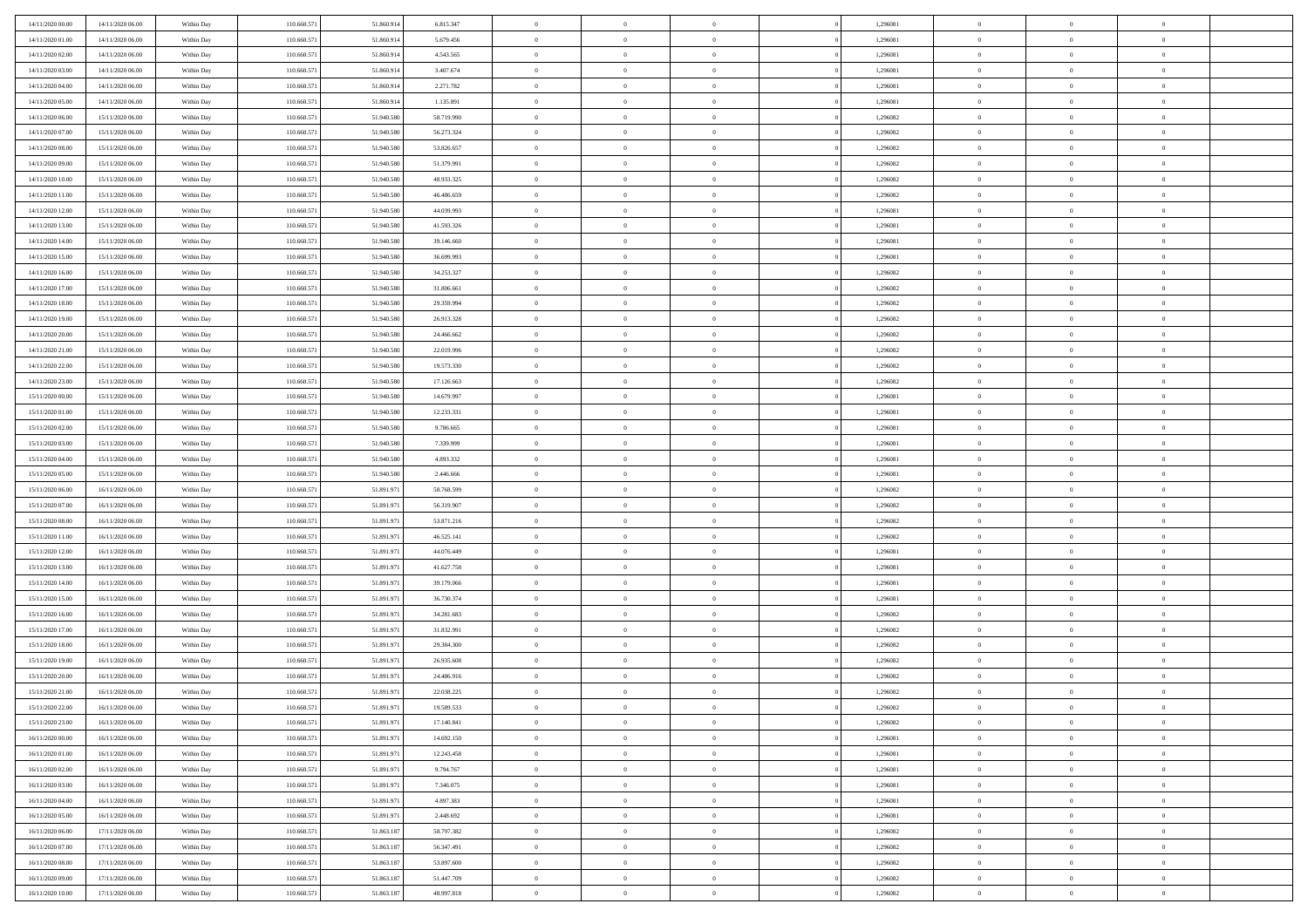| 16/11/2020 11:00<br>17/11/2020 06:00 | Within Day | 110.660.571 | 51.863.187 | 46.547.927 | $\,$ 0         | $\bf{0}$       | $\theta$       |          | 1,296082 | $\bf{0}$                 | $\overline{0}$ | $\,0\,$                    |  |
|--------------------------------------|------------|-------------|------------|------------|----------------|----------------|----------------|----------|----------|--------------------------|----------------|----------------------------|--|
| 16/11/2020 12:00<br>17/11/2020 06:00 | Within Day | 110.660.57  | 51.863.18  | 44,098,037 | $\overline{0}$ | $\overline{0}$ | $\overline{0}$ |          | 1,296081 | $\overline{0}$           | $\overline{0}$ | $\theta$                   |  |
| 16/11/2020 13:00<br>17/11/2020 06:00 | Within Dav | 110.660.571 | 51.863.187 | 41.648.146 | $\mathbf{0}$   | $\overline{0}$ | $\overline{0}$ |          | 1,296081 | $\mathbf{0}$             | $\overline{0}$ | $\overline{0}$             |  |
| 16/11/2020 14:00<br>17/11/2020 06:00 | Within Day | 110.660.571 | 51.863.187 | 39.198.255 | $\bf{0}$       | $\overline{0}$ | $\bf{0}$       |          | 1,296081 | $\bf{0}$                 | $\overline{0}$ | $\bf{0}$                   |  |
| 16/11/2020 15:00<br>17/11/2020 06:00 | Within Day | 110.660.571 | 51.863.187 | 36.748.364 | $\bf{0}$       | $\bf{0}$       | $\overline{0}$ |          | 1,296081 | $\bf{0}$                 | $\bf{0}$       | $\,0\,$                    |  |
| 16/11/2020 16:00<br>17/11/2020 06:00 | Within Dav | 110.660.571 | 51.863.187 | 34.298.473 | $\overline{0}$ | $\overline{0}$ | $\overline{0}$ |          | 1,296082 | $\mathbf{0}$             | $\overline{0}$ | $\overline{0}$             |  |
|                                      |            |             |            |            |                |                |                |          |          |                          |                |                            |  |
| 16/11/2020 17.00<br>17/11/2020 06:00 | Within Day | 110.660.571 | 51.863.187 | 31.848.582 | $\bf{0}$       | $\bf{0}$       | $\overline{0}$ |          | 1,296082 | $\bf{0}$                 | $\overline{0}$ | $\,0\,$                    |  |
| 16/11/2020 18:00<br>17/11/2020 06:00 | Within Day | 110.660.571 | 51.863.187 | 29.398.691 | $\overline{0}$ | $\overline{0}$ | $\overline{0}$ |          | 1,296082 | $\,$ 0 $\,$              | $\overline{0}$ | $\overline{0}$             |  |
| 16/11/2020 19:00<br>17/11/2020 06:00 | Within Day | 110.660.571 | 51.863.187 | 26.948.800 | $\mathbf{0}$   | $\overline{0}$ | $\overline{0}$ |          | 1,296082 | $\mathbf{0}$             | $\overline{0}$ | $\overline{0}$             |  |
| 16/11/2020 20.00<br>17/11/2020 06:00 | Within Day | 110.660.571 | 51.863.187 | 24.498.909 | $\bf{0}$       | $\bf{0}$       | $\theta$       |          | 1,296082 | $\bf{0}$                 | $\overline{0}$ | $\,0\,$                    |  |
| 16/11/2020 21.00<br>17/11/2020 06:00 | Within Day | 110.660.571 | 51.863.187 | 22.049.019 | $\bf{0}$       | $\overline{0}$ | $\overline{0}$ |          | 1,296082 | $\bf{0}$                 | $\overline{0}$ | $\theta$                   |  |
| 16/11/2020 22:00<br>17/11/2020 06:00 | Within Dav | 110.660.571 | 51.863.187 | 19.599.127 | $\mathbf{0}$   | $\overline{0}$ | $\overline{0}$ |          | 1,296082 | $\mathbf{0}$             | $\overline{0}$ | $\overline{0}$             |  |
| 16/11/2020 23.00<br>17/11/2020 06:00 | Within Day | 110.660.571 | 51.863.187 | 17.149.236 | $\bf{0}$       | $\overline{0}$ | $\bf{0}$       |          | 1,296082 | $\bf{0}$                 | $\overline{0}$ | $\overline{0}$             |  |
| 17/11/2020 00:00<br>17/11/2020 06:00 | Within Day | 110.660.571 | 51.863.187 | 14.699.345 | $\bf{0}$       | $\overline{0}$ | $\overline{0}$ |          | 1,296081 | $\bf{0}$                 | $\theta$       | $\,0\,$                    |  |
| 17/11/2020 01:00<br>17/11/2020 06:00 | Within Dav | 110.660.571 | 51.863.187 | 12.249.454 | $\overline{0}$ | $\overline{0}$ | $\overline{0}$ |          | 1,296081 | $\mathbf{0}$             | $\overline{0}$ | $\overline{0}$             |  |
| 17/11/2020 02.00<br>17/11/2020 06:00 | Within Day | 110.660.571 | 51.863.187 | 9.799.563  | $\bf{0}$       | $\bf{0}$       | $\overline{0}$ |          | 1,296081 | $\bf{0}$                 | $\overline{0}$ | $\bf{0}$                   |  |
| 17/11/2020 03:00<br>17/11/2020 06:00 | Within Day | 110.660.571 | 51.863.187 | 7.349.672  | $\bf{0}$       | $\overline{0}$ | $\overline{0}$ |          | 1,296081 | $\,$ 0 $\,$              | $\overline{0}$ | $\theta$                   |  |
| 17/11/2020 04:00<br>17/11/2020 06:00 | Within Day | 110.660.571 | 51.863.187 | 4.899.781  | $\mathbf{0}$   | $\overline{0}$ | $\overline{0}$ |          | 1,296081 | $\mathbf{0}$             | $\overline{0}$ | $\overline{0}$             |  |
| 17/11/2020 05.00<br>17/11/2020 06:00 | Within Day | 110.660.571 | 51.863.187 | 2.449.890  | $\bf{0}$       | $\bf{0}$       | $\overline{0}$ |          | 1,296081 | $\bf{0}$                 | $\overline{0}$ | $\,0\,$                    |  |
| 17/11/2020 06:00<br>18/11/2020 06:00 | Within Day | 110.660.571 | 51.890.925 | 58.769.645 | $\bf{0}$       | $\overline{0}$ | $\overline{0}$ |          | 1,296082 | $\bf{0}$                 | $\overline{0}$ | $\overline{0}$             |  |
| 17/11/2020 07:00<br>18/11/2020 06:00 | Within Dav | 110.660.571 | 51.890.925 | 56.320.910 | $\mathbf{0}$   | $\overline{0}$ | $\overline{0}$ |          | 1,296082 | $\mathbf{0}$             | $\overline{0}$ | $\overline{0}$             |  |
| 17/11/2020 08:00<br>18/11/2020 06:00 | Within Day | 110.660.571 | 51.890.925 | 53.872.175 | $\bf{0}$       | $\overline{0}$ | $\bf{0}$       |          | 1,296082 | $\bf{0}$                 | $\overline{0}$ | $\bf{0}$                   |  |
| 17/11/2020 09:00<br>18/11/2020 06:00 | Within Day | 110.660.571 | 51.890.925 | 51.423.439 | $\bf{0}$       | $\bf{0}$       | $\overline{0}$ |          | 1,296082 | $\bf{0}$                 | $\overline{0}$ | $\,0\,$                    |  |
| 17/11/2020 10:00<br>18/11/2020 06:00 | Within Dav | 110.660.571 | 51.890.925 | 48.974.704 | $\mathbf{0}$   | $\overline{0}$ | $\overline{0}$ |          | 1,296082 | $\mathbf{0}$             | $\overline{0}$ | $\overline{0}$             |  |
| 17/11/2020 11:00<br>18/11/2020 06:00 | Within Day | 110.660.571 | 51.890.925 | 46.525.969 | $\bf{0}$       | $\bf{0}$       | $\overline{0}$ |          | 1,296082 | $\bf{0}$                 | $\overline{0}$ | $\,0\,$                    |  |
| 17/11/2020 12:00<br>18/11/2020 06:00 | Within Day | 110.660.571 | 51.890.925 | 44.077.233 | $\bf{0}$       | $\overline{0}$ | $\overline{0}$ |          | 1,296081 | $\,$ 0 $\,$              | $\overline{0}$ | $\overline{0}$             |  |
| 17/11/2020 13:00<br>18/11/2020 06:00 | Within Dav | 110.660.571 | 51.890.925 | 41.628.498 | $\mathbf{0}$   | $\overline{0}$ | $\overline{0}$ |          | 1,296081 | $\mathbf{0}$             | $\overline{0}$ | $\overline{0}$             |  |
| 17/11/2020 14.00<br>18/11/2020 06:00 |            | 110.660.571 | 51.890.925 | 39.179.763 | $\bf{0}$       | $\bf{0}$       | $\overline{0}$ |          | 1,296081 | $\bf{0}$                 | $\overline{0}$ | $\,0\,$                    |  |
|                                      | Within Day |             |            |            | $\bf{0}$       |                | $\overline{0}$ |          |          |                          | $\overline{0}$ |                            |  |
| 17/11/2020 15.00<br>18/11/2020 06:00 | Within Day | 110.660.571 | 51.890.925 | 36.731.027 | $\mathbf{0}$   | $\bf{0}$       |                |          | 1,296081 | $\bf{0}$<br>$\mathbf{0}$ |                | $\bf{0}$<br>$\overline{0}$ |  |
| 17/11/2020 16:00<br>18/11/2020 06:00 | Within Dav | 110.660.571 | 51.890.925 | 34.282.293 |                | $\overline{0}$ | $\overline{0}$ |          | 1,296082 |                          | $\overline{0}$ |                            |  |
| 17/11/2020 17.00<br>18/11/2020 06:00 | Within Day | 110.660.571 | 51.890.925 | 31.833.558 | $\bf{0}$       | $\overline{0}$ | $\theta$       |          | 1,296082 | $\,$ 0                   | $\overline{0}$ | $\theta$                   |  |
| 17/11/2020 18:00<br>18/11/2020 06:00 | Within Day | 110.660.571 | 51.890.925 | 29.384.822 | $\bf{0}$       | $\bf{0}$       | $\overline{0}$ |          | 1,296082 | $\bf{0}$                 | $\overline{0}$ | $\bf{0}$                   |  |
| 17/11/2020 19:00<br>18/11/2020 06:00 | Within Dav | 110.660.571 | 51.890.925 | 26.936.087 | $\overline{0}$ | $\overline{0}$ | $\overline{0}$ |          | 1,296082 | $\mathbf{0}$             | $\overline{0}$ | $\overline{0}$             |  |
| 18/11/2020 06:00<br>17/11/2020 20:00 | Within Day | 110.660.571 | 51.890.925 | 24.487.352 | $\bf{0}$       | $\overline{0}$ | $\theta$       |          | 1,296082 | $\,$ 0                   | $\overline{0}$ | $\theta$                   |  |
| 17/11/2020 21:00<br>18/11/2020 06:00 | Within Day | 110.660.571 | 51.890.925 | 22.038.616 | $\bf{0}$       | $\overline{0}$ | $\overline{0}$ |          | 1,296082 | $\bf{0}$                 | $\overline{0}$ | $\overline{0}$             |  |
| 17/11/2020 22.00<br>18/11/2020 06:00 | Within Day | 110.660.571 | 51.890.925 | 19.589.881 | $\mathbf{0}$   | $\overline{0}$ | $\overline{0}$ |          | 1,296082 | $\mathbf{0}$             | $\overline{0}$ | $\overline{0}$             |  |
| 17/11/2020 23.00<br>18/11/2020 06:00 | Within Day | 110.660.571 | 51.890.925 | 17.141.146 | $\bf{0}$       | $\overline{0}$ | $\theta$       |          | 1,296082 | $\,$ 0                   | $\overline{0}$ | $\theta$                   |  |
| 18/11/2020 00:00<br>18/11/2020 06:00 | Within Day | 110.660.571 | 51.890.925 | 14.692.410 | $\bf{0}$       | $\bf{0}$       | $\overline{0}$ |          | 1,296081 | $\bf{0}$                 | $\mathbf{0}$   | $\overline{0}$             |  |
| 18/11/2020 01:00<br>18/11/2020 06:00 | Within Dav | 110.660.571 | 51.890.925 | 12.243.675 | $\mathbf{0}$   | $\overline{0}$ | $\overline{0}$ |          | 1,296081 | $\mathbf{0}$             | $\overline{0}$ | $\overline{0}$             |  |
| 18/11/2020 02:00<br>18/11/2020 06:00 | Within Day | 110.660.571 | 51.890.925 | 9.794.941  | $\,0\,$        | $\overline{0}$ | $\theta$       |          | 1,296081 | $\,$ 0                   | $\overline{0}$ | $\,$ 0 $\,$                |  |
| 18/11/2020 03:00<br>18/11/2020 06:00 | Within Day | 110.660.571 | 51.890.925 | 7.346.205  | $\bf{0}$       | $\bf{0}$       | $\overline{0}$ |          | 1,296081 | $\bf{0}$                 | $\overline{0}$ | $\overline{0}$             |  |
| 18/11/2020 04:00<br>18/11/2020 06:00 | Within Dav | 110.660.571 | 51.890.925 | 4.897.470  | $\mathbf{0}$   | $\overline{0}$ | $\overline{0}$ |          | 1,296081 | $\mathbf{0}$             | $\overline{0}$ | $\overline{0}$             |  |
| 18/11/2020 05:00<br>18/11/2020 06:00 | Within Day | 110.660.571 | 51.890.925 | 2.448.735  | $\bf{0}$       | $\overline{0}$ | $\theta$       |          | 1,296081 | $\,$ 0                   | $\overline{0}$ | $\theta$                   |  |
| 18/11/2020 06:00<br>19/11/2020 06:00 | Within Day | 110.660.57  | 51.865.461 | 58.795.109 | $\bf{0}$       | $\overline{0}$ | $\overline{0}$ |          | 1,296082 | $\,$ 0 $\,$              | $\overline{0}$ | $\overline{0}$             |  |
| 18/11/2020 07:00<br>19/11/2020 06:00 | Within Day | 110.660.571 | 51.865.461 | 56.345.313 | $\bf{0}$       | $\overline{0}$ | $\Omega$       |          | 1,296082 | $\overline{0}$           | $\theta$       | $\theta$                   |  |
| 18/11/2020 08:00<br>19/11/2020 06:00 | Within Day | 110.660.571 | 51.865.461 | 53.895.517 | $\,0\,$        | $\overline{0}$ | $\theta$       |          | 1,296082 | $\,$ 0 $\,$              | $\overline{0}$ | $\theta$                   |  |
| 18/11/2020 09:00<br>19/11/2020 06:00 | Within Day | 110.660.571 | 51.865.46  | 51.445.720 | $\overline{0}$ | $\overline{0}$ | $\overline{0}$ |          | 1,296082 | $\overline{0}$           | $\overline{0}$ | $\overline{0}$             |  |
| 18/11/2020 10:00<br>19/11/2020 06:00 | Within Day | 110.660.571 | 51.865.461 | 48.995.924 | $\bf{0}$       | $\overline{0}$ | $\overline{0}$ |          | 1,296082 | $\overline{0}$           | $\bf{0}$       | $\mathbf{0}$               |  |
| 18/11/2020 11:00<br>19/11/2020 06:00 | Within Day | 110.660.571 | 51.865.461 | 46.546.127 | $\bf{0}$       | $\overline{0}$ | $\overline{0}$ | $\theta$ | 1,296082 | $\,$ 0 $\,$              | $\bf{0}$       | $\,$ 0 $\,$                |  |
| 18/11/2020 12:00<br>19/11/2020 06.00 | Within Day | 110.660.571 | 51.865.461 | 44.096.331 | $\bf{0}$       | $\overline{0}$ | $\overline{0}$ |          | 1,296081 | $\,$ 0 $\,$              | $\overline{0}$ | $\overline{0}$             |  |
| 18/11/2020 13:00<br>19/11/2020 06.00 | Within Day | 110.660.571 | 51.865.461 | 41.646.535 | $\bf{0}$       | $\overline{0}$ | $\overline{0}$ |          | 1,296081 | $\mathbf{0}$             | $\overline{0}$ | $\overline{0}$             |  |
| 18/11/2020 14:00<br>19/11/2020 06:00 | Within Day | 110.660.571 | 51.865.461 | 39.196.739 | $\,0\,$        | $\overline{0}$ | $\mathbf{0}$   | $\theta$ | 1,296081 | $\,$ 0 $\,$              | $\overline{0}$ | $\overline{0}$             |  |
| 18/11/2020 15.00<br>19/11/2020 06:00 | Within Day | 110.660.571 | 51.865.461 | 36.746.943 | $\bf{0}$       | $\overline{0}$ | $\overline{0}$ |          | 1,296081 | $\overline{0}$           | $\overline{0}$ | $\overline{0}$             |  |
| 18/11/2020 16:00<br>19/11/2020 06:00 | Within Day | 110.660.571 | 51.865.461 | 34.297.147 | $\bf{0}$       | 217.307        | $\overline{0}$ |          | 1,296082 | $\mathbf{0}$             | $\overline{0}$ | $\mathbf{0}$               |  |
| 18/11/2020 17.00<br>19/11/2020 06:00 | Within Day | 110.660.571 | 52.082.767 | 31.645.566 | $\,0\,$        | $\overline{0}$ | $\overline{0}$ |          | 1,296082 | $\,$ 0 $\,$              | $\overline{0}$ | $\theta$                   |  |
| 18/11/2020 18:00<br>19/11/2020 06:00 | Within Day | 110.660.571 | 52.082.767 | 29.211.291 | $\bf{0}$       | $\overline{0}$ | $\overline{0}$ |          | 1,296082 | $\mathbf 0$              | $\mathbf{0}$   | $\overline{0}$             |  |
| 18/11/2020 19:00<br>19/11/2020 06:00 | Within Day | 110.660.571 | 52.082.767 | 26.777.017 | $\mathbf{0}$   | $\overline{0}$ | $\overline{0}$ |          | 1,296082 | $\mathbf{0}$             | $\overline{0}$ | $\overline{0}$             |  |
|                                      |            |             |            |            |                |                |                |          |          |                          |                |                            |  |